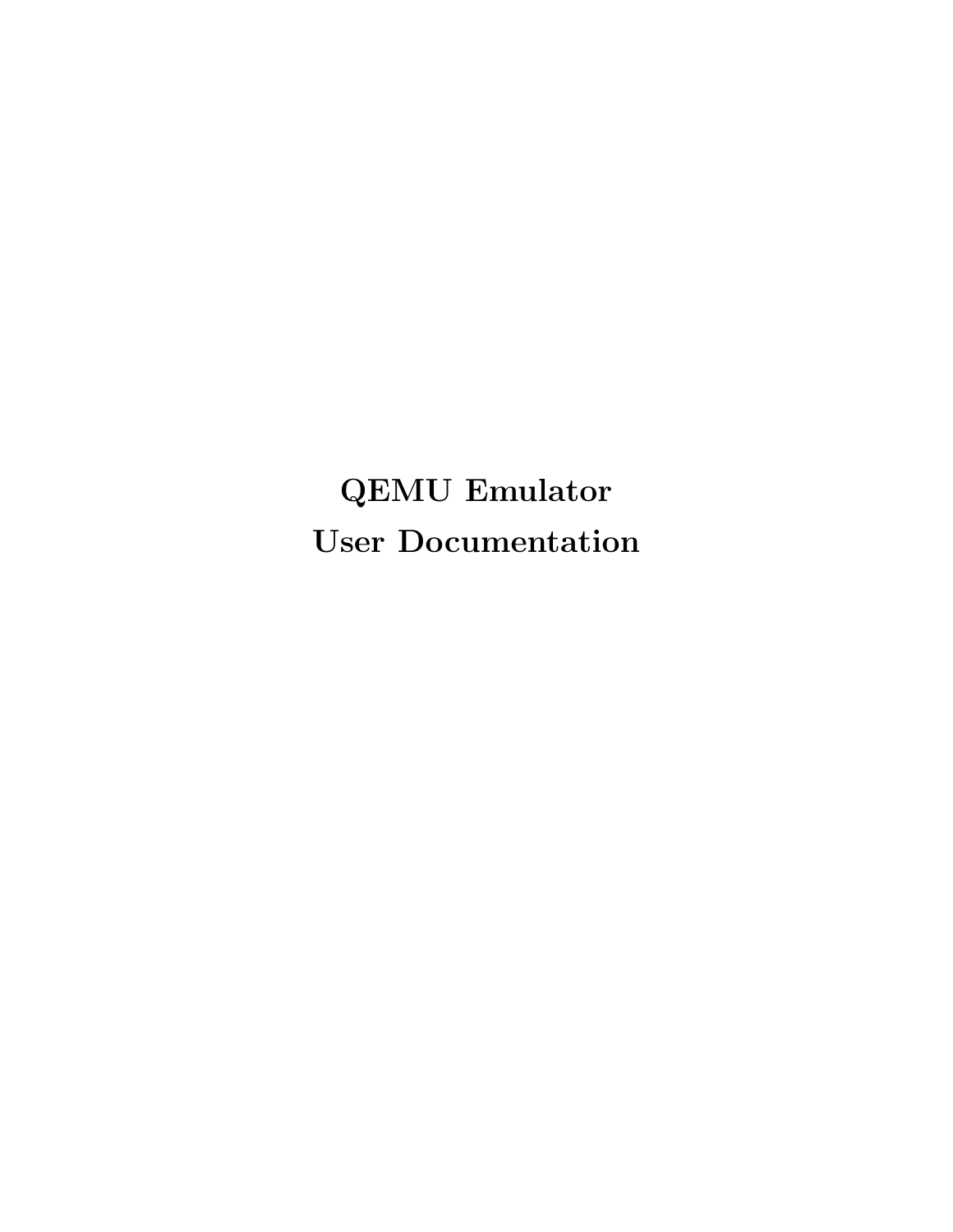# Table of Contents

| $\mathbf{1}$ |                |  |
|--------------|----------------|--|
|              | 1.1            |  |
| $\bf{2}$     |                |  |
|              | 2.1            |  |
|              | 2.2            |  |
|              | 2.3            |  |
| 3            |                |  |
|              | 3.1            |  |
|              | 3.2            |  |
|              | 3.3            |  |
|              | 3.4            |  |
|              | 3.5            |  |
|              | 3.6            |  |
|              | 3.6.1          |  |
|              | 3.6.2          |  |
|              | $3.7\,$        |  |
|              | 3.7.1          |  |
|              | 3.7.2          |  |
|              | 3.7.3          |  |
|              | 3.7.4<br>3.7.5 |  |
|              | 3.7.6          |  |
|              | 3.7.7          |  |
|              | 3.7.7.1        |  |
|              | 3.7.8          |  |
|              |                |  |
|              | 3.7.8.2        |  |
|              | 3.7.8.3        |  |
|              | 3.7.9          |  |
|              | 3.7.10         |  |
|              |                |  |
|              | 3.7.12         |  |
|              | 3.7.13         |  |
|              | 3.7.14         |  |
|              | 3.8            |  |
|              | 3.8.1          |  |
|              | 3.8.2          |  |
|              | 3.8.2.1        |  |
|              | 3.8.2.2        |  |
|              |                |  |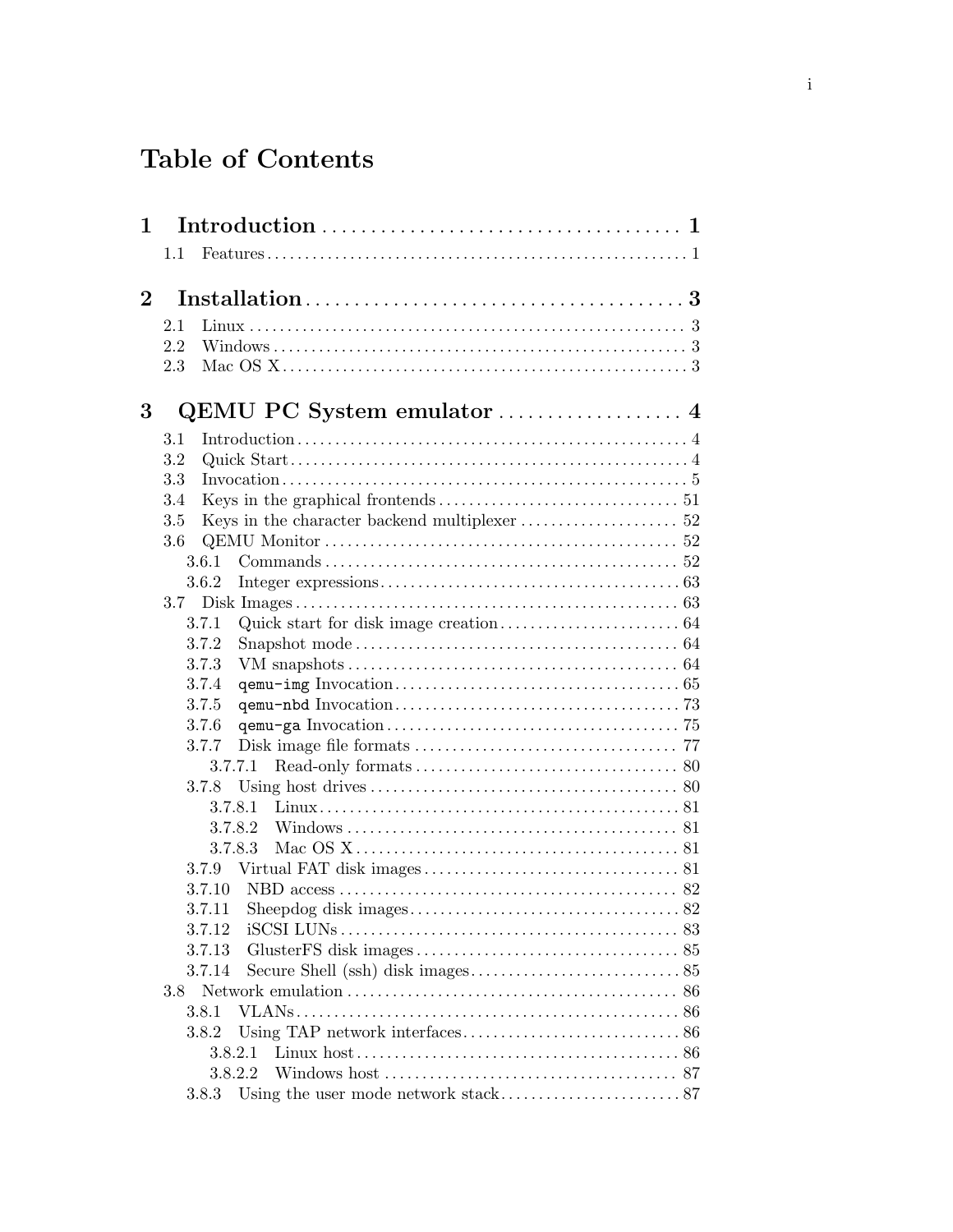| 3.9      |                                                                                |  |
|----------|--------------------------------------------------------------------------------|--|
| 3.9.1    |                                                                                |  |
| 3.9.1.1  |                                                                                |  |
|          | 3.9.1.2                                                                        |  |
| 3.10     |                                                                                |  |
| 3.11     |                                                                                |  |
| 3.11.1   |                                                                                |  |
| 3.11.2   | Using host USB devices on a Linux host $\ldots \ldots \ldots \ldots \ldots$ 90 |  |
|          |                                                                                |  |
| 3.12.1   |                                                                                |  |
| 3.12.2   |                                                                                |  |
| 3.12.3   |                                                                                |  |
| 3.12.4   |                                                                                |  |
| 3.12.5   | With x509 certificates, client verification and passwords . 91                 |  |
| 3.12.6   |                                                                                |  |
| 3.12.7   |                                                                                |  |
| 3.12.8   |                                                                                |  |
|          | 3.12.8.1                                                                       |  |
|          |                                                                                |  |
|          |                                                                                |  |
| 3.12.9   |                                                                                |  |
| 3.13     |                                                                                |  |
| 3.14     |                                                                                |  |
| 3.14.1   |                                                                                |  |
| 3.14.2   |                                                                                |  |
| 3.14.2.1 |                                                                                |  |
| 3.14.2.2 |                                                                                |  |
| 3.14.2.3 |                                                                                |  |
| 3.14.2.4 |                                                                                |  |
| 3.14.2.5 | Share a directory between Unix and Windows  97                                 |  |
| 3.14.2.6 |                                                                                |  |
|          |                                                                                |  |
| 3.14.3.1 |                                                                                |  |
|          |                                                                                |  |

# 4 QEMU System emulator for non PC targets . . [98](#page-101-0)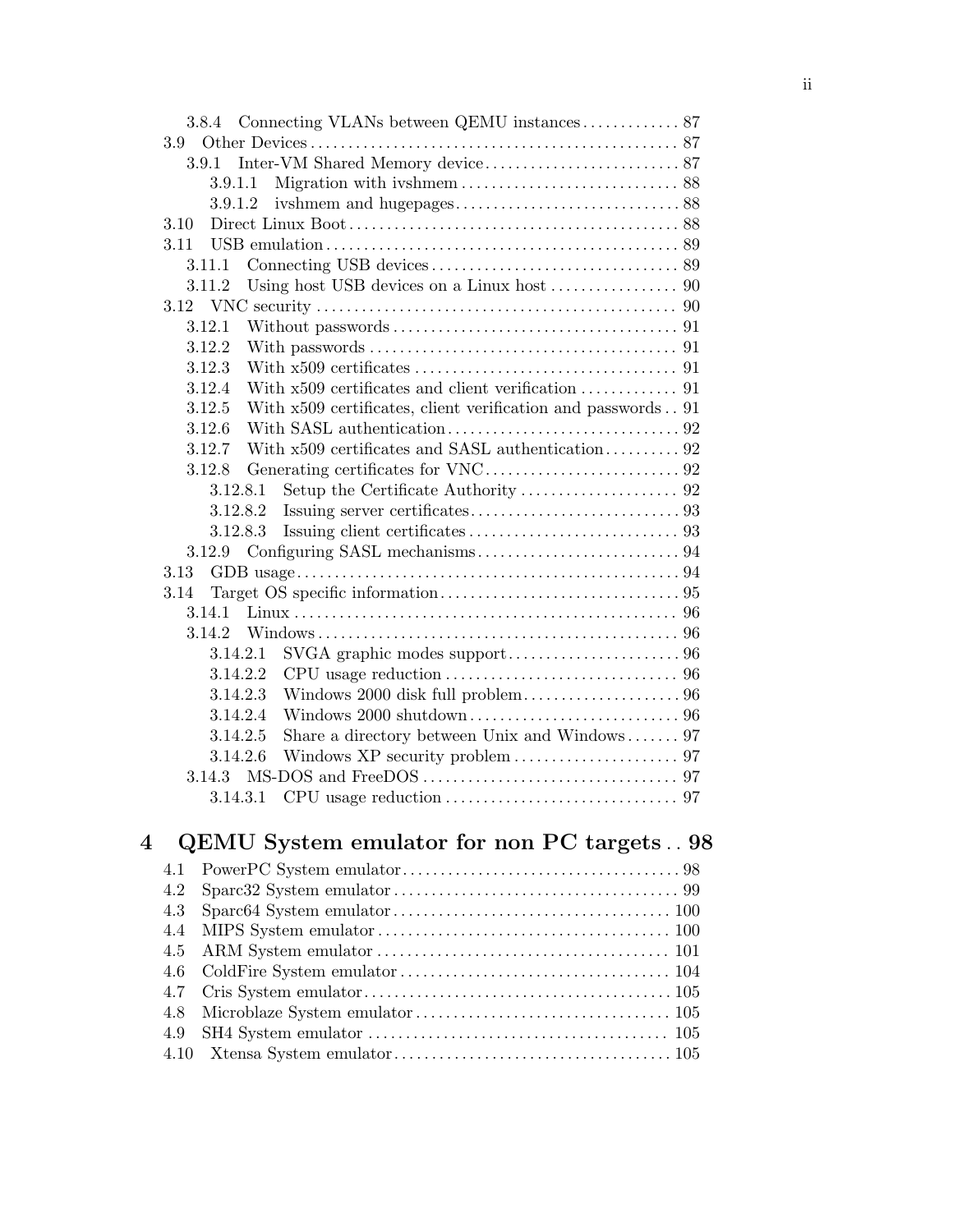| 5 |       |  |
|---|-------|--|
|   | 5.1   |  |
|   | 5.2   |  |
|   | 5.2.1 |  |
|   | 5.2.2 |  |
|   | 5.2.3 |  |
|   | 5.2.4 |  |
|   |       |  |
|   | 5.3.1 |  |
|   | 5.3.2 |  |
|   | 5.3.3 |  |
| 6 |       |  |
|   |       |  |
|   | 6.1   |  |
|   | 6.2   |  |
|   | 6.3   |  |
|   | 6.4   |  |
|   | 6.5   |  |
|   |       |  |
|   |       |  |
|   |       |  |
|   | B.1   |  |
|   | B.2   |  |
|   | B.3   |  |
|   | B.4   |  |
|   | B.5   |  |
|   | B.6   |  |
|   |       |  |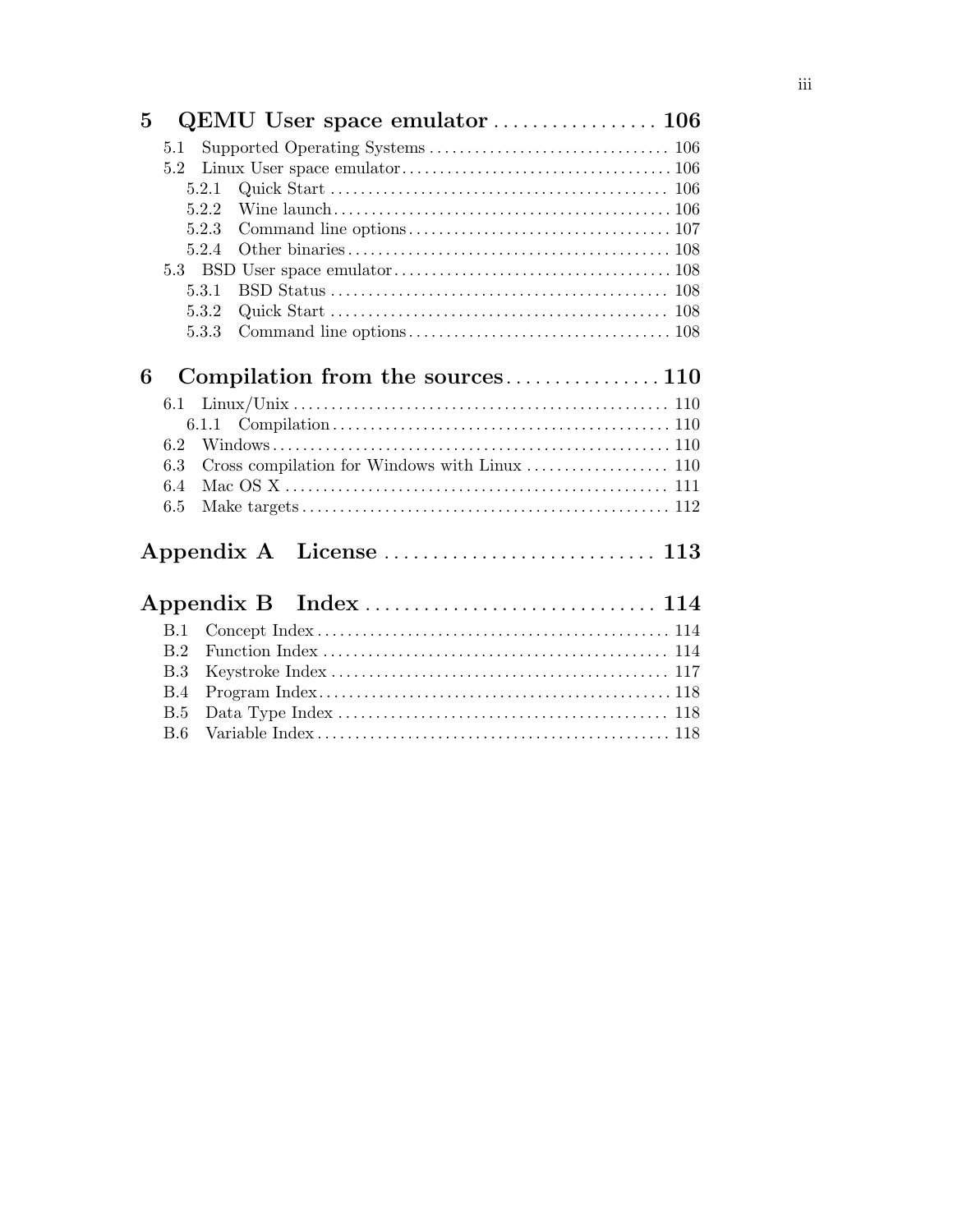# <span id="page-4-0"></span>1 Introduction

# 1.1 Features

QEMU is a FAST! processor emulator using dynamic translation to achieve good emulation speed.

QEMU has two operating modes:

- Full system emulation. In this mode, QEMU emulates a full system (for example a PC), including one or several processors and various peripherals. It can be used to launch different Operating Systems without rebooting the PC or to debug system code.
- User mode emulation. In this mode, QEMU can launch processes compiled for one CPU on another CPU. It can be used to launch the Wine Windows API emulator (<http://www.winehq.org>) or to ease cross-compilation and cross-debugging.

QEMU can run without a host kernel driver and yet gives acceptable performance.

For system emulation, the following hardware targets are supported:

- PC ( $x86$  or  $x86-64$  processor)
- ISA PC (old style PC without PCI bus)
- PREP (PowerPC processor)
- G3 Beige PowerMac (PowerPC processor)
- Mac99 PowerMac (PowerPC processor, in progress)
- Sun4m/Sun4c/Sun4d (32-bit Sparc processor)
- Sun4u/Sun4v (64-bit Sparc processor, in progress)
- Malta board (32-bit and 64-bit MIPS processors)
- MIPS Magnum (64-bit MIPS processor)
- ARM Integrator/CP (ARM)
- ARM Versatile baseboard (ARM)
- ARM RealView Emulation/Platform baseboard (ARM)
- Spitz, Akita, Borzoi, Terrier and Tosa PDAs (PXA270 processor)
- Luminary Micro LM3S811EVB (ARM Cortex-M3)
- Luminary Micro LM3S6965EVB (ARM Cortex-M3)
- Freescale MCF5208EVB (ColdFire V2).
- Arnewsh MCF5206 evaluation board (ColdFire V2).
- Palm Tungsten E PDA (OMAP310 processor)
- N800 and N810 tablets (OMAP2420 processor)
- MusicPal (MV88W8618 ARM processor)
- Gumstix "Connex" and "Verdex" motherboards (PXA255/270).
- Siemens SX1 smartphone (OMAP310 processor)
- AXIS-Devboard88 (CRISv32 ETRAX-FS).
- Petalogix Spartan 3aDSP1800 MMU ref design (MicroBlaze).
- Avnet LX60/LX110/LX200 boards (Xtensa)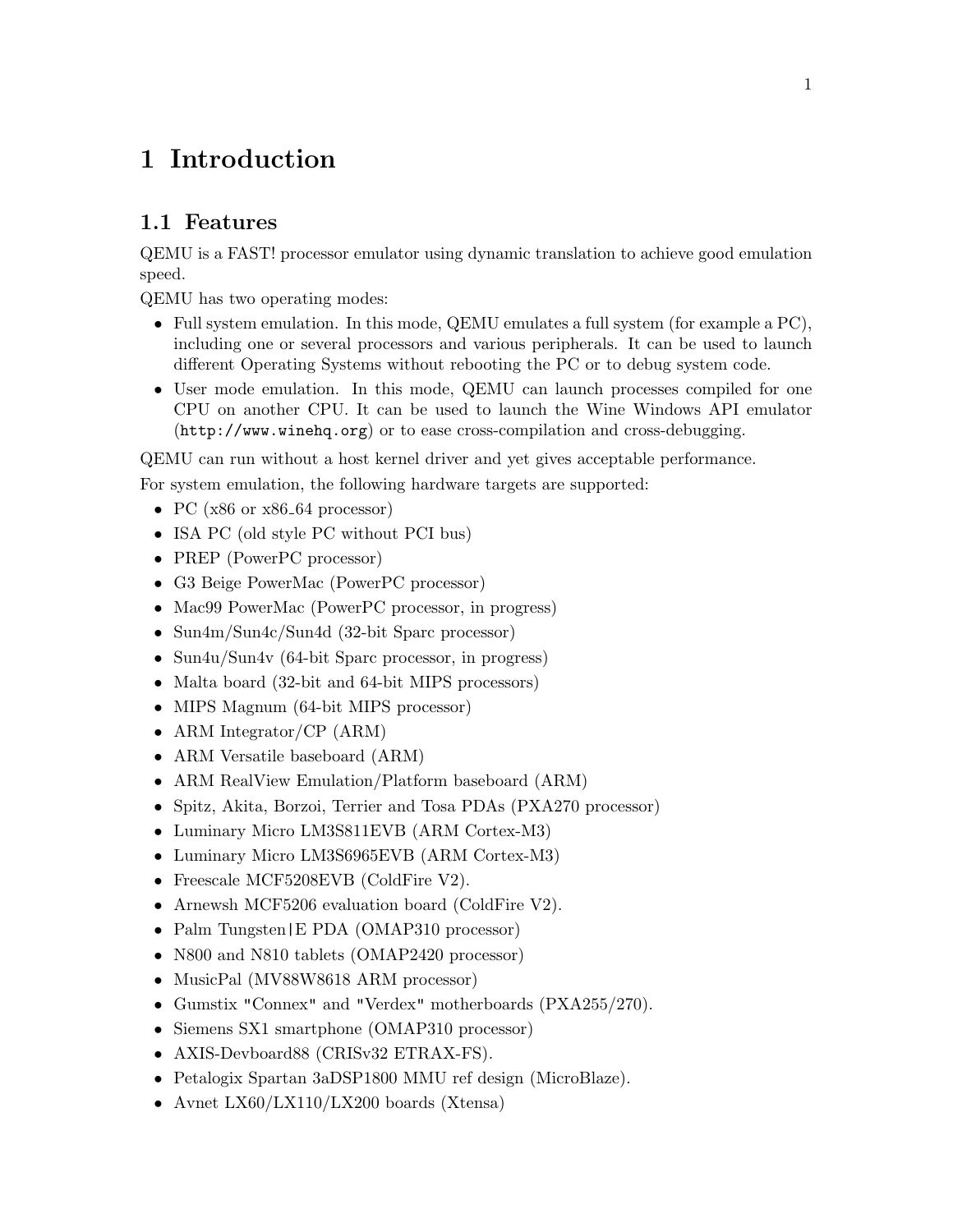For user emulation, x86 (32 and 64 bit), PowerPC (32 and 64 bit), ARM, MIPS (32 bit only), Sparc (32 and 64 bit), Alpha, ColdFire(m68k), CRISv32 and MicroBlaze CPUs are supported.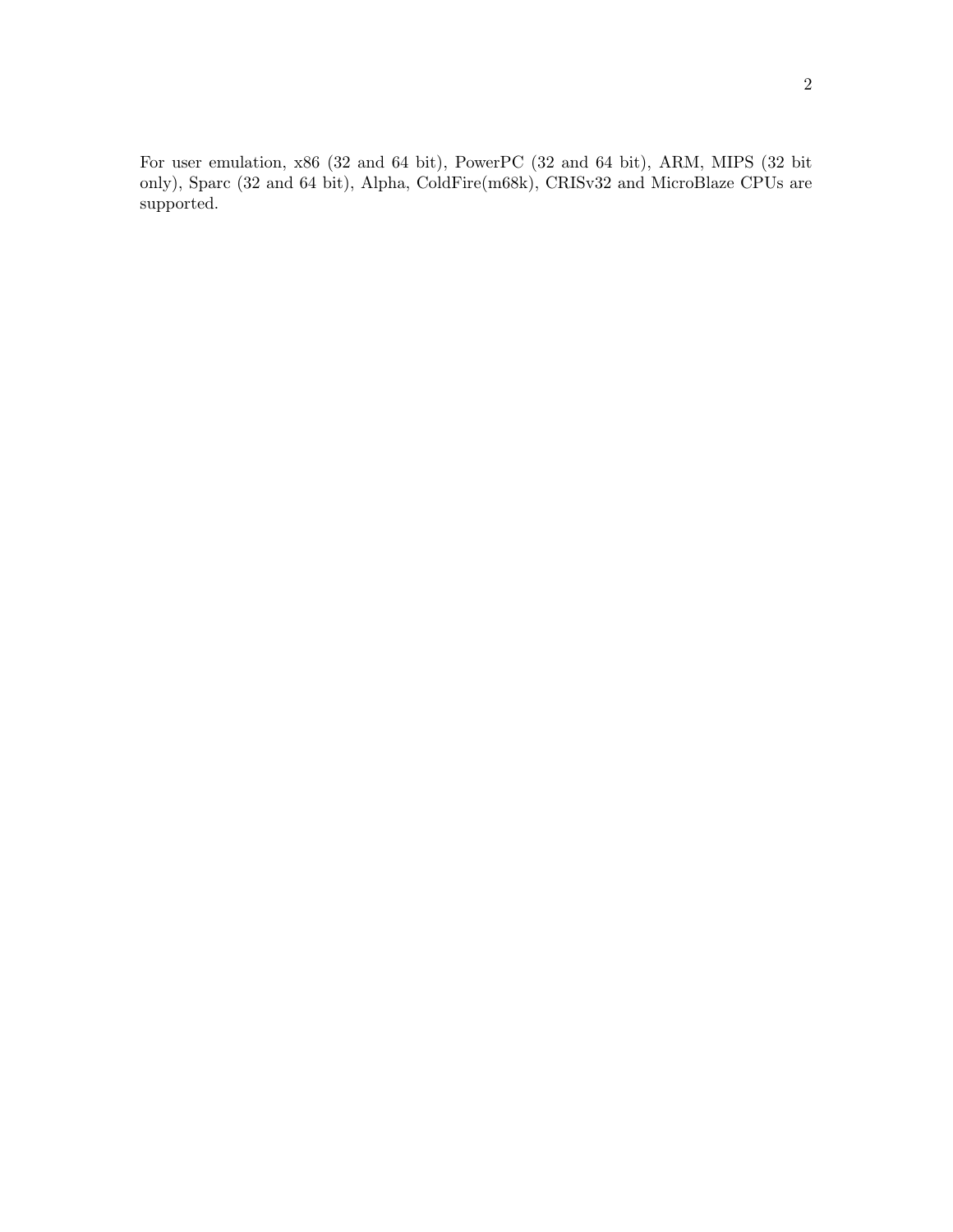# <span id="page-6-0"></span>2 Installation

If you want to compile QEMU yourself, see [Chapter 6 \[compilation\], page 110](#page-113-0).

# 2.1 Linux

If a precompiled package is available for your distribution - you just have to install it. Otherwise, see [Chapter 6 \[compilation\], page 110](#page-113-0).

# 2.2 Windows

Download the experimental binary installer at [http://www.free.oszoo.org/download.](http://www.free.oszoo.org/download.html) [html](http://www.free.oszoo.org/download.html). TODO (no longer available)

# 2.3 Mac OS X

Download the experimental binary installer at [http://www.free.oszoo.org/download.](http://www.free.oszoo.org/download.html) [html](http://www.free.oszoo.org/download.html). TODO (no longer available)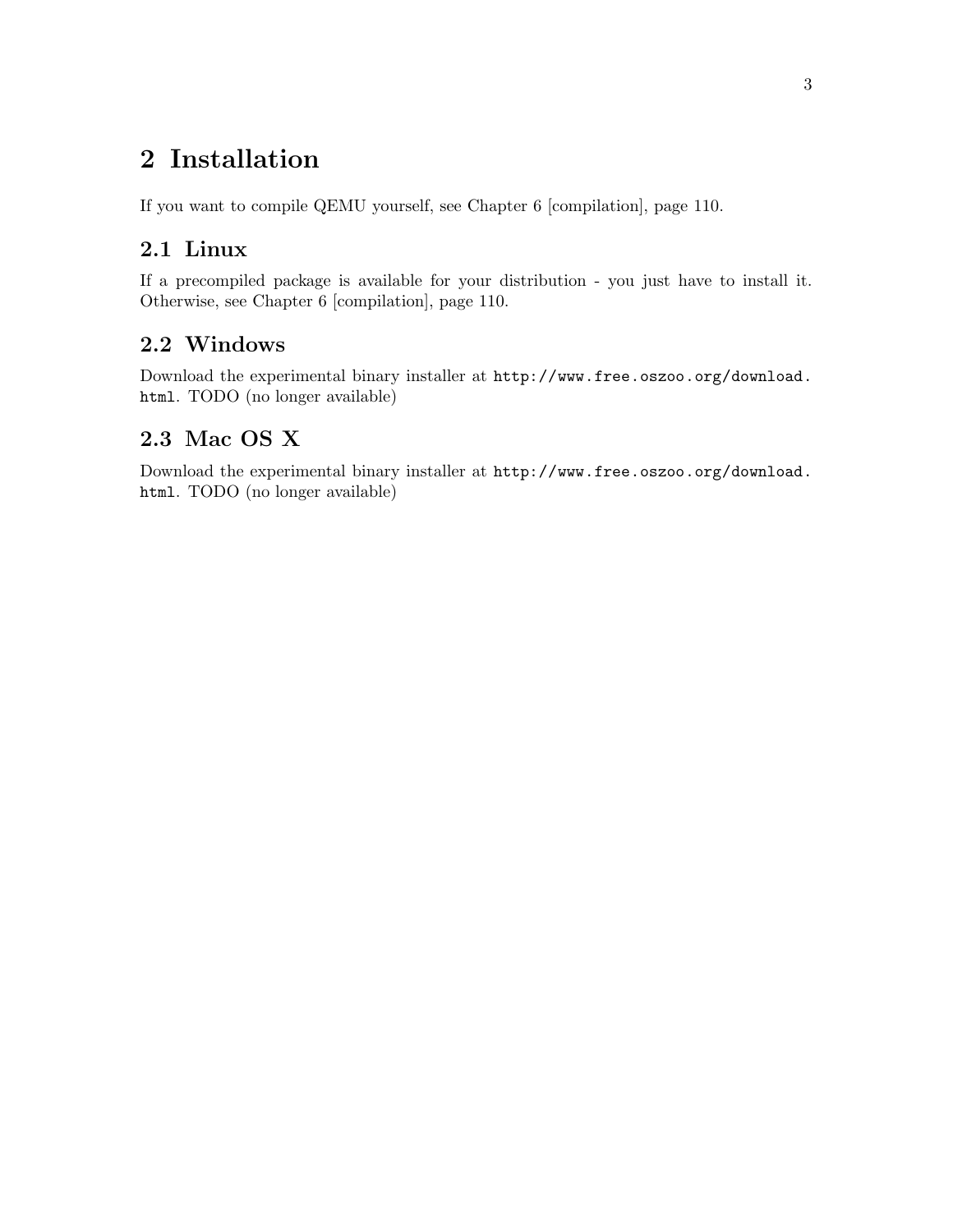# <span id="page-7-0"></span>3 QEMU PC System emulator

# 3.1 Introduction

The QEMU PC System emulator simulates the following peripherals:

- − i440FX host PCI bridge and PIIX3 PCI to ISA bridge
- − Cirrus CLGD 5446 PCI VGA card or dummy VGA card with Bochs VESA extensions (hardware level, including all non standard modes).
- − PS/2 mouse and keyboard
- − 2 PCI IDE interfaces with hard disk and CD-ROM support
- − Floppy disk
- − PCI and ISA network adapters
- − Serial ports
- − IPMI BMC, either and internal or external one
- − Creative SoundBlaster 16 sound card
- − ENSONIQ AudioPCI ES1370 sound card
- − Intel 82801AA AC97 Audio compatible sound card
- − Intel HD Audio Controller and HDA codec
- − Adlib (OPL2) Yamaha YM3812 compatible chip
- − Gravis Ultrasound GF1 sound card
- − CS4231A compatible sound card
- − PCI UHCI USB controller and a virtual USB hub.

SMP is supported with up to 255 CPUs.

QEMU uses the PC BIOS from the Seabios project and the Plex86/Bochs LGPL VGA BIOS.

QEMU uses YM3812 emulation by Tatsuyuki Satoh.

QEMU uses GUS emulation (GUSEMU32 <http://www.deinmeister.de/gusemu/>) by Tibor "TS" Schütz.

Note that, by default, GUS shares IRQ(7) with parallel ports and so QEMU must be told to not have parallel ports to have working GUS.

qemu-system-i386 dos.img -soundhw gus -parallel none Alternatively:

qemu-system-i386 dos.img -device gus,irq=5

Or some other unclaimed IRQ.

CS4231A is the chip used in Windows Sound System and GUSMAX products

# 3.2 Quick Start

Download and uncompress the linux image (linux.img) and type:

```
qemu-system-i386 linux.img
```
Linux should boot and give you a prompt.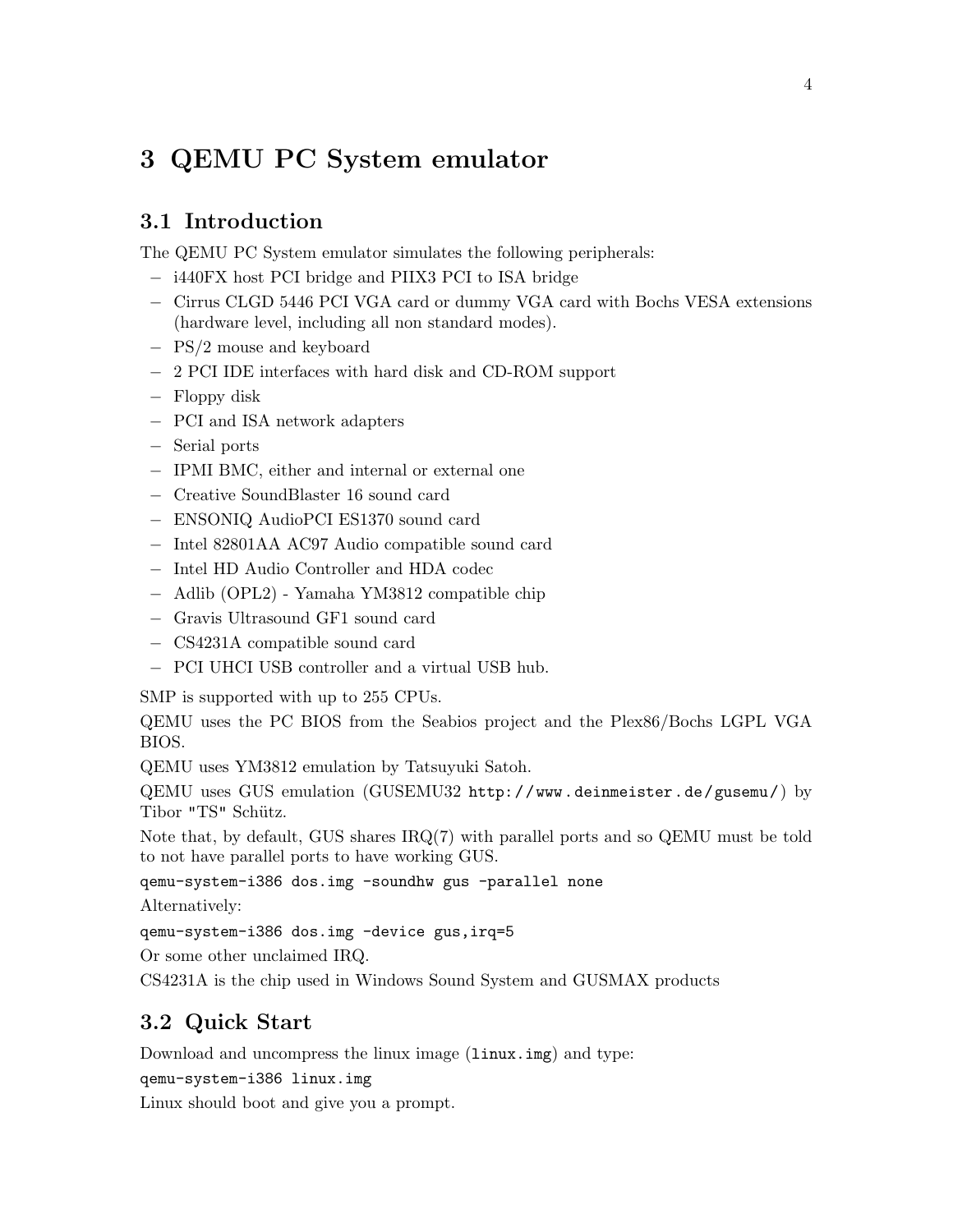# <span id="page-8-0"></span>3.3 Invocation

# qemu-system-i386 [options] [disk\_image]

disk image is a raw hard disk image for IDE hard disk 0. Some targets do not need a disk image.

Standard options:

-h Display help and exit

-version Display version information and exit

# -machine [type=]name[,prop=value[,...]]

Select the emulated machine by name. Use -machine help to list available machines. Supported machine properties are:

# accel=accels1[:accels2[:...]]

This is used to enable an accelerator. Depending on the target architecture, kvm, xen, or tcg can be available. By default, tcg is used. If there is more than one accelerator specified, the next one is used if the previous one fails to initialize.

# kernel\_irqchip=on|off

Controls in-kernel irqchip support for the chosen accelerator when available.

#### gfx\_passthru=on|off

Enables IGD GFX passthrough support for the chosen machine when available.

# vmport=on|off|auto

Enables emulation of VMWare IO port, for vmmouse etc. auto says to select the value based on accel. For accel=xen the default is off otherwise the default is on.

# kvm\_shadow\_mem=size

Defines the size of the KVM shadow MMU.

# dump-guest-core=on|off

Include guest memory in a core dump. The default is on.

#### mem-merge=on|off

Enables or disables memory merge support. This feature, when supported by the host, de-duplicates identical memory pages among VMs instances (enabled by default).

# aes-key-wrap=on|off

Enables or disables AES key wrapping support on s390-ccw hosts. This feature controls whether AES wrapping keys will be created to allow execution of AES cryptographic functions. The default is on.

## dea-key-wrap=on|off

Enables or disables DEA key wrapping support on s390-ccw hosts. This feature controls whether DEA wrapping keys will be created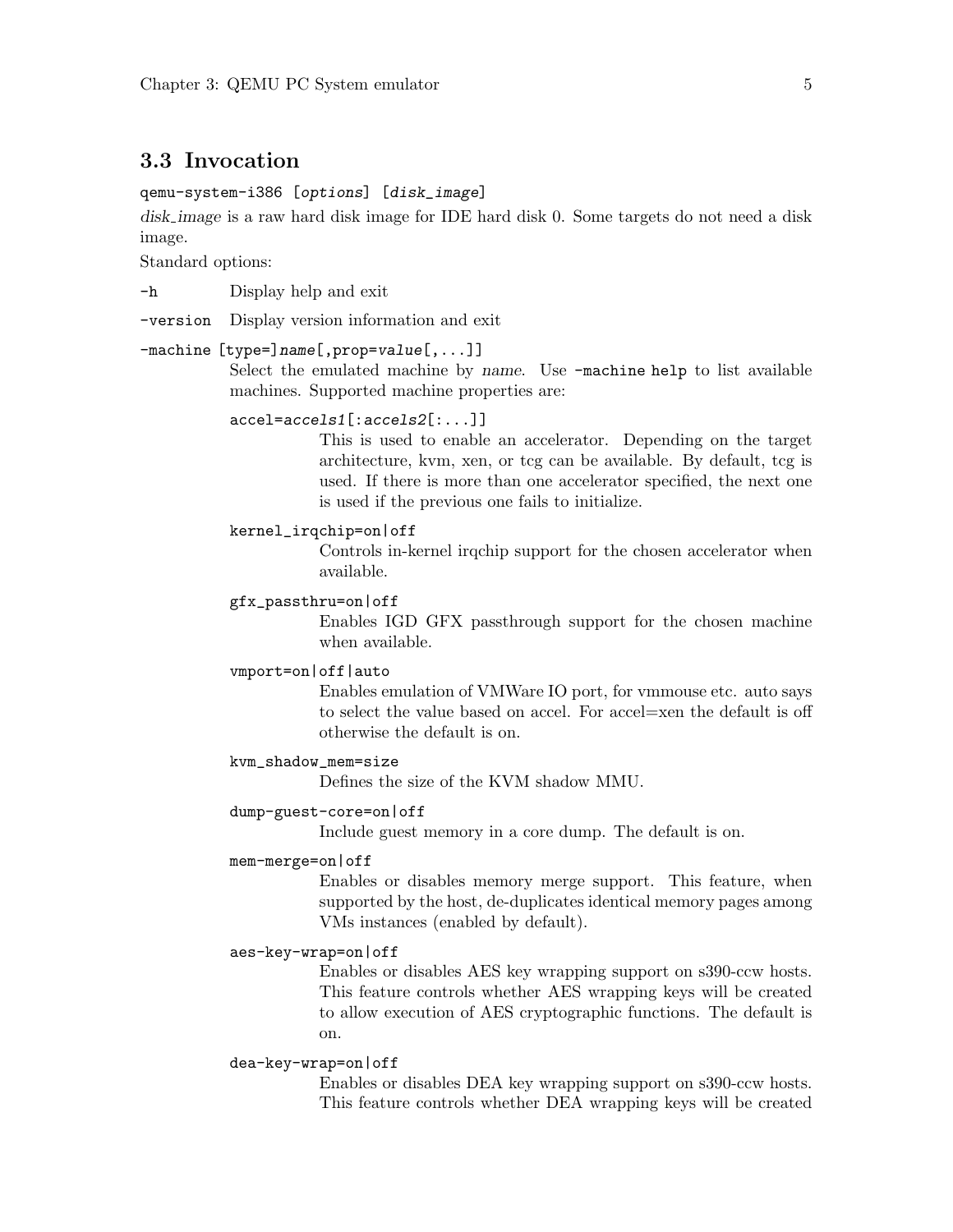to allow execution of DEA cryptographic functions. The default is on.

#### nvdimm=on|off

Enables or disables NVDIMM support. The default is off.

#### -cpu model

Select CPU model (-cpu help for list and additional feature selection)

#### -smp

[cpus=]n[,cores=cores][,threads=threads][,sockets=sockets][,maxcpus=maxcpus] Simulate an SMP system with n CPUs. On the PC target, up to 255 CPUs are supported. On Sparc32 target, Linux limits the number of usable CPUs to 4. For the PC target, the number of cores per socket, the number of threads per cores and the total number of sockets can be specified. Missing values will be computed. If any on the three values is given, the total number of CPUs n can be omitted. maxcpus specifies the maximum number of hotpluggable CPUs.

```
-numa node[,mem=size][,cpus=cpu[-cpu]][,nodeid=node]
```

```
-numa node[,memdev=id][,cpus=cpu[-cpu]][,nodeid=node]
```
Simulate a multi node NUMA system. If 'mem', 'memdev' and 'cpus' are omitted, resources are split equally. Also, note that the -numa option doesn't allocate any of the specified resources. That is, it just assigns existing resources to NUMA nodes. This means that one still has to use the  $-m$ ,  $-smp$  options to allocate RAM and VCPUs respectively, and possibly -object to specify the memory backend for the 'memdev' suboption.

'mem' and 'memdev' are mutually exclusive. Furthermore, if one node uses 'memdev', all of them have to use it.

# -add-fd fd=fd,set=set[,opaque=opaque]

Add a file descriptor to an fd set. Valid options are:

- fd=fd This option defines the file descriptor of which a duplicate is added to fd set. The file descriptor cannot be stdin, stdout, or stderr.
- set=set This option defines the ID of the fd set to add the file descriptor to.

#### opaque=opaque

This option defines a free-form string that can be used to describe fd.

You can open an image using pre-opened file descriptors from an fd set:

```
qemu-system-i386
-add-fd fd=3,set=2,opaque="rdwr:/path/to/file"
-add-fd fd=4,set=2,opaque="rdonly:/path/to/file"
-drive file=/dev/fdset/2,index=0,media=disk
```
#### -set group.id.arg=value

Set parameter arg for item id of type group "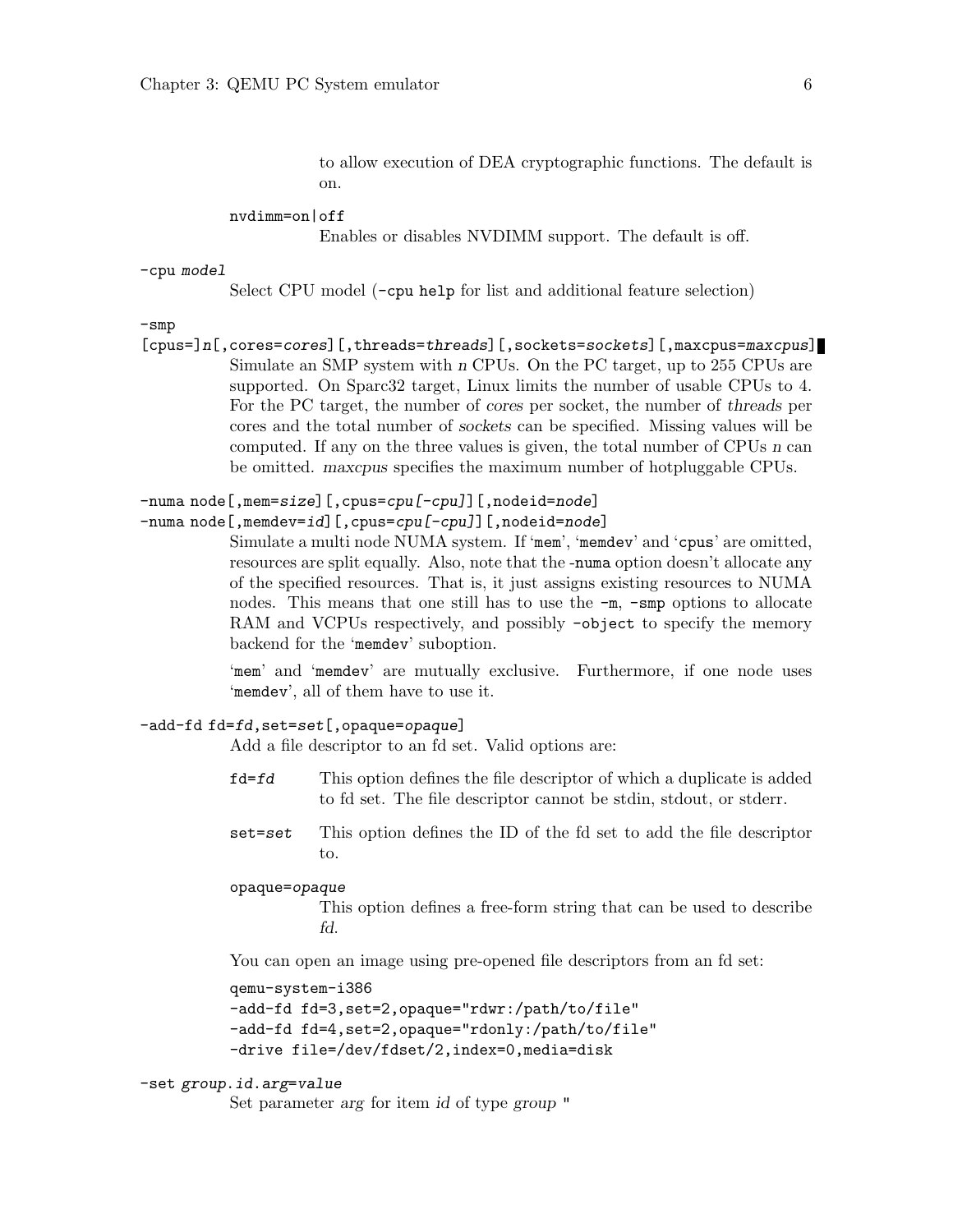```
-global driver.prop=value
```

```
-global driver=driver,property=property,value=value
```
Set default value of driver's property prop to value, e.g.:

qemu-system-i386 -global ide-drive.physical\_block\_size=4096 -drive file=file,if=i

In particular, you can use this to set driver properties for devices which are created automatically by the machine model. To create a device which is not created automatically and set properties on it, use -device.

-global driver.prop=value is shorthand for -global driver=driver,property=prop,value=value. The longhand syntax works even when driver contains a dot.

```
-boot [order=drives][,once=drives][,menu=on|off][,splash=sp_name][,splash-
time=sp_time][,reboot-timeout=rb_timeout][,strict=on|off]
```
Specify boot order drives as a string of drive letters. Valid drive letters depend on the target architecture. The x86 PC uses: a, b (floppy 1 and 2), c (first hard disk), d (first CD-ROM), n-p (Etherboot from network adapter 1-4), hard disk boot is the default. To apply a particular boot order only on the first startup, specify it via once.

Interactive boot menus/prompts can be enabled via menu=on as far as firmware/BIOS supports them. The default is non-interactive boot.

A splash picture could be passed to bios, enabling user to show it as logo, when option splash= $sp\_name$  is given and menu=on, If firmware/BIOS supports them. Currently Seabios for X86 system support it. limitation: The splash file could be a jpeg file or a BMP file in 24 BPP format(true color). The resolution should be supported by the SVGA mode, so the recommended is 320x240, 640x480, 800x640.

A timeout could be passed to bios, guest will pause for rb timeout ms when boot failed, then reboot. If rb\_timeout is '-1', guest will not reboot, qemu passes '-1' to bios by default. Currently Seabios for X86 system support it.

Do strict boot via strict=on as far as firmware/BIOS supports it. This only effects when boot priority is changed by bootindex options. The default is non-strict boot.

# try to boot from network first, then from hard disk qemu-system-i386 -boot order=nc # boot from CD-ROM first, switch back to default order after reboot qemu-system-i386 -boot once=d # boot with a splash picture for 5 seconds. qemu-system-i386 -boot menu=on,splash=/root/boot.bmp,splash-time=5000 Note: The legacy format '-boot drives' is still supported but its use is discour-

aged as it may be removed from future versions.

-m [size=]megs[,slots=n,maxmem=size]

Sets guest startup RAM size to megs megabytes. Default is 128 MiB. Optionally, a suffix of "M" or "G" can be used to signify a value in megabytes or gigabytes respectively. Optional pair slots, maxmem could be used to set amount of hotpluggable memory slots and maximum amount of memory. Note that maxmem must be aligned to the page size.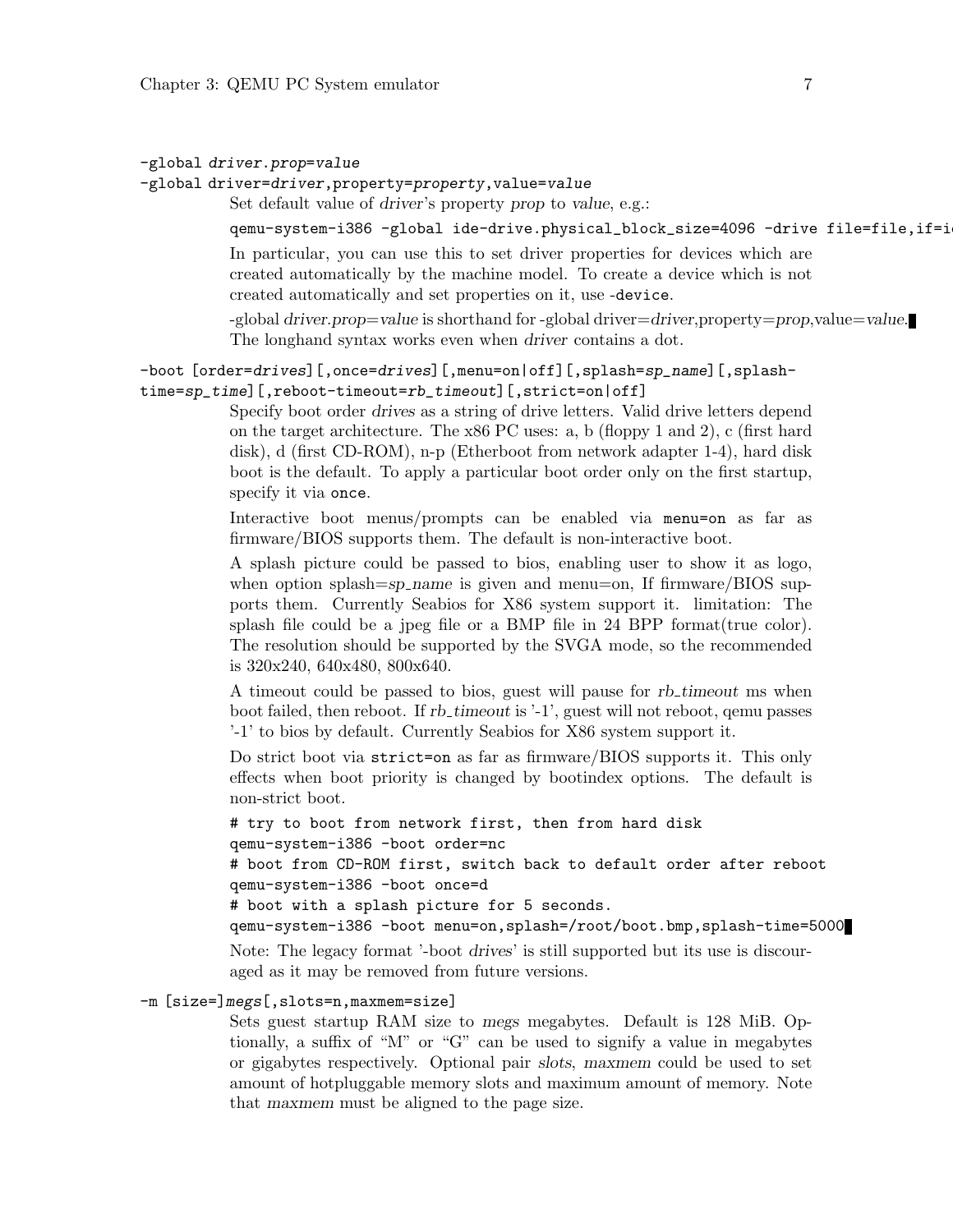For example, the following command-line sets the guest startup RAM size to 1GB, creates 3 slots to hotplug additional memory and sets the maximum memory the guest can reach to 4GB:

qemu-system-x86\_64 -m 1G,slots=3,maxmem=4G

If slots and maxmem are not specified, memory hotplug won't be enabled and the guest startup RAM will never increase.

# -mem-path path

Allocate guest RAM from a temporarily created file in path.

# -mem-prealloc

Preallocate memory when using -mem-path.

## -k language

Use keyboard layout language (for example fr for French). This option is only needed where it is not easy to get raw PC keycodes (e.g. on Macs, with some X11 servers or with a VNC display). You don't normally need to use it on PC/Linux or PC/Windows hosts.

The available layouts are:

ar de-ch es fo fr-ca hu ja mk no pt-br sv da en-gb et fr fr-ch is lt nl pl ru th de en-us fi fr-be hr it lv nl-be pt sl tr The default is en-us.

#### -audio-help

Will show the audio subsystem help: list of drivers, tunable parameters.

# -soundhw card1[, card2, . . .] or -soundhw all

Enable audio and selected sound hardware. Use 'help' to print all available sound hardware.

qemu-system-i386 -soundhw sb16,adlib disk.img qemu-system-i386 -soundhw es1370 disk.img qemu-system-i386 -soundhw ac97 disk.img qemu-system-i386 -soundhw hda disk.img qemu-system-i386 -soundhw all disk.img qemu-system-i386 -soundhw help Note that Linux's i810 audio OSS kernel (for AC97) module might require

manually specifying clocking.

modprobe i810\_audio clocking=48000

-balloon none

Disable balloon device.

#### -balloon virtio[, addr=addr]

Enable virtio balloon device (default), optionally with PCI address addr.

# -device driver[, prop[=value][,...]]

Add device driver. prop=value sets driver properties. Valid properties depend on the driver. To get help on possible drivers and properties, use -device help and -device driver,help.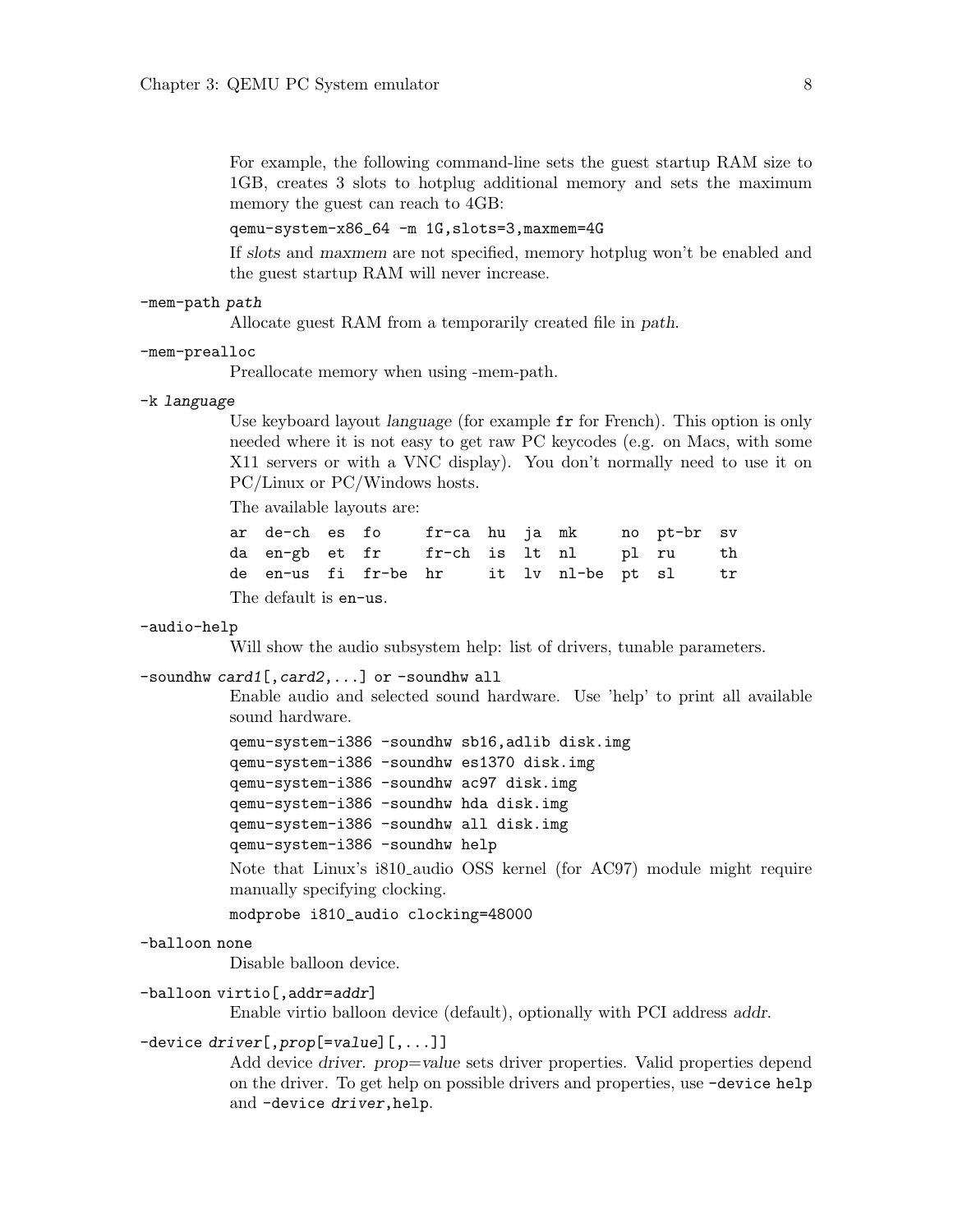Some drivers are:

#### -device ipmi-bmc-sim, id=id[, slave\_addr=val]

Add an IPMI BMC. This is a simulation of a hardware management interface processor that normally sits on a system. It provides a watchdog and the ability to reset and power control the system. You need to connect this to an IPMI interface to make it useful

The IPMI slave address to use for the BMC. The default is 0x20. This address is the BMC's address on the I2C network of management controllers. If you don't know what this means, it is safe to ignore it.

#### -device ipmi-bmc-extern,id=id,chardev=id[,slave\_addr=val]

Add a connection to an external IPMI BMC simulator. Instead of locally emulating the BMC like the above item, instead connect to an external entity that provides the IPMI services.

A connection is made to an external BMC simulator. If you do this, it is strongly recommended that you use the "reconnect=" chardev option to reconnect to the simulator if the connection is lost. Note that if this is not used carefully, it can be a security issue, as the interface has the ability to send resets, NMIs, and power off the VM. It's best if QEMU makes a connection to an external simulator running on a secure port on localhost, so neither the simulator nor QEMU is exposed to any outside network.

See the "lanserv/README.vm" file in the OpenIPMI library for more details on the external interface.

### -device isa-ipmi-kcs,bmc=id[,ioport=val][,irq=val]

Add a KCS IPMI interafce on the ISA bus. This also adds a corresponding ACPI and SMBIOS entries, if appropriate.

bmc=id The BMC to connect to, one of ipmi-bmc-sim or ipmi-bmc-extern above.

#### ioport=val

Define the I/O address of the interface. The default is 0xca0 for KCS.

irq=val Define the interrupt to use. The default is 5. To disable interrupts, set this to 0.

# -device isa-ipmi-bt,bmc=id[,ioport=val][,irq=val]

Like the KCS interface, but defines a BT interface. The default port is 0xe4 and the default interrupt is 5.

-name name

Sets the name of the guest. This name will be displayed in the SDL window caption. The name will also be used for the VNC server. Also optionally set the top visible process name in Linux. Naming of individual threads can also be enabled on Linux to aid debugging.

#### -uuid uuid

Set system UUID.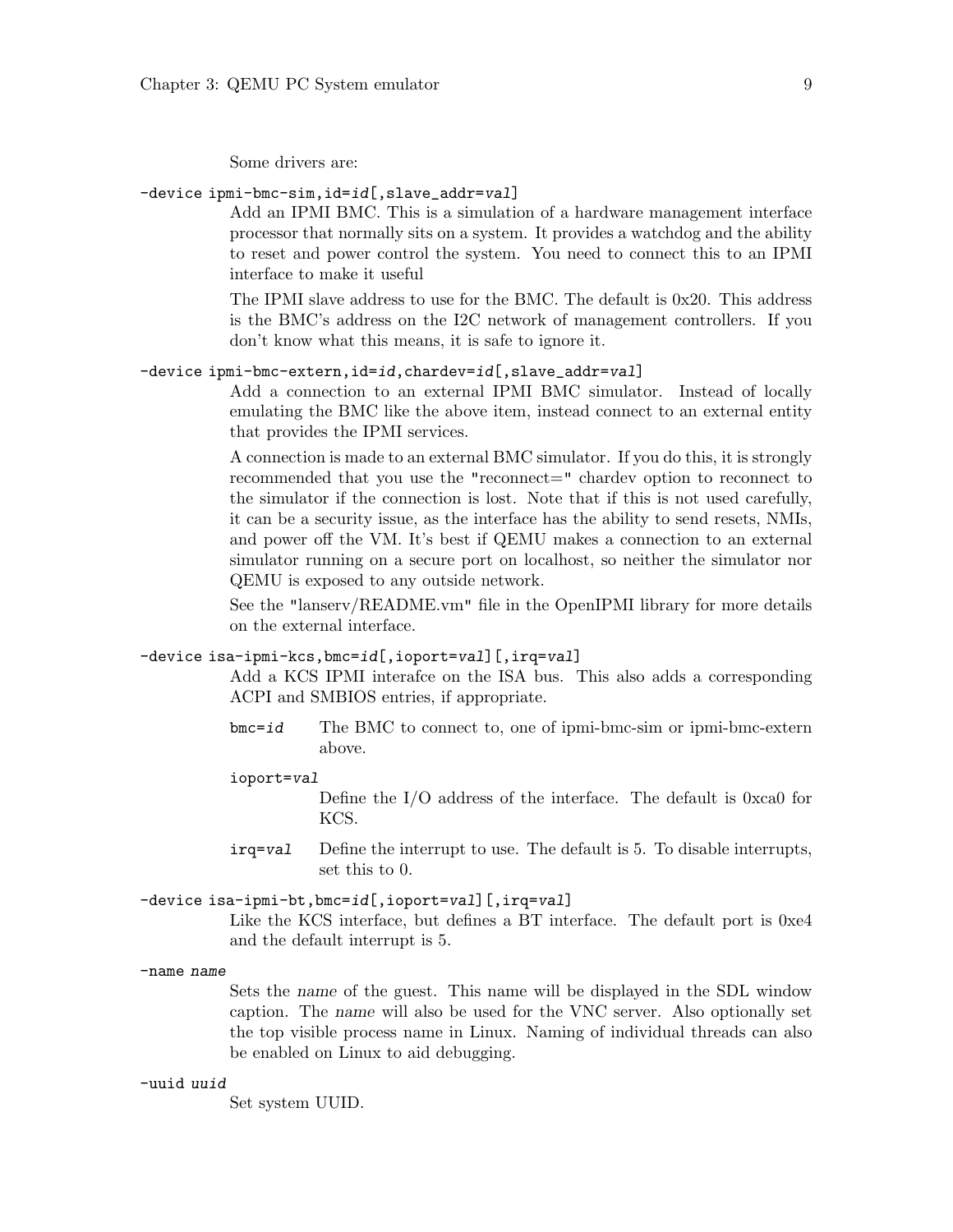Block device options:

-fda file

 $-$ fdb file Use file as floppy disk  $0/1$  image (see Section 3.7 [disk\_[images\], page 63](#page-66-1)).

-hda file

-hdb file

-hdc file

-hdd file Use file as hard disk 0, 1, 2 or 3 image (see Section 3.7 [disk [images\], page 63\)](#page-66-1).

#### -cdrom file

Use file as CD-ROM image (you cannot use -hdc and -cdrom at the same time). You can use the host CD-ROM by using /dev/cdrom as filename (see [Section 3.7.8 \[host](#page-83-1)\_drives], page 80).

# -drive option[,option[,option[,...]]]

Define a new drive. Valid options are:

#### file=file

This option defines which disk image (see [Section 3.7 \[disk](#page-66-1) images], [page 63\)](#page-66-1) to use with this drive. If the filename contains comma, you must double it (for instance, "file=my,,file" to use file "my,file"). Special files such as iSCSI devices can be specified using protocol specific URLs. See the section for "Device URL Syntax" for more information.

# if=interface

This option defines on which type on interface the drive is connected. Available types are: ide, scsi, sd, mtd, floppy, pflash, virtio.

#### bus=bus,unit=unit

These options define where is connected the drive by defining the bus number and the unit id.

#### index=index

This option defines where is connected the drive by using an index in the list of available connectors of a given interface type.

#### media=media

This option defines the type of the media: disk or cdrom.

#### cyls=c,heads=h,secs=s[,trans=t]

These options have the same definition as they have in -hdachs.

### snapshot=snapshot

snapshot is "on" or "off" and controls snapshot mode for the given drive (see -snapshot).

#### cache=cache

cache is "none", "writeback", "unsafe", "directsync" or "writethrough" and controls how the host cache is used to access block data.

aio=aio aio is "threads", or "native" and selects between pthread based disk I/O and native Linux AIO.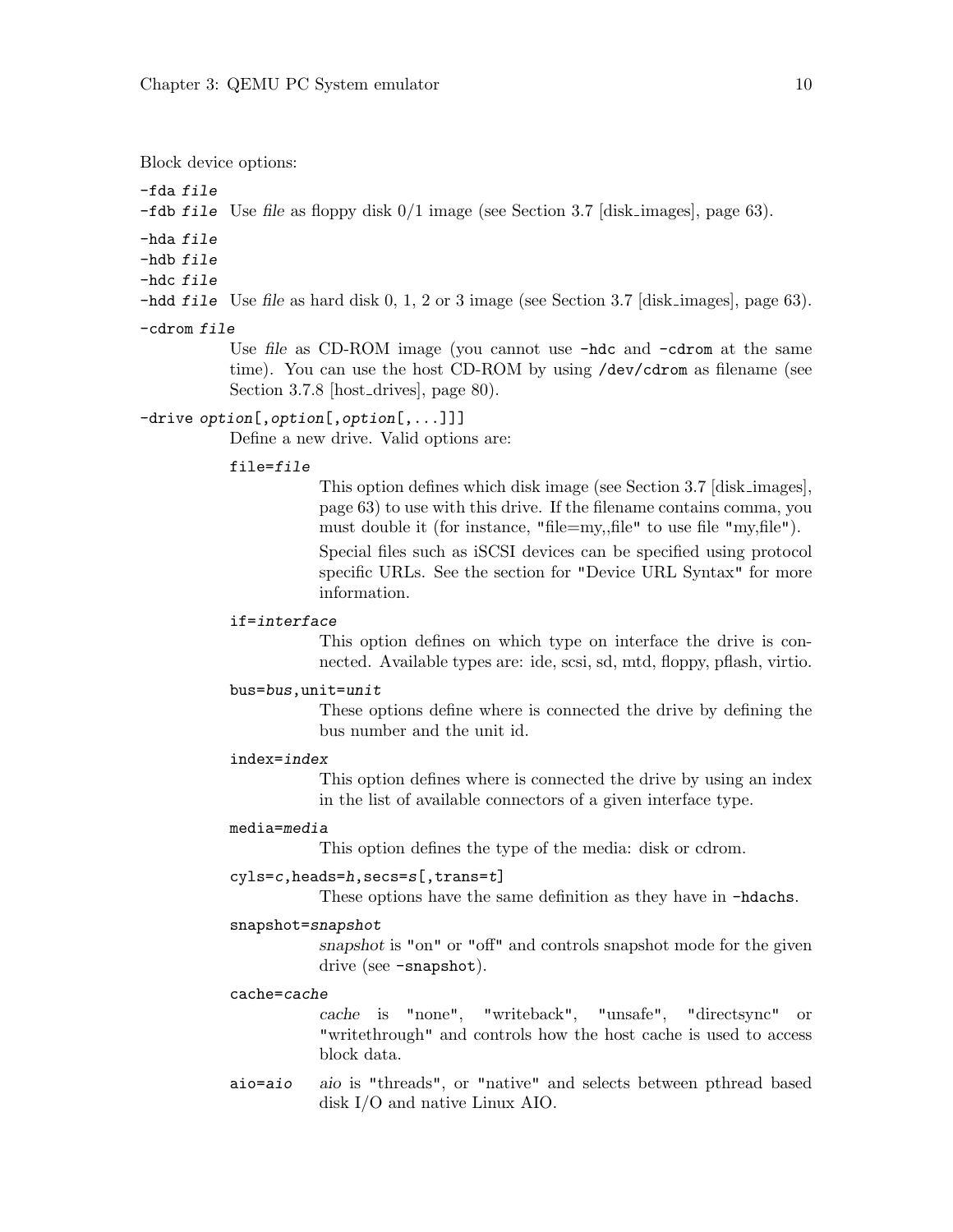#### discard=discard

discard is one of "ignore" (or "off") or "unmap" (or "on") and controls whether discard (also known as trim or unmap) requests are ignored or passed to the filesystem. Some machine types may not support discard requests.

#### format=format

Specify which disk format will be used rather than detecting the format. Can be used to specify format=raw to avoid interpreting an untrusted format header.

#### serial=serial

This option specifies the serial number to assign to the device.

#### addr=addr

Specify the controller's PCI address (if=virtio only).

#### werror=action,rerror=action

Specify which action to take on write and read errors. Valid actions are: "ignore" (ignore the error and try to continue), "stop" (pause QEMU), "report" (report the error to the guest), "enospc" (pause QEMU only if the host disk is full; report the error to the guest otherwise). The default setting is werror=enospc and rerror=report.

readonly Open drive file as read-only. Guest write attempts will fail.

# copy-on-read=copy-on-read

copy-on-read is "on" or "off" and enables whether to copy read backing file sectors into the image file.

#### detect-zeroes=detect-zeroes

detect-zeroes is "off", "on" or "unmap" and enables the automatic conversion of plain zero writes by the OS to driver specific optimized zero write commands. You may even choose "unmap" if discard is set to "unmap" to allow a zero write to be converted to an UNMAP operation.

By default, the cache=writeback mode is used. It will report data writes as completed as soon as the data is present in the host page cache. This is safe as long as your guest OS makes sure to correctly flush disk caches where needed. If your guest OS does not handle volatile disk write caches correctly and your host crashes or loses power, then the guest may experience data corruption.

For such guests, you should consider using cache=writethrough. This means that the host page cache will be used to read and write data, but write notification will be sent to the guest only after QEMU has made sure to flush each write to the disk. Be aware that this has a major impact on performance.

The host page cache can be avoided entirely with cache=none. This will attempt to do disk IO directly to the guest's memory. QEMU may still perform an internal copy of the data. Note that this is considered a writeback mode and the guest OS must handle the disk write cache correctly in order to avoid data corruption on host crashes.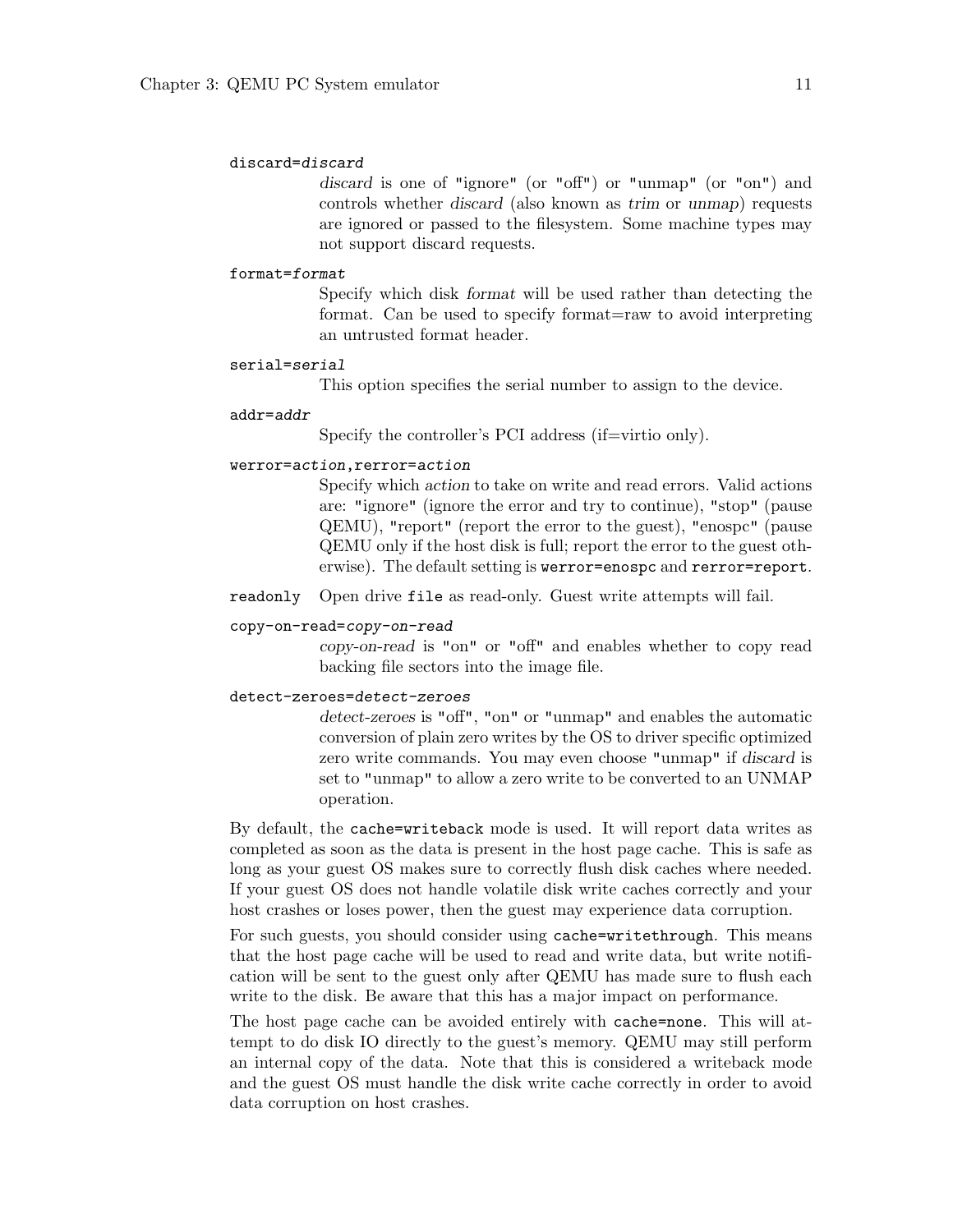The host page cache can be avoided while only sending write notifications to the guest when the data has been flushed to the disk using cache=directsync.

In case you don't care about data integrity over host failures, use cache=unsafe. This option tells QEMU that it never needs to write any data to the disk but can instead keep things in cache. If anything goes wrong, like your host losing power, the disk storage getting disconnected accidentally, etc. your image will most probably be rendered unusable. When using the -snapshot option, unsafe caching is always used.

Copy-on-read avoids accessing the same backing file sectors repeatedly and is useful when the backing file is over a slow network. By default copy-on-read is off.

Instead of -cdrom you can use:

qemu-system-i386 -drive file=file,index=2,media=cdrom

Instead of -hda, -hdb, -hdc, -hdd, you can use:

```
qemu-system-i386 -drive file=file,index=0,media=disk
qemu-system-i386 -drive file=file,index=1,media=disk
qemu-system-i386 -drive file=file,index=2,media=disk
qemu-system-i386 -drive file=file,index=3,media=disk
```
You can open an image using pre-opened file descriptors from an fd set:

```
qemu-system-i386
```
-add-fd fd=3,set=2,opaque="rdwr:/path/to/file" -add-fd fd=4,set=2,opaque="rdonly:/path/to/file" -drive file=/dev/fdset/2,index=0,media=disk

You can connect a CDROM to the slave of ide0:

qemu-system-i386 -drive file=file,if=ide,index=1,media=cdrom

If you don't specify the "file=" argument, you define an empty drive:

qemu-system-i386 -drive if=ide,index=1,media=cdrom

You can connect a SCSI disk with unit ID 6 on the bus  $\#0$ :

qemu-system-i386 -drive file=file,if=scsi,bus=0,unit=6

Instead of -fda, -fdb, you can use:

qemu-system-i386 -drive file=file,index=0,if=floppy qemu-system-i386 -drive file=file,index=1,if=floppy

By default, interface is "ide" and index is automatically incremented:

qemu-system-i386 -drive file=a -drive file=b"

is interpreted like:

qemu-system-i386 -hda a -hdb b

### -mtdblock file

Use file as on-board Flash memory image.

-sd file Use file as SecureDigital card image.

#### -pflash file

Use file as a parallel flash image.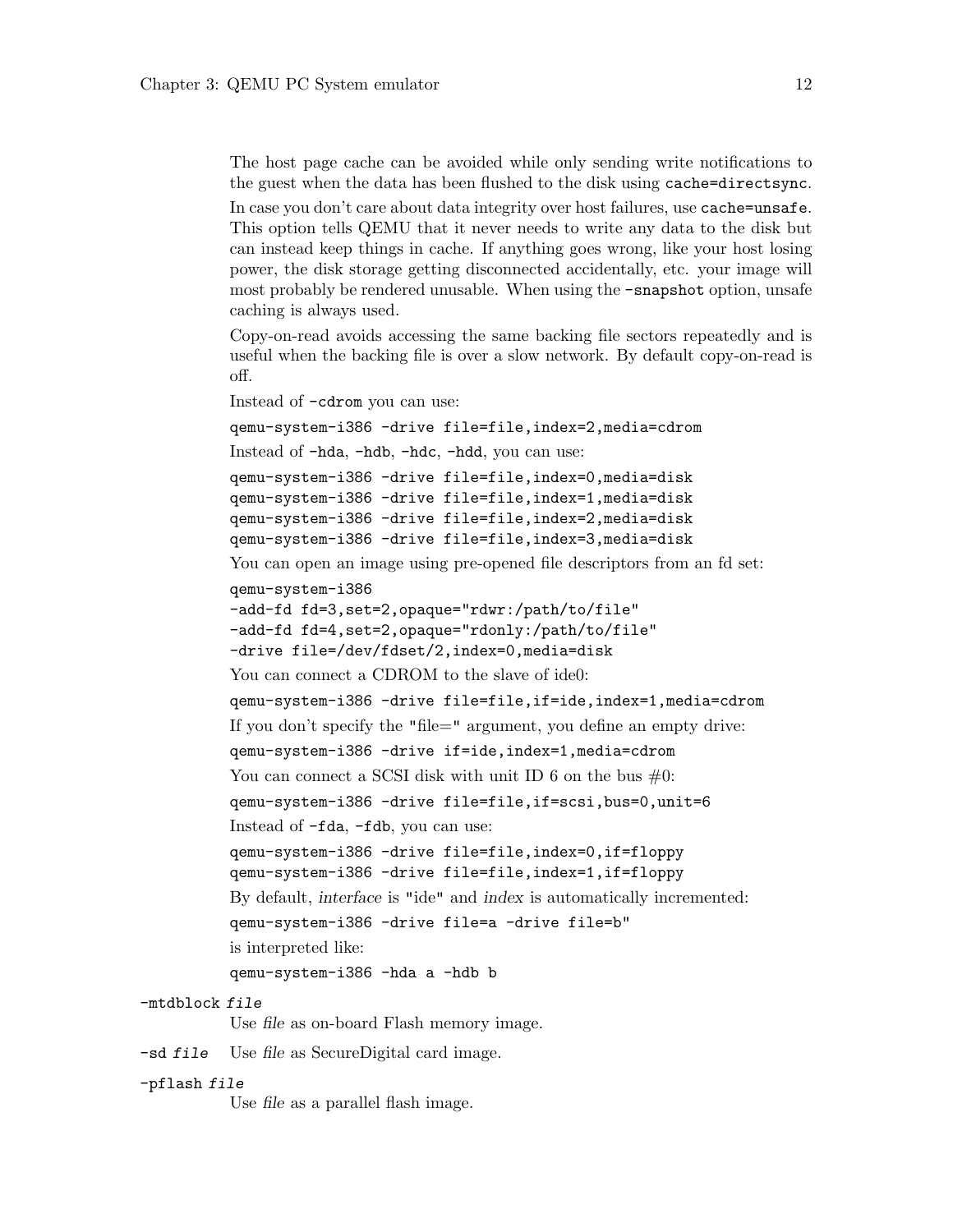#### -snapshot

Write to temporary files instead of disk image files. In this case, the raw disk image you use is not written back. You can however force the write back by pressing C-a s (see Section 3.7 [disk [images\], page 63\)](#page-66-1).

#### $-$ hdachs  $c, h, s, [t]$

Force hard disk 0 physical geometry (1  $\leq c \leq 16383$ , 1  $\leq h \leq 16$ , 1  $\leq s$  $\leq$  63) and optionally force the BIOS translation mode (t=none, lba or auto). Usually QEMU can guess all those parameters. This option is useful for old MS-DOS disk images.

# -fsdev fsdriver,id=id,path=path,[security\_model=security\_

# model][,writeout=writeout][,readonly][,socket=socket|sock\_fd=sock\_fd]

Define a new file system device. Valid options are:

- fsdriver This option specifies the fs driver backend to use. Currently "local", "handle" and "proxy" file system drivers are supported.
- id=id Specifies identifier for this device

#### path=path

Specifies the export path for the file system device. Files under this path will be available to the 9p client on the guest.

#### security\_model=security\_model

Specifies the security model to be used for this export path. Supported security models are "passthrough", "mapped-xattr", "mapped-file" and "none". In "passthrough" security model, files are stored using the same credentials as they are created on the guest. This requires QEMU to run as root. In "mapped-xattr" security model, some of the file attributes like uid, gid, mode bits and link target are stored as file attributes. For "mapped-file" these attributes are stored in the hidden .virtfs metadata directory. Directories exported by this security model cannot interact with other unix tools. "none" security model is same as passthrough except the sever won't report failures if it fails to set file attributes like ownership. Security model is mandatory only for local fsdriver. Other fsdrivers (like handle, proxy) don't take security model as a parameter.

#### writeout=writeout

This is an optional argument. The only supported value is "immediate". This means that host page cache will be used to read and write data but write notification will be sent to the guest only when the data has been reported as written by the storage subsystem.

readonly Enables exporting 9p share as a readonly mount for guests. By default read-write access is given.

#### socket=socket

Enables proxy filesystem driver to use passed socket file for communicating with virtfs-proxy-helper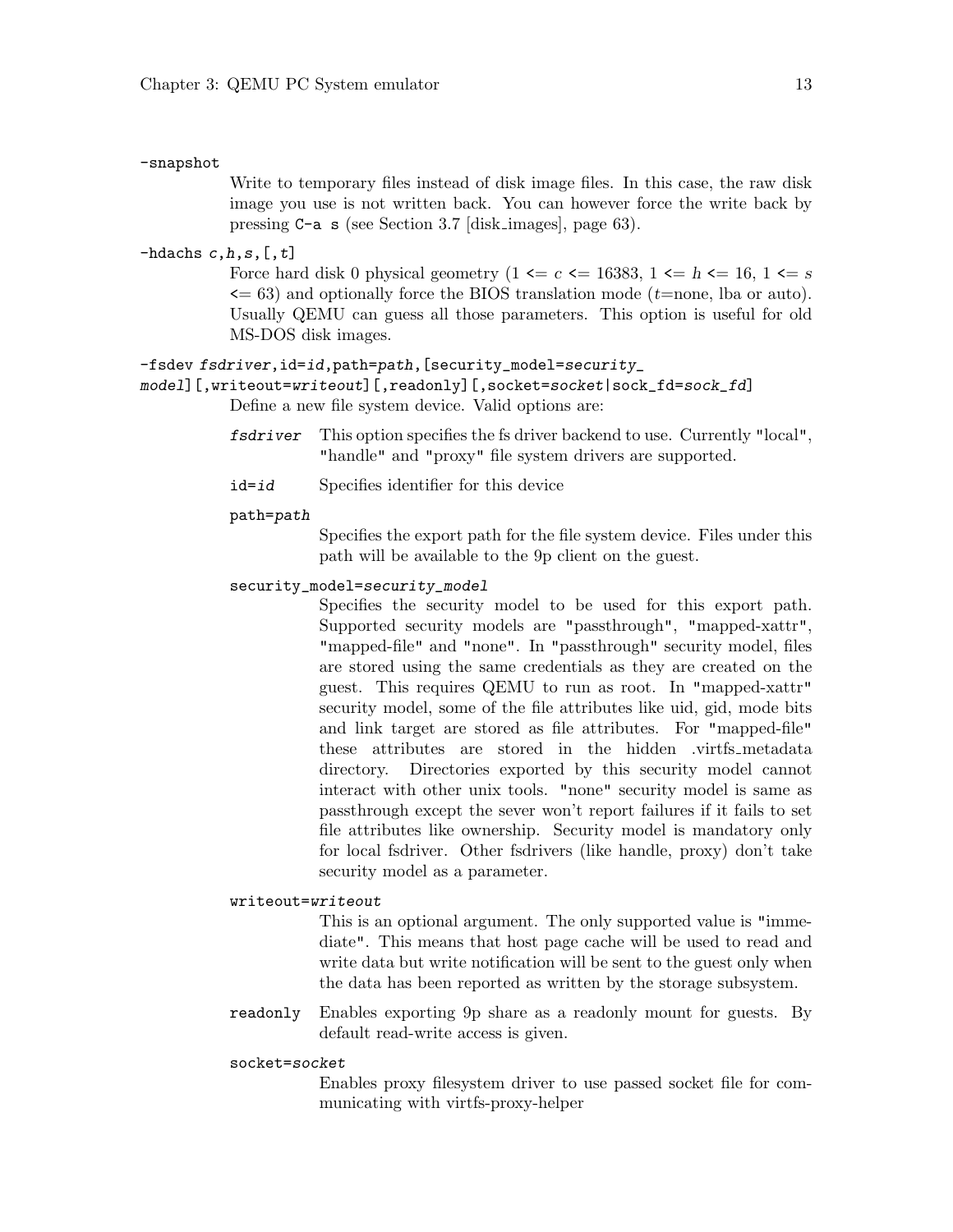#### sock\_fd=sock\_fd

Enables proxy filesystem driver to use passed socket descriptor for communicating with virtfs-proxy-helper. Usually a helper like libvirt will create socketpair and pass one of the fds as sock fd

-fsdev option is used along with -device driver "virtio-9p-pci".

# -device virtio-9p-pci,fsdev=id,mount\_tag=mount\_tag

Options for virtio-9p-pci driver are:

fsdev=id Specifies the id value specified along with -fsdev option

#### mount\_tag=mount\_tag

Specifies the tag name to be used by the guest to mount this export point

-virtfs fsdriver[,path=path],mount\_tag=mount\_tag[,security\_model=security\_ model][,writeout=writeout][,readonly][,socket=socket|sock\_fd=sock\_fd]

The general form of a Virtual File system pass-through options are:

- fsdriver This option specifies the fs driver backend to use. Currently "local", "handle" and "proxy" file system drivers are supported.
- id=id Specifies identifier for this device

#### path=path

Specifies the export path for the file system device. Files under this path will be available to the 9p client on the guest.

# security\_model=security\_model

Specifies the security model to be used for this export path. Supported security models are "passthrough", "mapped-xattr", "mapped-file" and "none". In "passthrough" security model, files are stored using the same credentials as they are created on the guest. This requires QEMU to run as root. In "mapped-xattr" security model, some of the file attributes like uid, gid, mode bits and link target are stored as file attributes. For "mapped-file" these attributes are stored in the hidden .virtfs metadata directory. Directories exported by this security model cannot interact with other unix tools. "none" security model is same as passthrough except the sever won't report failures if it fails to set file attributes like ownership. Security model is mandatory only for local fsdriver. Other fsdrivers (like handle, proxy) don't take security model as a parameter.

# writeout=writeout

This is an optional argument. The only supported value is "immediate". This means that host page cache will be used to read and write data but write notification will be sent to the guest only when the data has been reported as written by the storage subsystem.

readonly Enables exporting 9p share as a readonly mount for guests. By default read-write access is given.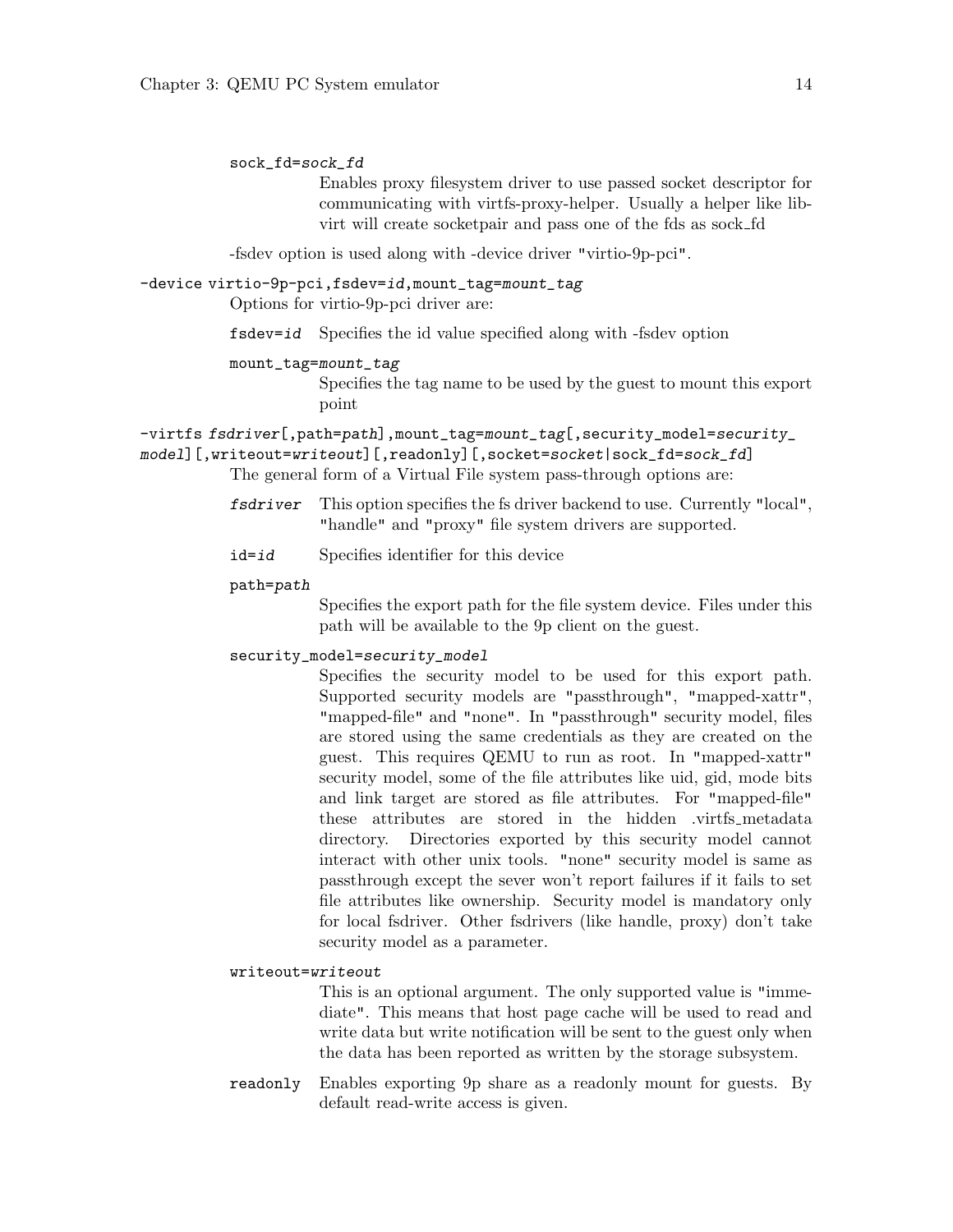| socket=socket |                                                                                                                                                                                                       |
|---------------|-------------------------------------------------------------------------------------------------------------------------------------------------------------------------------------------------------|
|               | Enables proxy filesystem driver to use passed socket file for com-<br>municating with virtfs-proxy-helper. Usually a helper like libvirt<br>will create socketpair and pass one of the fds as sock_fd |
| sock_fd       | Enables proxy filesystem driver to use passed 'sock_fd' as the socket<br>descriptor for interfacing with virtfs-proxy-helper                                                                          |
| -virtfs_synth |                                                                                                                                                                                                       |
|               | Create synthetic file system image                                                                                                                                                                    |

#### USB options:

-usb Enable the USB driver (will be the default soon)

#### -usbdevice devname

Add the USB device *devname*. See [Section 3.11.1 \[usb](#page-92-1)\_devices], page 89.

- mouse Virtual Mouse. This will override the PS/2 mouse emulation when activated.
- tablet Pointer device that uses absolute coordinates (like a touchscreen). This means QEMU is able to report the mouse position without having to grab the mouse. Also overrides the PS/2 mouse emulation when activated.

# disk:[format=format]:file

Mass storage device based on file. The optional format argument will be used rather than detecting the format. Can be used to specify format=raw to avoid interpreting an untrusted format header.

#### host:bus.addr

Pass through the host device identified by bus.addr (Linux only).

#### host:vendor\_id:product\_id

Pass through the host device identified by vendor id:product id (Linux only).

#### serial:[vendorid=vendor\_id][,productid=product\_id]:dev

Serial converter to host character device dev, see -serial for the available devices.

braille Braille device. This will use BrlAPI to display the braille output on a real or fake device.

#### net:options

Network adapter that supports CDC ethernet and RNDIS protocols.

# Display options:

# -display type

Select type of display to use. This option is a replacement for the old style -sdl/-curses/... options. Valid values for type are

sdl Display video output via SDL (usually in a separate graphics window; see the SDL documentation for other possibilities).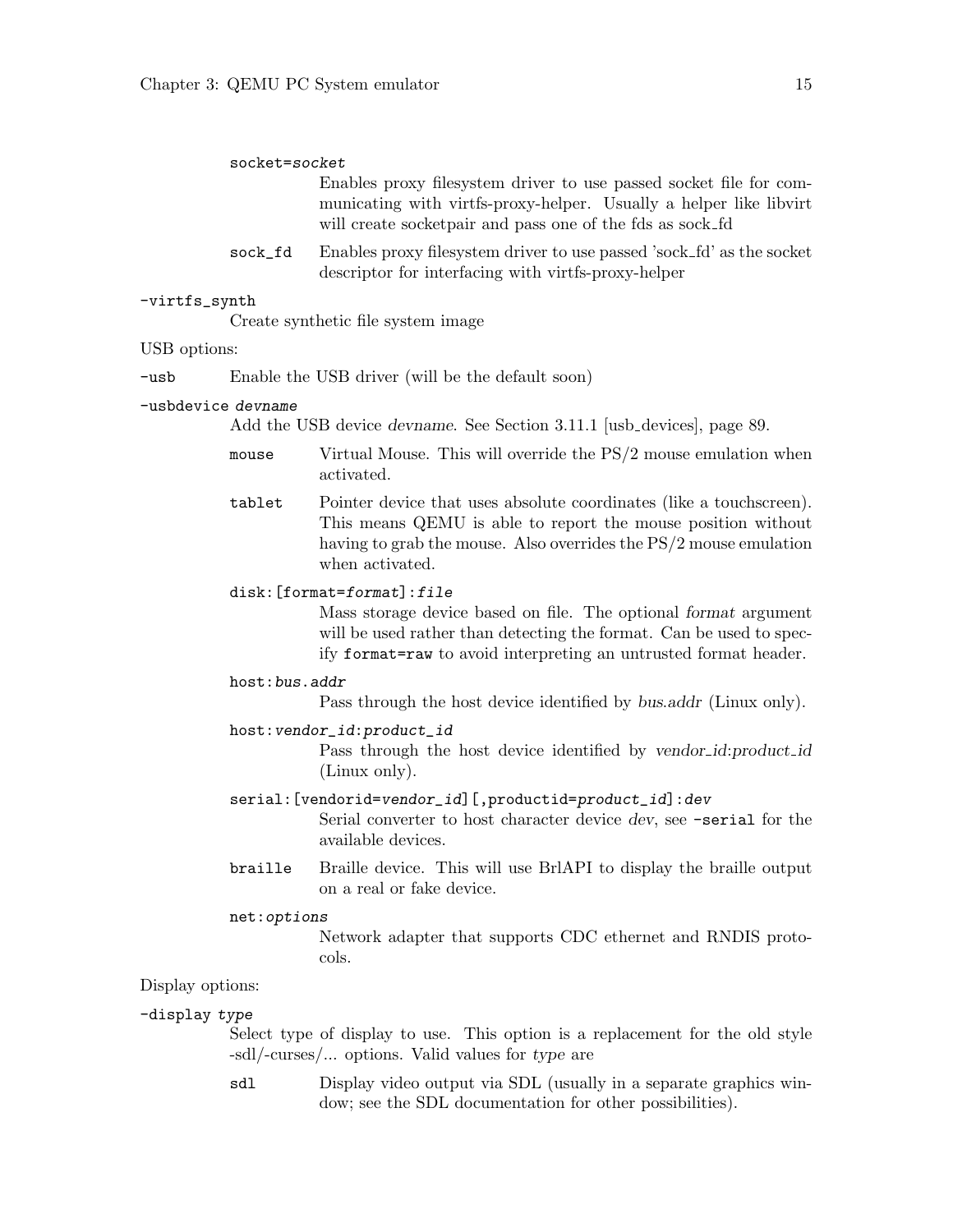| curses | Display video output via curses. For graphics device models which<br>support a text mode, QEMU can display this output using a<br>curses/neurses interface. Nothing is displayed when the graphics<br>device is in graphical mode or if the graphics device does not<br>support a text mode. Generally only the VGA device models<br>support text mode. |
|--------|---------------------------------------------------------------------------------------------------------------------------------------------------------------------------------------------------------------------------------------------------------------------------------------------------------------------------------------------------------|
| none   | Do not display video output. The guest will still see an emulated<br>graphics card, but its output will not be displayed to the QEMU<br>user. This option differs from the -nographic option in that it only<br>affects what is done with video output; -nographic also changes the<br>destination of the serial and parallel port data.                |
| gtk    | Display video output in a GTK window. This interface provides<br>drop-down menus and other UI elements to configure and control<br>the VM during runtime.                                                                                                                                                                                               |
| vnc    | Start a VNC server on display $\langle \text{arg}\rangle$                                                                                                                                                                                                                                                                                               |

#### -nographic

Normally, QEMU uses SDL to display the VGA output. With this option, you can totally disable graphical output so that QEMU is a simple command line application. The emulated serial port is redirected on the console and muxed with the monitor (unless redirected elsewhere explicitly). Therefore, you can still use QEMU to debug a Linux kernel with a serial console. Use C-a h for help on switching between the console and monitor.

-curses Normally, QEMU uses SDL to display the VGA output. With this option, QEMU can display the VGA output when in text mode using a curses/ncurses interface. Nothing is displayed in graphical mode.

```
-no-frame
```
Do not use decorations for SDL windows and start them using the whole available screen space. This makes the using QEMU in a dedicated desktop workspace more convenient.

### -alt-grab

Use Ctrl-Alt-Shift to grab mouse (instead of Ctrl-Alt). Note that this also affects the special keys (for fullscreen, monitor-mode switching, etc).

#### -ctrl-grab

Use Right-Ctrl to grab mouse (instead of Ctrl-Alt). Note that this also affects the special keys (for fullscreen, monitor-mode switching, etc).

-no-quit Disable SDL window close capability.

-sdl Enable SDL.

# -spice option[,option[,...]]

Enable the spice remote desktop protocol. Valid options are

#### port=<nr>

Set the TCP port spice is listening on for plaintext channels.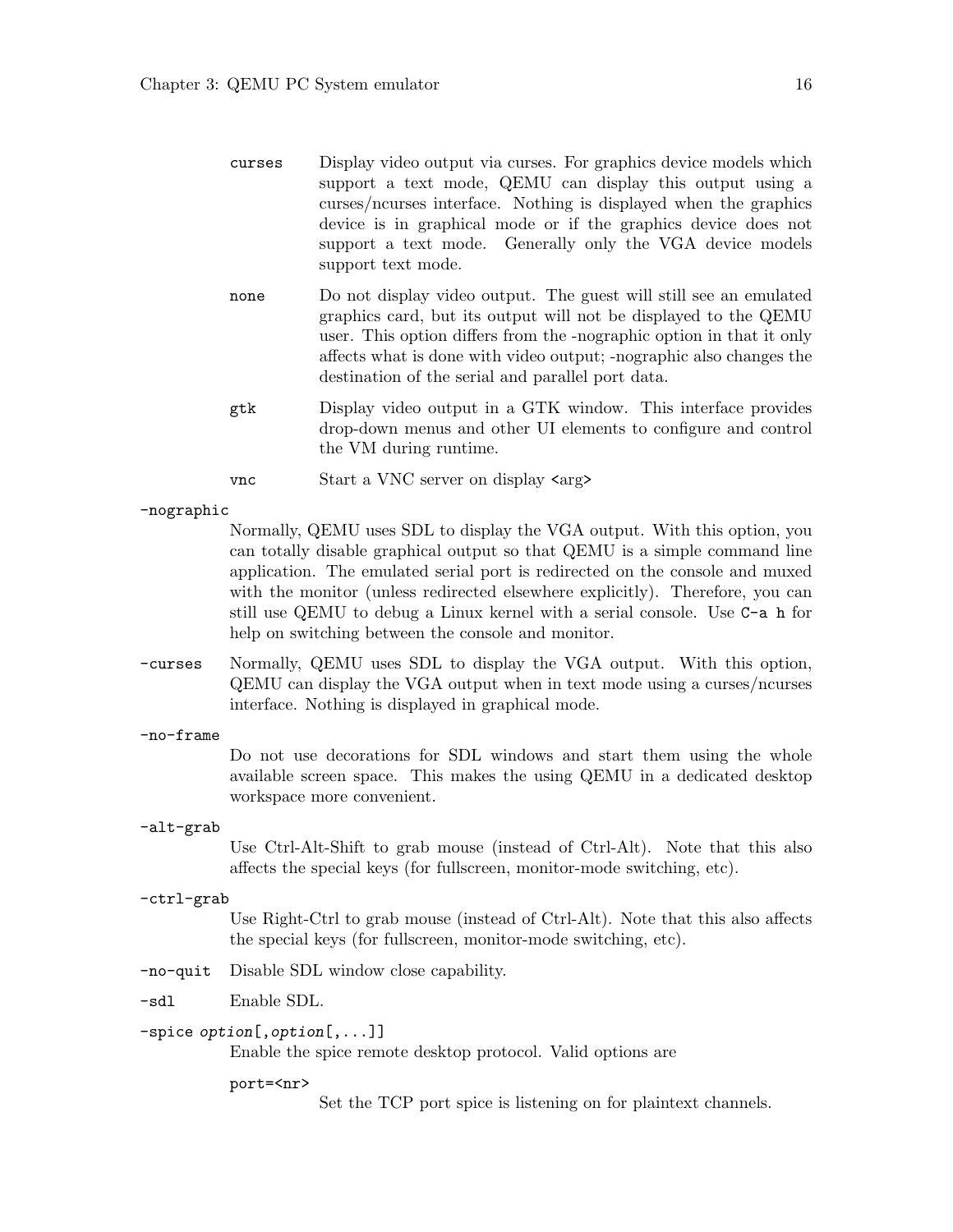#### addr=<addr>

Set the IP address spice is listening on. Default is any address.

ipv4

ipv6

unix Force using the specified IP version.

## password=<secret>

Set the password you need to authenticate.

sas1 Require that the client use SASL to authenticate with the spice. The exact choice of authentication method used is controlled from the system / user's SASL configuration file for the 'qemu' service. This is typically found in /etc/sasl2/qemu.conf. If running QEMU as an unprivileged user, an environment variable SASL CONF PATH can be used to make it search alternate locations for the service config. While some SASL auth methods can also provide data encryption (eg GSSAPI), it is recommended that SASL always be combined with the 'tls' and 'x509' settings to enable use of SSL and server certificates. This ensures a data encryption preventing compromise of authentication credentials.

# disable-ticketing

Allow client connects without authentication.

# disable-copy-paste

Disable copy paste between the client and the guest.

# disable-agent-file-xfer

Disable spice-vdagent based file-xfer between the client and the guest.

#### tls-port=<nr>

Set the TCP port spice is listening on for encrypted channels.

#### x509-dir=<dir>

Set the x509 file directory. Expects same filenames as -vnc \$display,x509=\$dir

#### x509-key-file=<file>

x509-key-password=<file> x509-cert-file=<file>

# x509-cacert-file=<file>

# x509-dh-key-file=<file>

The x509 file names can also be configured individually.

# tls-ciphers=<list>

Specify which ciphers to use.

# tls-channel=[main|display|cursor|inputs|record|playback] plaintext-channel=[main|display|cursor|inputs|record|playback]

Force specific channel to be used with or without TLS encryption. The options can be specified multiple times to configure multiple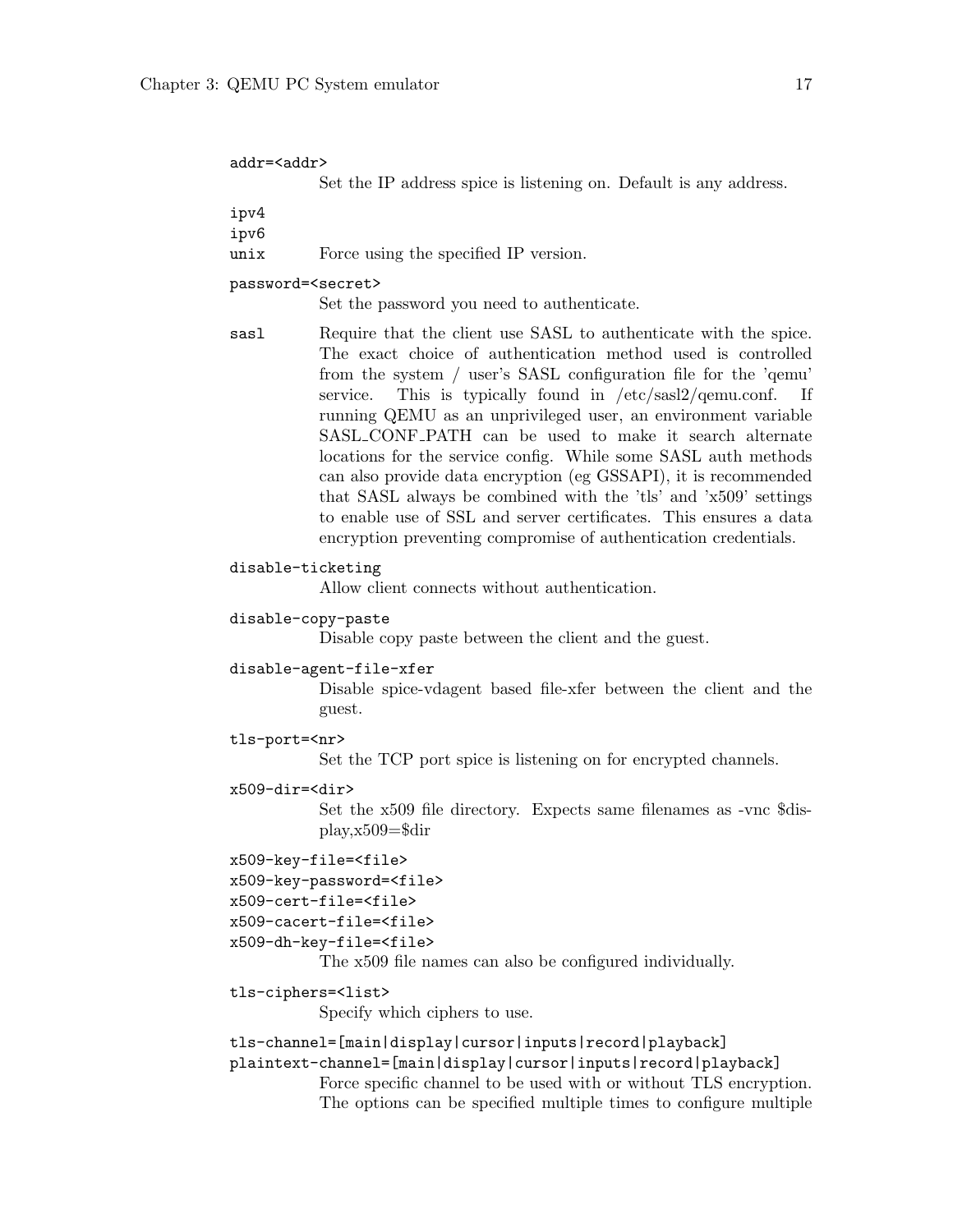channels. The special name "default" can be used to set the default mode. For channels which are not explicitly forced into one mode the spice client is allowed to pick tls/plaintext as he pleases.

image-compression=[auto\_glz|auto\_lz|quic|glz|lz|off] Configure image compression (lossless). Default is auto glz.

#### jpeg-wan-compression=[auto|never|always]

zlib-glz-wan-compression=[auto|never|always]

Configure wan image compression (lossy for slow links). Default is auto.

streaming-video=[off|all|filter] Configure video stream detection. Default is filter.

## agent-mouse=[on|off]

Enable/disable passing mouse events via vdagent. Default is on.

#### playback-compression=[on|off]

Enable/disable audio stream compression (using celt 0.5.1). Default is on.

### seamless-migration=[on|off]

Enable/disable spice seamless migration. Default is off.

#### gl=[on|off]

Enable/disable OpenGL context. Default is off.

### -portrait

Rotate graphical output 90 deg left (only PXA LCD).

#### -rotate deg

Rotate graphical output some deg left (only PXA LCD).

-vga type Select type of VGA card to emulate. Valid values for type are

- cirrus Cirrus Logic GD5446 Video card. All Windows versions starting from Windows 95 should recognize and use this graphic card. For optimal performances, use 16 bit color depth in the guest and the host OS. (This one is the default)
- std Standard VGA card with Bochs VBE extensions. If your guest OS supports the VESA 2.0 VBE extensions (e.g. Windows XP) and if you want to use high resolution modes ( $\geq$  1280x1024x16) then you should use this option.
- vmware VMWare SVGA-II compatible adapter. Use it if you have sufficiently recent XFree86/XOrg server or Windows guest with a driver for this card.
- qxl QXL paravirtual graphic card. It is VGA compatible (including VESA 2.0 VBE support). Works best with qxl guest drivers installed though. Recommended choice when using the spice protocol.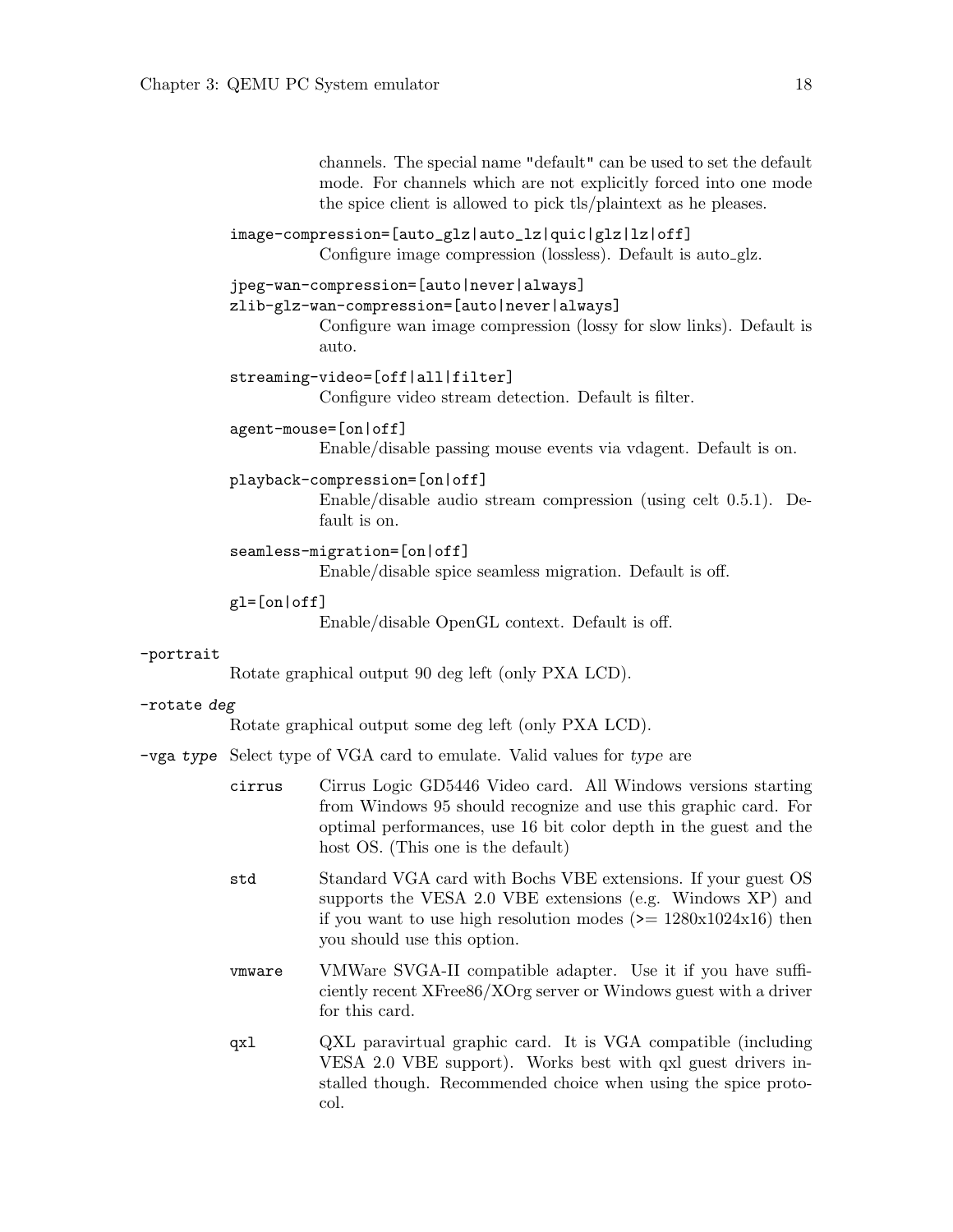| tcx    | (sun4m only) Sun TCX framebuffer. This is the default framebuffer<br>for sun4m machines and offers both 8-bit and 24-bit colour depths<br>at a fixed resolution of $1024x768$ .                                                      |
|--------|--------------------------------------------------------------------------------------------------------------------------------------------------------------------------------------------------------------------------------------|
| cg3    | (sun4m only) Sun cgthree framebuffer. This is a simple 8-bit frame-<br>buffer for sun4m machines available in both 1024x768 (OpenBIOS)<br>and $1152x900$ (OBP) resolutions aimed at people wishing to run<br>older Solaris versions. |
| virtio | Virtio VGA card.                                                                                                                                                                                                                     |
| none   | Disable VGA card.                                                                                                                                                                                                                    |
|        |                                                                                                                                                                                                                                      |

#### -full-screen

Start in full screen.

# -g widthxheight[xdepth]

Set the initial graphical resolution and depth (PPC, SPARC only).

# -vnc display[,option[,option[,...]]]

Normally, QEMU uses SDL to display the VGA output. With this option, you can have QEMU listen on VNC display display and redirect the VGA display over the VNC session. It is very useful to enable the usb tablet device when using this option (option -usbdevice tablet). When using the VNC display, you must use the -k parameter to set the keyboard layout if you are not using en-us. Valid syntax for the display is

to=L

With this option, QEMU will try next available VNC displays, until the number L, if the origianlly defined "-vnc display" is not available, e.g. port 5900+display is already used by another application. By default, to=0.

# host:d

TCP connections will only be allowed from host on display d. By convention the TCP port is 5900+d. Optionally, host can be omitted in which case the server will accept connections from any host.

#### unix:path

Connections will be allowed over UNIX domain sockets where path is the location of a unix socket to listen for connections on.

#### none

VNC is initialized but not started. The monitor change command can be used to later start the VNC server.

Following the display value there may be one or more option flags separated by commas. Valid options are

#### reverse

Connect to a listening VNC client via a "reverse" connection. The client is specified by the display. For reverse network connections (host:d,reverse), the d argument is a TCP port number, not a display number.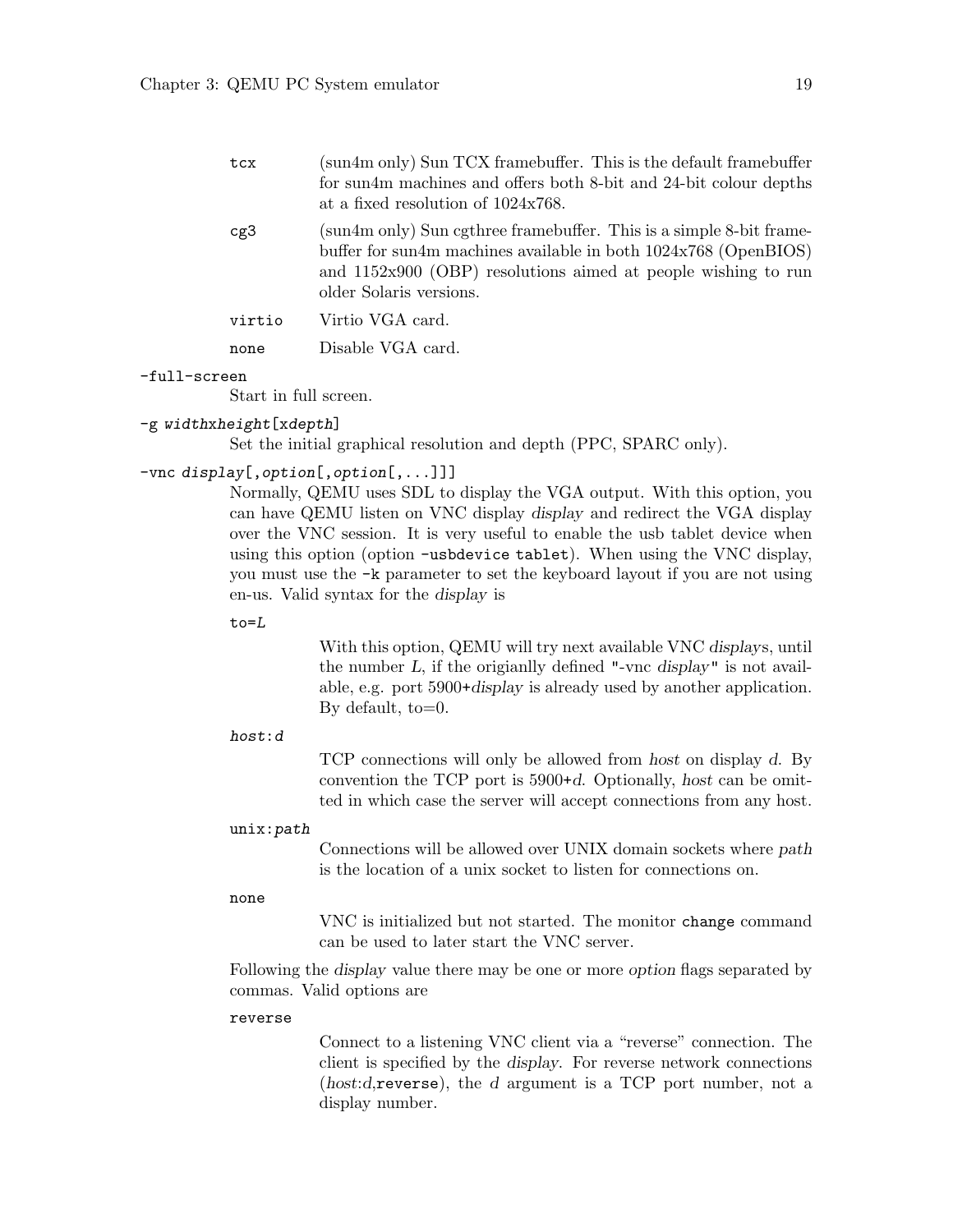#### websocket

Opens an additional TCP listening port dedicated to VNC Websocket connections. By definition the Websocket port is 5700+display. If host is specified connections will only be allowed from this host. As an alternative the Websocket port could be specified by using websocket=port. If no TLS credentials are provided, the websocket connection runs in unencrypted mode. If TLS credentials are provided, the websocket connection requires encrypted client connections.

#### password

Require that password based authentication is used for client connections.

The password must be set separately using the set\_password command in the [Section 3.6 \[pcsys](#page-55-1) monitor], page 52. The syntax to change your password is: set\_password <protocol> <password> where  $\langle$  protocol> could be either "vnc" or "spice".

If you would like to change  $\langle$ protocol> password expiration, you should use expire\_password <protocol> <expiration-time> where expiration time could be one of the following options: now, never, +seconds or UNIX time of expiration, e.g. +60 to make password expire in 60 seconds, or 1335196800 to make password expire on "Mon Apr 23 12:00:00 EDT 2012" (UNIX time for this date and time).

You can also use keywords "now" or "never" for the expiration time to allow  $\langle$ protocol> password to expire immediately or never expire.

# tls-creds=ID

Provides the ID of a set of TLS credentials to use to secure the VNC server. They will apply to both the normal VNC server socket and the websocket socket (if enabled). Setting TLS credentials will cause the VNC server socket to enable the VeNCrypt auth mechanism. The credentials should have been previously created using the -object tls-creds argument.

The tls-creds parameter obsoletes the tls, x509, and x509verify options, and as such it is not permitted to set both new and old type options at the same time.

tls

Require that client use TLS when communicating with the VNC server. This uses anonymous TLS credentials so is susceptible to a man-in-the-middle attack. It is recommended that this option be combined with either the x509 or x509verify options.

This option is now deprecated in favor of using the tls-creds argument.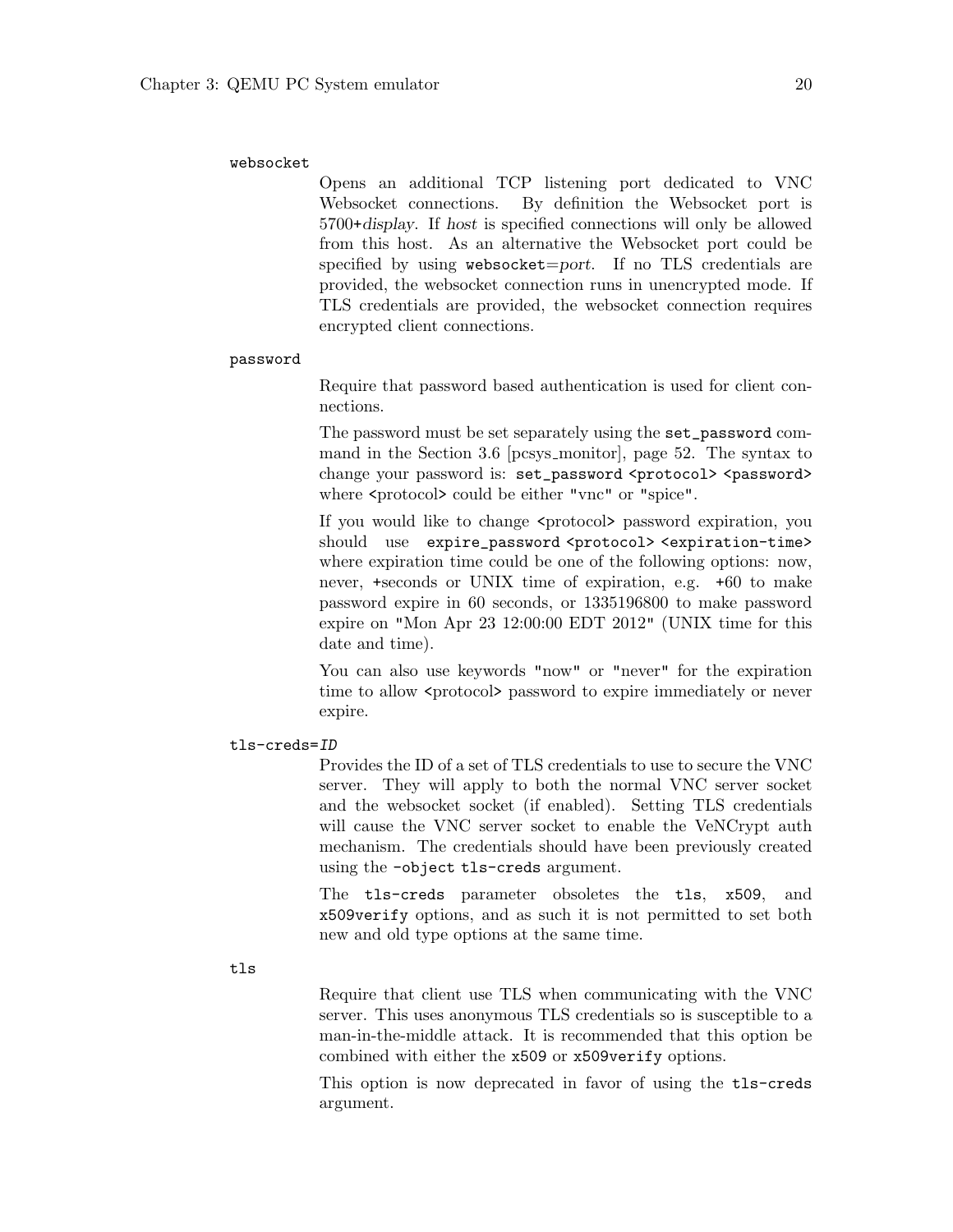#### x509=/path/to/certificate/dir

Valid if tls is specified. Require that x509 credentials are used for negotiating the TLS session. The server will send its x509 certificate to the client. It is recommended that a password be set on the VNC server to provide authentication of the client when this is used. The path following this option specifies where the x509 certificates are to be loaded from. See the Section 3.12 [vnc [security\], page 90,](#page-93-1) section for details on generating certificates.

This option is now deprecated in favour of using the tls-creds argument.

# x509verify=/path/to/certificate/dir

Valid if tls is specified. Require that x509 credentials are used for negotiating the TLS session. The server will send its x509 certificate to the client, and request that the client send its own x509 certificate. The server will validate the client's certificate against the CA certificate, and reject clients when validation fails. If the certificate authority is trusted, this is a sufficient authentication mechanism. You may still wish to set a password on the VNC server as a second authentication layer. The path following this option specifies where the x509 certificates are to be loaded from. See the Section 3.12 [vnc\_[security\], page 90,](#page-93-1) section for details on generating certificates.

This option is now deprecated in favour of using the tls-creds argument.

sasl

Require that the client use SASL to authenticate with the VNC server. The exact choice of authentication method used is controlled from the system / user's SASL configuration file for the 'qemu' service. This is typically found in /etc/sasl2/qemu.conf. If running QEMU as an unprivileged user, an environment variable SASL CONF PATH can be used to make it search alternate locations for the service config. While some SASL auth methods can also provide data encryption (eg GSSAPI), it is recommended that SASL always be combined with the 'tls' and 'x509' settings to enable use of SSL and server certificates. This ensures a data encryption preventing compromise of authentication credentials. See the Section 3.12 [vnc [security\], page 90,](#page-93-1) section for details on using SASL authentication.

acl

Turn on access control lists for checking of the x509 client certificate and SASL party. For x509 certs, the ACL check is made against the certificate's distinguished name. This is something that looks like C=GB,O=ACME,L=Boston,CN=bob. For SASL party, the ACL check is made against the username, which depending on the SASL plugin, may include a realm component, eg bob or bob@EXAMPLE.COM.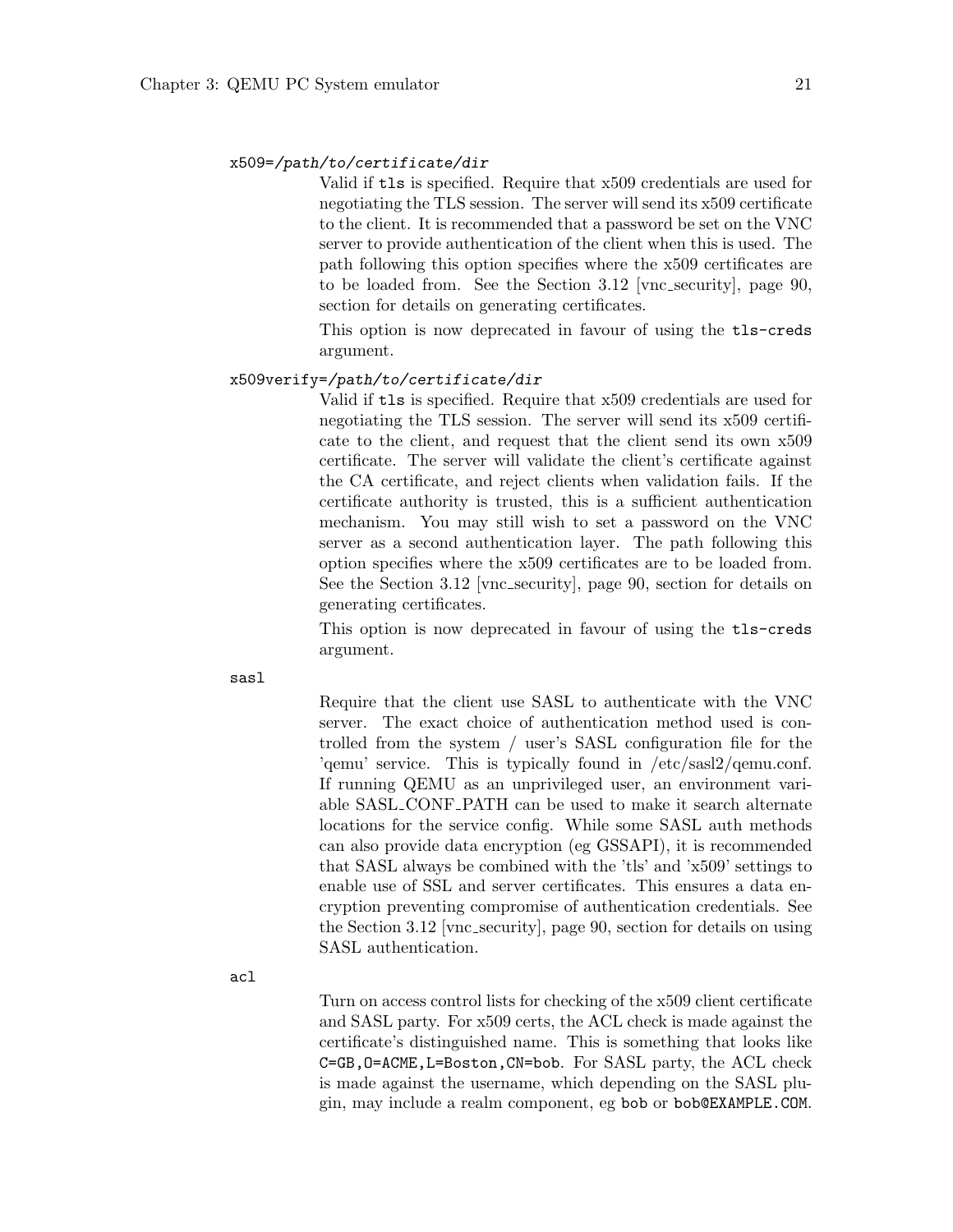When the acl flag is set, the initial access list will be empty, with a deny policy. Thus no one will be allowed to use the VNC server until the ACLs have been loaded. This can be achieved using the acl monitor command.

#### lossy

Enable lossy compression methods (gradient, JPEG, ...). If this option is set, VNC client may receive lossy framebuffer updates depending on its encoding settings. Enabling this option can save a lot of bandwidth at the expense of quality.

#### non-adaptive

Disable adaptive encodings. Adaptive encodings are enabled by default. An adaptive encoding will try to detect frequently updated screen regions, and send updates in these regions using a lossy encoding (like JPEG). This can be really helpful to save bandwidth when playing videos. Disabling adaptive encodings restores the original static behavior of encodings like Tight.

# share=[allow-exclusive|force-shared|ignore]

Set display sharing policy. 'allow-exclusive' allows clients to ask for exclusive access. As suggested by the rfb spec this is implemented by dropping other connections. Connecting multiple clients in parallel requires all clients asking for a shared session (vncviewer: shared switch). This is the default. 'force-shared' disables exclusive client access. Useful for shared desktop sessions, where you don't want someone forgetting specify -shared disconnect everybody else. 'ignore' completely ignores the shared flag and allows everybody connect unconditionally. Doesn't conform to the rfb spec but is traditional QEMU behavior.

#### key-delay-ms

Set keyboard delay, for key down and key up events, in milliseconds. Default is 1. Keyboards are low-bandwidth devices, so this slowdown can help the device and guest to keep up and not lose events in case events are arriving in bulk. Possible causes for the latter are flaky network connections, or scripts for automated testing.

#### i386 target only:

#### -win2k-hack

Use it when installing Windows 2000 to avoid a disk full bug. After Windows 2000 is installed, you no longer need this option (this option slows down the IDE transfers).

# -no-fd-bootchk

Disable boot signature checking for floppy disks in BIOS. May be needed to boot from old floppy disks.

-no-acpi Disable ACPI (Advanced Configuration and Power Interface) support. Use it if your guest OS complains about ACPI problems (PC target machine only).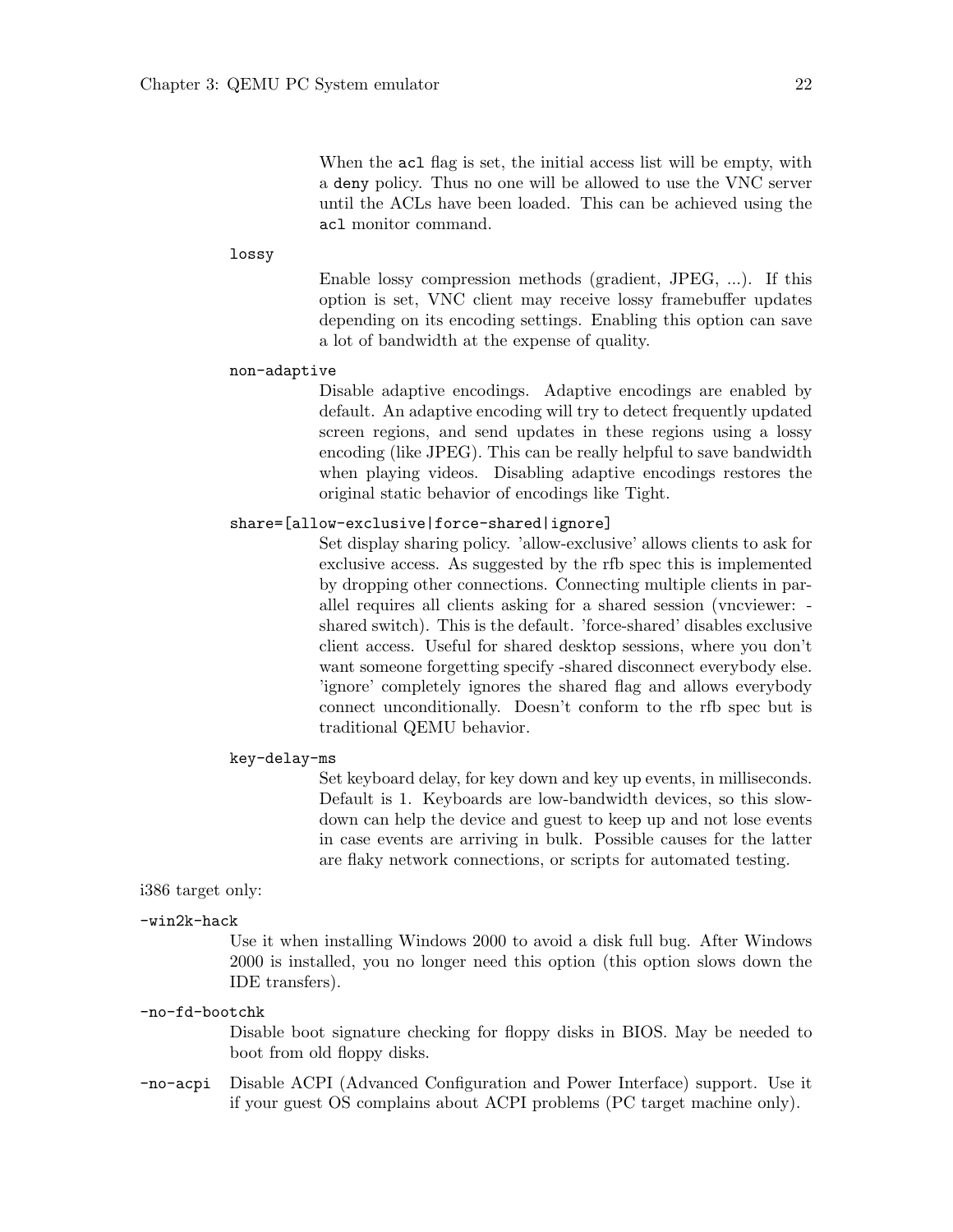-no-hpet Disable HPET support.

```
-acpitable [sig=str][,rev=n][,oem_id=str][,oem_table_id=str][,oem_rev=n]
[,asl_compiler_id=str][,asl_compiler_rev=n][,data=file1[:file2]...]
          Add ACPI table with specified header fields and context from specified files.
          For file=, take whole ACPI table from the specified files, including all ACPI
          headers (possible overridden by other options). For data =, only data portion
          of the table is used, all header information is specified in the command line. If
          a SLIC table is supplied to QEMU, then the SLIC's oem id and oem table id
          fields will override the same in the RSDT and the FADT (a.k.a. FACP), in
          order to ensure the field matches required by the Microsoft SLIC spec and the
          ACPI spec.
-smbios file=binary
          Load SMBIOS entry from binary file.
-smbios
type=0[,vendor=str][,version=str][,date=str][,release=%d.%d][,uefi=on|off]
          Specify SMBIOS type 0 fields
-smbios
type=1[,manufacturer=str][,product=str][,version=str][,serial=str][,uuid=uuid][,sku=str][,f
          Specify SMBIOS type 1 fields
-smbios
type=2[,manufacturer=str][,product=str][,version=str][,serial=str][,asset=str][,location=st
          Specify SMBIOS type 2 fields
-smbios
type=3[,manufacturer=str][,version=str][,serial=str][,asset=str][,sku=str]
          Specify SMBIOS type 3 fields
-smbios type=4[,sock_
pfx=str][,manufacturer=str][,version=str][,serial=str][,asset=str][,part=str]
          Specify SMBIOS type 4 fields
-smbios type=17[,loc_
pfx=str][,bank=str][,manufacturer=str][,serial=str][,asset=str][,part=str][,speed=%d]
          Specify SMBIOS type 17 fields
Network options:
-net nic[,vlan=n][,macaddr=mac][,model=type]
[, name=name] [, addr=addr] [, vectors=v]
          Create a new Network Interface Card and connect it to VLAN n (n = 0) is the
          default). The NIC is an e1000 by default on the PC target. Optionally, the
          MAC address can be changed to mac, the device address set to addr (PCI cards
```
only), and a name can be assigned for use in monitor commands. Optionally, for PCI cards, you can specify the number v of MSI-X vectors that the card should have; this option currently only affects virtio cards; set  $v = 0$  to disable MSI-X. If no -net option is specified, a single NIC is created. QEMU can emulate several different models of network card. Valid values for type are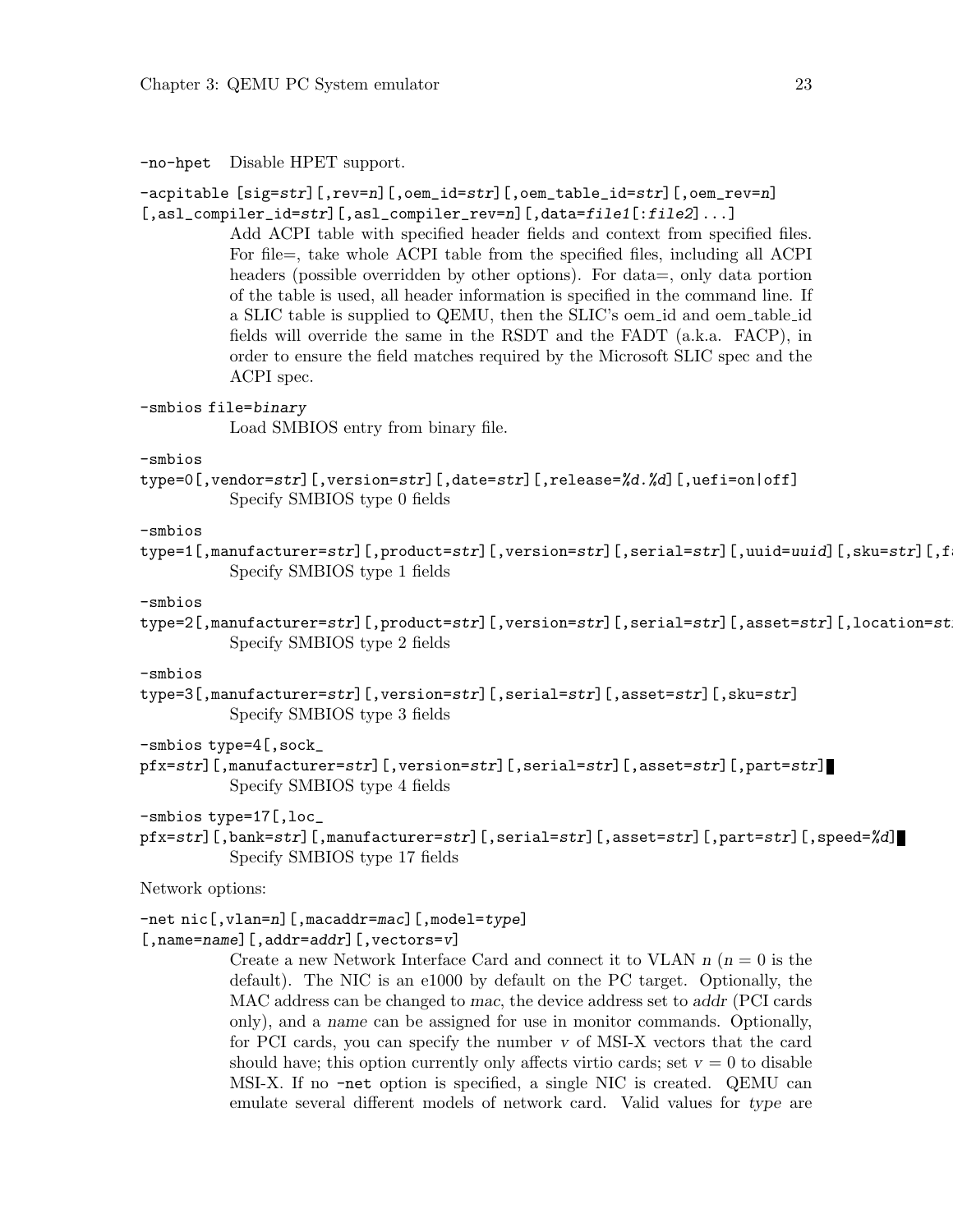virtio, i82551, i82557b, i82559er, ne2k\_pci, ne2k\_isa, pcnet, rtl8139, e1000, smc91c111, lance and mcf\_fec. Not all devices are supported on all targets. Use -net nic, model=help for a list of available devices for your target.

# -netdev user, id=id[, option][, option][,...]

# -net user[,option][,option][,...]

Use the user mode network stack which requires no administrator privilege to run. Valid options are:

vlan=n Connect user mode stack to VLAN  $n (n = 0)$  is the default).

#### id=id

name=name

Assign symbolic name for use in monitor commands.

ipv4 and ipv6 specify that either IPv4 or IPv6 must be enabled. If neither is specified both protocols are enabled.

#### net=addr[/mask]

Set IP network address the guest will see. Optionally specify the netmask, either in the form a.b.c.d or as number of valid top-most bits. Default is 10.0.2.0/24.

#### host=addr

Specify the guest-visible address of the host. Default is the 2nd IP in the guest network, i.e. x.x.x.2.

# ipv6-net=addr[/int]

Set IPv6 network address the guest will see (default is fec0::/64). The network prefix is given in the usual hexadecimal IPv6 address notation. The prefix size is optional, and is given as the number of valid top-most bits (default is 64).

# ipv6-host=addr

Specify the guest-visible IPv6 address of the host. Default is the 2nd IPv6 in the guest network, i.e. xxxx::2.

#### restrict=on|off

If this option is enabled, the guest will be isolated, i.e. it will not be able to contact the host and no guest IP packets will be routed over the host to the outside. This option does not affect any explicitly set forwarding rules.

#### hostname=name

Specifies the client hostname reported by the built-in DHCP server.

# dhcpstart=addr

Specify the first of the 16 IPs the built-in DHCP server can assign. Default is the 15th to 31st IP in the guest network, i.e. x.x.x.15 to x.x.x.31.

dns=addr Specify the guest-visible address of the virtual nameserver. The address must be different from the host address. Default is the 3rd IP in the guest network, i.e. x.x.x.3.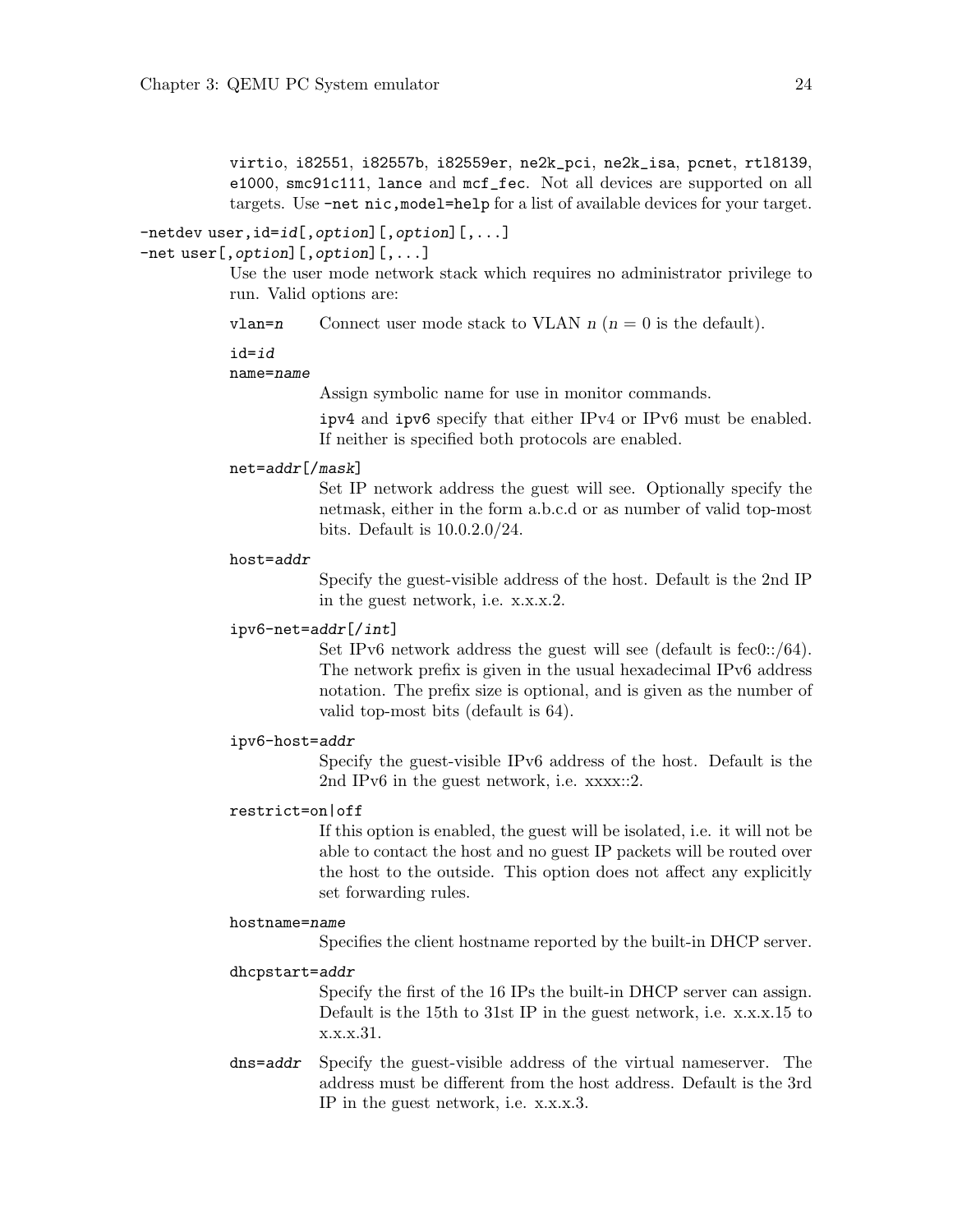#### ipv6-dns=addr

Specify the guest-visible address of the IPv6 virtual nameserver. The address must be different from the host address. Default is the 3rd IP in the guest network, i.e. xxxx::3.

#### dnssearch=domain

Provides an entry for the domain-search list sent by the built-in DHCP server. More than one domain suffix can be transmitted by specifying this option multiple times. If supported, this will cause the guest to automatically try to append the given domain suffix(es) in case a domain name can not be resolved.

Example:

qemu -net user,dnssearch=mgmt.example.org,dnssearch=example.org [...]

 $tttp=dir$  When using the user mode network stack, activate a built-in TFTP server. The files in dir will be exposed as the root of a TFTP server. The TFTP client on the guest must be configured in binary mode (use the command bin of the Unix TFTP client).

#### bootfile=file

When using the user mode network stack, broadcast file as the BOOTP filename. In conjunction with tftp, this can be used to network boot a guest from a local directory.

Example (using pxelinux):

qemu-system-i386 -hda linux.img -boot n -net user,tftp=/path/to/tftp/fi

# smb=dir[,smbserver=addr]

When using the user mode network stack, activate a built-in SMB server so that Windows OSes can access to the host files in dir transparently. The IP address of the SMB server can be set to addr. By default the 4th IP in the guest network is used, i.e. x.x.x.4.

In the guest Windows OS, the line:

# 10.0.2.4 smbserver

must be added in the file C:\WINDOWS\LMHOSTS (for windows 9x/Me) or C:\WINNT\SYSTEM32\DRIVERS\ETC\LMHOSTS (Windows NT/2000).

Then  $\text{dir}$  can be accessed in \smbserver\qemu.

Note that a SAMBA server must be installed on the host OS. QEMU was tested successfully with smbd versions from Red Hat 9, Fedora Core 3 and OpenSUSE 11.x.

#### hostfwd=[tcp|udp]:[hostaddr]:hostport-[guestaddr]:guestport

Redirect incoming TCP or UDP connections to the host port hostport to the guest IP address guestaddr on guest port guestport. If guestaddr is not specified, its value is x.x.x.15 (default first address given by the built-in DHCP server). By specifying hostaddr, the rule can be bound to a specific host interface. If no connection type is set, TCP is used. This option can be given multiple times.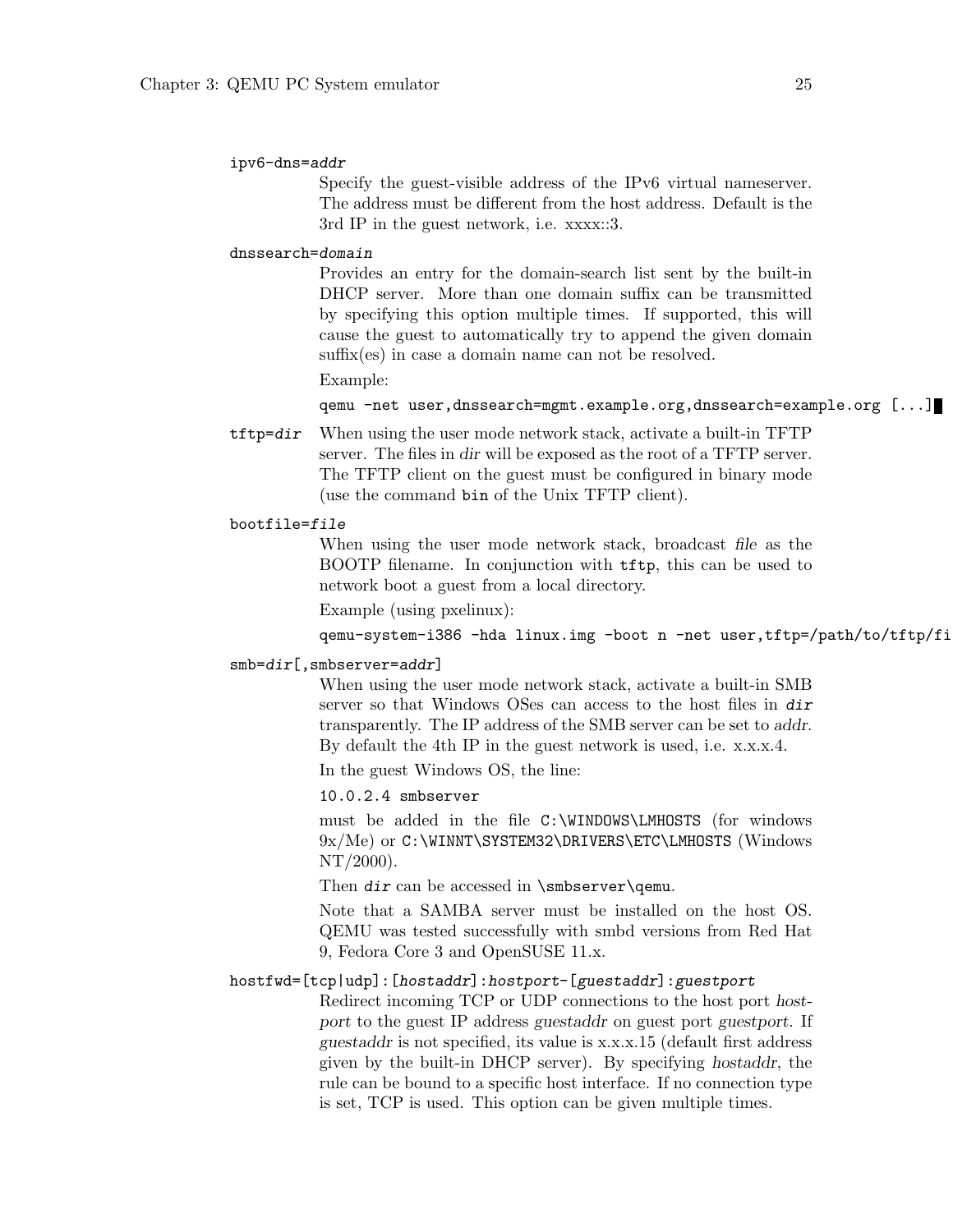For example, to redirect host X11 connection from screen 1 to guest screen 0, use the following:

# # on the host

```
qemu-system-i386 -net user,hostfwd=tcp:127.0.0.1:6001-:6000 [...]
# this host xterm should open in the guest X11 server
xterm -display :1
```
To redirect telnet connections from host port 5555 to telnet port on the guest, use the following:

# on the host qemu-system-i386 -net user,hostfwd=tcp::5555-:23 [...] telnet localhost 5555

Then when you use on the host telnet localhost 5555, you connect to the guest telnet server.

# guestfwd=[tcp]:server:port-dev guestfwd=[tcp]:server:port-cmd:command

Forward guest TCP connections to the IP address server on port port to the character device dev or to a program executed by cmd:command which gets spawned for each connection. This option can be given multiple times.

You can either use a chardev directly and have that one used throughout QEMU's lifetime, like in the following example:

# open 10.10.1.1:4321 on bootup, connect 10.0.2.100:1234 to it whenever # the guest accesses it

qemu -net user, guestfwd=tcp:10.0.2.100:1234-tcp:10.10.1.1:4321 [...]

Or you can execute a command on every TCP connection established by the guest, so that QEMU behaves similar to an inetd process for that virtual server:

# call "netcat 10.10.1.1 4321" on every TCP connection to 10.0.2.100:12 # and connect the TCP stream to its stdin/stdout qemu -net 'user,guestfwd=tcp:10.0.2.100:1234-cmd:netcat 10.10.1.1 4321'

Note: Legacy stand-alone options -tftp, -bootp, -smb and -redir are still processed and applied to -net user. Mixing them with the new configuration syntax gives undefined results. Their use for new applications is discouraged as they will be removed from future versions.

-netdev

```
tap,id=id[,fd=h][,ifname=name][,script=file][,downscript=dfile][,helper=helper]
-net
```

```
tap[,vlan=n][,name=name][,fd=h][,ifname=name][,script=file][,downscript=dfile][,helper=help
          Connect the host TAP network interface name to VLAN n.
```
Use the network script file to configure it and the network script dfile to deconfigure it. If name is not provided, the OS automatically provides one. The default network configure script is /etc/qemu-ifup and the default network deconfigure script is /etc/qemu-ifdown. Use script=no or downscript=no to disable script execution.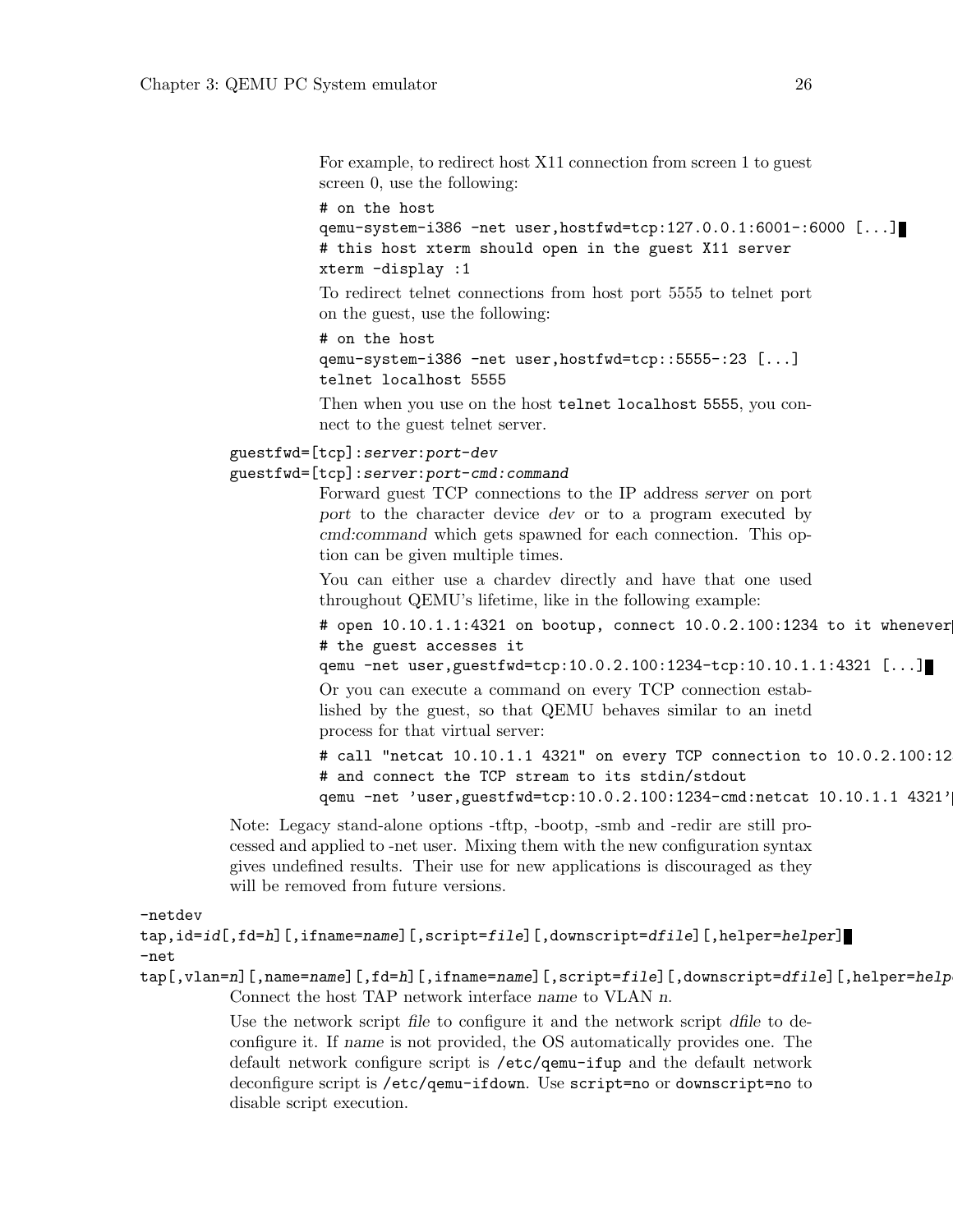```
If running QEMU as an unprivileged user, use the network helper helper
to configure the TAP interface. The default network helper executable is
/path/to/qemu-bridge-helper.
```
fd=h can be used to specify the handle of an already opened host TAP interface. Examples:

#launch a QEMU instance with the default network script qemu-system-i386 linux.img -net nic -net tap #launch a QEMU instance with two NICs, each one connected #to a TAP device qemu-system-i386 linux.img \ -net nic,vlan=0 -net tap,vlan=0,ifname=tap0 \ -net nic, vlan=1 -net tap, vlan=1, ifname=tap1 #launch a QEMU instance with the default network helper to #connect a TAP device to bridge br0 qemu-system-i386 linux.img \ -net nic -net tap,"helper=/path/to/qemu-bridge-helper"

```
-netdev bridge, id=id[, br=bridge][, helper=helper]
```
-net bridge[,vlan=n][,name=name][,br=bridge][,helper=helper]

Connect a host TAP network interface to a host bridge device.

Use the network helper helper to configure the TAP interface and attach it to the bridge. The default network helper executable is /path/to/qemu-bridgehelper and the default bridge device is br0.

Examples:

```
#launch a QEMU instance with the default network helper to
#connect a TAP device to bridge br0
qemu-system-i386 linux.img -net bridge -net nic,model=virtio
#launch a QEMU instance with the default network helper to
#connect a TAP device to bridge qemubr0
qemu-system-i386 linux.img -net bridge,br=qemubr0 -net nic,model=virtio
```

```
-netdev socket,id=id[,fd=h][,listen=[host]:port][,connect=host:port]
-net socket [, vlan=n] [, name=name] [, fd=h]
```
[,listen=[host]:port][,connect=host:port]

Connect the VLAN  $\boldsymbol{n}$  to a remote VLAN in another QEMU virtual machine using a TCP socket connection. If listen is specified, QEMU waits for incoming connections on port (host is optional). connect is used to connect to another  $QEMU$  instance using the listen option.  $fd=h$  specifies an already opened TCP socket.

Example:

```
# launch a first QEMU instance
qemu-system-i386 linux.img \
-net nic,macaddr=52:54:00:12:34:56 \
-net socket,listen=:1234
# connect the VLAN 0 of this instance to the VLAN 0
# of the first instance
```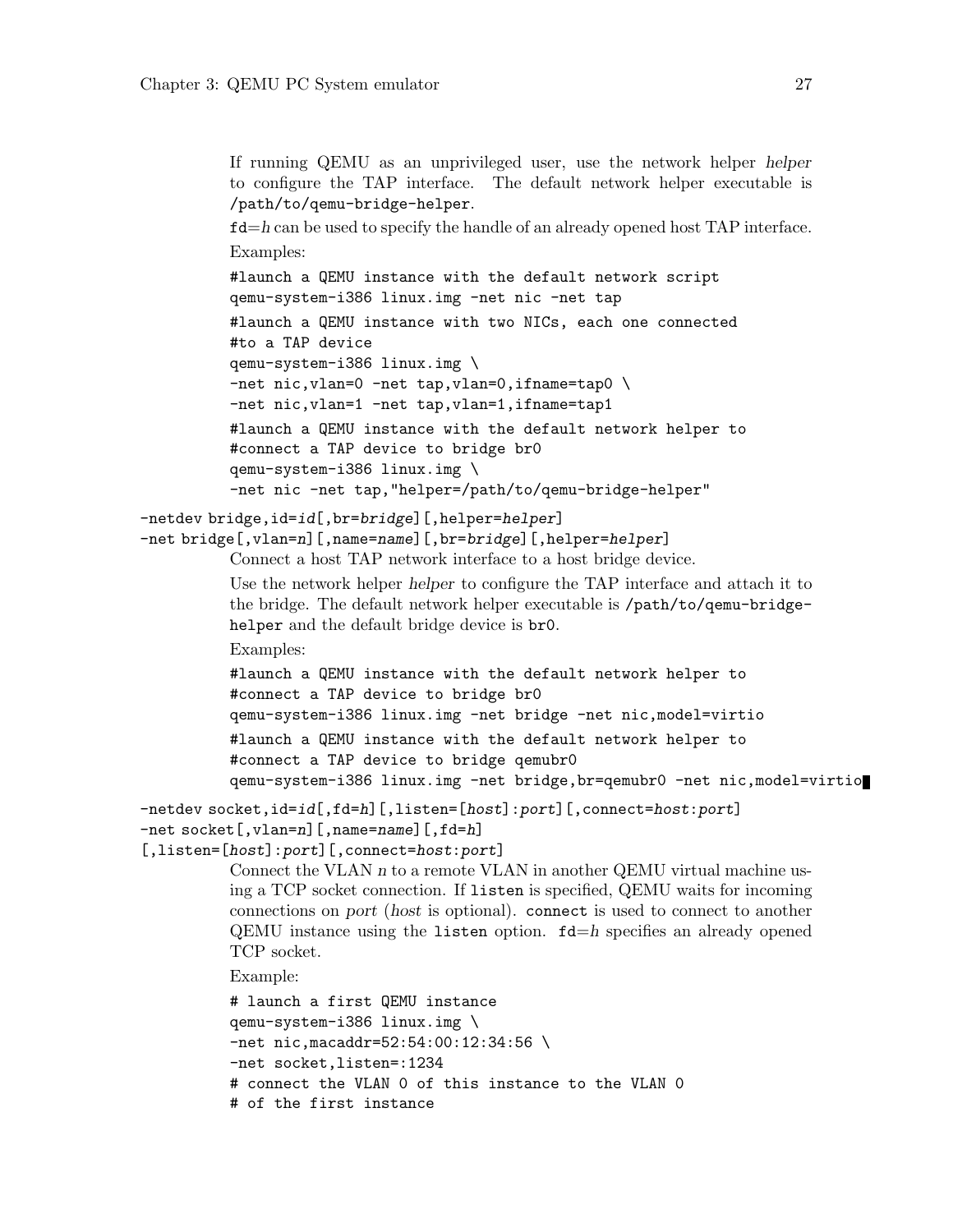```
qemu-system-i386 linux.img \
-net nic,macaddr=52:54:00:12:34:57 \
-net socket,connect=127.0.0.1:1234
```

```
-netdev socket,id=id[,fd=h][,mcast=maddr:port[,localaddr=addr]]
```

```
-net socket[,vlan=n][,name=name][,fd=h][,mcast=maddr:port[,localaddr=addr]]
          Create a VLAN n shared with another QEMU virtual machines using a UDP
          multicast socket, effectively making a bus for every QEMU with same multicast
          address maddr and port. NOTES:
```
- 1. Several QEMU can be running on different hosts and share same bus (assuming correct multicast setup for these hosts).
- 2. mcast support is compatible with User Mode Linux (argument ethN=mcast), see <http://user-mode-linux.sf.net>.
- 3. Use fd=h to specify an already opened UDP multicast socket.

Example:

-netdev

-net

```
# launch one QEMU instance
          qemu-system-i386 linux.img \
          -net nic,macaddr=52:54:00:12:34:56 \
          -net socket,mcast=230.0.0.1:1234
          # launch another QEMU instance on same "bus"
          qemu-system-i386 linux.img \
          -net nic,macaddr=52:54:00:12:34:57 \
          -net socket,mcast=230.0.0.1:1234
          # launch yet another QEMU instance on same "bus"
          qemu-system-i386 linux.img \
          -net nic,macaddr=52:54:00:12:34:58 \
          -net socket,mcast=230.0.0.1:1234
          Example (User Mode Linux compat.):
          # launch QEMU instance (note mcast address selected
          # is UML's default)
          qemu-system-i386 linux.img \
          -net nic,macaddr=52:54:00:12:34:56 \
          -net socket,mcast=239.192.168.1:1102
          # launch UML
          /path/to/linux ubd0=/path/to/root_fs eth0=mcast
          Example (send packets from host's 1.2.3.4):
          qemu-system-i386 linux.img \
          -net nic,macaddr=52:54:00:12:34:56 \
          -net socket,mcast=239.192.168.1:1102,localaddr=1.2.3.4
l2tpv3,id=id,src=srcaddr,dst=dstaddr[,srcport=srcport][,dstport=dstport],txsession=txsessio
l2tpv3[,vlan=n][,name=name],src=srcaddr,dst=dstaddr[,srcport=srcport][,dstport=dstport],txs
```
Connect VLAN n to L2TPv3 pseudowire. L2TPv3 (RFC3391) is a popular protocol to transport Ethernet (and other Layer 2) data frames between two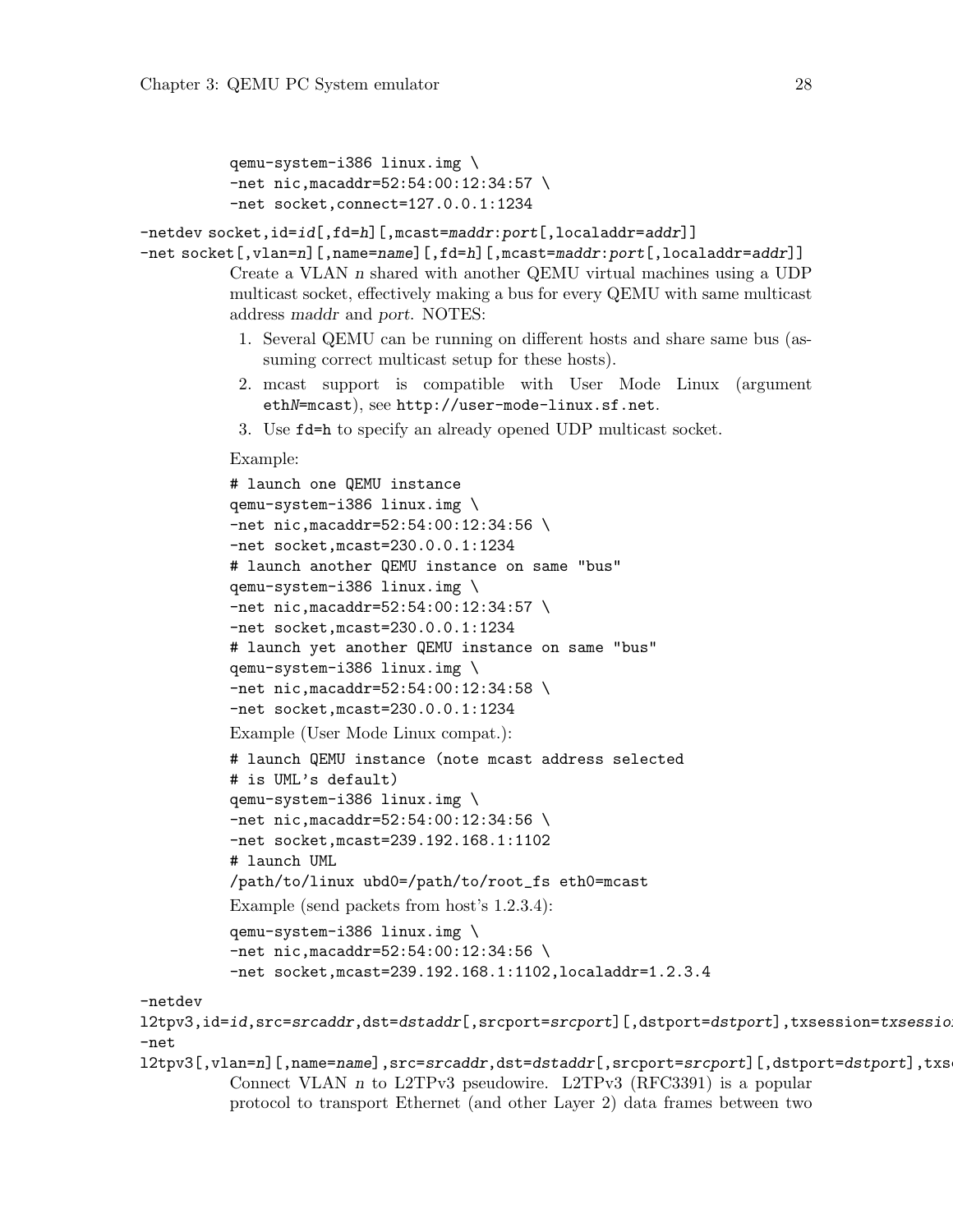systems. It is present in routers, firewalls and the Linux kernel (from version 3.3 onwards).

This transport allows a VM to communicate to another VM, router or firewall directly.

#### src=srcaddr

source address (mandatory)

#### dst=dstaddr

destination address (mandatory)

udp select udp encapsulation (default is ip).

#### srcport=srcport

source udp port.

#### dstport=dstport

destination udp port.

ipv6 force v6, otherwise defaults to v4.

# rxcookie=rxcookie

#### txcookie=txcookie

Cookies are a weak form of security in the l2tpv3 specification. Their function is mostly to prevent misconfiguration. By default they are 32 bit.

cookie64 Set cookie size to 64 bit instead of the default 32

#### counter=off

Force a 'cut-down' L2TPv3 with no counter as in draft-mkonstan-l2tpext-keyedipv6-tunnel-00

# pincounter=on

Work around broken counter handling in peer. This may also help on networks which have packet reorder.

# offset=offset

Add an extra offset between header and data

For example, to attach a VM running on host 4.3.2.1 via L2TPv3 to the bridge br-lan on the remote Linux host 1.2.3.4:

# Setup tunnel on linux host using raw ip as encapsulation # on 1.2.3.4 ip l2tp add tunnel remote 4.3.2.1 local 1.2.3.4 tunnel\_id 1 peer\_tunnel\_id 1 \ encap udp udp\_sport 16384 udp\_dport 16384 ip l2tp add session tunnel\_id 1 name vmtunnel0 session\_id \ 0xFFFFFFFF peer\_session\_id 0xFFFFFFFF ifconfig vmtunnel0 mtu 1500 ifconfig vmtunnel0 up brctl addif br-lan vmtunnel0

# on 4.3.2.1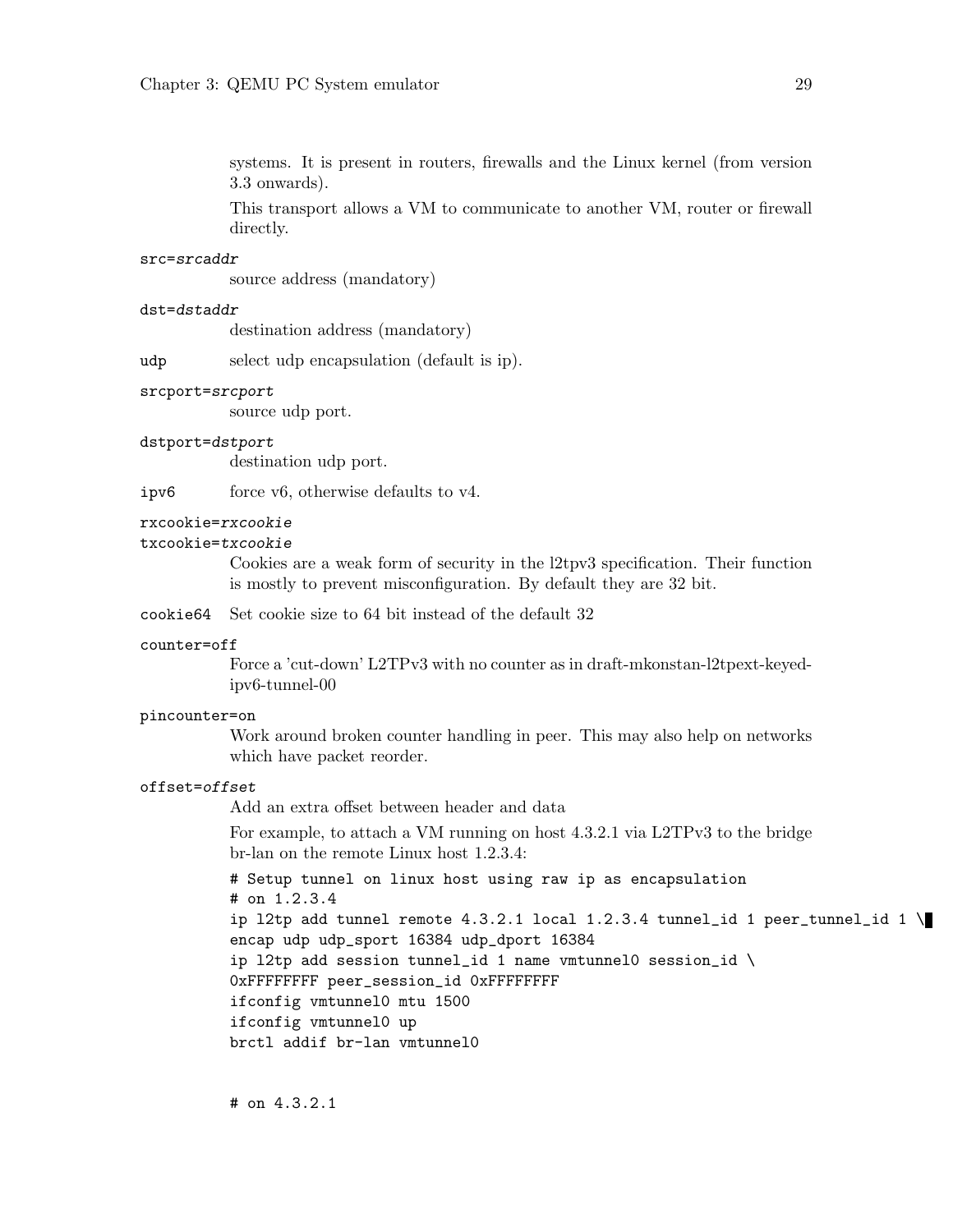# launch QEMU instance - if your network has reorder or is very lossy add ,pincou

qemu-system-i386 linux.img -net nic -net l2tpv3,src=4.2.3.1,dst=1.2.3.4,udp,srcpo

-netdev

```
vde,id=id[,sock=socketpath][,port=n][,group=groupname][,mode=octalmode]
-net vde[, vlan=n][, name=name][, sock=socketpath]
```
[,port=n][,group=groupname][,mode=octalmode]

Connect VLAN n to PORT n of a vde switch running on host and listening for incoming connections on socketpath. Use GROUP groupname and MODE octalmode to change default ownership and permissions for communication port. This option is only available if QEMU has been compiled with vde support enabled.

Example:

# launch vde switch vde\_switch -F -sock /tmp/myswitch # launch QEMU instance qemu-system-i386 linux.img -net nic -net vde,sock=/tmp/myswitch

# -netdev hubport, id=id, hubid=hubid

Create a hub port on QEMU "vlan" hubid.

The hubport netdev lets you connect a NIC to a QEMU "vlan" instead of a single netdev. -net and -device with parameter vlan create the required hub automatically.

# -netdev vhost-user,chardev=id[,vhostforce=on|off][,queues=n]

Establish a vhost-user netdev, backed by a chardev id. The chardev should be a unix domain socket backed one. The vhost-user uses a specifically defined protocol to pass vhost ioctl replacement messages to an application on the other end of the socket. On non-MSIX guests, the feature can be forced with vhostforce. Use 'queues=n' to specify the number of queues to be created for multiqueue vhost-user.

Example:

qemu -m 512 -object memory-backend-file,id=mem,size=512M,mem-path=/hugetlbfs,shar -numa node, memdev=mem \ -chardev socket,path=/path/to/socket \ -netdev type=vhost-user,id=net0,chardev=chr0 \ -device virtio-net-pci,netdev=net0

## -net dump[,vlan=n][,file=file][,len=len]

Dump network traffic on VLAN n to file file (qemu-vlan0.pcap by default). At most len bytes (64k by default) per packet are stored. The file format is libpcap, so it can be analyzed with tools such as tcpdump or Wireshark. Note: For devices created with '-netdev', use '-object filter-dump,...' instead.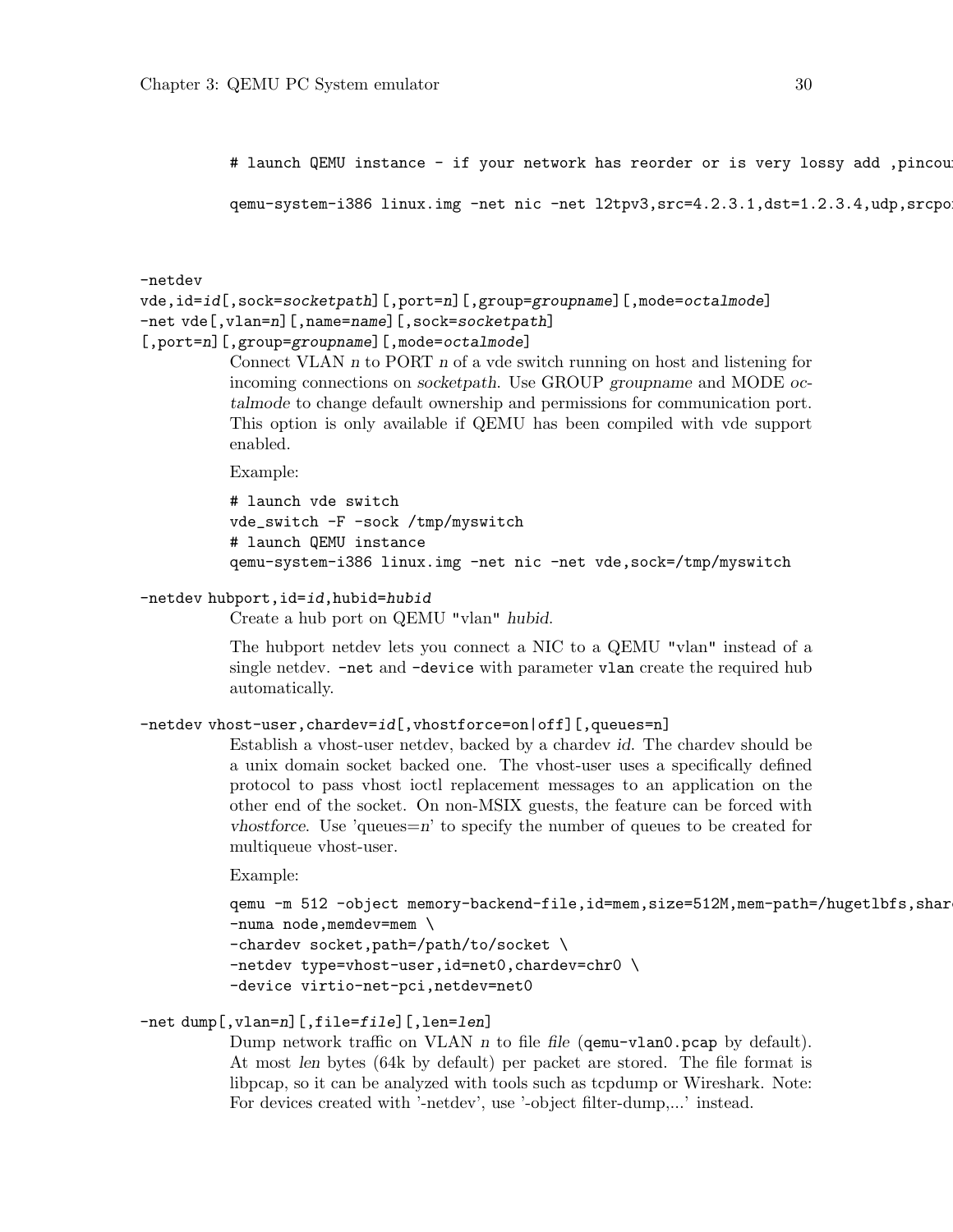-net none Indicate that no network devices should be configured. It is used to override the default configuration (-net nic -net user) which is activated if no -net options are provided.

Character device options:

The general form of a character device option is:

```
-chardev backend ,id=id [,mux=on|off] [,options]
```
Backend is one of: null, socket, udp, msmouse, vc, ringbuf, file, pipe, console, serial, pty, stdio, braille, tty, parallel, parport, spicevmc. spiceport. The specific backend will determine the applicable options.

All devices must have an id, which can be any string up to 127 characters long. It is used to uniquely identify this device in other command line directives.

A character device may be used in multiplexing mode by multiple front-ends. Specify mux=on to enable this mode. A multiplexer is a "1:N" device, and here the "1" end is your specified chardev backend, and the "N" end is the various parts of QEMU that can talk to a chardev. If you create a chardev with id=myid and mux=on, QEMU will create a multiplexer with your specified ID, and you can then configure multiple front ends to use that chardev ID for their input/output. Up to four different front ends can be connected to a single multiplexed chardev. (Without multiplexing enabled, a chardev can only be used by a single front end.) For instance you could use this to allow a single stdio chardev to be used by two serial ports and the QEMU monitor:

```
-chardev stdio, mux=on, id=char0 \
-mon chardev=char0, mode=readline, default \
-serial chardev:char0 \
-serial chardev:char0
```
You can have more than one multiplexer in a system configuration; for instance you could have a TCP port multiplexed between UART 0 and UART 1, and stdio multiplexed between the QEMU monitor and a parallel port:

```
-chardev stdio,mux=on,id=char0 \
-mon chardev=char0, mode=readline, default \
-parallel chardev:char0 \
-chardev tcp,..., mux=on, id=char1 \
-serial chardev:char1 \
-serial chardev:char1
```
When you're using a multiplexed character device, some escape sequences are interpreted in the input. See [Section 3.5 \[mux](#page-55-2) keys], page 52.

Note that some other command line options may implicitly create multiplexed character backends; for instance -serial mon:stdio creates a multiplexed stdio backend connected to the serial port and the QEMU monitor, and -nographic also multiplexes the console and the monitor to stdio.

There is currently no support for multiplexing in the other direction (where a single QEMU front end takes input and output from multiple chardevs).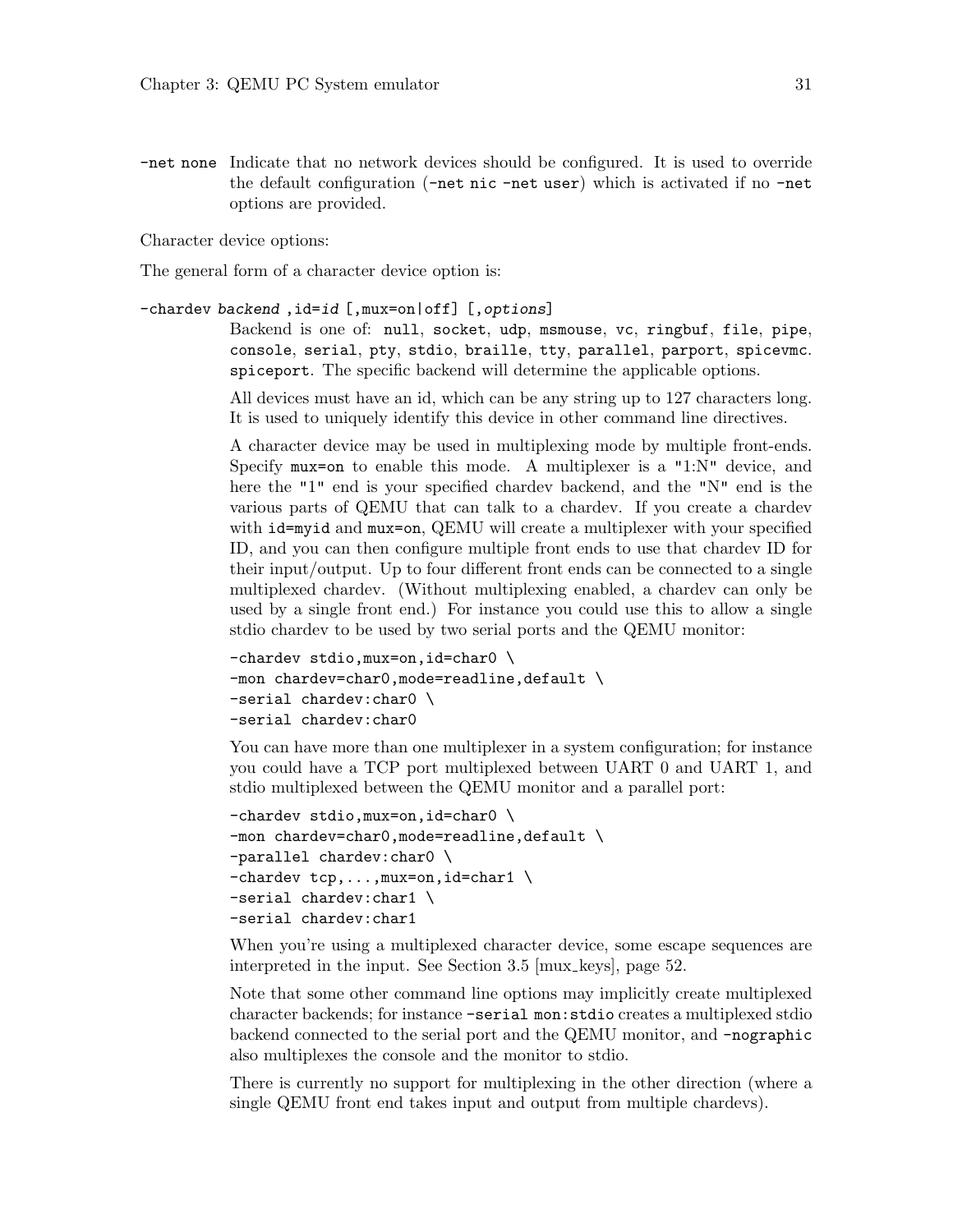Every backend supports the logfile option, which supplies the path to a file to record all data transmitted via the backend. The logappend option controls whether the log file will be truncated or appended to when opened.

Further options to each backend are described below.

```
-chardev null ,id=id
```
A void device. This device will not emit any data, and will drop any data it receives. The null backend does not take any options.

```
-chardev socket, id=id [TCP options or unix options] [, server] [, nowait]
[,telnet] [,reconnect=seconds] [,tls-creds=id]
```
Create a two-way stream socket, which can be either a TCP or a unix socket. A unix socket will be created if path is specified. Behaviour is undefined if TCP options are specified for a unix socket.

server specifies that the socket shall be a listening socket.

nowait specifies that QEMU should not block waiting for a client to connect to a listening socket.

telnet specifies that traffic on the socket should interpret telnet escape sequences.

reconnect sets the timeout for reconnecting on non-server sockets when the remote end goes away. qemu will delay this many seconds and then attempt to reconnect. Zero disables reconnecting, and is the default.

tls-creds requests enablement of the TLS protocol for encryption, and specifies the id of the TLS credentials to use for the handshake. The credentials must be previously created with the -object tls-creds argument.

TCP and unix socket options are given below:

TCP options: port=port [,host=host] [,to=to] [,ipv4] [,ipv6] [, nodelay]

> host for a listening socket specifies the local address to be bound. For a connecting socket species the remote host to connect to. host is optional for listening sockets. If not specified it defaults to 0.0.0.0.

> port for a listening socket specifies the local port to be bound. For a connecting socket specifies the port on the remote host to connect to. port can be given as either a port number or a service name. port is required.

> to is only relevant to listening sockets. If it is specified, and port cannot be bound, QEMU will attempt to bind to subsequent ports up to and including to until it succeeds. to must be specified as a port number.

> ipv4 and ipv6 specify that either IPv4 or IPv6 must be used. If neither is specified the socket may use either protocol.

nodelay disables the Nagle algorithm.

#### unix options: path=path

path specifies the local path of the unix socket. path is required.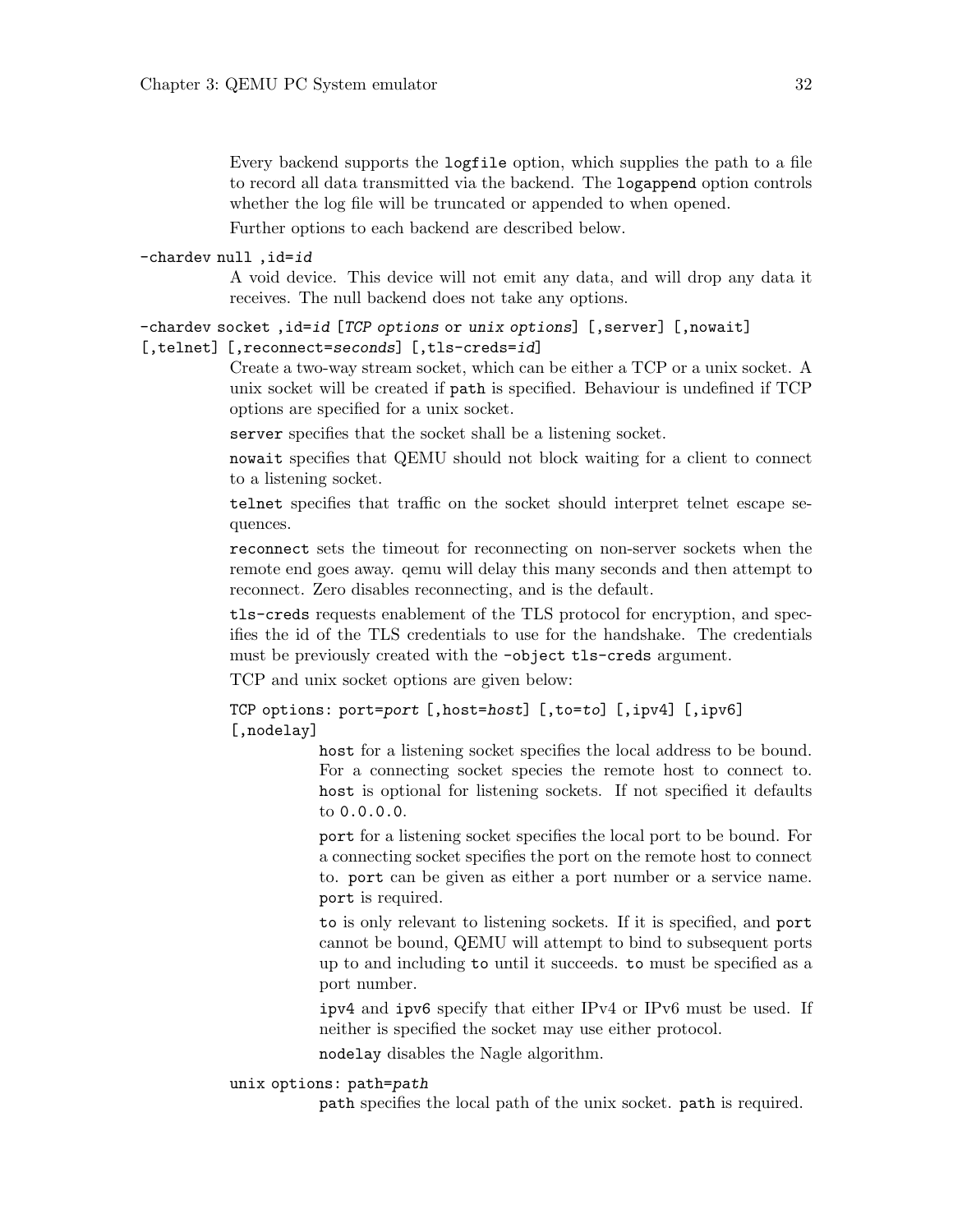```
-chardev udp, id=id [,host=host], port=port [,localaddr=localaddr]
[,localport=localport] [,ipv4] [,ipv6]
```
Sends all traffic from the guest to a remote host over UDP.

host specifies the remote host to connect to. If not specified it defaults to localhost.

port specifies the port on the remote host to connect to. port is required.

localaddr specifies the local address to bind to. If not specified it defaults to 0.0.0.0.

localport specifies the local port to bind to. If not specified any available local port will be used.

ipv4 and ipv6 specify that either IPv4 or IPv6 must be used. If neither is specified the device may use either protocol.

# -chardev msmouse ,id=id

Forward QEMU's emulated msmouse events to the guest. msmouse does not take any options.

# -chardev vc ,id=id [[,width=width] [,height=height]] [[,cols=cols]

# [,rows=rows]]

Connect to a QEMU text console. vc may optionally be given a specific size.

width and height specify the width and height respectively of the console, in pixels.

cols and rows specify that the console be sized to fit a text console with the given dimensions.

# -chardev ringbuf ,id=id [,size=size]

Create a ring buffer with fixed size size. size must be a power of two, and defaults to 64K).

# -chardev file, id=id, path=path

Log all traffic received from the guest to a file.

path specifies the path of the file to be opened. This file will be created if it does not already exist, and overwritten if it does. path is required.

# -chardev pipe, id=id, path=path

Create a two-way connection to the guest. The behaviour differs slightly between Windows hosts and other hosts:

On Windows, a single duplex pipe will be created at  $\iota$ , pipe $\path$ .

On other hosts, 2 pipes will be created called path.in and path.out. Data written to path.in will be received by the guest. Data written by the guest can be read from path.out. QEMU will not create these fifos, and requires them to be present.

path forms part of the pipe path as described above. path is required.

# -chardev console ,id=id

Send traffic from the guest to QEMU's standard output. console does not take any options.

console is only available on Windows hosts.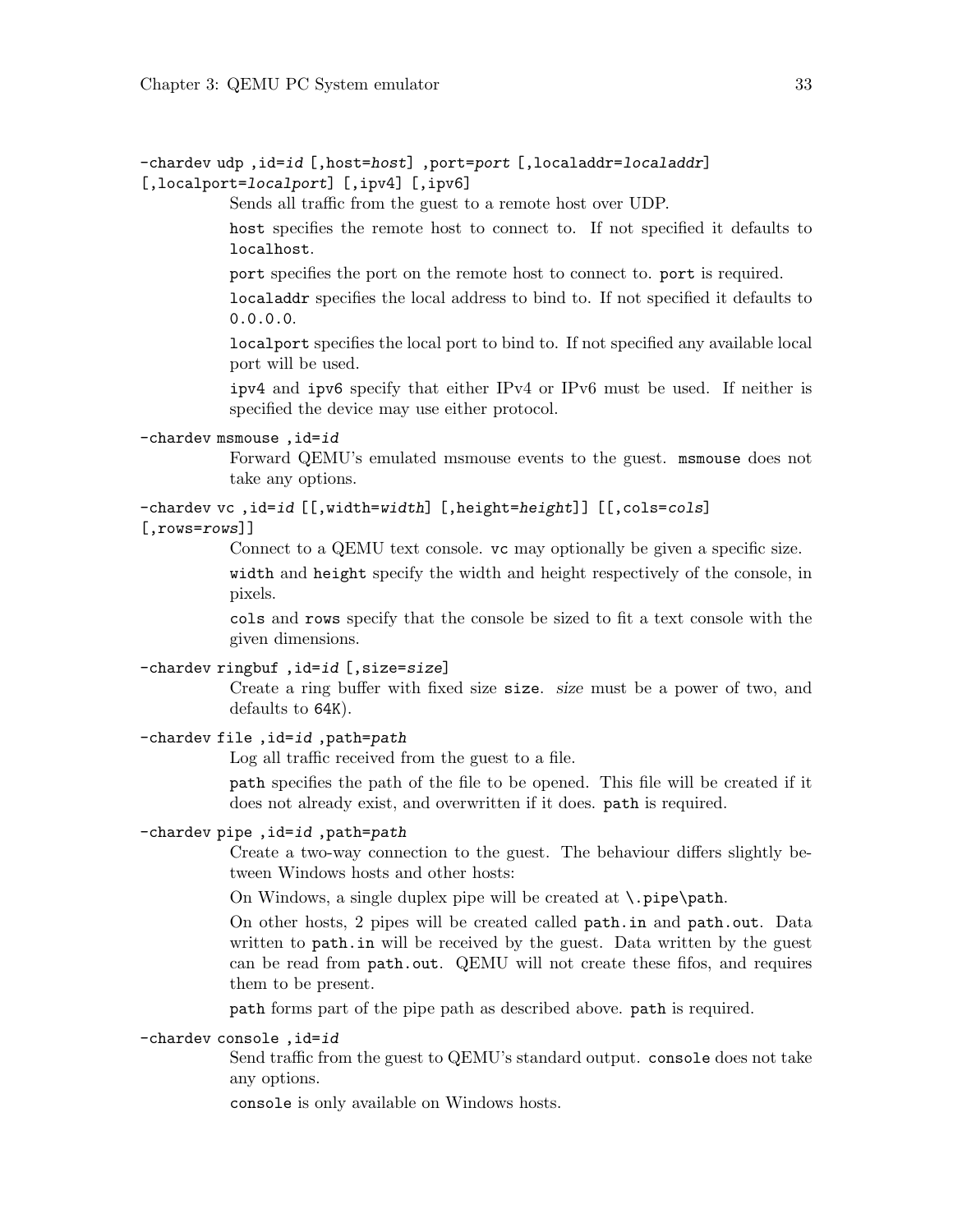```
-chardev serial, id=id, path=path
```
Send traffic from the guest to a serial device on the host.

On Unix hosts serial will actually accept any tty device, not only serial lines.

path specifies the name of the serial device to open.

# -chardev pty ,id=id

Create a new pseudo-terminal on the host and connect to it. pty does not take any options.

pty is not available on Windows hosts.

### -chardev stdio ,id=id [,signal=on|off]

Connect to standard input and standard output of the QEMU process.

signal controls if signals are enabled on the terminal, that includes exiting QEMU with the key sequence Control-c. This option is enabled by default, use signal=off to disable it.

stdio is not available on Windows hosts.

```
-chardev braille, id=id
```
Connect to a local BrlAPI server. braille does not take any options.

```
-chardev tty, id=id, path=path
```
tty is only available on Linux, Sun, FreeBSD, NetBSD, OpenBSD and DragonFlyBSD hosts. It is an alias for serial.

path specifies the path to the tty. path is required.

# -chardev parallel, id=id, path=path

# -chardev parport, id=id, path=path

parallel is only available on Linux, FreeBSD and DragonFlyBSD hosts.

Connect to a local parallel port.

path specifies the path to the parallel port device. path is required.

# -chardev spicevmc, id=id, debug=debug, name=name

spicevmc is only available when spice support is built in.

debug debug level for spicevmc

name name of spice channel to connect to

Connect to a spice virtual machine channel, such as vdiport.

# -chardev spiceport ,id=id ,debug=debug, name=name

spiceport is only available when spice support is built in.

debug debug level for spicevmc

name name of spice port to connect to

Connect to a spice port, allowing a Spice client to handle the traffic identified by a name (preferably a fqdn).

Device URL Syntax:

In addition to using normal file images for the emulated storage devices, QEMU can also use networked resources such as iSCSI devices. These are specified using a special URL syntax.

iSCSI iSCSI support allows QEMU to access iSCSI resources directly and use as images for the guest storage. Both disk and cdrom images are supported.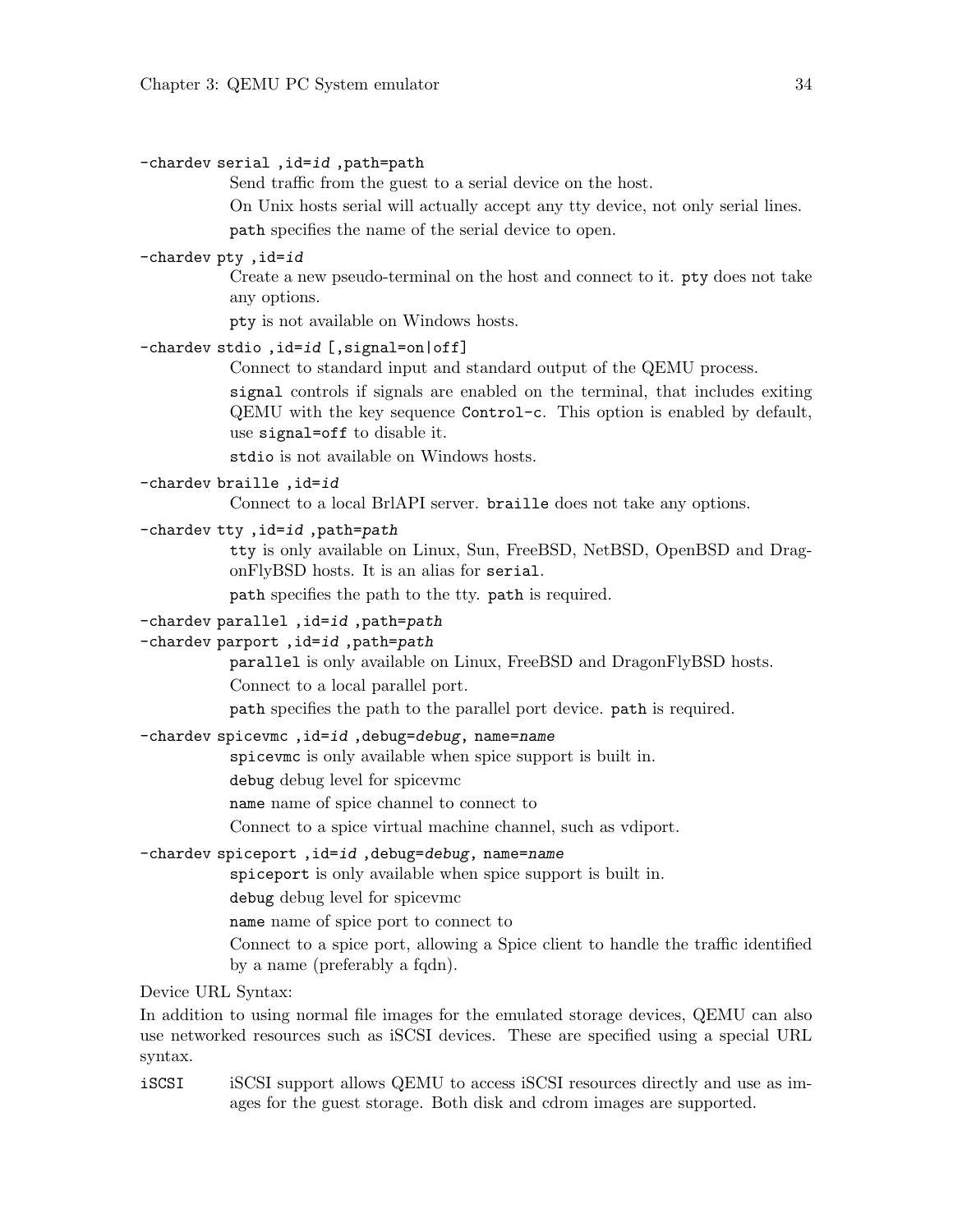Syntax for specifying iSCSI LUNs is "iscsi://<target-ip>[:<port>]/<targetign>/<lun>"

By default qemu will use the iSCSI initiator-name 'iqn.2008-11.org.linuxkvm[:<name>]' but this can also be set from the command line or a configuration file.

Since version Qemu 2.4 it is possible to specify a iSCSI request timeout to detect stalled requests and force a reestablishment of the session. The timeout is specified in seconds. The default is 0 which means no timeout. Libiscsi 1.15.0 or greater is required for this feature.

Example (without authentication):

qemu-system-i386 -iscsi initiator-name=iqn.2001-04.com.example:my-initiator \ -cdrom iscsi://192.0.2.1/iqn.2001-04.com.example/2 \ -drive file=iscsi://192.0.2.1/iqn.2001-04.com.example/1

Example (CHAP username/password via URL):

qemu-system-i386 -drive file=iscsi://user%password@192.0.2.1/iqn.2001-04.com.example/1 Example (CHAP username/password via environment variables):

LIBISCSI\_CHAP\_USERNAME="user" \

LIBISCSI\_CHAP\_PASSWORD="password" \

qemu-system-i386 -drive file=iscsi://192.0.2.1/iqn.2001-04.com.example/1 iSCSI support is an optional feature of QEMU and only available when compiled and linked against libiscsi.

iSCSI parameters such as username and password can also be specified via a configuration file. See qemu-doc for more information and examples.

NBD QEMU supports NBD (Network Block Devices) both using TCP protocol as well as Unix Domain Sockets.

> Syntax for specifying a NBD device using TCP "nbd:<serverip>:<port>[:exportname=<export>]"

> Syntax for specifying a NBD device using Unix Domain Sockets "nbd:unix:<domain-socket>[:exportname=<export>]"

Example for TCP

qemu-system-i386 --drive file=nbd:192.0.2.1:30000

Example for Unix Domain Sockets

qemu-system-i386 --drive file=nbd:unix:/tmp/nbd-socket

SSH QEMU supports SSH (Secure Shell) access to remote disks. Examples:

> qemu-system-i386 -drive file=ssh://user@host/path/to/disk.img qemu-system-i386 -drive file.driver=ssh,file.user=user,file.host=host,file.port=2 Currently authentication must be done using ssh-agent. Other authentication methods may be supported in future.

Sheepdog Sheepdog is a distributed storage system for QEMU. QEMU supports using either local sheepdog devices or remote networked devices.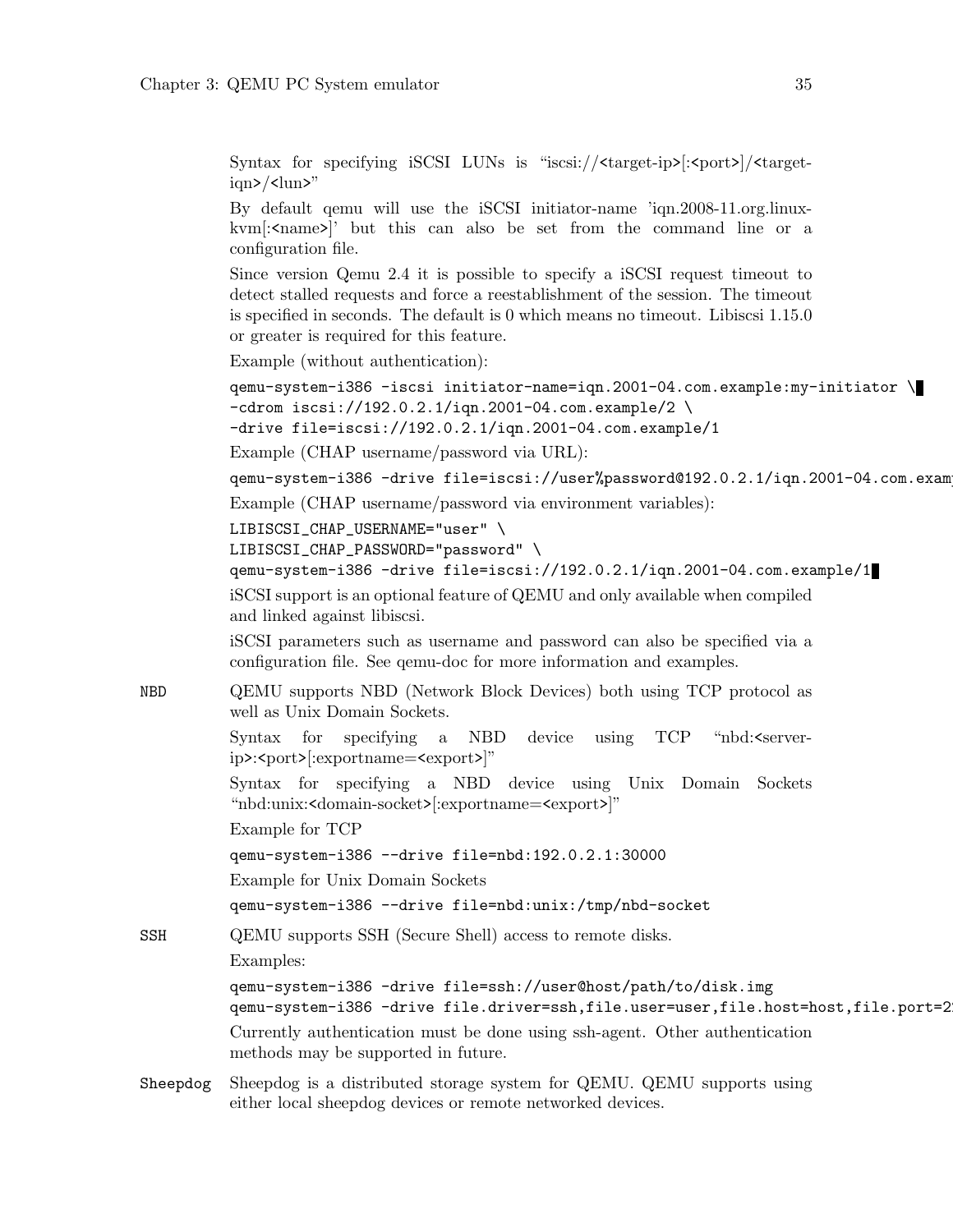Syntax for specifying a sheepdog device

sheepdog[+tcp|+unix]://[host:port]/vdiname[?socket=path][#snapid|#tag] Example

qemu-system-i386 --drive file=sheepdog://192.0.2.1:30000/MyVirtualMachine See also <http://http://www.osrg.net/sheepdog/>.

### GlusterFS

GlusterFS is an user space distributed file system. QEMU supports the use of GlusterFS volumes for hosting VM disk images using TCP, Unix Domain Sockets and RDMA transport protocols.

Syntax for specifying a VM disk image on GlusterFS volume is

gluster[+transport]://[server[:port]]/volname/image[?socket=...] Example

qemu-system-x86\_64 --drive file=gluster://192.0.2.1/testvol/a.img See also <http://www.gluster.org>.

# HTTP/HTTPS/FTP/FTPS/TFTP

 $QEMU$  supports read-only access to files accessed over  $http(s), ftp(s)$  and tftp. Syntax using a single filename:

<protocol>://[<username>[:<password>]@]<host>/<path>

where:

protocol 'http', 'https', 'ftp', 'ftps', or 'tftp'.

username Optional username for authentication to the remote server.

password Optional password for authentication to the remote server.

- host Address of the remote server.
- path Path on the remote server, including any query string.

The following options are also supported:

url The full URL when passing options to the driver explicitly.

### readahead

The amount of data to read ahead with each range request to the remote server. This value may optionally have the suffix 'T', 'G', 'M', 'K', 'k' or 'b'. If it does not have a suffix, it will be assumed to be in bytes. The value must be a multiple of 512 bytes. It defaults to 256k.

# sslverify

Whether to verify the remote server's certificate when connecting over SSL. It can have the value 'on' or 'off'. It defaults to 'on'.

cookie Send this cookie (it can also be a list of cookies separated by ';') with each outgoing request. Only supported when using protocols such as HTTP which support cookies, otherwise ignored.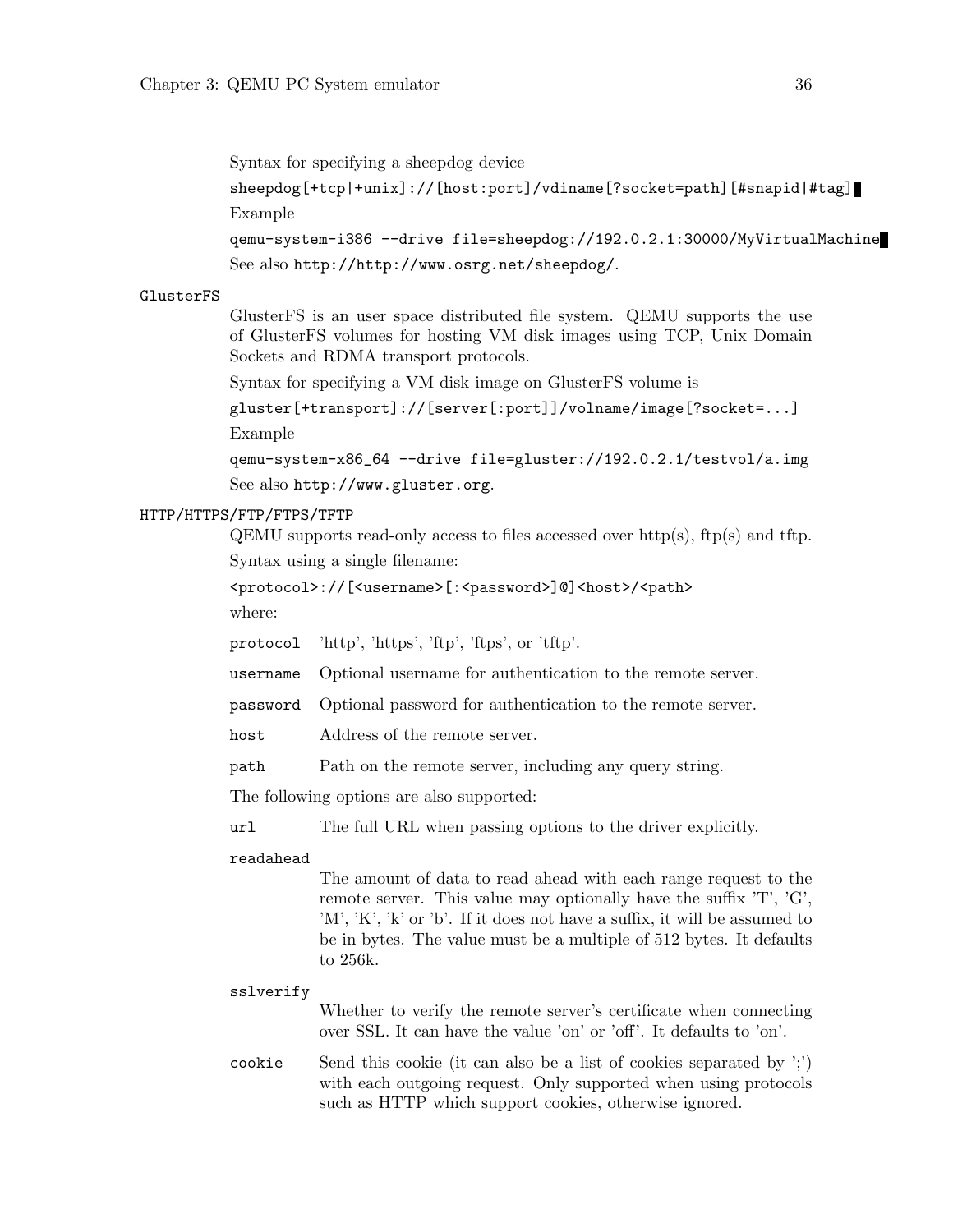timeout Set the timeout in seconds of the CURL connection. This timeout is the time that CURL waits for a response from the remote server to get the size of the image to be downloaded. If not set, the default timeout of 5 seconds is used.

Note that when passing options to qemu explicitly, driver is the value of  $\epsilon$ protocol>.

Example: boot from a remote Fedora 20 live ISO image

```
qemu-system-x86_64 --drive media=cdrom,file=http://dl.fedoraproject.org/pub/fedor
```
qemu-system-x86\_64 --drive media=cdrom,file.driver=http,file.url=http://dl.fedora

Example: boot from a remote Fedora 20 cloud image using a local overlay for writes, copy-on-read, and a readahead of 64k

gemu-img create -f gcow2 -o backing\_file='json:{"file.driver":"http",, "file.url"

```
qemu-system-x86_64 -drive file=/tmp/Fedora-x86_64-20-20131211.1-sda.qcow2,copy-on
```
Example: boot from an image stored on a VMware vSphere server with a selfsigned certificate using a local overlay for writes, a readahead of 64k and a timeout of 10 seconds.

```
qemu-img create -f qcow2 -o backing_file='json:{"file.driver":"https",, "file.url
```

```
qemu-system-x86_64 -drive file=/tmp/test.qcow2
```
 $Bluetooth(R)$  options:

 $-bt$  hci $\lceil$ ...]

Defines the function of the corresponding Bluetooth HCI. -bt options are matched with the HCIs present in the chosen machine type. For example when emulating a machine with only one HCI built into it, only the first  $-bt$  $hci$ [...] option is valid and defines the HCI's logic. The Transport Layer is decided by the machine type. Currently the machines n800 and n810 have one HCI and all other machines have none.

The following three types are recognized:

-bt hci,null

(default) The corresponding Bluetooth HCI assumes no internal logic and will not respond to any HCI commands or emit events.

-bt hci,host[:id]

(bluez only) The corresponding HCI passes commands / events to / from the physical HCI identified by the name id (default: hci0) on the computer running QEMU. Only available on bluez capable systems like Linux.

-bt hci[,vlan=n]

Add a virtual, standard HCI that will participate in the Bluetooth scatternet n (default 0). Similarly to -net VLANs, devices inside a bluetooth network n can only communicate with other devices in the same network (scatternet).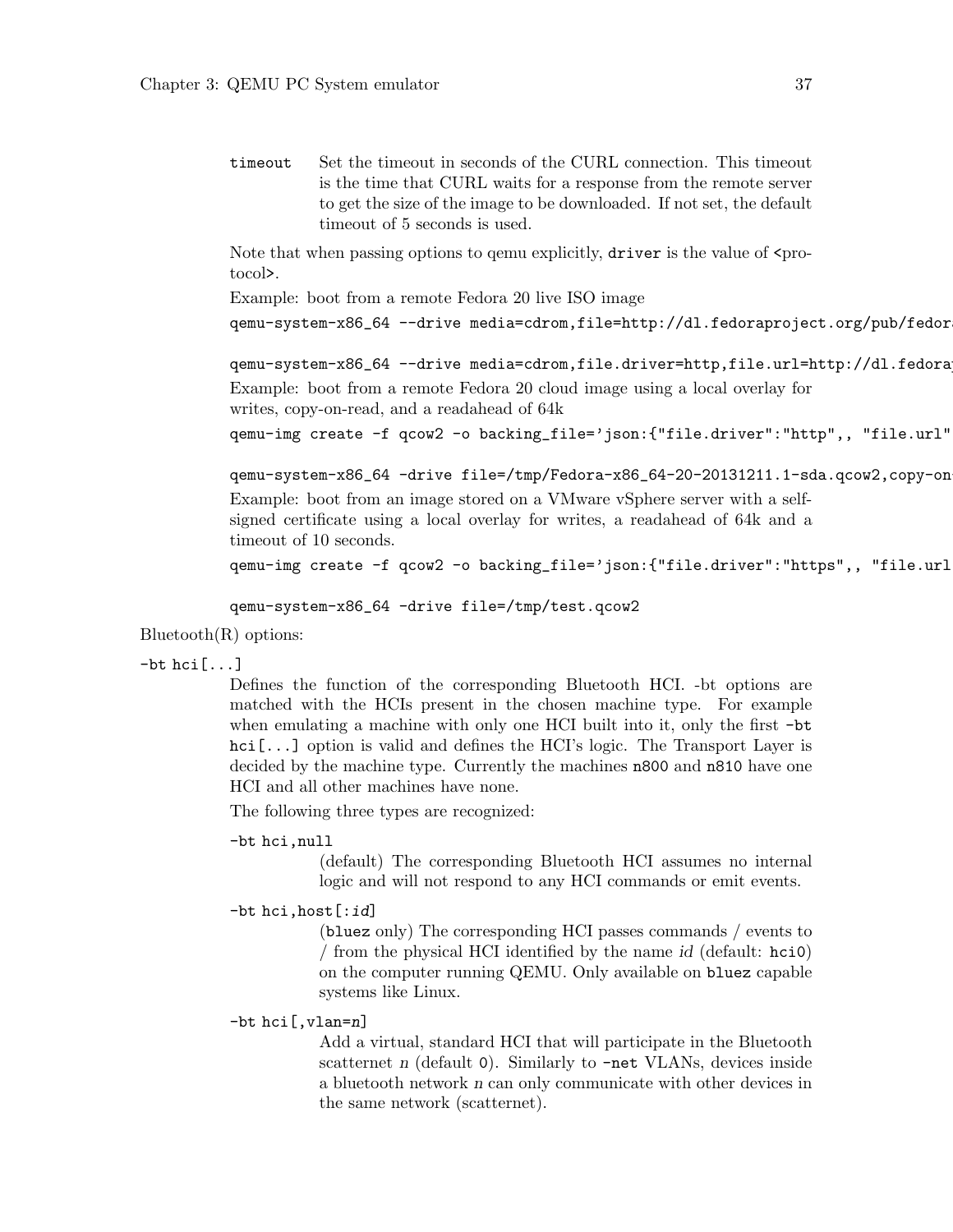# -bt vhci[, vlan=n]

(Linux-host only) Create a HCI in scatternet n (default 0) attached to the host bluetooth stack instead of to the emulated target. This allows the host and target machines to participate in a common scatternet and communicate. Requires the Linux vhci driver installed. Can be used as following:

qemu-system-i386 [...OPTIONS...] -bt hci,vlan=5 -bt vhci,vlan=5

-bt device:dev[,vlan=n]

Emulate a bluetooth device dev and place it in network n (default 0). QEMU can only emulate one type of bluetooth devices currently:

keyboard Virtual wireless keyboard implementing the HIDP bluetooth profile.

TPM device options:

The general form of a TPM device option is:

# -tpmdev backend ,id=id [,options]

Backend type must be: passthrough.

The specific backend type will determine the applicable options. The -tpmdev option creates the TPM backend and requires a -device option that specifies the TPM frontend interface model.

Options to each backend are described below.

Use 'help' to print all available TPM backend types.

qemu -tpmdev help

-tpmdev passthrough, id=id, path=path, cancel-path=cancel-path

(Linux-host only) Enable access to the host's TPM using the passthrough driver. path specifies the path to the host's TPM device, i.e., on a Linux host this would be /dev/tpm0. path is optional and by default /dev/tpm0 is used.

cancel-path specifies the path to the host TPM device's sysfs entry allowing for cancellation of an ongoing TPM command. cancel-path is optional and by default QEMU will search for the sysfs entry to use.

Some notes about using the host's TPM with the passthrough driver:

The TPM device accessed by the passthrough driver must not be used by any other application on the host.

Since the host's firmware (BIOS/UEFI) has already initialized the TPM, the VM's firmware (BIOS/UEFI) will not be able to initialize the TPM again and may therefore not show a TPM-specific menu that would otherwise allow the user to configure the TPM, e.g., allow the user to enable/disable or activate/deactivate the TPM. Further, if TPM ownership is released from within a VM then the host's TPM will get disabled and deactivated. To enable and activate the TPM again afterwards, the host has to be rebooted and the user is required to enter the firmware's menu to enable and activate the TPM. If the TPM is left disabled and/or deactivated most TPM commands will fail.

To create a passthrough TPM use the following two options:

-tpmdev passthrough, id=tpm0 -device tpm-tis, tpmdev=tpm0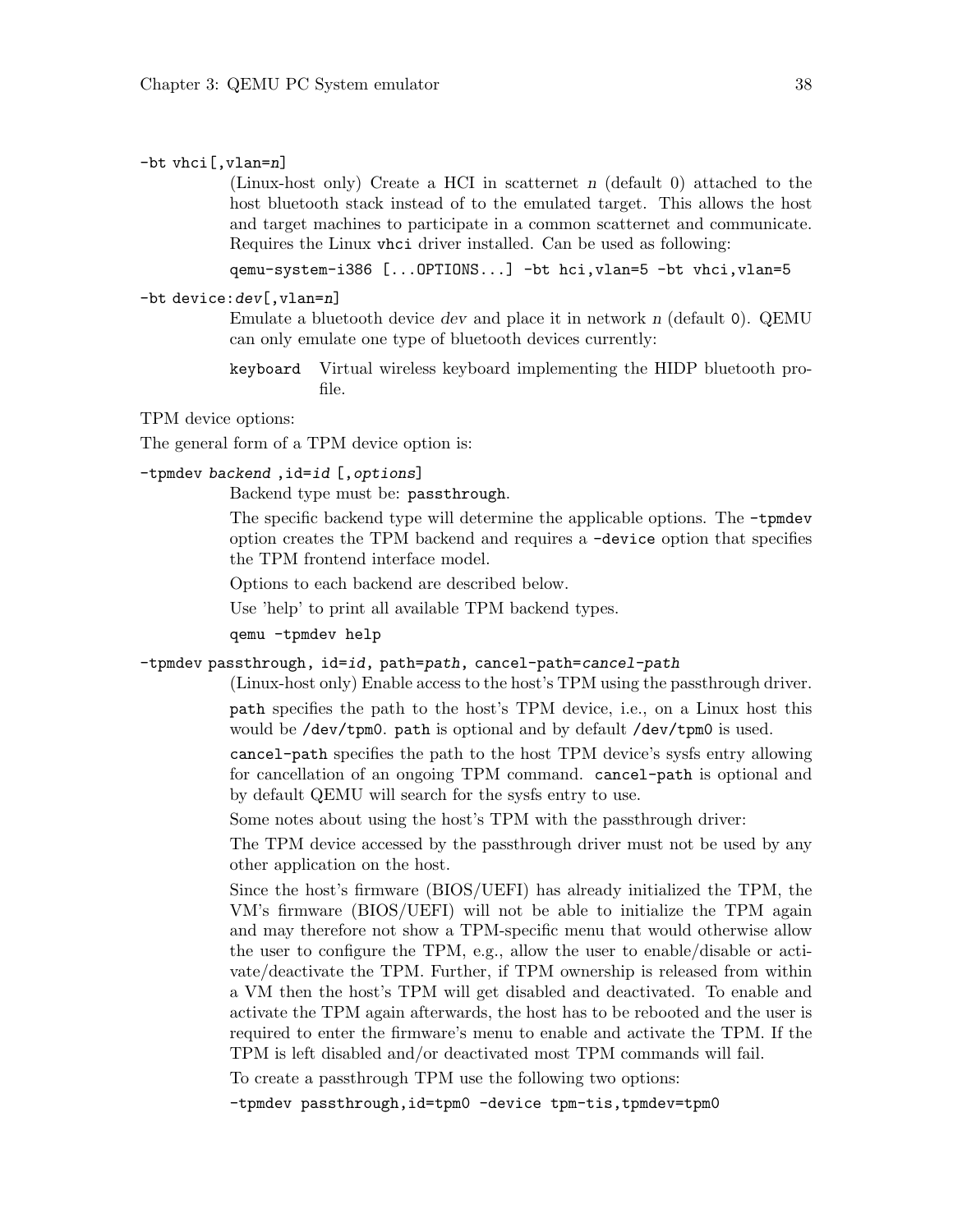Note that the -tpmdev id is tpm0 and is referenced by tpmdev=tpm0 in the device option.

### Linux/Multiboot boot specific:

When using these options, you can use a given Linux or Multiboot kernel without installing it in the disk image. It can be useful for easier testing of various kernels.

### -kernel bzImage

Use bzImage as kernel image. The kernel can be either a Linux kernel or in multiboot format.

### -append cmdline

Use cmdline as kernel command line

# -initrd file

Use file as initial ram disk.

# -initrd "file1 arg=foo,file2"

This syntax is only available with multiboot.

Use file1 and file2 as modules and pass arg=foo as parameter to the first module.

-dtb file Use file as a device tree binary (dtb) image and pass it to the kernel on boot.

Debug/Expert options:

# -fw\_cfg [name=]name,file=file

Add named fw cfg entry with contents from file file.

# -fw\_cfg [name=]name,string=str

Add named fw cfg entry with contents from string str.

The terminating NUL character of the contents of str will not be included as part of the fw cfg item data. To insert contents with embedded NUL characters, you have to use the file parameter.

The fw cfg entries are passed by QEMU through to the guest.

Example:

-fw\_cfg name=opt/com.mycompany/blob,file=./my\_blob.bin

creates an fw cfg entry named opt/com.mycompany/blob with contents from  $./$ my\_blob.bin.

### -serial dev

Redirect the virtual serial port to host character device dev. The default device is vc in graphical mode and stdio in non graphical mode.

This option can be used several times to simulate up to 4 serial ports.

Use -serial none to disable all serial ports.

Available character devices are:

vc[:WxH] Virtual console. Optionally, a width and height can be given in pixel with

vc:800x600

It is also possible to specify width or height in characters: vc:80Cx24C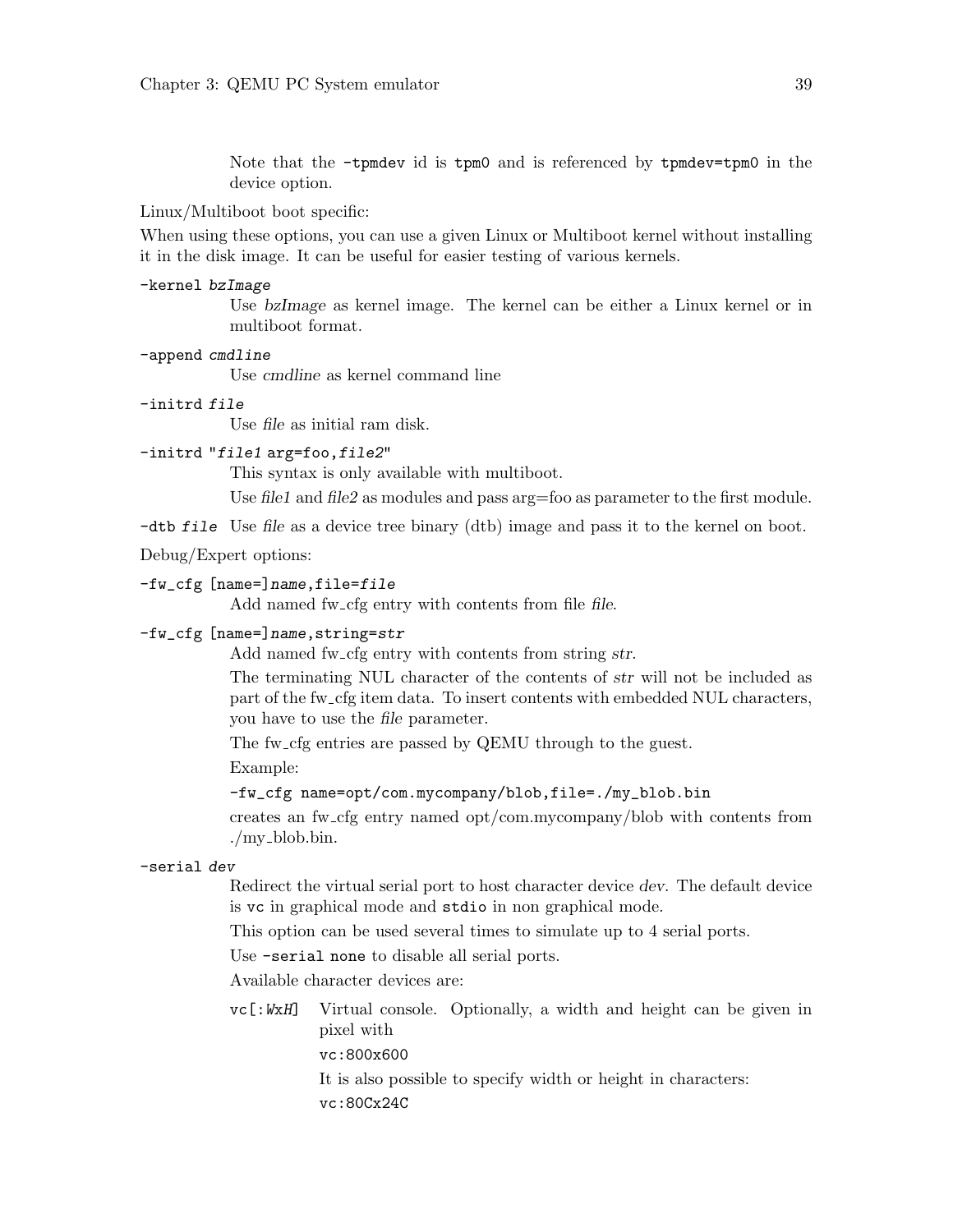| pty         | [Linux only] Pseudo TTY (a new PTY is automatically allocated)            |  |  |  |
|-------------|---------------------------------------------------------------------------|--|--|--|
| none        | No device is allocated.                                                   |  |  |  |
| null        | void device                                                               |  |  |  |
| chardev: id |                                                                           |  |  |  |
|             | Use a named character device defined with the -charder option.            |  |  |  |
|             | /dev/XXX [Linux only] Use host tty, e.g. /dev/ttyS0. The host serial port |  |  |  |

/dev/parportN

[Linux only, parallel port only] Use host parallel port N. Currently SPP and EPP parallel port features can be used.

file:filename

Write output to filename. No character can be read.

parameters are set according to the emulated ones.

stdio [Unix only] standard input/output

pipe:filename

name pipe filename

 $COMn$  [Windows only] Use host serial port n

# udp:[remote\_host]:remote\_port[@[src\_ip]:src\_port]

This implements UDP Net Console. When remote host or src ip are not specified they default to 0.0.0.0. When not using a specified src port a random port is automatically chosen.

If you just want a simple readonly console you can use netcat or nc, by starting QEMU with: -serial udp::4555 and nc as: nc -u -l -p 4555. Any time QEMU writes something to that port it will appear in the netconsole session.

If you plan to send characters back via netconsole or you want to stop and start QEMU a lot of times, you should have QEMU use the same source port each time by using something like -serial udp::4555@:4556 to QEMU. Another approach is to use a patched version of netcat which can listen to a TCP port and send and receive characters via udp. If you have a patched version of netcat which activates telnet remote echo and single char transfer, then you can use the following options to step up a netcat redirector to allow telnet on port 5555 to access the QEMU port.

QEMU Options:

-serial udp::4555@:4556

netcat options: -u -P 4555 -L 0.0.0.0:4556 -t -p 5555 -I -T

telnet options: localhost 5555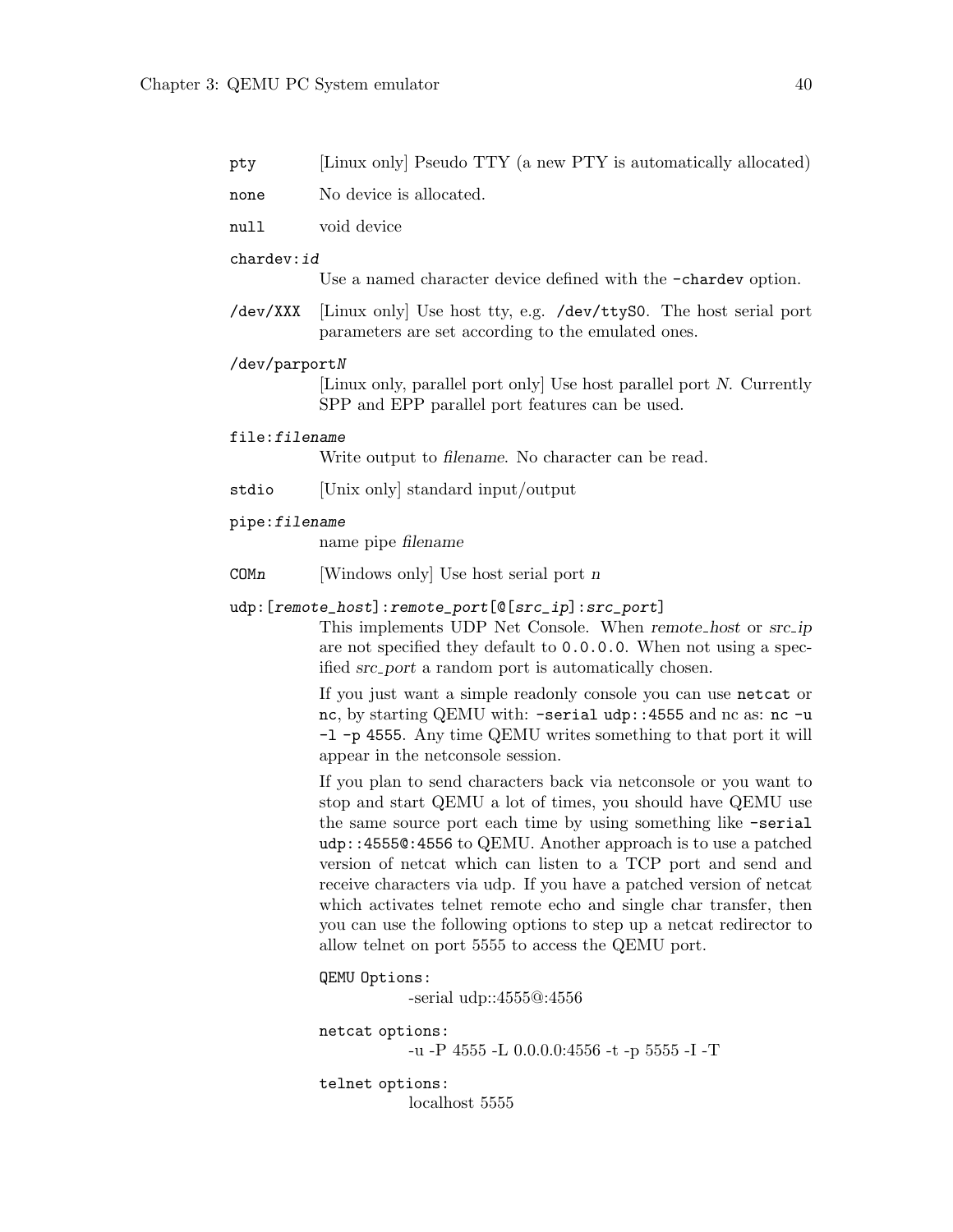tcp:[host]:port[,server][,nowait][,nodelay][,reconnect=seconds]

The TCP Net Console has two modes of operation. It can send the serial I/O to a location or wait for a connection from a location. By default the TCP Net Console is sent to host at the port. If you use the server option QEMU will wait for a client socket application to connect to the port before continuing, unless the nowait option was specified. The nodelay option disables the Nagle buffering algorithm. The reconnect option only applies if noserver is set, if the connection goes down it will attempt to reconnect at the given interval. If host is omitted, 0.0.0.0 is assumed. Only one TCP connection at a time is accepted. You can use telnet to connect to the corresponding character device.

Example to send tcp console to 192.168.0.2 port 4444 -serial tcp:192.168.0.2:4444

Example to listen and wait on port 4444 for connection -serial tcp::4444,server

Example to not wait and listen on ip 192.168.0.100 port 4444

-serial tcp:192.168.0.100:4444,server,nowait

# telnet:host:port[,server][,nowait][,nodelay]

The telnet protocol is used instead of raw tcp sockets. The options work the same as if you had specified -serial tcp. The difference is that the port acts like a telnet server or client using telnet option negotiation. This will also allow you to send the MAGIC SYSRQ sequence if you use a telnet that supports sending the break sequence. Typically in unix telnet you do it with Control-] and then type "send break" followed by pressing the enter key.

# unix:path[,server][,nowait][,reconnect=seconds]

A unix domain socket is used instead of a tcp socket. The option works the same as if you had specified -serial tcp except the unix domain socket path is used for connections.

### mon:dev\_string

This is a special option to allow the monitor to be multiplexed onto another serial port. The monitor is accessed with key sequence of Control-a and then pressing  $c$ . dev<sub>-string</sub> should be any one of the serial devices specified above. An example to multiplex the monitor onto a telnet server listening on port 4444 would be:

# -serial mon:telnet::4444,server,nowait

When the monitor is multiplexed to stdio in this way, Ctrl+C will not terminate QEMU any more but will be passed to the guest instead.

braille Braille device. This will use BrlAPI to display the braille output on a real or fake device.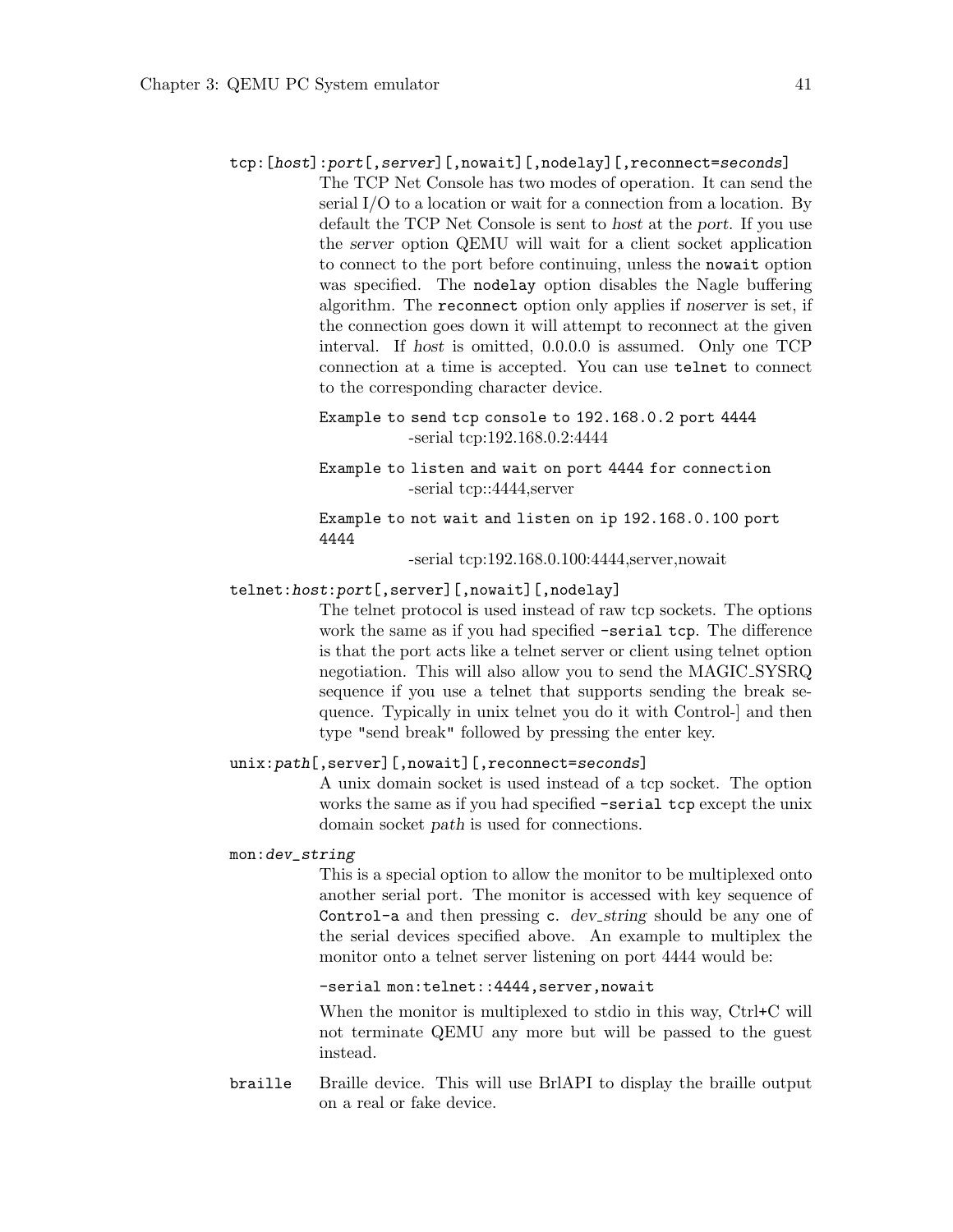msmouse Three button serial mouse. Configure the guest to use Microsoft protocol.

### -parallel dev

Redirect the virtual parallel port to host device dev (same devices as the serial port). On Linux hosts, /dev/parportN can be used to use hardware devices connected on the corresponding host parallel port.

This option can be used several times to simulate up to 3 parallel ports.

Use -parallel none to disable all parallel ports.

-monitor dev

Redirect the monitor to host device dev (same devices as the serial port). The default device is vc in graphical mode and stdio in non graphical mode. Use -monitor none to disable the default monitor.

-qmp dev Like -monitor but opens in 'control' mode.

# -qmp-pretty dev

Like -qmp but uses pretty JSON formatting.

# -mon [chardev=]name[,mode=readline|control][,default] Setup monitor on chardev name.

-debugcon dev

Redirect the debug console to host device dev (same devices as the serial port). The debug console is an I/O port which is typically port 0xe9; writing to that I/O port sends output to this device. The default device is vc in graphical mode and stdio in non graphical mode.

### -pidfile file

Store the QEMU process PID in file. It is useful if you launch QEMU from a script.

### -singlestep

Run the emulation in single step mode.

-S Do not start CPU at startup (you must type 'c' in the monitor).

### -realtime mlock=on|off

Run qemu with realtime features. mlocking qemu and guest memory can be enabled via mlock=on (enabled by default).

-gdb dev Wait for gdb connection on device dev (see [Section 3.13 \[gdb](#page-97-0) usage], page 94). Typical connections will likely be TCP-based, but also UDP, pseudo TTY, or even stdio are reasonable use case. The latter is allowing to start QEMU from within gdb and establish the connection via a pipe:

(gdb) target remote | exec qemu-system-i386 -gdb stdio ...

-s Shorthand for -gdb tcp::1234, i.e. open a gdbserver on TCP port 1234 (see [Section 3.13 \[gdb](#page-97-0)\_usage], page 94).

 $-d$  item $1[$ ,...]

Enable logging of specified items. Use '-d help' for a list of log items.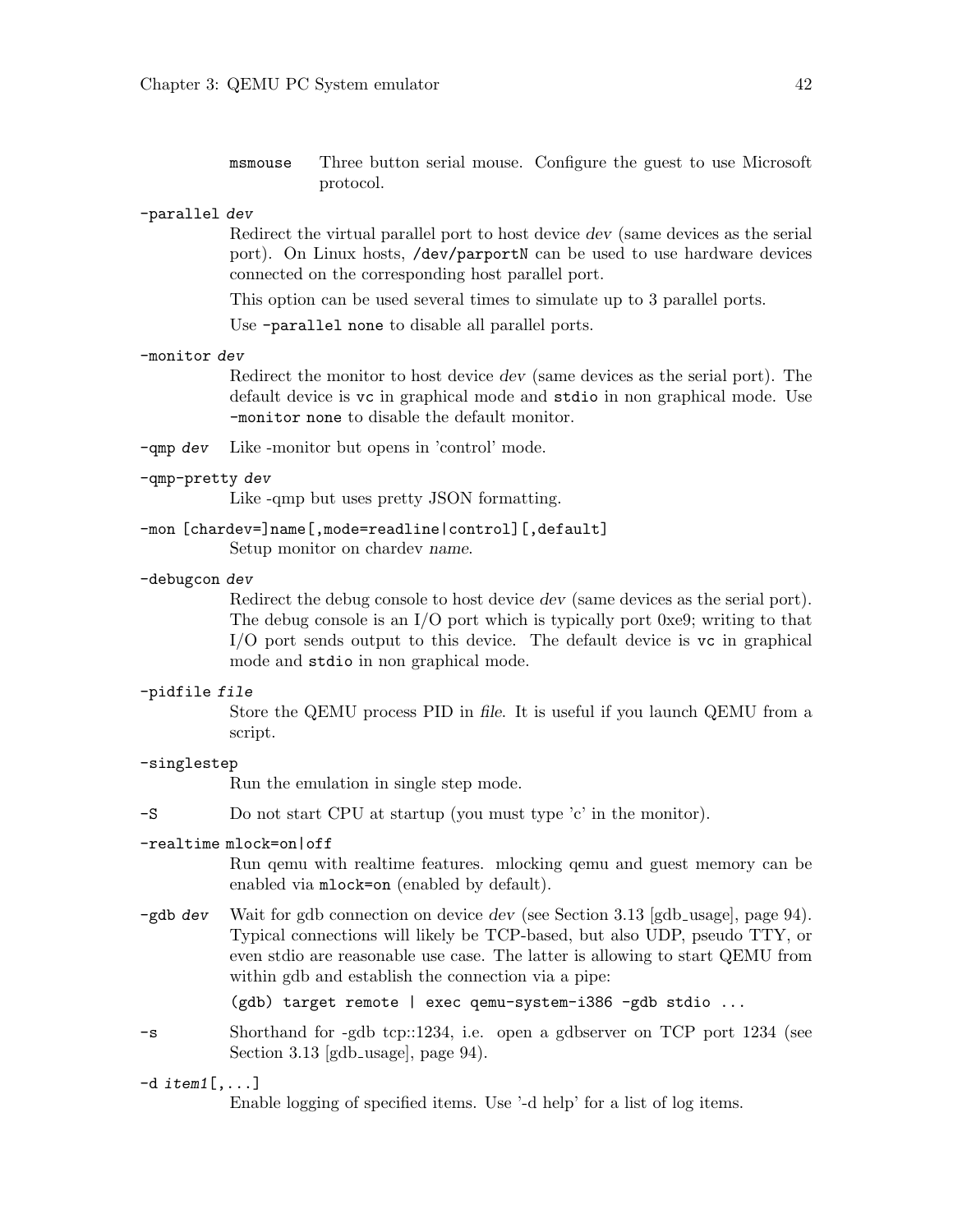# -D logfile

Output log in logfile instead of to stderr

# -dfilter range1[,...]

Filter debug output to that relevant to a range of target addresses. The filter spec can be either start+size, start-size or start..end where start end and size are the addresses and sizes required. For example:

# -dfilter 0x8000..0x8fff,0xffffffc000080000+0x200,0xffffffc000060000-0x1000

Will dump output for any code in the  $0x1000$  sized block starting at  $0x8000$  and the 0x200 sized block starting at 0xffffffc000080000 and another 0x1000 sized block starting at 0xffffffc00005f000.

-L path Set the directory for the BIOS, VGA BIOS and keymaps.

To list all the data directories, use -L help.

# -bios file

Set the filename for the BIOS.

# -enable-kvm

Enable KVM full virtualization support. This option is only available if KVM support is enabled when compiling.

### -xen-domid id

Specify xen guest domain id (XEN only).

#### -xen-create

Create domain using xen hypercalls, bypassing xend. Warning: should not be used when xend is in use (XEN only).

### -xen-attach

Attach to existing xen domain. xend will use this when starting QEMU (XEN only).

### -no-reboot

Exit instead of rebooting.

### -no-shutdown

Don't exit QEMU on guest shutdown, but instead only stop the emulation. This allows for instance switching to monitor to commit changes to the disk image.

# -loadvm file

Start right away with a saved state (loadvm in monitor)

### -daemonize

Daemonize the QEMU process after initialization. QEMU will not detach from standard IO until it is ready to receive connections on any of its devices. This option is a useful way for external programs to launch QEMU without having to cope with initialization race conditions.

### -option-rom file

Load the contents of file as an option ROM. This option is useful to load things like EtherBoot.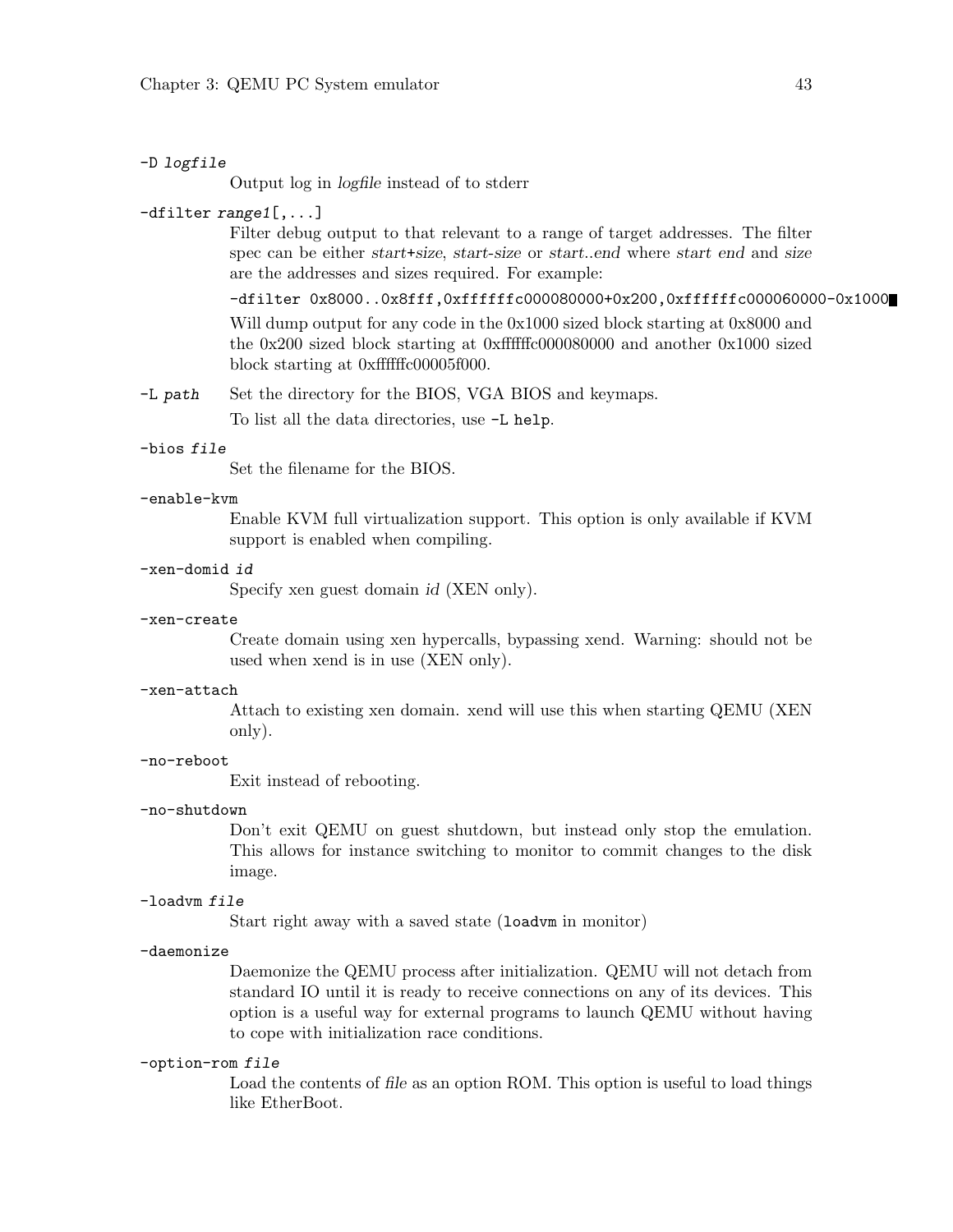# -rtc [base=utc|localtime|date][,clock=host|vm][,driftfix=none|slew]

Specify base as utc or localtime to let the RTC start at the current UTC or local time, respectively. localtime is required for correct date in MS-DOS or Windows. To start at a specific point in time, provide date in the format 2006-06-17T16:01:21 or 2006-06-17. The default base is UTC.

By default the RTC is driven by the host system time. This allows using of the RTC as accurate reference clock inside the guest, specifically if the host time is smoothly following an accurate external reference clock, e.g. via NTP. If you want to isolate the guest time from the host, you can set clock to rt instead. To even prevent it from progressing during suspension, you can set it to vm.

Enable driftfix (i386 targets only) if you experience time drift problems, specifically with Windows' ACPI HAL. This option will try to figure out how many timer interrupts were not processed by the Windows guest and will reinject them.

### -icount [shift=N|auto][,rr=record|replay,rrfile=filename]

Enable virtual instruction counter. The virtual cpu will execute one instruction every  $2^N$  ns of virtual time. If auto is specified then the virtual cpu speed will be automatically adjusted to keep virtual time within a few seconds of real time.

When the virtual cpu is sleeping, the virtual time will advance at default speed unless sleep=on|off is specified. With sleep=on|off, the virtual time will jump to the next timer deadline instantly whenever the virtual cpu goes to sleep mode and will not advance if no timer is enabled. This behavior give deterministic execution times from the guest point of view.

Note that while this option can give deterministic behavior, it does not provide cycle accurate emulation. Modern CPUs contain superscalar out of order cores with complex cache hierarchies. The number of instructions executed often has little or no correlation with actual performance.

align=on will activate the delay algorithm which will try to synchronise the host clock and the virtual clock. The goal is to have a guest running at the real frequency imposed by the shift option. Whenever the guest clock is behind the host clock and if align=on is specified then we print a message to the user to inform about the delay. Currently this option does not work when shift is auto. Note: The sync algorithm will work for those shift values for which the guest clock runs ahead of the host clock. Typically this happens when the shift value is high (how high depends on the host machine).

When **rr** option is specified deterministic record/replay is enabled. Replay log is written into filename file in record mode and read from this file in replay mode.

### -watchdog model

Create a virtual hardware watchdog device. Once enabled (by a guest action), the watchdog must be periodically polled by an agent inside the guest or else the guest will be restarted. Choose a model for which your guest has drivers.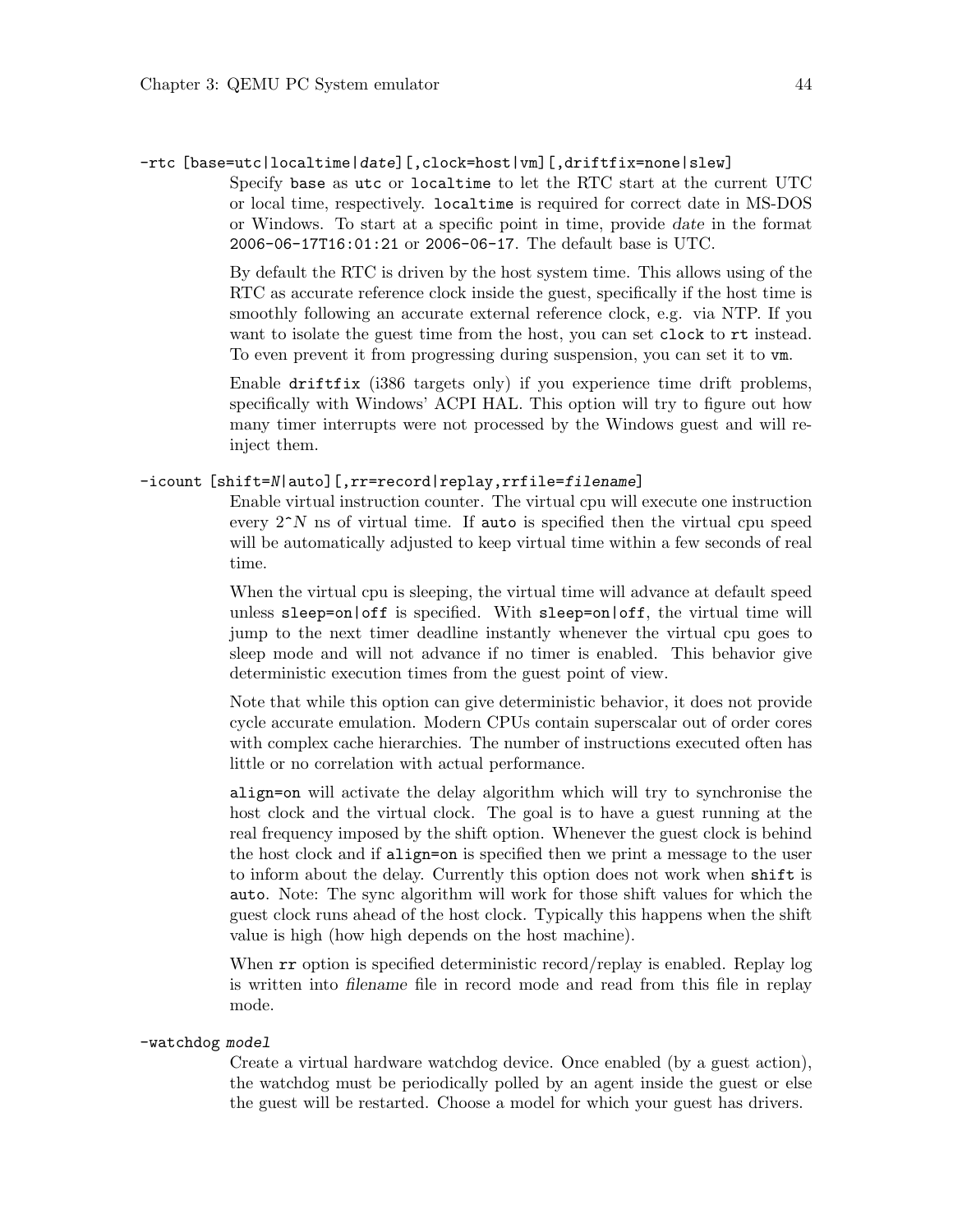The model is the model of hardware watchdog to emulate. Use -watchdog help to list available hardware models. Only one watchdog can be enabled for a guest.

The following models may be available:

- ib700 iBASE 700 is a very simple ISA watchdog with a single timer.
- i6300esb Intel 6300ESB I/O controller hub is a much more featureful PCIbased dual-timer watchdog.
- diag288 A virtual watchdog for s390x backed by the diagnose 288 hypercall (currently KVM only).

-watchdog-action action

The action controls what QEMU will do when the watchdog timer expires. The default is reset (forcefully reset the guest). Other possible actions are: shutdown (attempt to gracefully shutdown the guest), poweroff (forcefully poweroff the guest), pause (pause the guest), debug (print a debug message and continue), or none (do nothing).

Note that the shutdown action requires that the guest responds to ACPI signals, which it may not be able to do in the sort of situations where the watchdog would have expired, and thus -watchdog-action shutdown is not recommended for production use.

Examples:

```
-watchdog i6300esb -watchdog-action pause
-watchdog ib700
```
# -echr numeric\_ascii\_value

Change the escape character used for switching to the monitor when using monitor and serial sharing. The default is 0x01 when using the -nographic option. 0x01 is equal to pressing Control-a. You can select a different character from the ascii control keys where 1 through 26 map to Control-a through Controlz. For instance you could use the either of the following to change the escape character to Control-t.

-echr 0x14 -echr 20

#### -virtioconsole c

Set virtio console.

This option is maintained for backward compatibility.

Please use -device virtconsole for the new way of invocation.

### -show-cursor

Show cursor.

### -tb-size n

Set TB size.

```
-incoming tcp: [host]: port [, to=maxport] [, ipv4] [, ipv6]
```

```
-incoming rdma: host: port[,ipv4][,ipv6]
```
Prepare for incoming migration, listen on a given tcp port.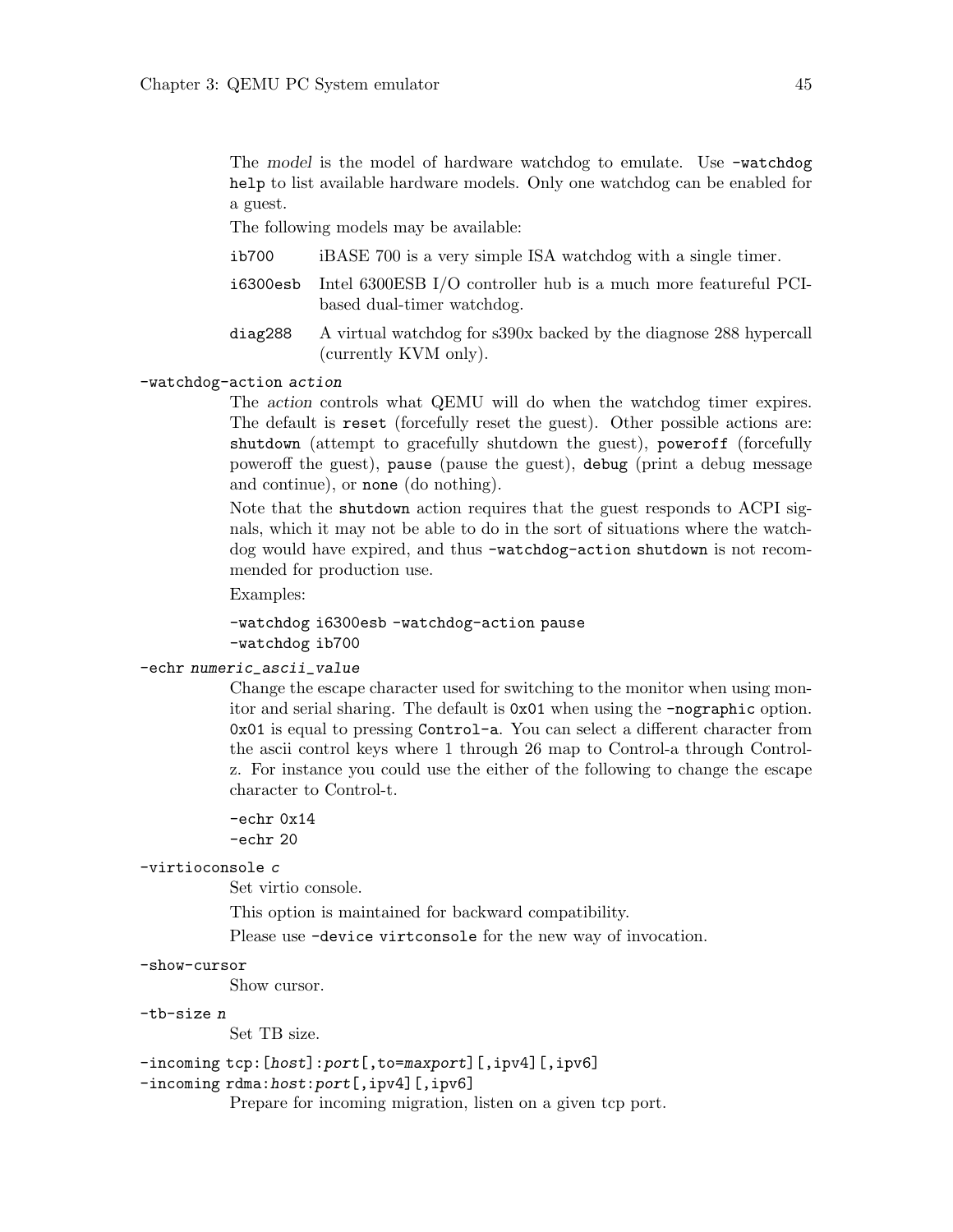### -incoming unix:socketpath

Prepare for incoming migration, listen on a given unix socket.

### -incoming fd:fd

Accept incoming migration from a given filedescriptor.

# -incoming exec:cmdline

Accept incoming migration as an output from specified external command.

### -incoming defer

Wait for the URI to be specified via migrate incoming. The monitor can be used to change settings (such as migration parameters) prior to issuing the migrate incoming to allow the migration to begin.

### -nodefaults

Don't create default devices. Normally, QEMU sets the default devices like serial port, parallel port, virtual console, monitor device, VGA adapter, floppy and CD-ROM drive and others. The -nodefaults option will disable all those default devices.

# -chroot dir

Immediately before starting guest execution, chroot to the specified directory. Especially useful in combination with -runas.

### -runas user

Immediately before starting guest execution, drop root privileges, switching to the specified user.

# -prom-env variable=value

Set OpenBIOS nvram variable to given value (PPC, SPARC only).

# -semihosting

Enable semihosting mode (ARM, M68K, Xtensa, MIPS only).

# -semihosting-config

# [enable=on|off][,target=native|gdb|auto][,arg=str[,...]]

Enable and configure semihosting (ARM, M68K, Xtensa, MIPS only).

### target=native|gdb|auto

Defines where the semihosting calls will be addressed, to QEMU (native) or to GDB (gdb). The default is auto, which means gdb during debug sessions and native otherwise.

# arg=str1,arg=str2,...

Allows the user to pass input arguments, and can be used multiple times to build up a list. The old-style -kernel/-append method of passing a command line is still supported for backward compatibility. If both the --semihosting-config arg and the -kernel/-append are specified, the former is passed to semihosting as it always takes precedence.

#### -old-param

Old param mode (ARM only).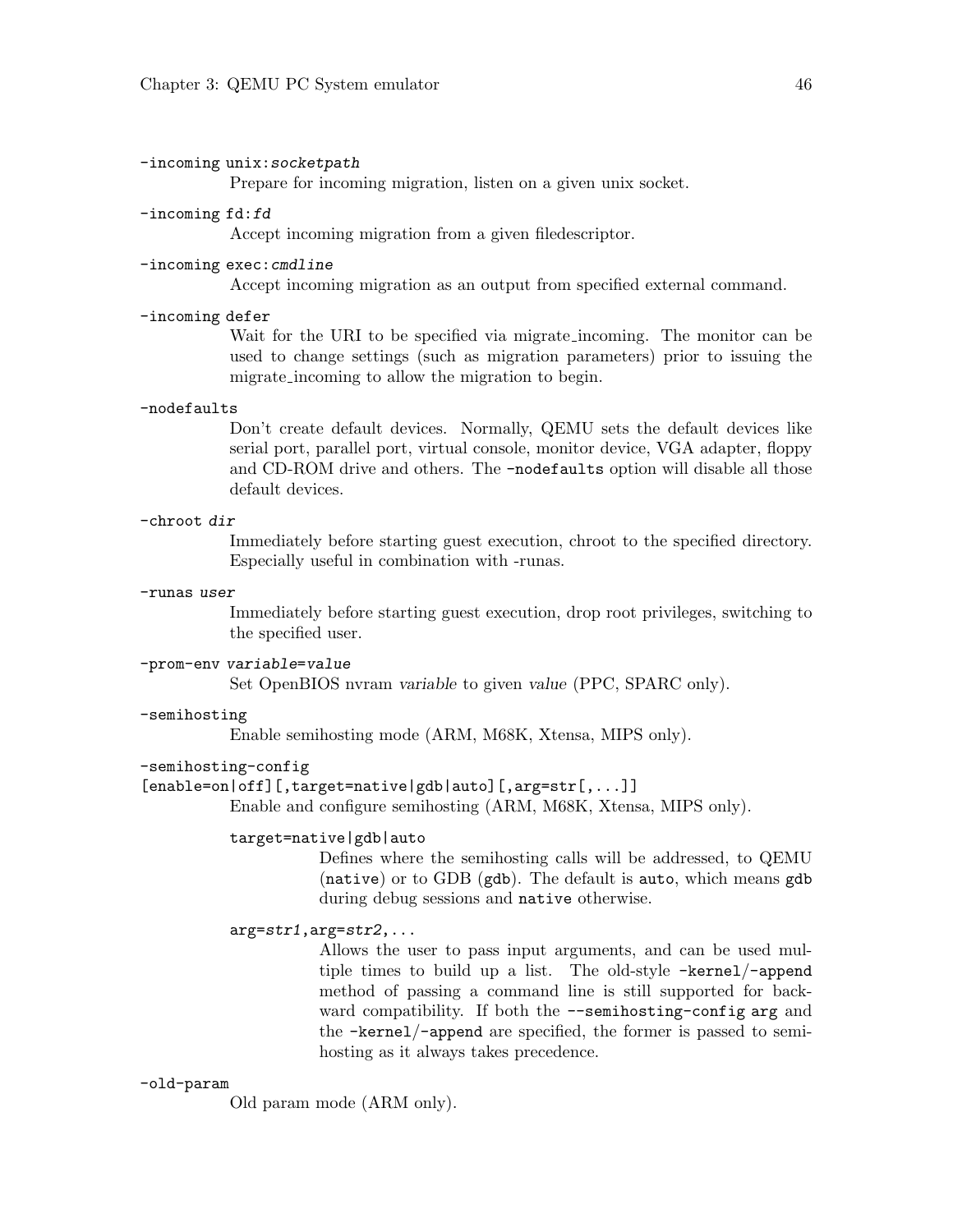### -sandbox arg

Enable Seccomp mode 2 system call filter. 'on' will enable syscall filtering and 'off' will disable it. The default is 'off'.

### -readconfig file

Read device configuration from file. This approach is useful when you want to spawn QEMU process with many command line options but you don't want to exceed the command line character limit.

# -writeconfig file

Write device configuration to file. The file can be either filename to save command line and device configuration into file or dash -) character to print the output to stdout. This can be later used as input file for -readconfig option.

### -nodefconfig

Normally QEMU loads configuration files from sysconfdir and datadir at startup. The -nodefconfig option will prevent QEMU from loading any of those config files.

### -no-user-config

The -no-user-config option makes QEMU not load any of the user-provided config files on sysconfdir, but won't make it skip the QEMU-provided config files from datadir.

# -trace [[enable=]pattern][,events=file][,file=file]

Specify tracing options.

# [enable=]pattern

Immediately enable events matching pattern. The file must contain one event name (as listed in the trace-events-all file) per line; globbing patterns are accepted too. This option is only available if QEMU has been compiled with the simple, stderr or ftrace tracing backend. To specify multiple events or patterns, specify the -trace option multiple times.

Use -trace help to print a list of names of trace points.

#### events=file

Immediately enable events listed in file. The file must contain one event name (as listed in the trace-events-all file) per line; globbing patterns are accepted too. This option is only available if QEMU has been compiled with the simple, stderr or ftrace tracing backend.

### file=file

Log output traces to file. This option is only available if QEMU has been compiled with the simple tracing backend.

### -enable-fips

Enable FIPS 140-2 compliance mode.

### -msg timestamp[=on|off]

prepend a timestamp to each log message.(default:on)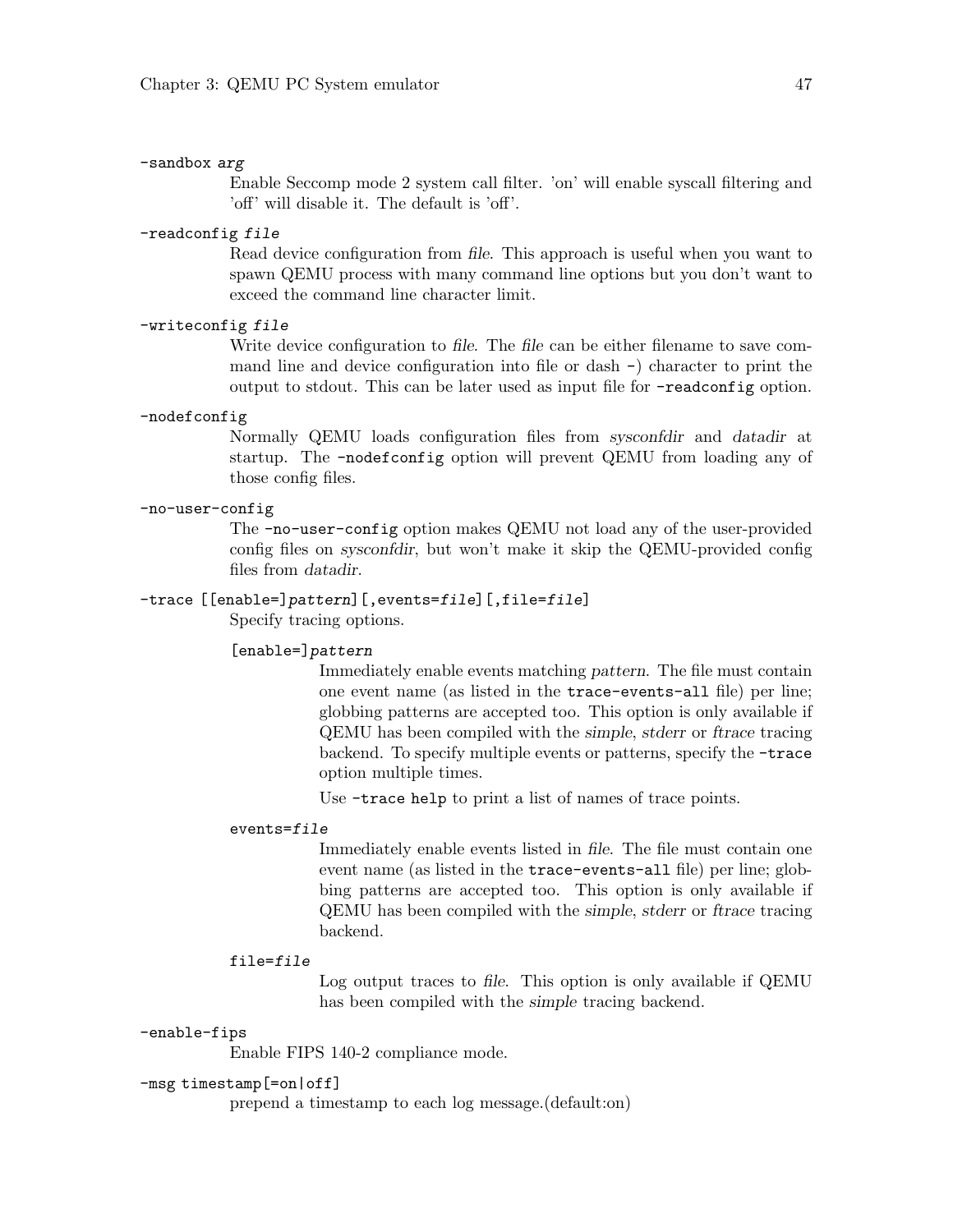### -dump-vmstate file

Dump json-encoded vmstate information for current machine type to file in file Generic object creation

# -object typename[,prop1=value1,...]

Create a new object of type typename setting properties in the order they are specified. Note that the 'id' property must be set. These objects are placed in the '/objects' path.

### -object

# memory-backend-file,id=id,size=size,mem-path=dir,share=on|off

Creates a memory file backend object, which can be used to back the guest RAM with huge pages. The id parameter is a unique ID that will be used to reference this memory region when configuring the -numa argument. The size option provides the size of the memory region, and accepts common suffixes, eg 500M. The mem-path provides the path to either a shared memory or huge page filesystem mount. The share boolean option determines whether the memory region is marked as private to QEMU, or shared. The latter allows a co-operating external process to access the QEMU memory region.

# -object rng-random,id=id,filename=/dev/random

Creates a random number generator backend which obtains entropy from a device on the host. The id parameter is a unique ID that will be used to reference this entropy backend from the virtio-rng device. The filename parameter specifies which file to obtain entropy from and if omitted defaults to /dev/random.

# -object rng-egd,id=id,chardev=chardevid

Creates a random number generator backend which obtains entropy from an external daemon running on the host. The id parameter is a unique ID that will be used to reference this entropy backend from the virtio-rng device. The chardev parameter is the unique ID of a character device backend that provides the connection to the RNG daemon.

# -object tls-creds-

anon,id=id,endpoint=endpoint,dir=/path/to/cred/dir,verifypeer=on|off

> Creates a TLS anonymous credentials object, which can be used to provide TLS support on network backends. The id parameter is a unique ID which network backends will use to access the credentials. The endpoint is either server or client depending on whether the QEMU network backend that uses the credentials will be acting as a client or as a server. If verify-peer is enabled (the default) then once the handshake is completed, the peer credentials will be verified, though this is a no-op for anonymous credentials.

> The dir parameter tells QEMU where to find the credential files. For server endpoints, this directory may contain a file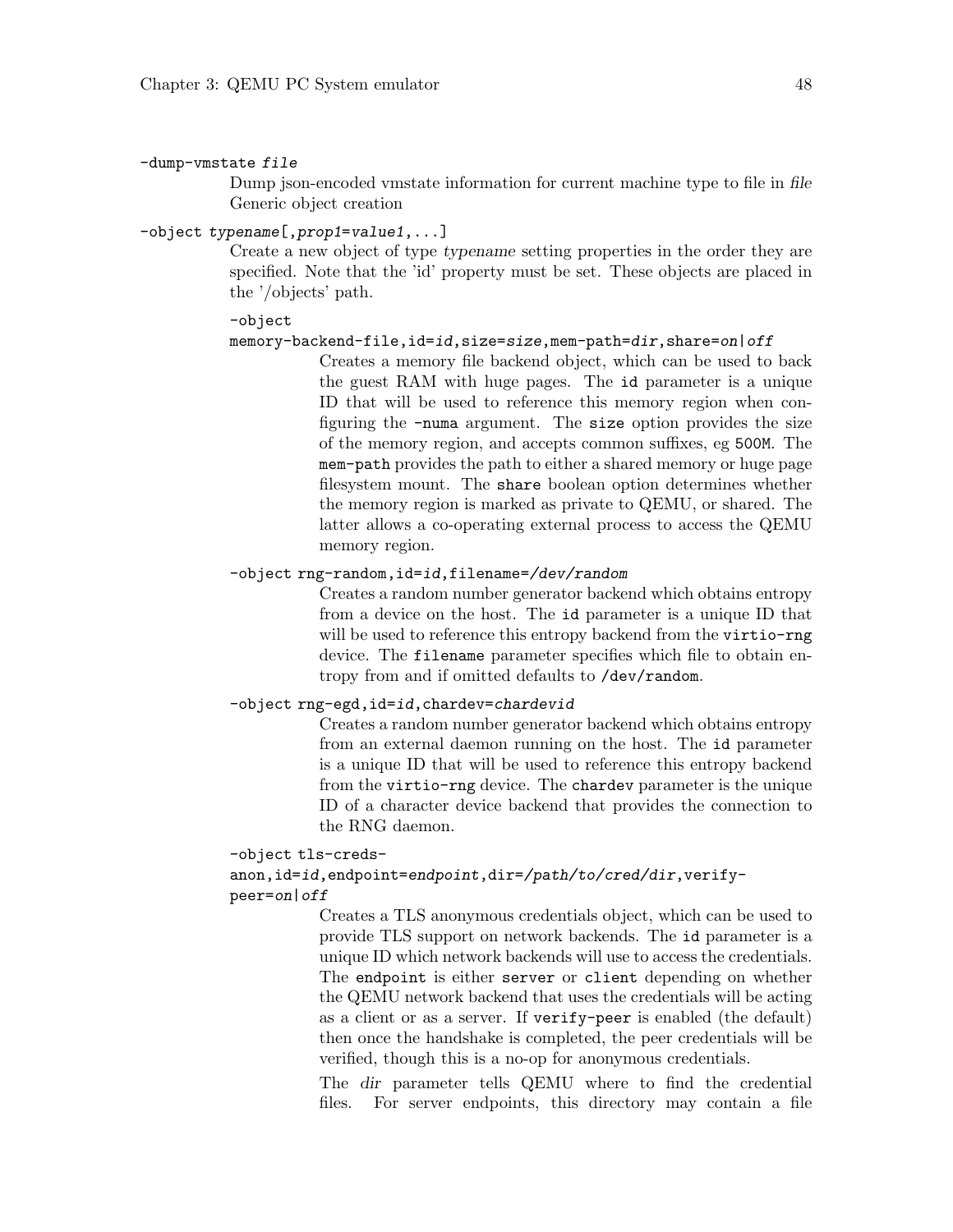dh-params.pem providing diffie-hellman parameters to use for the TLS server. If the file is missing, QEMU will generate a set of DH parameters at startup. This is a computationally expensive operation that consumes random pool entropy, so it is recommended that a persistent set of parameters be generated upfront and saved.

```
-object tls-creds-
```

```
x509,id=id,endpoint=endpoint,dir=/path/to/cred/dir,verify-
peer=on|off,passwordid=id
```
Creates a TLS anonymous credentials object, which can be used to provide TLS support on network backends. The id parameter is a unique ID which network backends will use to access the credentials. The endpoint is either server or client depending on whether the QEMU network backend that uses the credentials will be acting as a client or as a server. If verify-peer is enabled (the default) then once the handshake is completed, the peer credentials will be verified. With x509 certificates, this implies that the clients must be provided with valid client certificates too.

The dir parameter tells QEMU where to find the credential files. For server endpoints, this directory may contain a file dh-params.pem providing diffie-hellman parameters to use for the TLS server. If the file is missing, QEMU will generate a set of DH parameters at startup. This is a computationally expensive operation that consumes random pool entropy, so it is recommended that a persistent set of parameters be generated upfront and saved.

For x509 certificate credentials the directory will contain further files providing the x509 certificates. The certificates must be stored in PEM format, in filenames ca-cert.pem, ca-crl.pem (optional), server-cert.pem (only servers), server-key.pem (only servers), clientcert.pem (only clients), and client-key.pem (only clients).

For the server-key.pem and client-key.pem files which contain sensitive private keys, it is possible to use an encrypted version by providing the passwordid parameter. This provides the ID of a previously created secret object containing the password for decryption.

### -object filter-

buffer,id=id,netdev=netdevid,interval=t[,queue=all|rx|tx][,status=on|off] Interval t can't be 0, this filter batches the packet delivery: all packets arriving in a given interval on netdev netdevid are delayed until the end of the interval. Interval is in microseconds. status is optional that indicate whether the netfilter is on (enabled) or off (disabled), the default status for netfilter will be 'on'.

queue all $|rx|tx$  is an option that can be applied to any netfilter.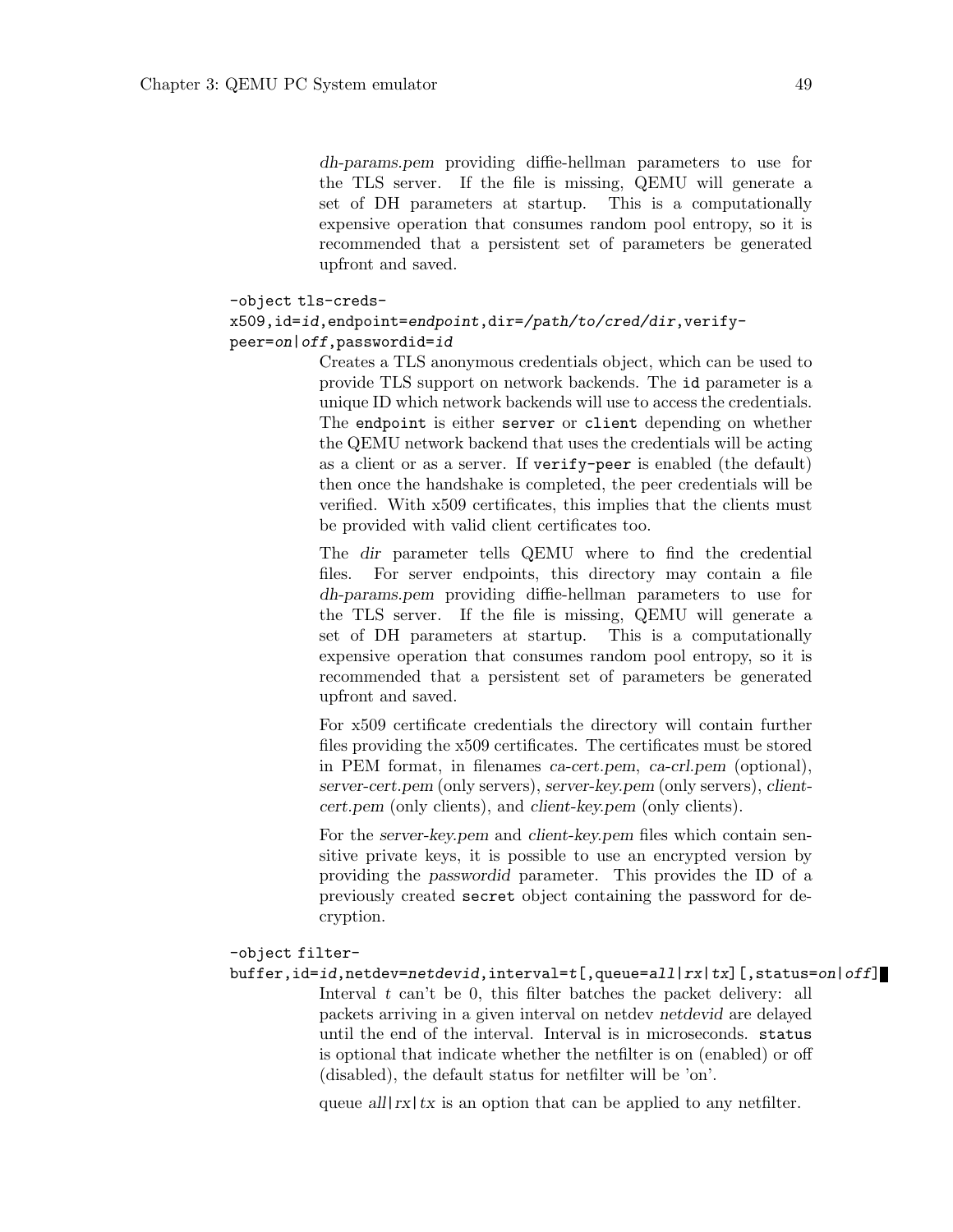all: the filter is attached both to the receive and the transmit queue of the netdev (default).

rx: the filter is attached to the receive queue of the netdev, where it will receive packets sent to the netdev.

tx: the filter is attached to the transmit queue of the netdev, where it will receive packets sent by the netdev.

### -object filter-

 $mirror$ ,id=id,netdev=netdevid,outdev=chardevid[,queue=all|rx|tx]

filter-mirror on netdev netdevid,mirror net packet to chardev chardevid

-object filter-redirector, id=id, netdev=netdevid, indev=chardevid, outdev=chardevid[,queue=all|rx|tx]

> filter-redirector on netdev netdevid,redirect filter's net packet to chardev chardevid,and redirect indev's packet to filter. Create a filter-redirector we need to differ outdev id from indev id, id can not be the same. we can just use indev or outdev, but at least one of indev or outdev need to be specified.

-object filter-dump,id=id,netdev=dev,file=filename][,maxlen=len] Dump the network traffic on netdev dev to the file specified by filename. At most len bytes (64k by default) per packet are stored. The file format is libpcap, so it can be analyzed with tools such as tcpdump or Wireshark.

### -object

secret, id=id, data=string, format=raw|base64[, keyid=secretid, iv=string] -object

secret, id=id,file=filename,format=raw|base64[, keyid=secretid, iv=string] Defines a secret to store a password, encryption key, or some other sensitive data. The sensitive data can either be passed directly via the data parameter, or indirectly via the file parameter. Using the data parameter is insecure unless the sensitive data is encrypted.

The sensitive data can be provided in raw format (the default), or base64. When encoded as JSON, the raw format only supports valid UTF-8 characters, so base64 is recommended for sending binary data. QEMU will convert from which ever format is provided to the format it needs internally. eg, an RBD password can be provided in raw format, even though it will be base64 encoded when passed onto the RBD sever.

For added protection, it is possible to encrypt the data associated with a secret using the AES-256-CBC cipher. Use of encryption is indicated by providing the keyid and iv parameters. The keyid parameter provides the ID of a previously defined secret that contains the AES-256 decryption key. This key should be 32-bytes long and be base64 encoded. The iv parameter provides the random initialization vector used for encryption of this particular secret and should be a base64 encrypted string of the 16-byte IV.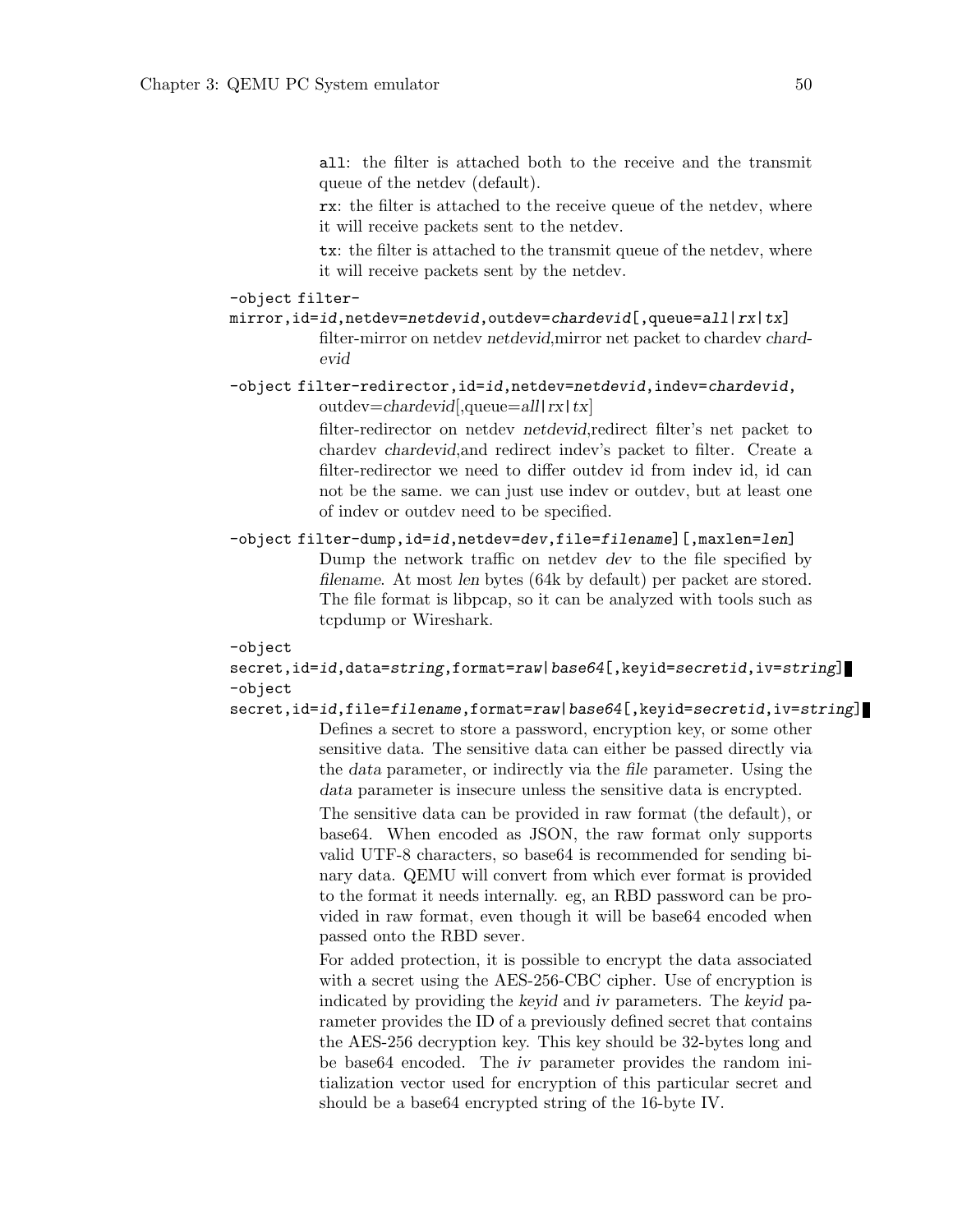The simplest (insecure) usage is to provide the secret inline

```
# $QEMU -object secret,id=sec0,data=letmein,format=raw
```
The simplest secure usage is to provide the secret via a file  $\#$  echo -n "letmein" > mypasswd.txt  $\#$  \$QEMU -object secret,id=sec0,file=mypasswd.txt,format=raw

For greater security, AES-256-CBC should be used. To illustrate usage, consider the openssl command line tool which can encrypt the data. Note that when encrypting, the plaintext must be padded to the cipher block size  $(32 \text{ bytes})$  using the standard  $PKCS#5/6$ compatible padding algorithm.

First a master key needs to be created in base64 encoding:

# openssl rand -base64 32 > key.b64

# KEY=\$(base64 -d key.b64 | hexdump -v -e '/1 "%02X"')

Each secret to be encrypted needs to have a random initialization vector generated. These do not need to be kept secret

```
# openssl rand -base64 16 > iv.b64
```
# IV=\$(base64 -d iv.b64 | hexdump -v -e '/1 "%02X"')

The secret to be defined can now be encrypted, in this case we're telling openssl to base64 encode the result, but it could be left as raw bytes if desired.

```
# SECRET=$(echo -n "letmein" |
openssl enc -aes-256-cbc -a -K $KEY -iv $IV)
```
When launching QEMU, create a master secret pointing to key.b64 and specify that to be used to decrypt the user password. Pass the contents of iv.b64 to the second secret

```
# $QEMU \
```

```
-object secret,id=secmaster0,format=base64,file=key.b64 \
-object secret,id=sec0,keyid=secmaster0,format=base64,\
data=$SECRET,iv=$(<iv.b64)
```
# 3.4 Keys in the graphical frontends

During the graphical emulation, you can use special key combinations to change modes. The default key mappings are shown below, but if you use  $-\text{alt-grad}$  then the modifier is Ctrl-Alt-Shift (instead of Ctrl-Alt) and if you use -ctrl-grab then the modifier is the right Ctrl key (instead of Ctrl-Alt):

Ctrl-Alt-f

Toggle full screen

Ctrl-Alt-+

Enlarge the screen

Ctrl-Alt--

Shrink the screen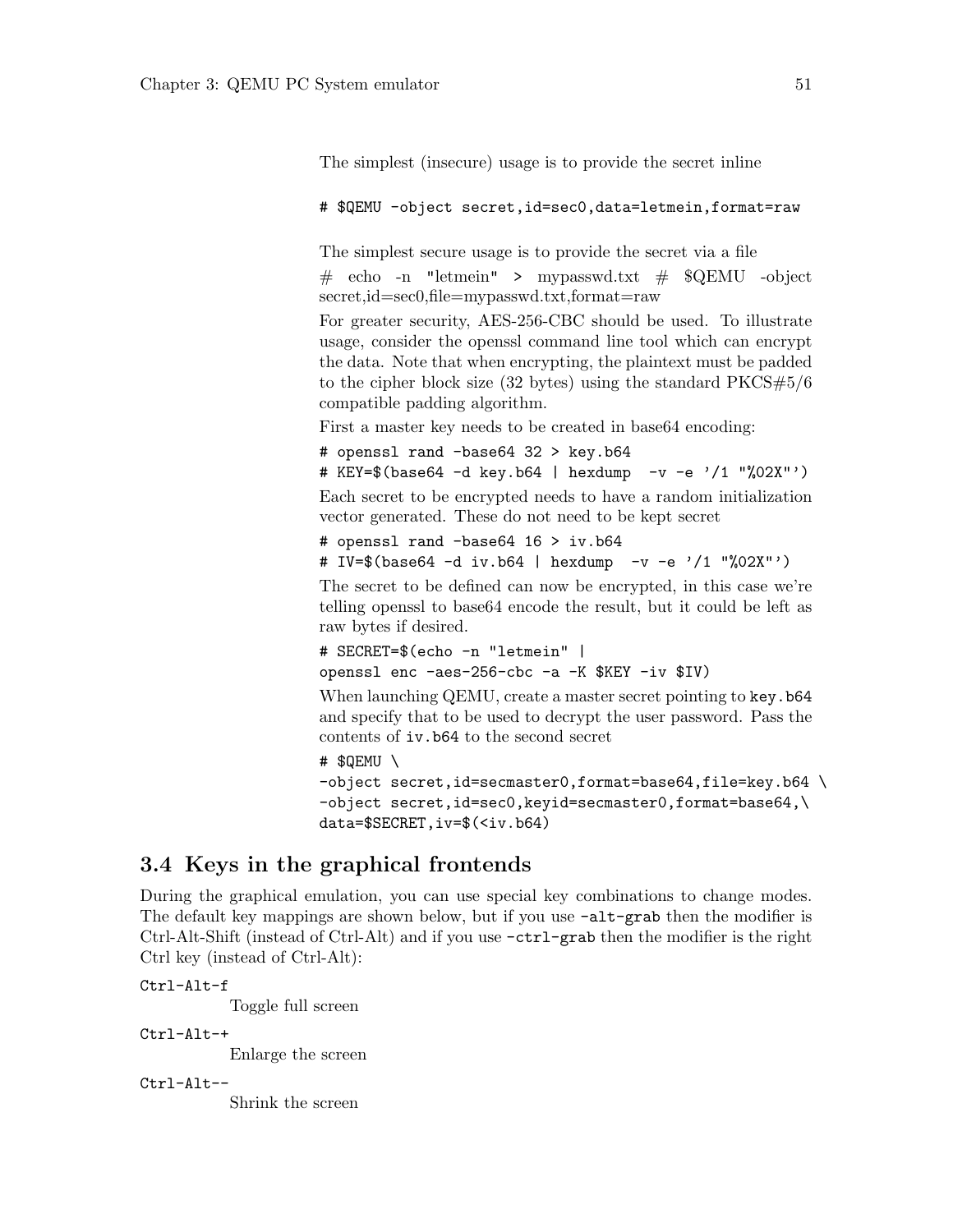### Ctrl-Alt-u

Restore the screen's un-scaled dimensions

### Ctrl-Alt-n

Switch to virtual console 'n'. Standard console mappings are:

|               | Target system display |
|---------------|-----------------------|
| - 2           | Monitor               |
| $\mathcal{S}$ | Serial port           |

Ctrl-Alt Toggle mouse and keyboard grab.

In the virtual consoles, you can use Ctrl-Up, Ctrl-Down, Ctrl-PageUp and Ctrl-PageDown to move in the back log.

# 3.5 Keys in the character backend multiplexer

During emulation, if you are using a character backend multiplexer (which is the default if you are using -nographic) then several commands are available via an escape sequence. These key sequences all start with an escape character, which is  $\text{Ctrl}-a$  by default, but can be changed with -echr. The list below assumes you're using the default.

|               | Ctrl-a h Print this help                                                                                                          |
|---------------|-----------------------------------------------------------------------------------------------------------------------------------|
|               | $Ctrl-a \times$ Exit emulator                                                                                                     |
|               | Ctrl-a s Save disk data back to file (if -snapshot)                                                                               |
|               | Ctrl-a t Toggle console timestamps                                                                                                |
|               | Ctrl-a b Send break (magic sysrq in Linux)                                                                                        |
|               | Ctrl-a c Rotate between the frontends connected to the multiplexer (usually this<br>switches between the monitor and the console) |
| Ctrl-a Ctrl-a |                                                                                                                                   |

Send the escape character to the frontend

# 3.6 QEMU Monitor

The QEMU monitor is used to give complex commands to the QEMU emulator. You can use it to:

- − Remove or insert removable media images (such as CD-ROM or floppies).
- − Freeze/unfreeze the Virtual Machine (VM) and save or restore its state from a disk file.
- − Inspect the VM state without an external debugger.

# 3.6.1 Commands

The following commands are available:

help or ? [cmd]

Show the help for all commands or just for command cmd.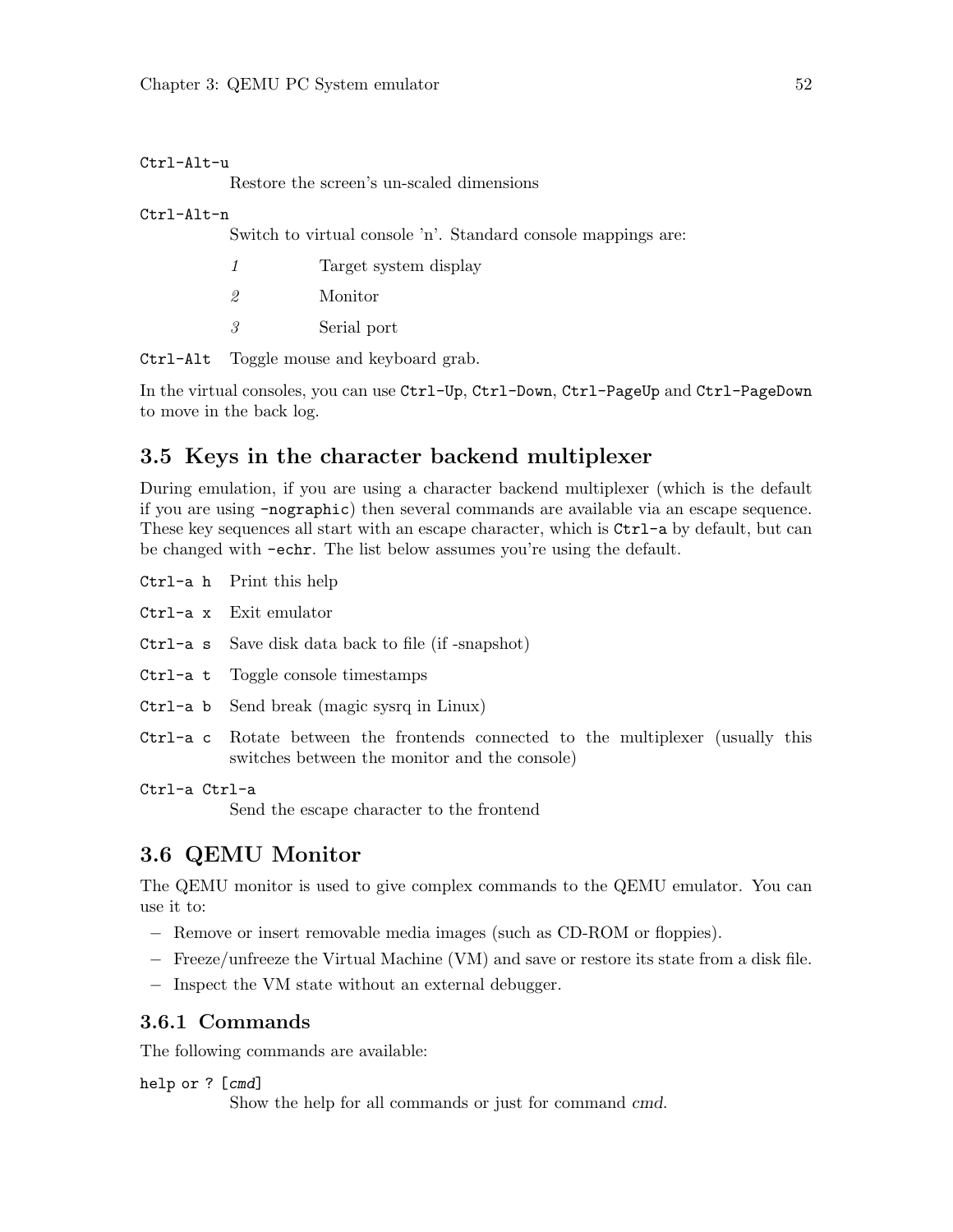commit Commit changes to the disk images (if -snapshot is used) or backing files. If the backing file is smaller than the snapshot, then the backing file will be resized to be the same size as the snapshot. If the snapshot is smaller than the backing file, the backing file will not be truncated. If you want the backing file to match the size of the smaller snapshot, you can safely truncate it yourself once the commit operation successfully completes.

q or quit Quit the emulator.

### block\_resize

Resize a block image while a guest is running. Usually requires guest action to see the updated size. Resize to a lower size is supported, but should be used with extreme caution. Note that this command only resizes image files, it can not resize block devices like LVM volumes.

### block\_stream

Copy data from a backing file into a block device.

### block\_job\_set\_speed

Set maximum speed for a background block operation.

### block\_job\_cancel

Stop an active background block operation (streaming, mirroring).

# block\_job\_complete

Manually trigger completion of an active background block operation. For mirroring, this will switch the device to the destination path.

### block\_job\_pause

Pause an active block streaming operation.

### block\_job\_resume

Resume a paused block streaming operation.

# eject [-f] device

Eject a removable medium (use -f to force it).

### drive del device

Remove host block device. The result is that guest generated IO is no longer submitted against the host device underlying the disk. Once a drive has been deleted, the QEMU Block layer returns -EIO which results in IO errors in the guest for applications that are reading/writing to the device. These errors are always reported to the guest, regardless of the drive's error actions (drive options rerror, werror).

### change device setting

Change the configuration of a device.

### change diskdevice filename [format [read-only-mode]]

Change the medium for a removable disk device to point to filename. eg

(qemu) change ide1-cd0 /path/to/some.iso format is optional.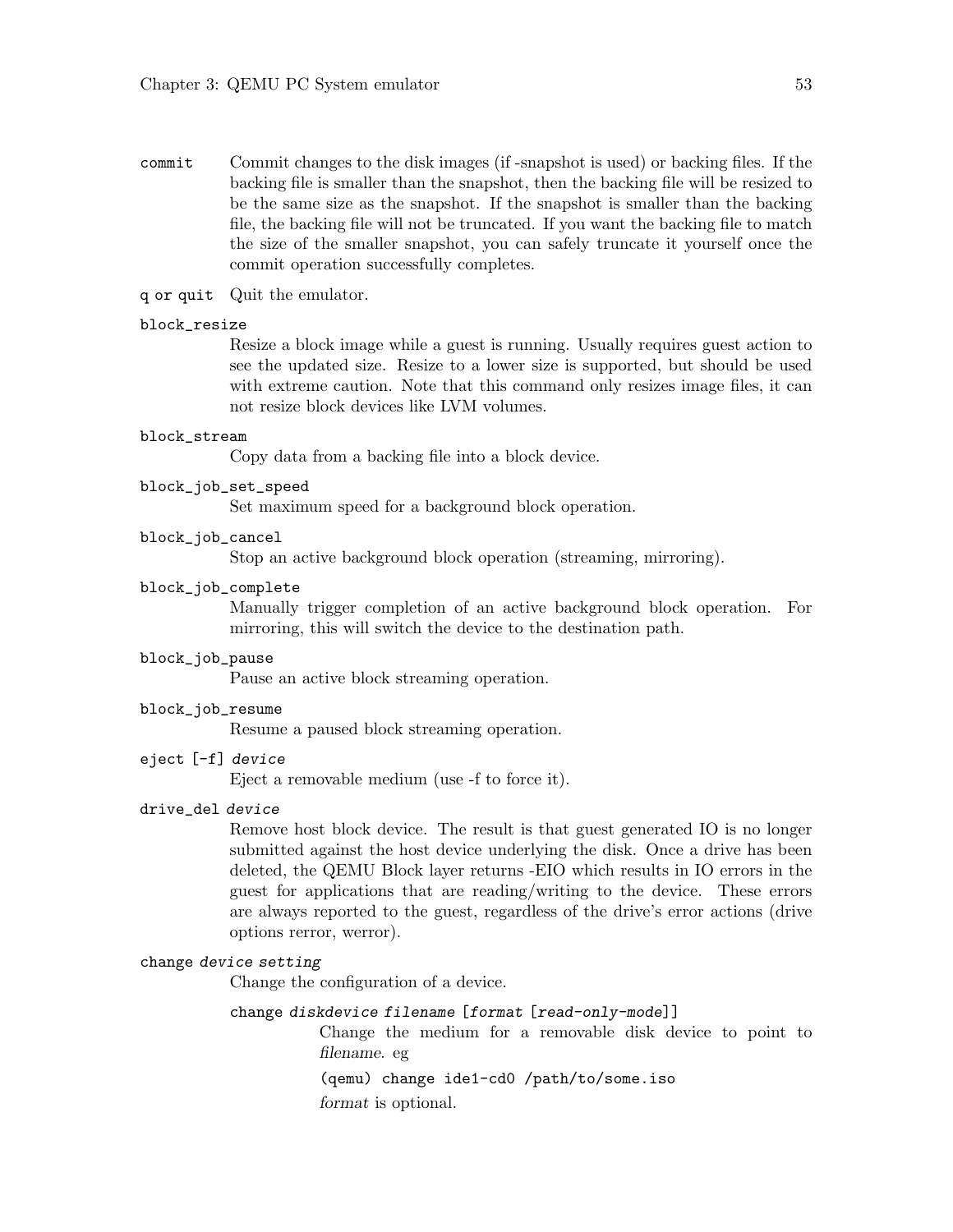read-only-mode may be used to change the read-only status of the device. It accepts the following values:

retain Retains the current status; this is the default.

read-only Makes the device read-only.

read-write Makes the device writable.

# change vnc display,options

Change the configuration of the VNC server. The valid syntax for display and options are described at [Section 3.3 \[sec](#page-8-0)\_invocation], [page 5](#page-8-0). eg

(qemu) change vnc localhost:1

### change vnc password [password]

Change the password associated with the VNC server. If the new password is not supplied, the monitor will prompt for it to be entered. VNC passwords are only significant up to 8 letters. eg

(qemu) change vnc password

Password: \*\*\*\*\*\*\*\*

### screendump filename

Save screen into PPM image filename.

### logfile filename

Output logs to filename.

### trace-event

changes status of a trace event

### trace-file on|off|flush

Open, close, or flush the trace file. If no argument is given, the status of the trace file is displayed.

# $log item1[,...]$

Activate logging of the specified items.

# savevm [tag|id]

Create a snapshot of the whole virtual machine. If tag is provided, it is used as human readable identifier. If there is already a snapshot with the same tag or ID, it is replaced. More info at Section 3.7.3 [vm\_[snapshots\], page 64](#page-67-0).

### loadvm tag|id

Set the whole virtual machine to the snapshot identified by the tag tag or the unique snapshot ID id.

### delvm tag|id

Delete the snapshot identified by tag or id.

### singlestep [off]

Run the emulation in single step mode. If called with option off, the emulation returns to normal mode.

# stop Stop emulation.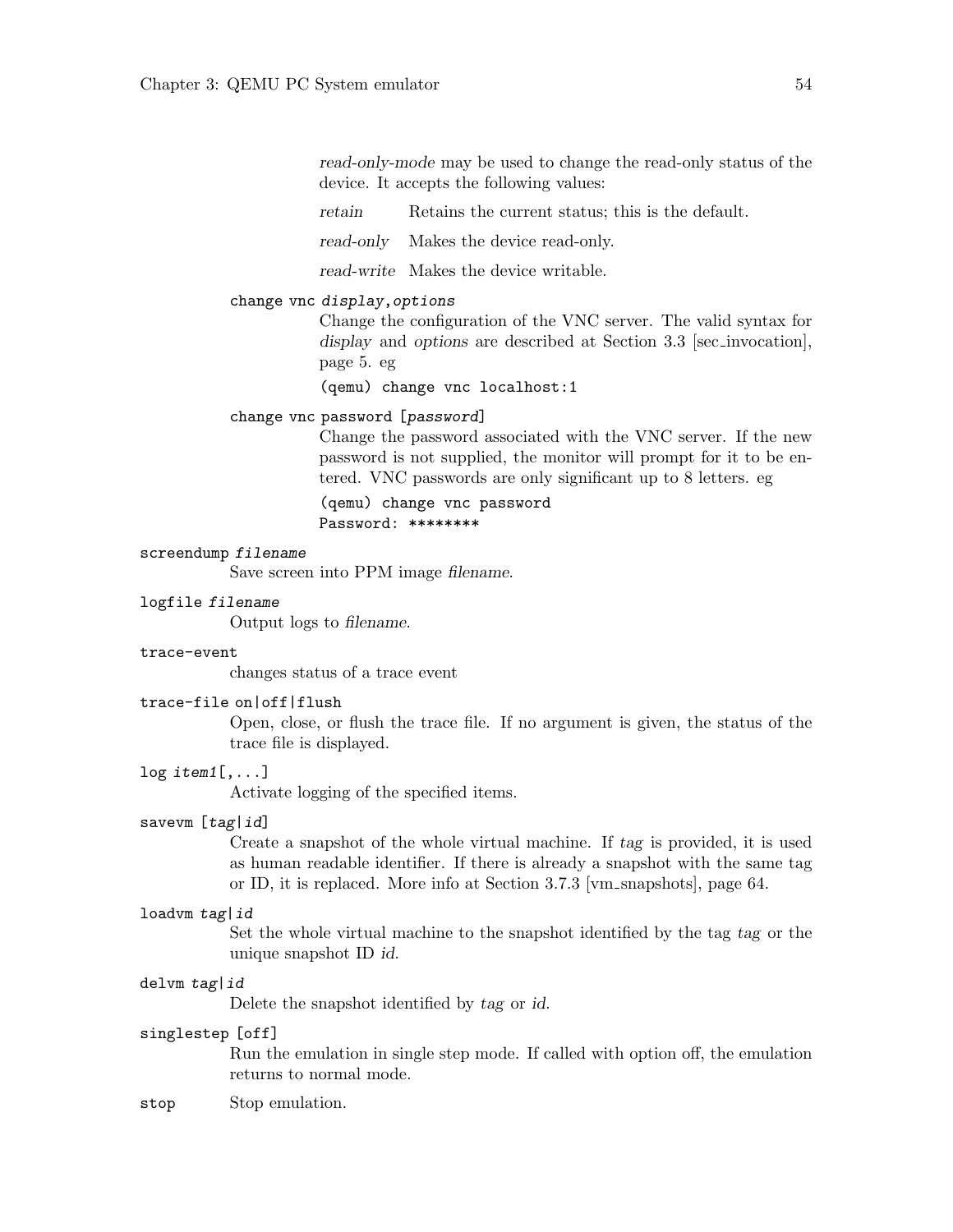c or cont Resume emulation.

#### system\_wakeup

Wakeup guest from suspend.

### gdbserver [port]

Start gdbserver session (default port=1234)

### x/fmt addr

Virtual memory dump starting at addr.

### xp /fmt addr

Physical memory dump starting at addr.

fmt is a format which tells the command how to format the data. Its syntax is: /{count}{format}{size}

- count is the number of items to be dumped.
- format can be x (hex), d (signed decimal), u (unsigned decimal), o (octal), c (char) or i (asm instruction).
- size can be b  $(8 \text{ bits}), h (16 \text{ bits}), w (32 \text{ bits})$  or g  $(64 \text{ bits}).$  On  $x86$ , h or w can be specified with the i format to respectively select 16 or 32 bit code instruction size.

Examples:

• Dump 10 instructions at the current instruction pointer:

```
(qemu) x/10i $eip
0x90107063: ret
0x90107064: sti
0x90107065: lea 0x0(%esi,1),%esi
0x90107069: lea 0x0(%edi,1),%edi
0x90107070: ret
0x90107071: jmp 0x90107080
0x90107073: nop
0x90107074: nop
0x90107075: nop
0x90107076: nop
```
• Dump 80 16 bit values at the start of the video memory.

(qemu) xp/80hx 0xb8000 0x000b8000: 0x0b50 0x0b6c 0x0b65 0x0b78 0x0b38 0x0b36 0x0b2f 0x0b42 0x000b8010: 0x0b6f 0x0b63 0x0b68 0x0b73 0x0b20 0x0b56 0x0b47 0x0b41 0x000b8020: 0x0b42 0x0b69 0x0b6f 0x0b73 0x0b20 0x0b63 0x0b75 0x0b72 0x000b8030: 0x0b72 0x0b65 0x0b6e 0x0b74 0x0b2d 0x0b63 0x0b76 0x0b73 0x000b8040: 0x0b20 0x0b30 0x0b35 0x0b20 0x0b4e 0x0b6f 0x0b76 0x0b20 0x000b8050: 0x0b32 0x0b30 0x0b30 0x0b33 0x0720 0x0720 0x0720 0x0720 0x000b8060: 0x0720 0x0720 0x0720 0x0720 0x0720 0x0720 0x0720 0x0720 0x000b8070: 0x0720 0x0720 0x0720 0x0720 0x0720 0x0720 0x0720 0x0720 0x000b8080: 0x0720 0x0720 0x0720 0x0720 0x0720 0x0720 0x0720 0x0720 0x000b8090: 0x0720 0x0720 0x0720 0x0720 0x0720 0x0720 0x0720 0x0720

### p or print/fmt expr

Print expression value. Only the format part of fmt is used.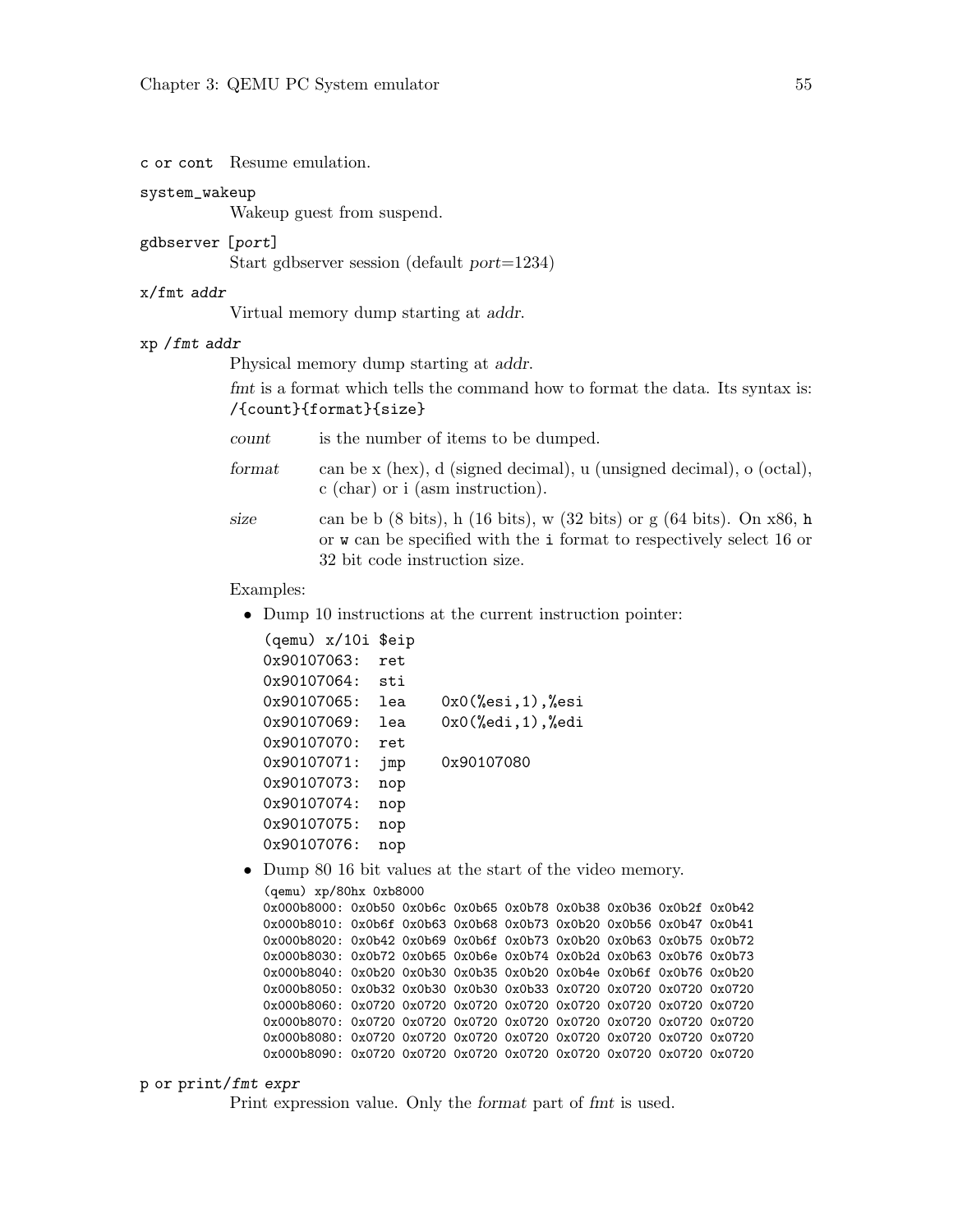i/fmt addr [.index] Read I/O port.

### o/fmt addr val

Write to I/O port.

# sendkey keys

Send keys to the guest. keys could be the name of the key or the raw value in hexadecimal format. Use - to press several keys simultaneously. Example:

# sendkey ctrl-alt-f1

This command is useful to send keys that your graphical user interface intercepts at low level, such as ctrl-alt-f1 in X Window.

### system\_reset

Reset the system.

# system\_powerdown

Power down the system (if supported).

# sum addr size

Compute the checksum of a memory region.

# usb\_add devname

Add the USB device devname. For details of available devices see [Section 3.11.1](#page-92-0) [usb [devices\], page 89,](#page-92-0)

# usb\_del devname

Remove the USB device devname from the QEMU virtual USB hub. devname has the syntax bus.addr. Use the monitor command info usb to see the devices you can remove.

### device\_add config

Add device.

# device\_del id

Remove device id. id may be a short ID or a QOM object path.

cpu index Set the default CPU.

# mouse\_move dx dy [dz]

Move the active mouse to the specified coordinates dx dy with optional scroll axis dz.

# mouse\_button val

Change the active mouse button state val  $(1=L, 2=M, 4=R)$ .

### mouse\_set index

Set which mouse device receives events at given index, index can be obtained with

info mice

# wavcapture filename [frequency [bits [channels]]]

Capture audio into filename. Using sample rate frequency bits per sample bits and number of channels channels.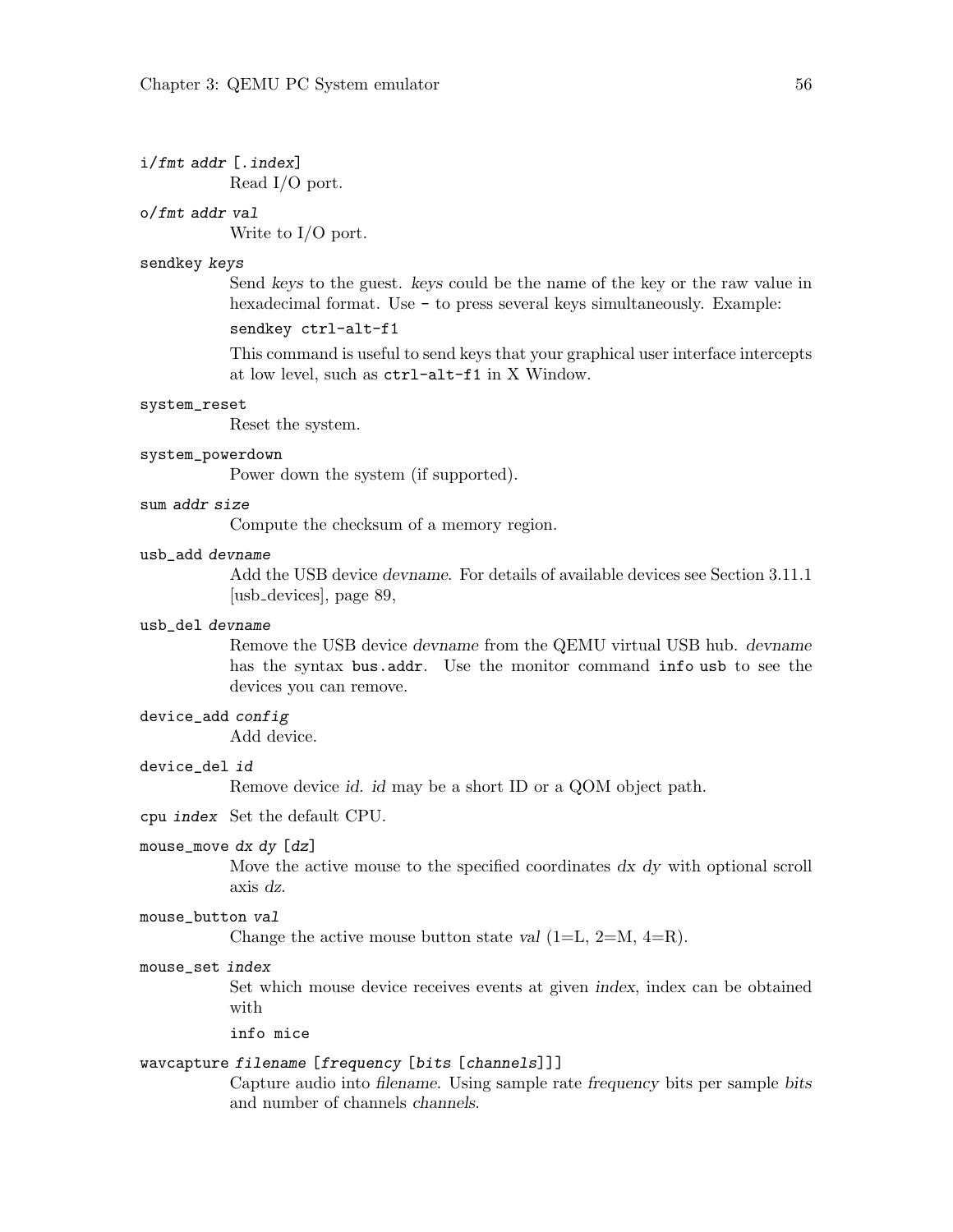Defaults:

- − Sample rate = 44100 Hz CD quality
- $-$  Bits = 16
- − Number of channels = 2 Stereo

### stopcapture index

Stop capture with a given index, index can be obtained with

info capture

# memsave addr size file

save to disk virtual memory dump starting at addr of size size.

### pmemsave addr size file

save to disk physical memory dump starting at addr of size size.

### boot\_set bootdevicelist

Define new values for the boot device list. Those values will override the values specified on the command line through the -boot option.

The values that can be specified here depend on the machine type, but are the same that can be specified in the -boot command line option.

nmi cpu Inject an NMI on the default CPU (x86/s390) or all CPUs (ppc64).

# ringbuf\_write device data

Write data to ring buffer character device device. data must be a UTF-8 string.

# ringbuf\_read device

Read and print up to size bytes from ring buffer character device device. Certain non-printable characters are printed \uXXXX, where XXXX is the character code in hexadecimal. Character  $\setminus$  is printed  $\setminus$ . Bug: can screw up when the buffer contains invalid UTF-8 sequences, NUL characters, after the ring buffer lost data, and when reading stops because the size limit is reached.

# migrate [-d] [-b] [-i] uri

Migrate to uri (using -d to not wait for completion). -b for migration with full copy of disk -i for migration with incremental copy of disk (base image is shared)

# migrate\_cancel

Cancel the current VM migration.

# migrate\_incoming uri

Continue an incoming migration using the uri (that has the same syntax as the -incoming option).

# migrate\_set\_cache\_size value

Set cache size to value (in bytes) for xbzrle migrations.

### migrate\_set\_speed value

Set maximum speed to value (in bytes) for migrations.

### migrate\_set\_downtime second

Set maximum tolerated downtime (in seconds) for migration.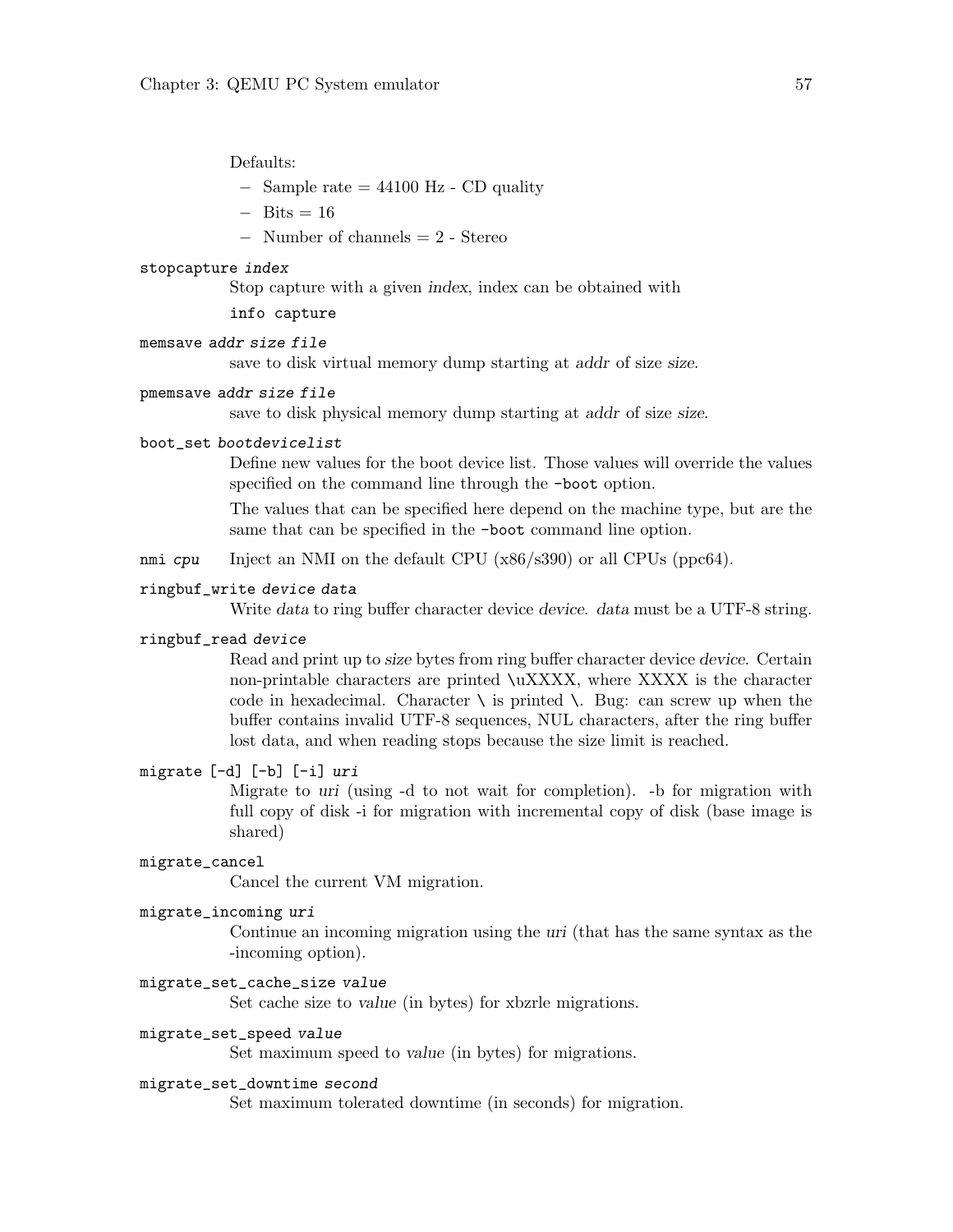# migrate\_set\_capability capability state

Enable/Disable the usage of a capability capability for migration.

# migrate\_set\_parameter parameter value

Set the parameter parameter for migration.

### migrate\_start\_postcopy

Switch in-progress migration to postcopy mode. Ignored after the end of migration (or once already in postcopy).

# client\_migrate\_info protocol hostname port tls-port cert-subject

Set migration information for remote display. This makes the server ask the client to automatically reconnect using the new parameters once migration finished successfully. Only implemented for SPICE.

# dump-guest-memory [-p] filename begin length

# dump-guest-memory [-z|-l|-s] filename

Dump guest memory to protocol. The file can be processed with crash or gdb. Without  $-z$ . The dump format is ELF. -p: do paging to get guest's memory mapping. -z: dump in kdump-compressed format, with zlib compression. -l: dump in kdump-compressed format, with lzo compression. -s: dump in kdumpcompressed format, with snappy compression. filename: dump file name. begin: the starting physical address. It's optional, and should be specified together with length. length: the memory size, in bytes. It's optional, and should be specified together with begin.

# dump-skeys filename

Save guest storage keys to a file.

### snapshot\_blkdev

Snapshot device, using snapshot file as target if provided

# snapshot\_blkdev\_internal

Take an internal snapshot on device if it support

### snapshot\_delete\_blkdev\_internal

Delete an internal snapshot on device if it support

# drive\_mirror

Start mirroring a block device's writes to a new destination, using the specified target.

### drive\_backup

Start a point-in-time copy of a block device to a specificed target.

### drive\_add

Add drive to PCI storage controller.

# pcie\_aer\_inject\_error

Inject PCIe AER error

### host\_net\_add

Add host VLAN client.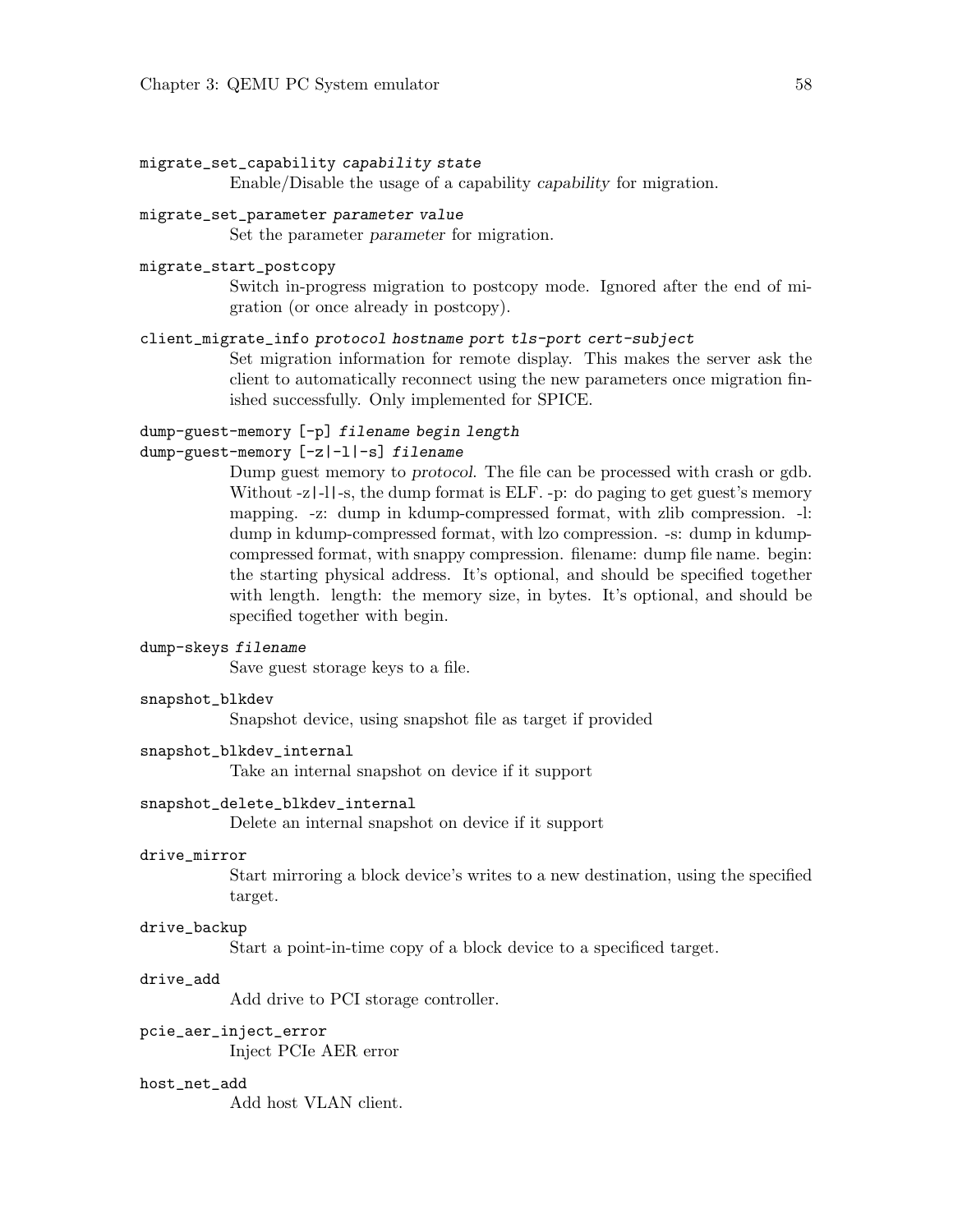host\_net\_remove

Remove host VLAN client.

### netdev\_add

Add host network device.

### netdev\_del

Remove host network device.

### object\_add

Create QOM object.

### object\_del

Destroy QOM object.

### hostfwd\_add

Redirect TCP or UDP connections from host to guest (requires -net user).

### hostfwd\_remove

Remove host-to-guest TCP or UDP redirection.

### balloon value

Request VM to change its memory allocation to value (in MB).

# set\_link name [on|off]

Switch link name on (i.e. up) or off (i.e. down).

# watchdog\_action

Change watchdog action.

# acl\_show aclname

List all the matching rules in the access control list, and the default policy. There are currently two named access control lists, vnc.x509dname and vnc.username matching on the x509 client certificate distinguished name, and SASL username respectively.

# acl\_policy aclname allow|deny

Set the default access control list policy, used in the event that none of the explicit rules match. The default policy at startup is always deny.

### acl\_add aclname match allow|deny [index]

Add a match rule to the access control list, allowing or denying access. The match will normally be an exact username or x509 distinguished name, but can optionally include wildcard globs. eg \*@EXAMPLE.COM to allow all users in the EXAMPLE.COM kerberos realm. The match will normally be appended to the end of the ACL, but can be inserted earlier in the list if the optional index parameter is supplied.

# acl\_remove aclname match

Remove the specified match rule from the access control list.

### acl\_reset aclname

Remove all matches from the access control list, and set the default policy back to deny.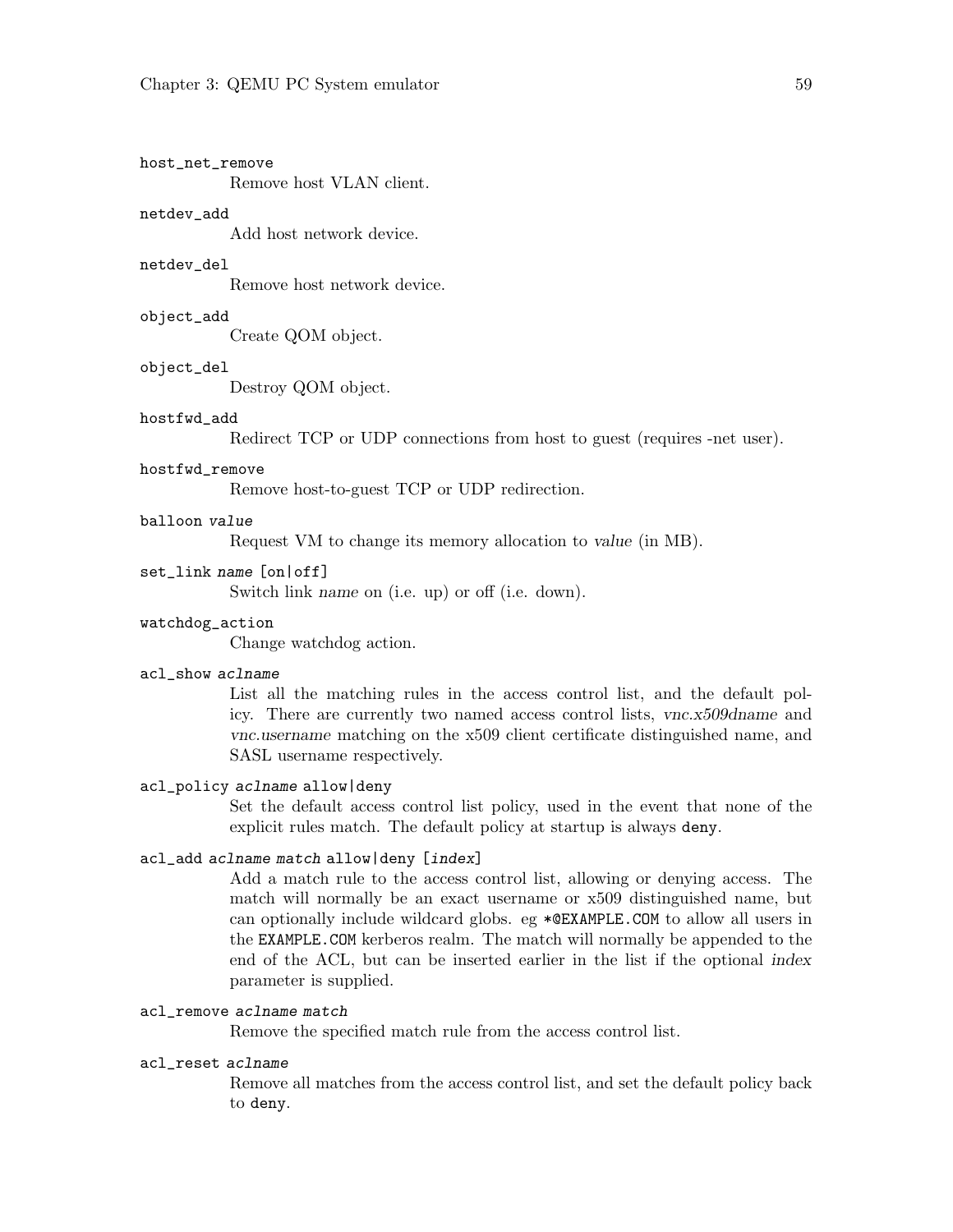# nbd\_server\_start host:port

Start an NBD server on the given host and/or port. If the -a option is included, all of the virtual machine's block devices that have an inserted media on them are automatically exported; in this case, the -w option makes the devices writable too.

# nbd\_server\_add device

Export a block device through QEMU's NBD server, which must be started beforehand with nbd\_server\_start. The -w option makes the exported device writable too.

#### nbd\_server\_stop

Stop the QEMU embedded NBD server.

### mce cpu bank status mcgstatus addr misc

Inject an MCE on the given CPU (x86 only).

### getfd fdname

If a file descriptor is passed alongside this command using the SCM RIGHTS mechanism on unix sockets, it is stored using the name fdname for later use by other monitor commands.

### closefd fdname

Close the file descriptor previously assigned to fdname using the getfd command. This is only needed if the file descriptor was never used by another monitor command.

### block\_passwd device password

Set the encrypted device device password to password

# block\_set\_io\_throttle device bps bps\_rd bps\_wr iops iops\_rd iops\_wr

Change I/O throttle limits for a block drive to bps bps rd bps wr iops iops rd iops\_wr

# set\_password [ vnc | spice ] password [ action-if-connected ]

Change spice/vnc password. Use zero to make the password stay valid forever. action-if-connected specifies what should happen in case a connection is established: fail makes the password change fail. disconnect changes the password and disconnects the client. keep changes the password and keeps the connection up. keep is the default.

# expire\_password [ vnc | spice ] expire-time

Specify when a password for spice/vnc becomes invalid. expire-time accepts:

- now Invalidate password instantly.
- never Password stays valid forever.
- +nsec Password stays valid for nsec seconds starting now.
- nsec Password is invalidated at the given time. nsec are the seconds passed since 1970, i.e. unix epoch.

### chardev-add args

chardev add accepts the same parameters as the -chardev command line switch.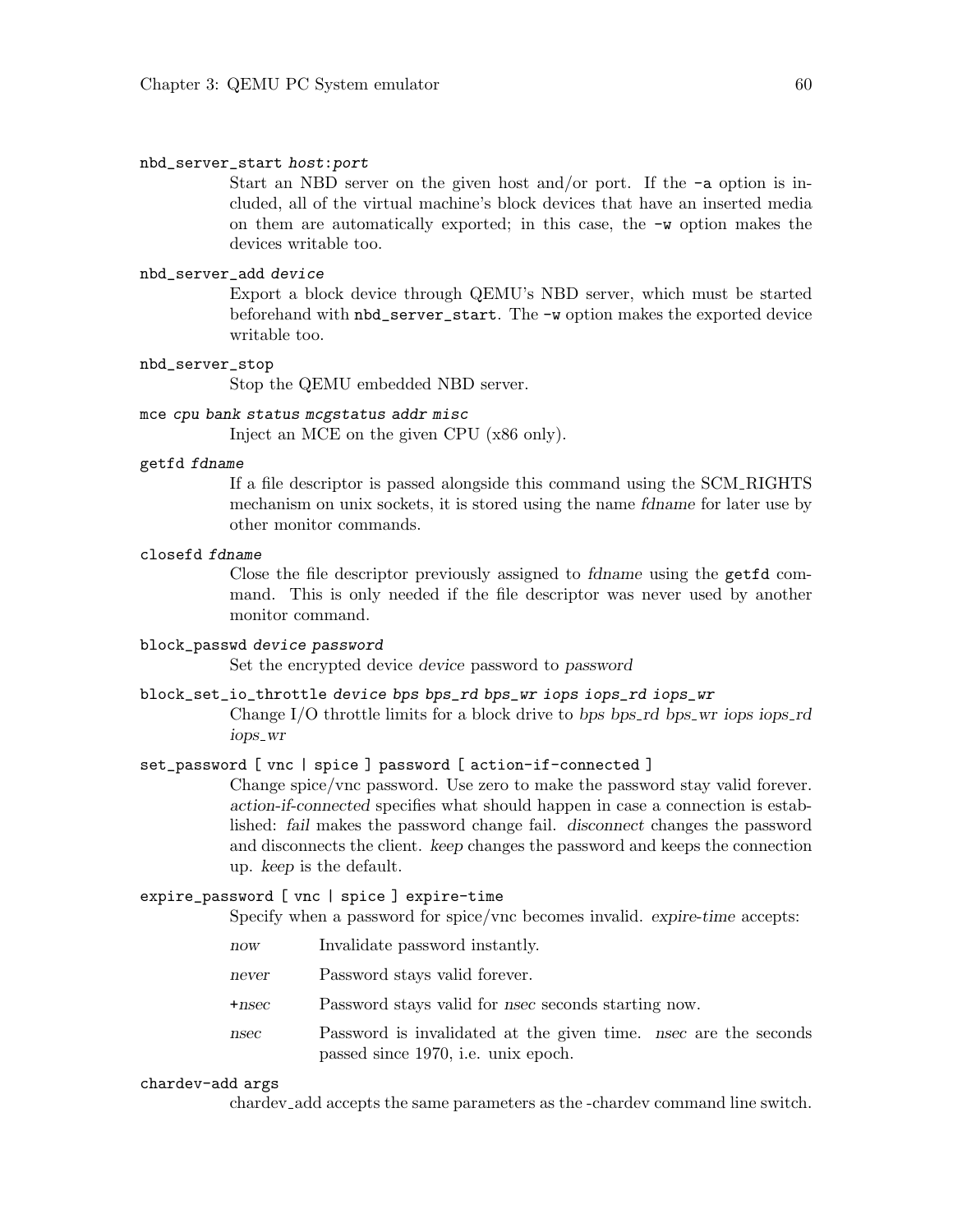Removes the chardev id. qemu-io device command Executes a qemu-io command on the given block device. cpu-add id Add CPU with id id qom-list [path] Print QOM properties of object at location path qom-set path property value Set QOM property property of object at location path to value value

### info subcommand

chardev-remove id

Show various information about the system state.

info version Show the version of QEMU.

info network Show the network state.

info chardev

Show the character devices.

### info block

Show info of one block device or all block devices.

### info blockstats

Show block device statistics.

# info block-jobs

Show progress of ongoing block device operations.

info registers

Show the cpu registers.

### info lapic

Show local APIC state

# info ioapic

Show io APIC state

info cpus Show infos for each CPU.

# info history

Show the command line history.

- info irq Show the interrupts statistics (if available).
- info pic Show i8259 (PIC) state.
- info pci Show PCI information.
- info tlb Show virtual to physical memory mappings.
- info mem Show the active virtual memory mappings.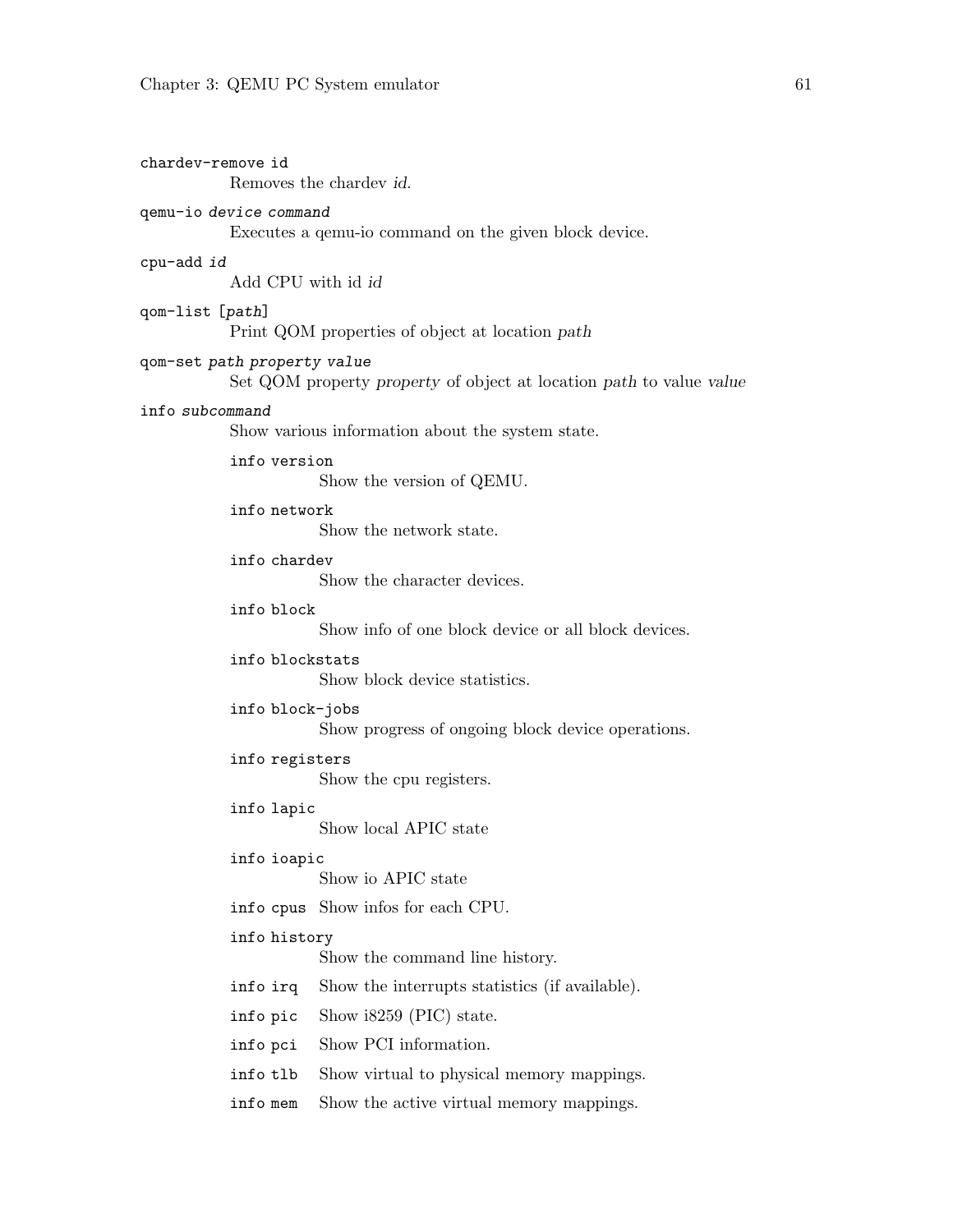info mtree Show memory tree. info jit Show dynamic compiler info. info opcount Show dynamic compiler opcode counters info kvm Show KVM information. info numa Show NUMA information. info usb Show guest USB devices. info usbhost Show host USB devices. info profile Show profiling information. info capture Show capture information. info snapshots Show the currently saved VM snapshots. info status Show the current VM status (running paused). info mice Show which guest mouse is receiving events. info vnc Show the vnc server status. info spice Show the spice server status. info name Show the current VM name. info uuid Show the current VM UUID. info cpustats Show CPU statistics. info usernet Show user network stack connection states. info migrate Show migration status. info migrate\_capabilities Show current migration capabilities. info migrate\_parameters Show current migration parameters. info migrate\_cache\_size Show current migration xbzrle cache size. info balloon Show balloon information.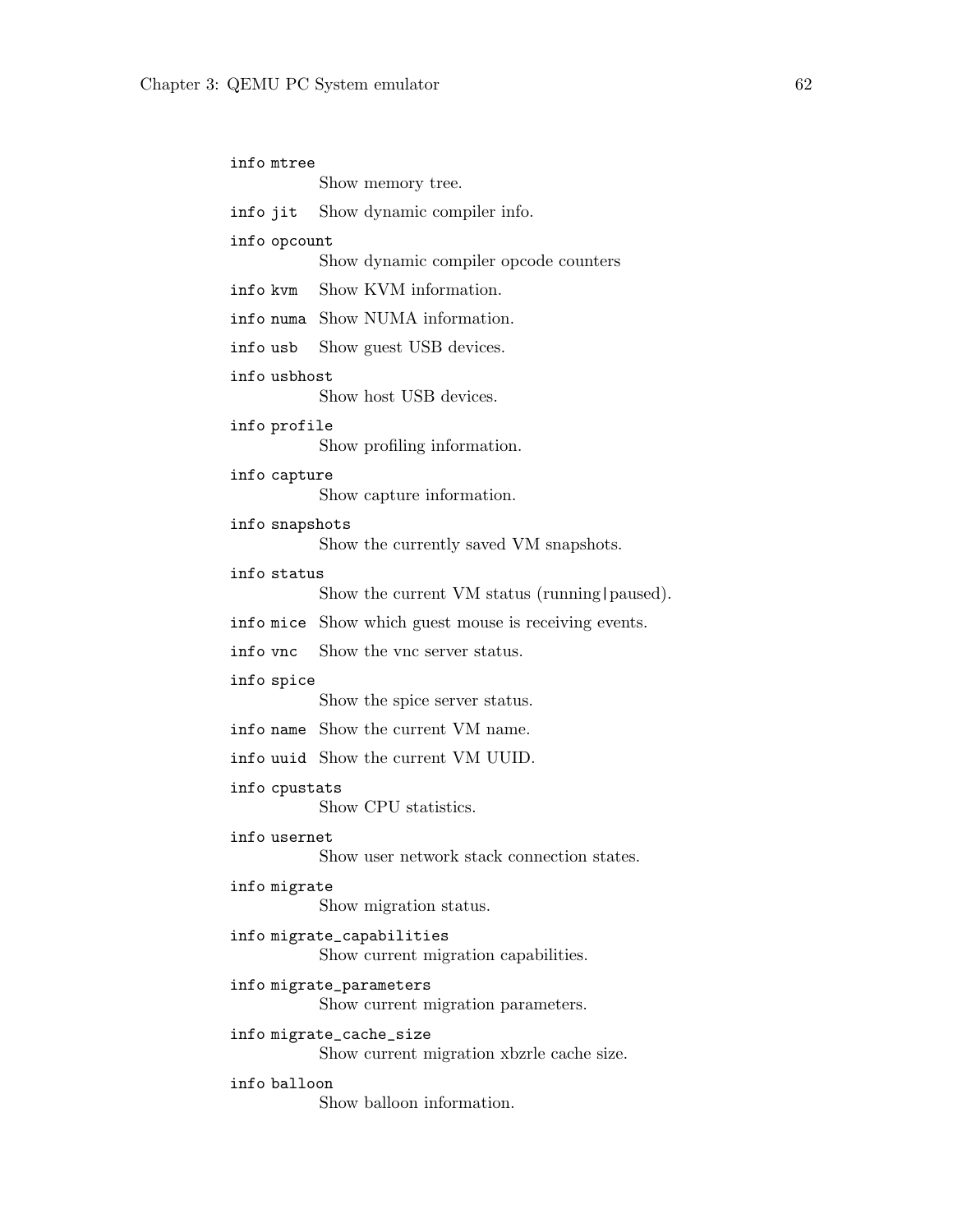info qtree Show device tree. info qdm Show qdev device model list. info qom-tree Show QOM composition tree. info roms Show roms. info trace-events Show available trace-events & their state. info tpm Show the TPM device. info memdev Show memory backends info memory-devices Show memory devices. info iothreads Show iothread's identifiers. info rocker name Show rocker switch. info rocker\_ports name-ports Show rocker ports. info rocker\_of\_dpa\_flows name [tbl\_id] Show rocker OF-DPA flow tables. info rocker-of-dpa-groups name [type] Show rocker OF-DPA groups. info skeys address Display the value of a storage key (s390 only) info dump Display the latest dump status. info hotpluggable-cpus Show information about hotpluggable CPUs 3.6.2 Integer expressions

The monitor understands integers expressions for every integer argument. You can use register names to get the value of specifics CPU registers by prefixing them with \$.

# 3.7 Disk Images

Since version 0.6.1, QEMU supports many disk image formats, including growable disk images (their size increase as non empty sectors are written), compressed and encrypted disk images. Version 0.8.3 added the new qcow2 disk image format which is essential to support VM snapshots.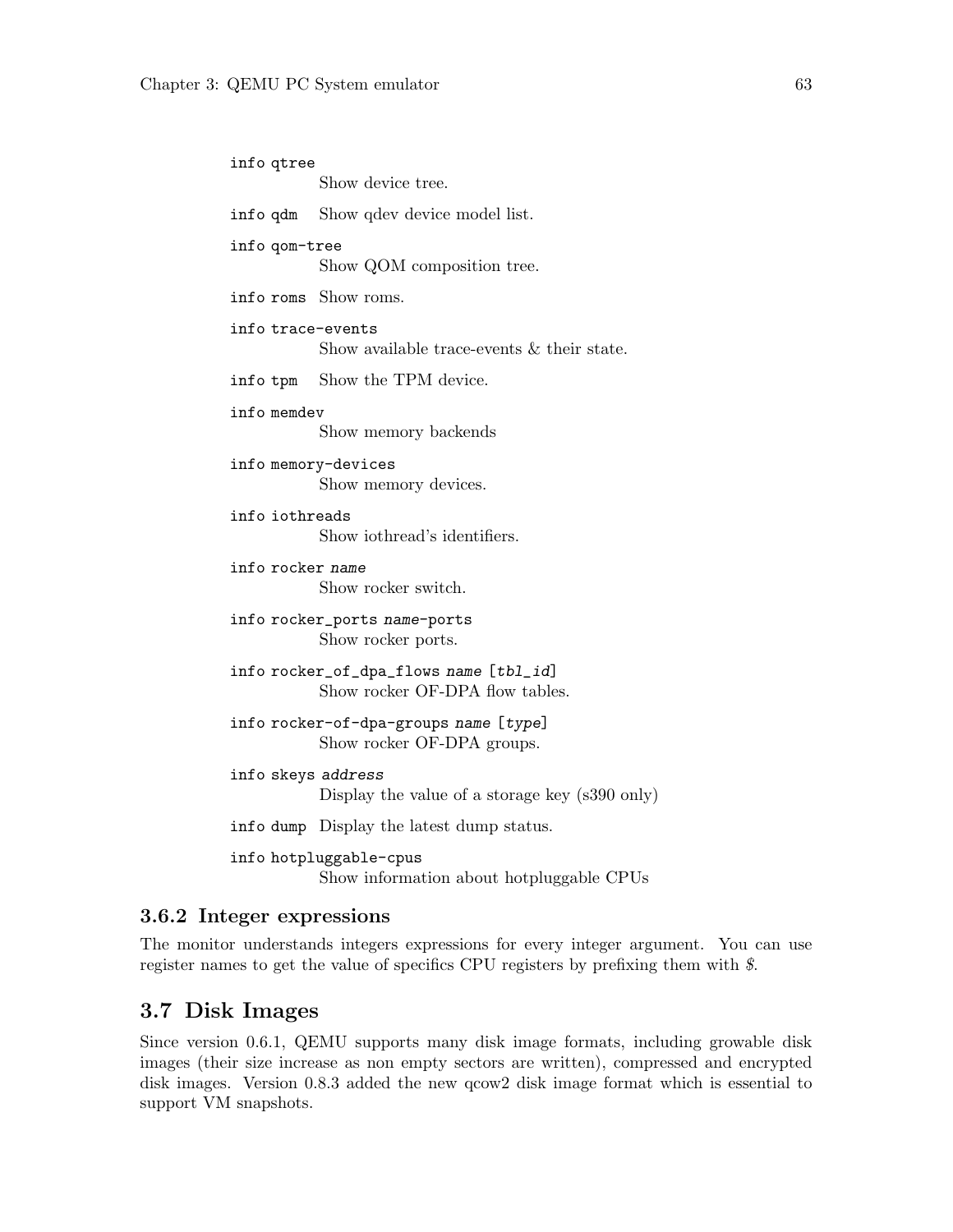# 3.7.1 Quick start for disk image creation

You can create a disk image with the command:

# qemu-img create myimage.img mysize

where myimage.img is the disk image filename and mysize is its size in kilobytes. You can add an M suffix to give the size in megabytes and a G suffix for gigabytes.

See Section 3.7.4 [qemu\_img\_[invocation\], page 65,](#page-68-0) for more information.

# <span id="page-67-1"></span>3.7.2 Snapshot mode

If you use the option -snapshot, all disk images are considered as read only. When sectors in written, they are written in a temporary file created in  $/\text{tmp}$ . You can however force the write back to the raw disk images by using the commitmonitor command (or  $C-a$  s in the serial console).

# <span id="page-67-0"></span>3.7.3 VM snapshots

VM snapshots are snapshots of the complete virtual machine including CPU state, RAM, device state and the content of all the writable disks. In order to use VM snapshots, you must have at least one non removable and writable block device using the qcow2 disk image format. Normally this device is the first virtual hard drive.

Use the monitor command savevm to create a new VM snapshot or replace an existing one. A human readable name can be assigned to each snapshot in addition to its numerical ID.

Use loadym to restore a VM snapshot and delym to remove a VM snapshot. info snapshots lists the available snapshots with their associated information:

|              | (qemu) info snapshots     |         |                         |       |              |
|--------------|---------------------------|---------|-------------------------|-------|--------------|
|              | Snapshot devices: hda     |         |                         |       |              |
|              | Snapshot list (from hda): |         |                         |       |              |
| ID           | TAG                       | VM SIZE |                         | DATF. | VM CLOCK     |
| $\mathbf{1}$ | start                     |         | 41M 2006-08-06 12:38:02 |       | 00:00:14.954 |
| 2            |                           |         | 40M 2006-08-06 12:43:29 |       | 00:00:18.633 |
| 3            | msys                      |         | 40M 2006-08-06 12:44:04 |       | 00:00:23.514 |

A VM snapshot is made of a VM state info (its size is shown in info snapshots) and a snapshot of every writable disk image. The VM state info is stored in the first qcow2 non removable and writable block device. The disk image snapshots are stored in every disk image. The size of a snapshot in a disk image is difficult to evaluate and is not shown by info snapshots because the associated disk sectors are shared among all the snapshots to save disk space (otherwise each snapshot would need a full copy of all the disk images).

When using the (unrelated) -snapshot option [\(Section 3.7.2 \[disk](#page-67-1)\_images\_snapshot\_mode], [page 64](#page-67-1)), you can always make VM snapshots, but they are deleted as soon as you exit QEMU.

VM snapshots currently have the following known limitations:

- They cannot cope with removable devices if they are removed or inserted after a snapshot is done.
- A few device drivers still have incomplete snapshot support so their state is not saved or restored properly (in particular USB).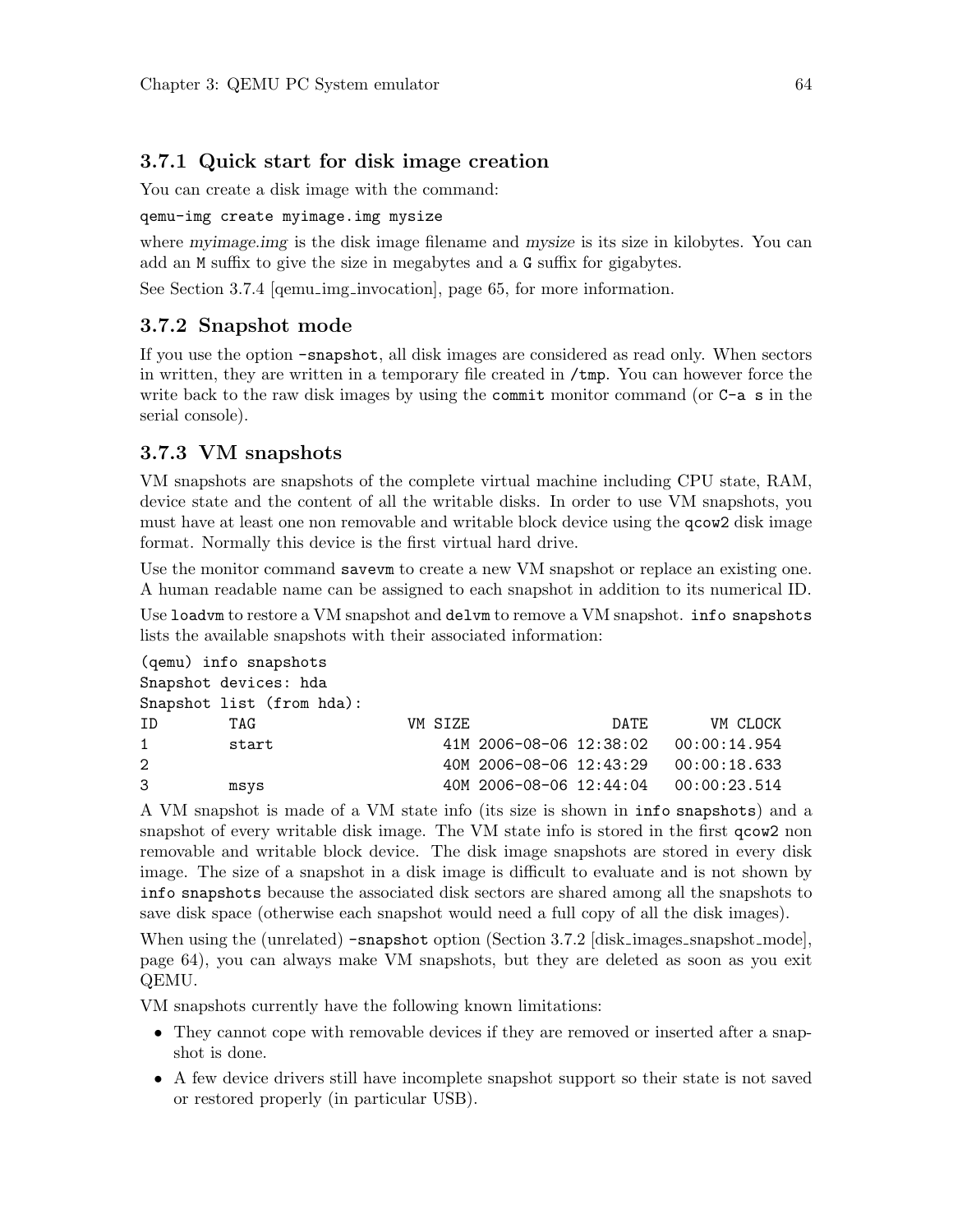# <span id="page-68-0"></span>3.7.4 qemu-img Invocation

# qemu-img [standard options] command [command options]

qemu-img allows you to create, convert and modify images offline. It can handle all image formats supported by QEMU.

**Warning:** Never use qemu-img to modify images in use by a running virtual machine or any other process; this may destroy the image. Also, be aware that querying an image that is being modified by another process may encounter inconsistent state.

Standard options:

-h, --help Display this help and exit

- -V, --version Display version information and exit
- -T, --trace [[enable=]pattern][,events=file][,file=file] Specify tracing options.

### [enable=]pattern

Immediately enable events matching pattern. The file must contain one event name (as listed in the trace-events-all file) per line; globbing patterns are accepted too. This option is only available if QEMU has been compiled with the simple, stderr or ftrace tracing backend. To specify multiple events or patterns, specify the -trace option multiple times.

Use -trace help to print a list of names of trace points.

#### events=file

Immediately enable events listed in file. The file must contain one event name (as listed in the trace-events-all file) per line; globbing patterns are accepted too. This option is only available if QEMU has been compiled with the simple, stderr or ftrace tracing backend.

### file=file

Log output traces to file. This option is only available if QEMU has been compiled with the simple tracing backend.

The following commands are supported: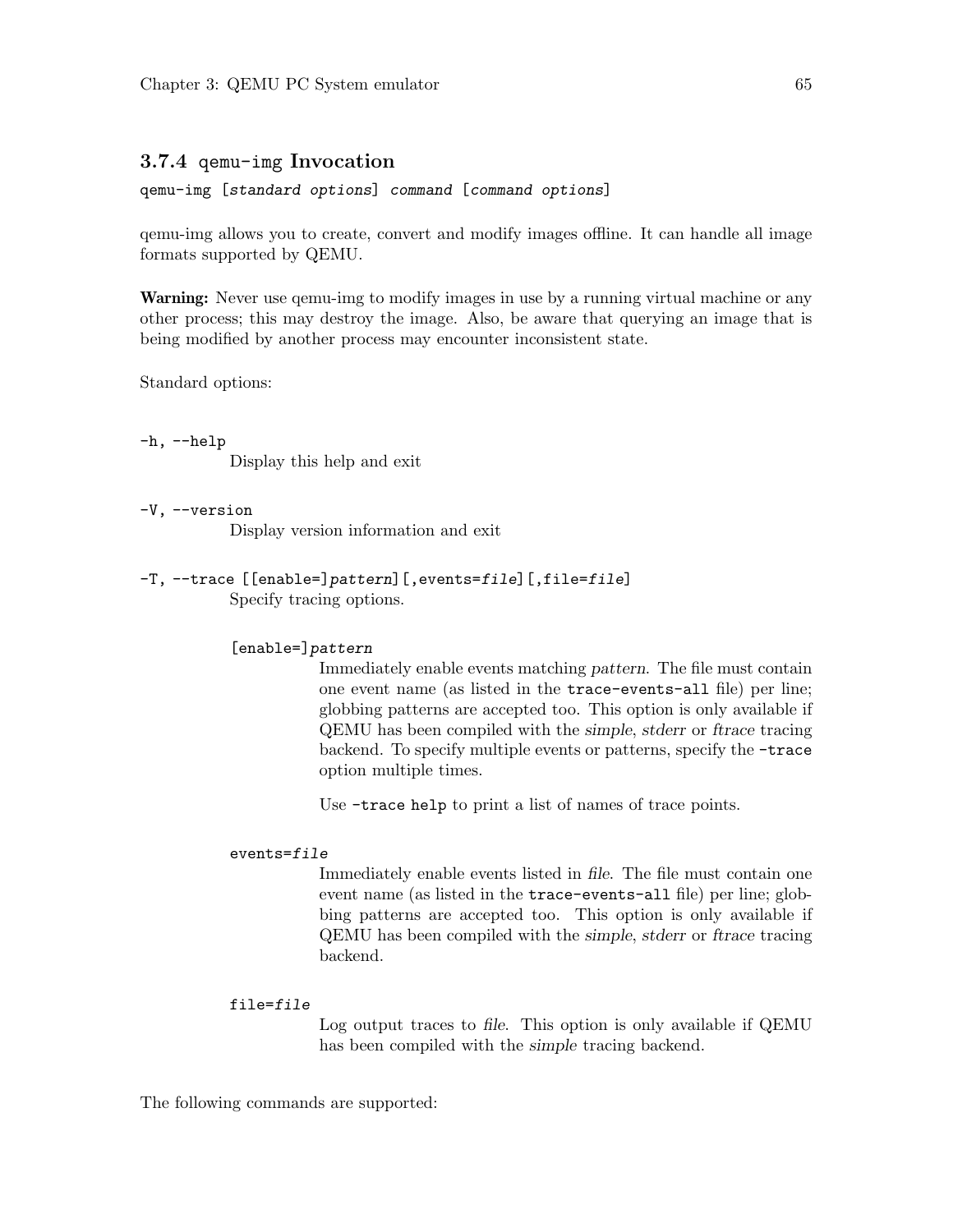```
bench [-c count] [-d depth] [-f fmt] [--flush-interval=flush_interval] [-n]
[--no-drain] [-o offset] [--pattern=pattern] [-q] [-s buffer_size] [-S
step_size] [-t cache] [-w] filename
check [--object objectdef] [--image-opts] [-q] [-f fmt] [--output=ofmt] [-r
[leaks | all]] [-T src_cache] filename
create [--object objectdef] [--image-opts] [-q] [-f fmt] [-o options] filename
[size]
commit [--object objectdef] [--image-opts] [-q] [-f fmt] [-t cache] [-b base]
[-d] [-p] filename
compare [--object objectdef] [--image-opts] [-f fmt] [-F fmt] [-T src_cache]
[-p] [-q] [-s] filename1 filename2
convert [--object objectdef] [--image-opts] [-c] [-p] [-q] [-n] [-f fmt] [-t
cache] [-T src_cache] [-O output_fmt] [-o options] [-s snapshot_id_or_name]
[-1 snapshot_param] [-S sparse_size] filename [filename2 [...]]
output_filename
info [--object objectdef] [--image-opts] [-f fmt] [--output=ofmt]
[--backing-chain] filename
map [--object objectdef] [--image-opts] [-f fmt] [--output=ofmt] filename
snapshot [--object objectdef] [--image-opts] [-q] [-1 | -a snapshot | -c
snapshot | -d snapshot] filename
rebase [--object objectdef] [--image-opts] [-q] [-f fmt] [-t cache] [-T
src_cache] [-p] [-u] -b backing_file [-F backing_fmt] filename
resize [--object objectdef] [--image-opts] [-q] filename [+ | -]size
amend [--object objectdef] [--image-opts] [-p] [-q] [-f fmt] [-t cache] -o
options filename
```
Command parameters:

filename is a disk image filename

–object objectdef

is a QEMU user creatable object definition. See the qemu(1) manual page for a description of the object properties. The most common object type is a secret, which is used to supply passwords and/or encryption keys.

–image-opts

Indicates that the filename parameter is to be interpreted as a full option string, not a plain filename. This parameter is mutually exclusive with the  $-f$  and  $-F$ parameters.

fmt is the disk image format. It is guessed automatically in most cases. See below for a description of the supported disk formats.

–backing-chain

will enumerate information about backing files in a disk image chain. Refer below for further description.

size is the disk image size in bytes. Optional suffixes k or K (kilobyte, 1024) M (megabyte,  $1024k$ ) and G (gigabyte,  $1024M$ ) and T (terabyte,  $1024G$ ) are supported. b is ignored.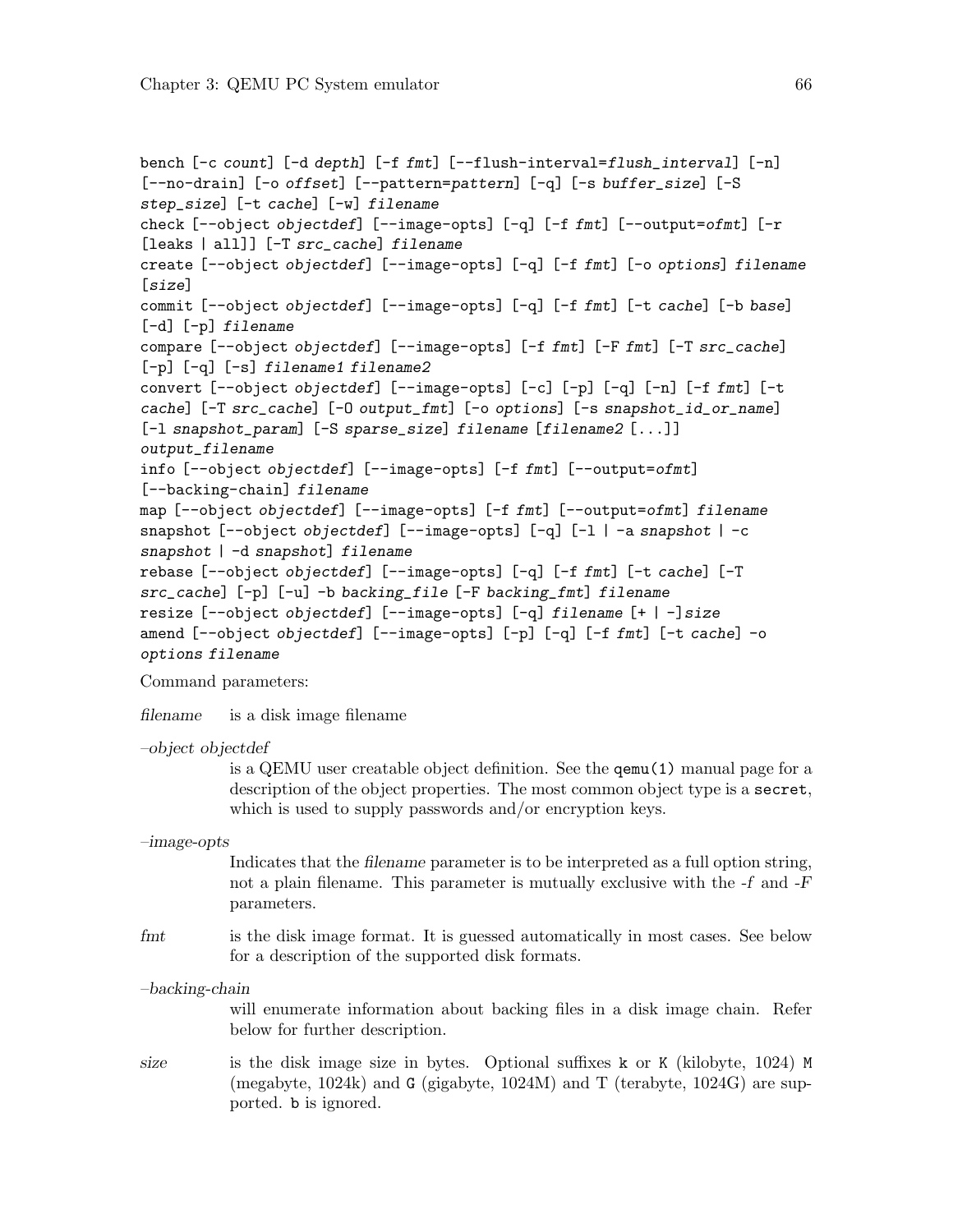| $output$ -filename  |                                                                                                                                                                                                                                                          |  |  |  |
|---------------------|----------------------------------------------------------------------------------------------------------------------------------------------------------------------------------------------------------------------------------------------------------|--|--|--|
|                     | is the destination disk image filename.                                                                                                                                                                                                                  |  |  |  |
| output_fmt          |                                                                                                                                                                                                                                                          |  |  |  |
|                     | is the destination format                                                                                                                                                                                                                                |  |  |  |
| options             | is a comma separated list of format specific options in a name=value format.<br>Use -o? for an overview of the options supported by the used format or see<br>the format descriptions below for details.                                                 |  |  |  |
| snapshot_param      |                                                                                                                                                                                                                                                          |  |  |  |
|                     | is param used for internal snapshot, format is 'snapshot.id=[ID], snapshot.name=[NAME]'<br>or '[ID_OR_NAME]'                                                                                                                                             |  |  |  |
| snapshot_id_or_name |                                                                                                                                                                                                                                                          |  |  |  |
|                     | is deprecated, use snapshot_param instead                                                                                                                                                                                                                |  |  |  |
| -c                  | indicates that target image must be compressed (qcow format only)                                                                                                                                                                                        |  |  |  |
| -h                  | with or without a command shows help and lists the supported formats                                                                                                                                                                                     |  |  |  |
| $-p$                | display progress bar (compare, convert and rebase commands only). If the $-p$<br>option is not used for a command that supports it, the progress is reported<br>when the process receives a SIGUSR1 signal.                                              |  |  |  |
| $-q$                | Quiet mode - do not print any output (except errors). There's no progress bar<br>in case both $-q$ and $-p$ options are used.                                                                                                                            |  |  |  |
| -S size             | indicates the consecutive number of bytes that must contain only zeros for<br>qemu-img to create a sparse image during conversion. This value is rounded<br>down to the nearest 512 bytes. You may use the common size suffixes like k for<br>kilobytes. |  |  |  |
| $-t$ cache          | specifies the cache mode that should be used with the (destination) file. See the<br>documentation of the emulator's -drive cache= option for allowed values.                                                                                            |  |  |  |
| $-T$ src_cache      |                                                                                                                                                                                                                                                          |  |  |  |
|                     | specifies the cache mode that should be used with the source file(s). See the<br>documentation of the emulator's -drive cache= option for allowed values.                                                                                                |  |  |  |
|                     | Parameters to snapshot subcommand:                                                                                                                                                                                                                       |  |  |  |
| snapshot            | is the name of the snapshot to create, apply or delete                                                                                                                                                                                                   |  |  |  |
| -a                  | applies a snapshot (revert disk to saved state)                                                                                                                                                                                                          |  |  |  |
| -c                  | creates a snapshot                                                                                                                                                                                                                                       |  |  |  |
| -d                  | deletes a snapshot                                                                                                                                                                                                                                       |  |  |  |
| -1                  | lists all snapshots in the given image                                                                                                                                                                                                                   |  |  |  |
|                     | Parameters to compare subcommand:                                                                                                                                                                                                                        |  |  |  |
|                     |                                                                                                                                                                                                                                                          |  |  |  |

- -f First image format
- -F Second image format
- -s Strict mode fail on different image size or sector allocation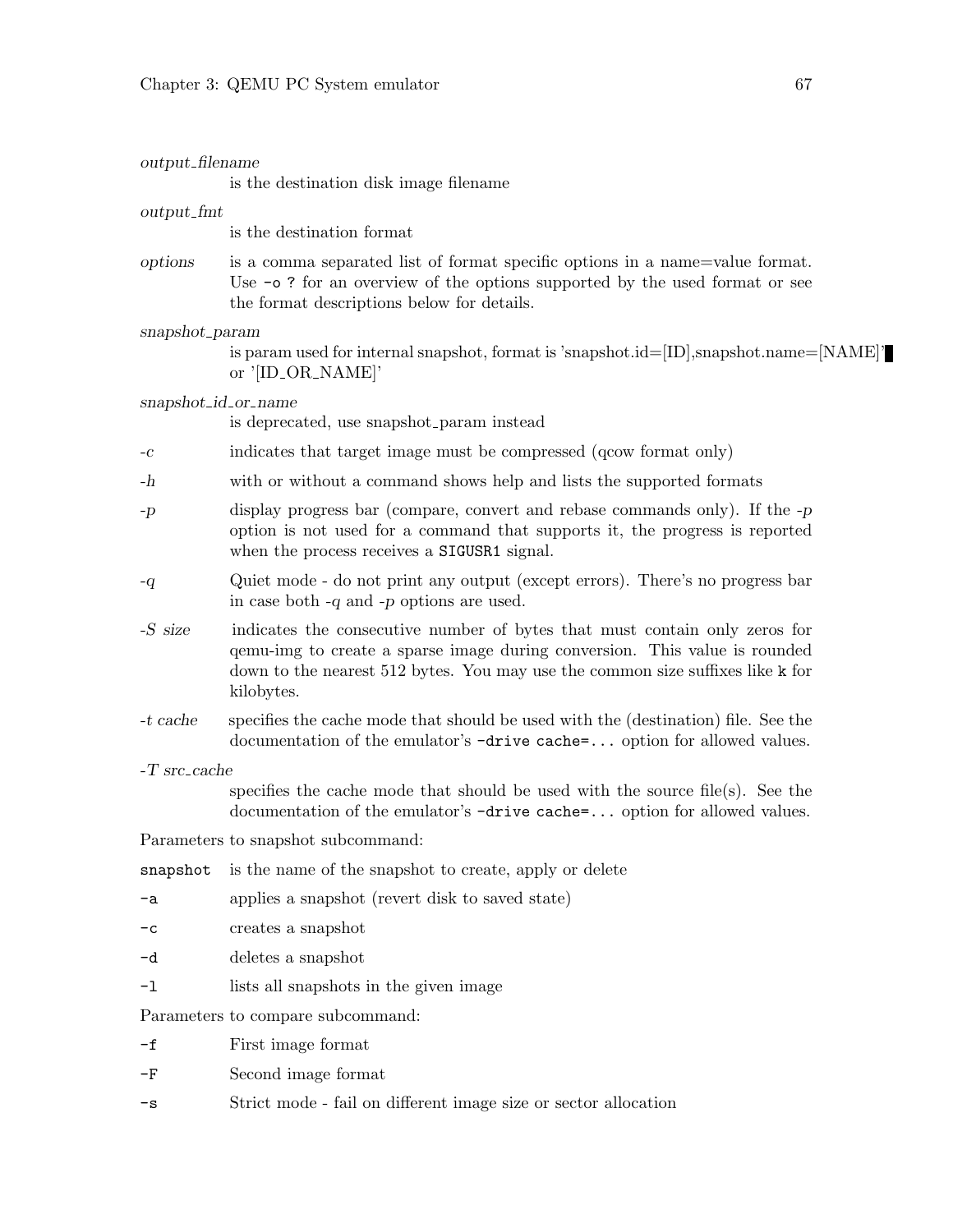Parameters to convert subcommand:

# -n Skip the creation of the target volume

Command description:

```
bench [-c count] [-d depth] [-f fmt] [--flush-interval=flush_interval] [-n]
[--no-drain] [-o offset] [--pattern=pattern] [-q] [-s buffer_size] [-S
step_size] [-t cache] [-w] filename
```
Run a simple sequential  $I/O$  benchmark on the specified image. If  $-w$  is specified, a write test is performed, otherwise a read test is performed.

A total number of count I/O requests is performed, each buffer size bytes in size, and with depth requests in parallel. The first request starts at the position given by offset, each following request increases the current position by step size. If step size is not given, buffer size is used for its value.

If flush interval is specified for a write test, the request queue is drained and a flush is issued before new writes are made whenever the number of remaining requests is a multiple of flush interval. If additionally  $\neg$ -no-drain is specified, a flush is issued without draining the request queue first.

If -n is specified, the native AIO backend is used if possible. On Linux, this option only works if -t none or -t directsync is specified as well.

For write tests, by default a buffer filled with zeros is written. This can be overridden with a pattern byte specified by pattern.

# check [-f fmt] [--output=ofmt] [-r [leaks | all]] [-T src\_cache] filename

Perform a consistency check on the disk image filename. The command can output in the format ofmt which is either human or json.

If  $-r$  is specified, gemu-img tries to repair any inconsistencies found during the check.  $-r$  leaks repairs only cluster leaks, whereas  $-r$  all fixes all kinds of errors, with a higher risk of choosing the wrong fix or hiding corruption that has already occurred.

Only the formats qcow2, qed and vdi support consistency checks.

In case the image does not have any inconsistencies, check exits with 0. Other exit codes indicate the kind of inconsistency found or if another error occurred. The following table summarizes all exit codes of the check subcommand:

- 0 Check completed, the image is (now) consistent
- 1 Check not completed because of internal errors
- 2 Check completed, image is corrupted
- 3 Check completed, image has leaked clusters, but is not corrupted
- 63 Checks are not supported by the image format

If  $-r$  is specified, exit codes representing the image state refer to the state after (the attempt at) repairing it. That is, a successful -r all will yield the exit code 0, independently of the image state before.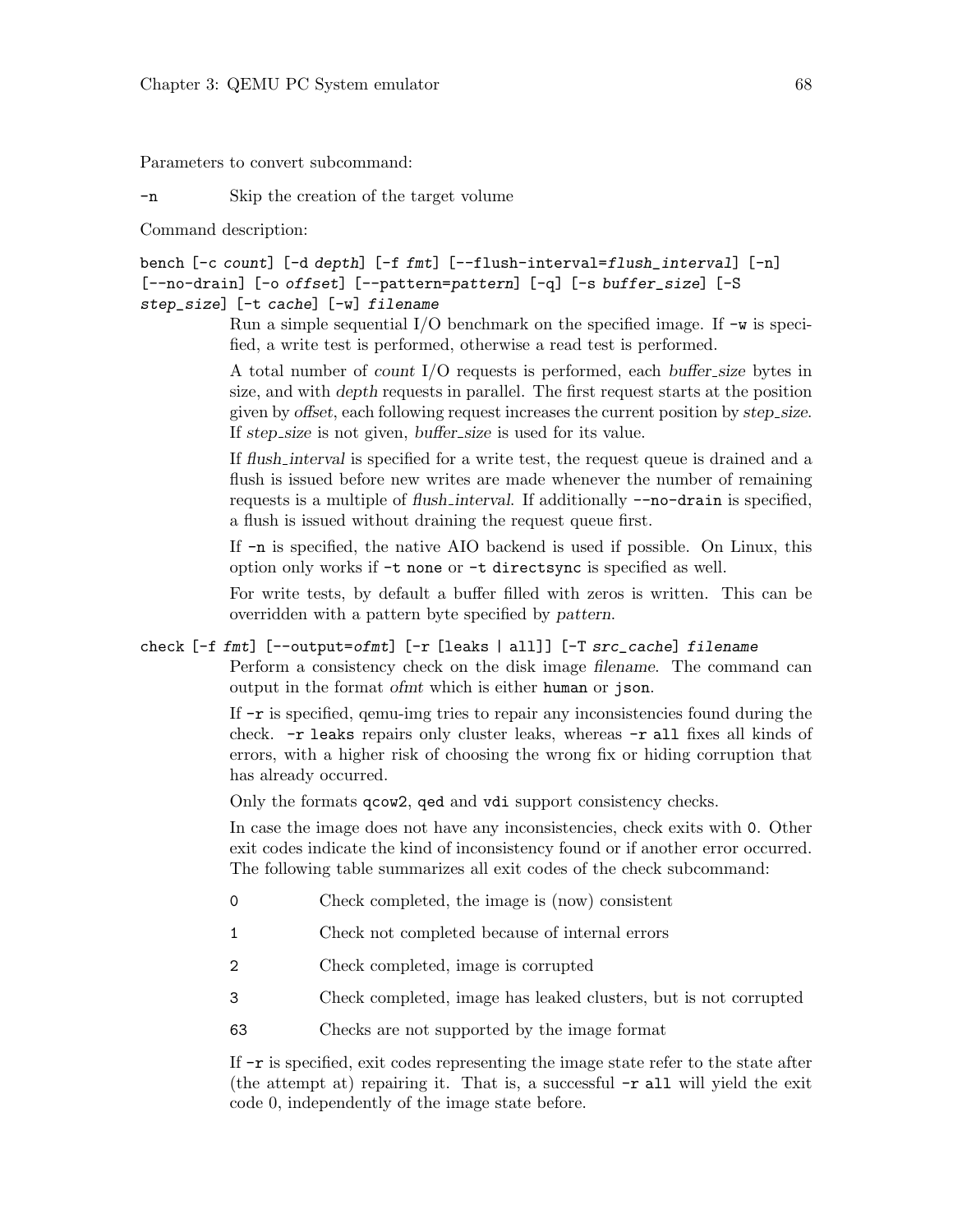```
create [-f fmt] [-o options] filename [size]
```
Create the new disk image filename of size size and format fmt. Depending on the file format, you can add one or more options that enable additional features of this format.

If the option backing file is specified, then the image will record only the differences from *backing file*. No size needs to be specified in this case. *backing file* will never be modified unless you use the commit monitor command (or qemuimg commit).

The size can also be specified using the size option with -o, it doesn't need to be specified separately in this case.

#### commit  $[-q]$   $[-f$   $f$ mt]  $[-t]$  cache]  $[-b]$  base]  $[-d]$   $[-p]$   $f$ ilename

Commit the changes recorded in filename in its base image or backing file. If the backing file is smaller than the snapshot, then the backing file will be resized to be the same size as the snapshot. If the snapshot is smaller than the backing file, the backing file will not be truncated. If you want the backing file to match the size of the smaller snapshot, you can safely truncate it yourself once the commit operation successfully completes.

The image filename is emptied after the operation has succeeded. If you do not need filename afterwards and intend to drop it, you may skip emptying filename by specifying the  $-d$  flag.

If the backing chain of the given image file filename has more than one layer, the backing file into which the changes will be committed may be specified as base (which has to be part of filename's backing chain). If base is not specified, the immediate backing file of the top image (which is filename) will be used. For reasons of consistency, explicitly specifying base will always imply -d (since emptying an image after committing to an indirect backing file would lead to different data being read from the image due to content in the intermediate backing chain overruling the commit target).

#### compare  $[-f$  fmt]  $[-F$  fmt]  $[-T$  src\_cache]  $[-p]$   $[-s]$   $[-q]$  filename1 filename2

Check if two images have the same content. You can compare images with different format or settings.

The format is probed unless you specify it by  $-f$  (used for filename1) and/or  $-F$ (used for filename2) option.

By default, images with different size are considered identical if the larger image contains only unallocated and/or zeroed sectors in the area after the end of the other image. In addition, if any sector is not allocated in one image and contains only zero bytes in the second one, it is evaluated as equal. You can use Strict mode by specifying the -s option. When compare runs in Strict mode, it fails in case image size differs or a sector is allocated in one image and is not allocated in the second one.

By default, compare prints out a result message. This message displays information that both images are same or the position of the first different byte. In addition, result message can report different image size in case Strict mode is used.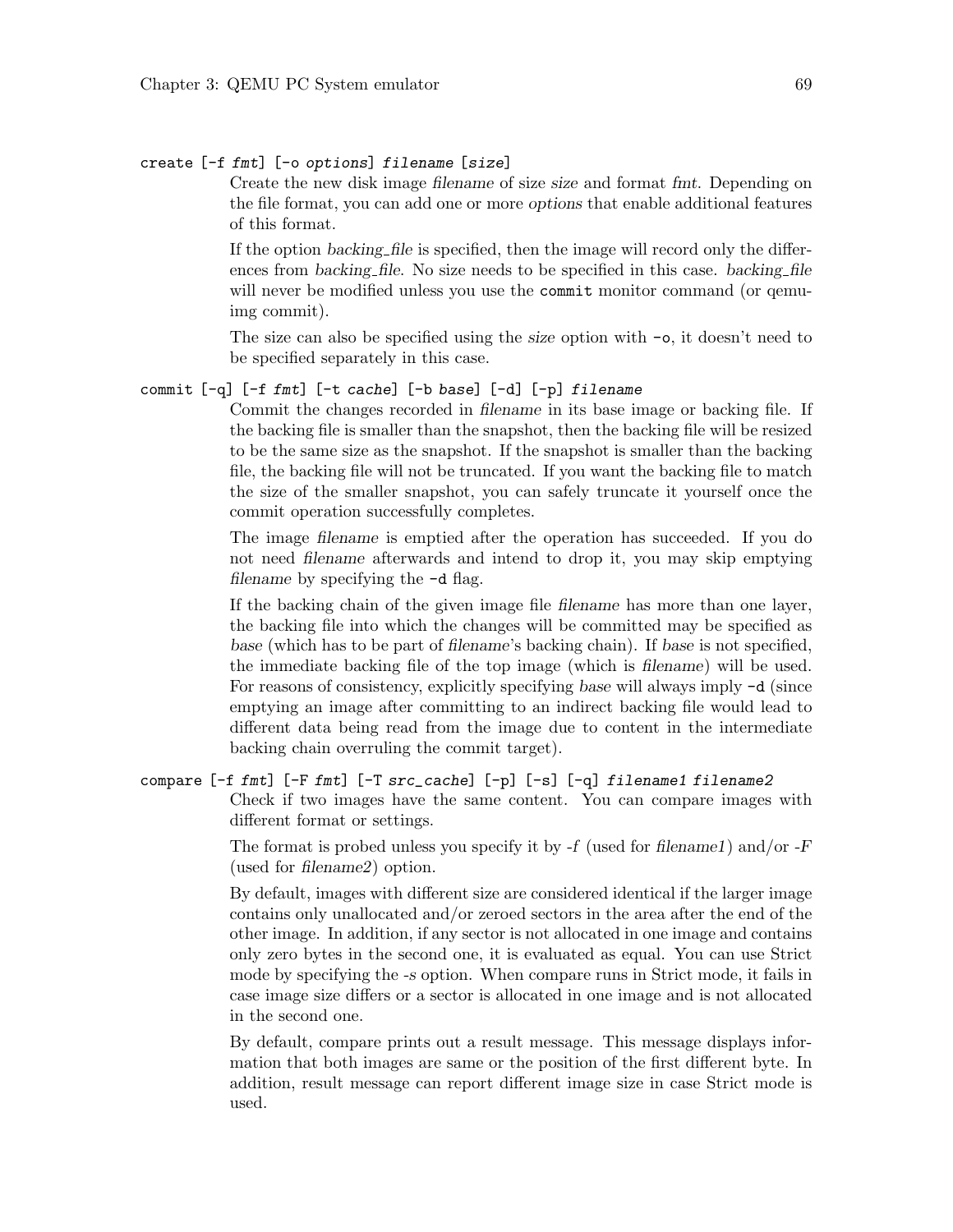Compare exits with 0 in case the images are equal and with 1 in case the images differ. Other exit codes mean an error occurred during execution and standard error output should contain an error message. The following table sumarizes all exit codes of the compare subcommand:

- 0 Images are identical
- 1 Images differ
- 2 Error on opening an image
- 3 Error on checking a sector allocation
- 4 Error on reading data

```
convert [-c] [-p] [-n] [-f fmt] [-t cache] [-T src_cache] [-O output_fmt] [-o
options] [-s snapshot_id_or_name] [-l snapshot_param] [-S sparse_size]
filename [filename2 [...]] output_filename
```
Convert the disk image filename or a snapshot snapshot param(snapshot id or name is deprecated) to disk image *output filename* using format *output fmt*. It can be optionally compressed (-c option) or use any format specific options like encryption (-o option).

Only the formats qcow and qcow2 support compression. The compression is read-only. It means that if a compressed sector is rewritten, then it is rewritten as uncompressed data.

Image conversion is also useful to get smaller image when using a growable format such as qcow: the empty sectors are detected and suppressed from the destination image.

sparse size indicates the consecutive number of bytes (defaults to 4k) that must contain only zeros for qemu-img to create a sparse image during conversion. If sparse size is 0, the source will not be scanned for unallocated or zero sectors, and the destination image will always be fully allocated.

You can use the backing file option to force the output image to be created as a copy on write image of the specified base image; the backing file should have the same content as the input's base image, however the path, image format, etc may differ.

If the -n option is specified, the target volume creation will be skipped. This is useful for formats such as rbd if the target volume has already been created with site specific options that cannot be supplied through qemu-img.

### info [-f fmt] [--output=ofmt] [--backing-chain] filename

Give information about the disk image filename. Use it in particular to know the size reserved on disk which can be different from the displayed size. If VM snapshots are stored in the disk image, they are displayed too. The command can output in the format ofmt which is either human or json.

If a disk image has a backing file chain, information about each disk image in the chain can be recursively enumerated by using the option --backing-chain.

For instance, if you have an image chain like:

base.qcow2 <- snap1.qcow2 <- snap2.qcow2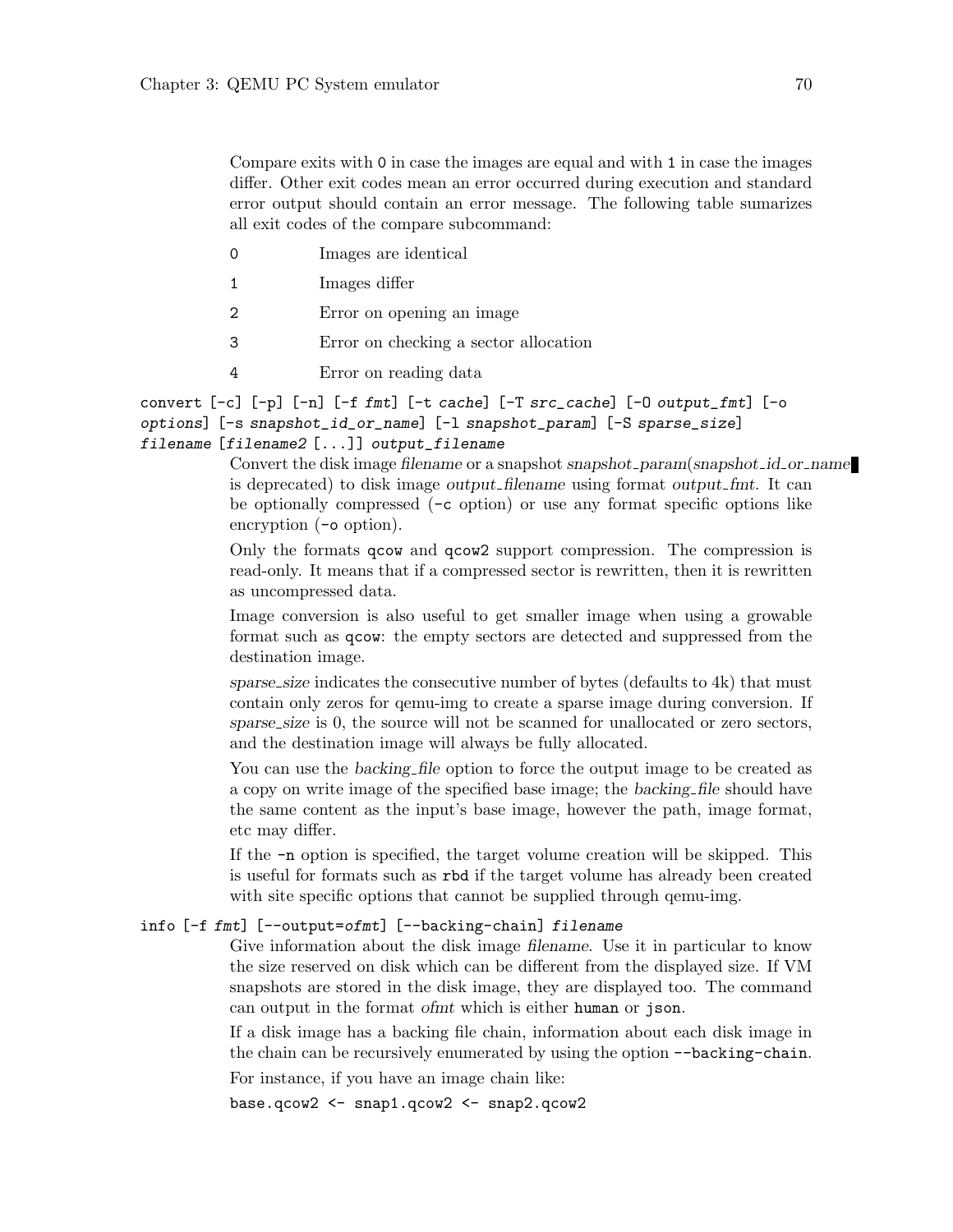To enumerate information about each disk image in the above chain, starting from top to base, do:

qemu-img info --backing-chain snap2.qcow2

#### map [-f fmt] [--output=ofmt] filename

Dump the metadata of image filename and its backing file chain. In particular, this commands dumps the allocation state of every sector of filename, together with the topmost file that allocates it in the backing file chain.

Two option formats are possible. The default format (human) only dumps known-nonzero areas of the file. Known-zero parts of the file are omitted altogether, and likewise for parts that are not allocated throughout the chain. qemu-img output will identify a file from where the data can be read, and the offset in the file. Each line will include four fields, the first three of which are hexadecimal numbers. For example the first line of:

| Offset   | Length  | Mapped to  | File               |
|----------|---------|------------|--------------------|
|          | 0x20000 | 0x50000    | /tmp/overlay.qcow2 |
| 0x100000 | 0x10000 | 0x95380000 | /tmp/backing.qcow2 |

means that 0x20000 (131072) bytes starting at offset 0 in the image are available in /tmp/overlay.qcow2 (opened in raw format) starting at offset 0x50000 (327680). Data that is compressed, encrypted, or otherwise not available in raw format will cause an error if human format is in use. Note that file names can include newlines, thus it is not safe to parse this output format in scripts.

The alternative format json will return an array of dictionaries in JSON format. It will include similar information in the start, length, offset fields; it will also include other more specific information:

- − whether the sectors contain actual data or not (boolean field data; if false, the sectors are either unallocated or stored as optimized all-zero clusters);
- − whether the data is known to read as zero (boolean field zero);
- − in order to make the output shorter, the target file is expressed as a depth; for example, a depth of 2 refers to the backing file of the backing file of filename.

In JSON format, the offset field is optional; it is absent in cases where human format would omit the entry or exit with an error. If data is false and the offset field is present, the corresponding sectors in the file are not yet in use, but they are preallocated.

For more information, consult include/block/block.h in QEMU's source code.

snapshot  $[-1 \mid -a \text{ snapshot} \mid -c \text{ snapshot} \mid -d \text{ snapshot} \cdot]$  filename List, apply, create or delete snapshots in image filename.

```
rebase [-f fmt] [-t cache] [-T src_cache] [-p] [-u] -b backing_file [-F
backing_fmt] filename
```
Changes the backing file of an image. Only the formats qcow2 and qed support changing the backing file.

The backing file is changed to backing file and (if the image format of filename supports this) the backing file format is changed to backing fmt. If backing file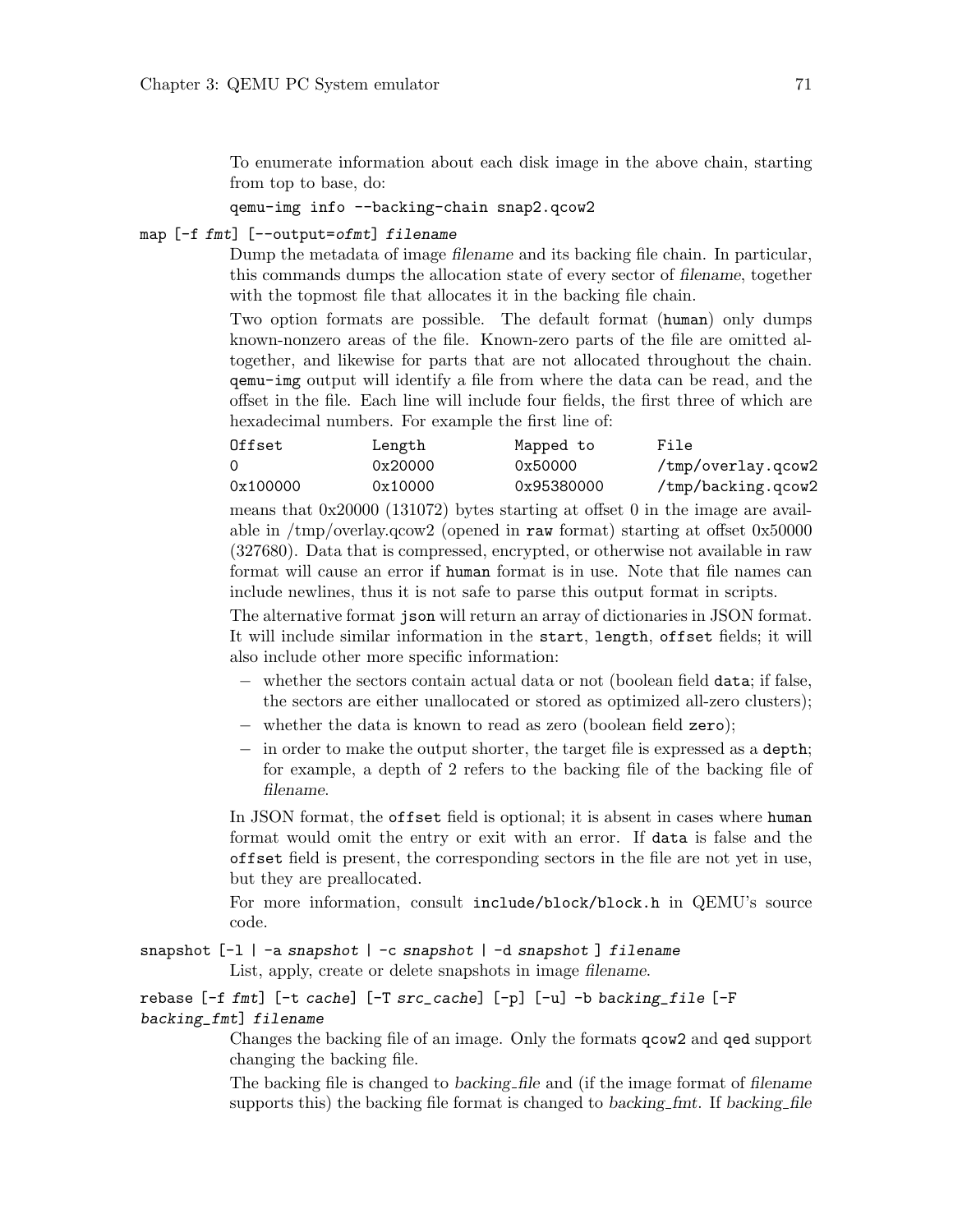is specified as "" (the empty string), then the image is rebased onto no backing file (i.e. it will exist independently of any backing file).

cache specifies the cache mode to be used for filename, whereas src cache specifies the cache mode for reading backing files.

There are two different modes in which rebase can operate:

Safe mode This is the default mode and performs a real rebase operation. The new backing file may differ from the old one and qemu-img rebase will take care of keeping the guest-visible content of filename unchanged.

> In order to achieve this, any clusters that differ between backing file and the old backing file of filename are merged into filename before actually changing the backing file.

> Note that the safe mode is an expensive operation, comparable to converting an image. It only works if the old backing file still exists.

#### Unsafe mode

qemu-img uses the unsafe mode if -u is specified. In this mode, only the backing file name and format of filename is changed without any checks on the file contents. The user must take care of specifying the correct new backing file, or the guest-visible content of the image will be corrupted.

This mode is useful for renaming or moving the backing file to somewhere else. It can be used without an accessible old backing file, i.e. you can use it to fix an image whose backing file has already been moved/renamed.

You can use rebase to perform a "diff" operation on two disk images. This can be useful when you have copied or cloned a guest, and you want to get back to a thin image on top of a template or base image.

Say that base.img has been cloned as modified.img by copying it, and that the modified.img guest has run so there are now some changes compared to base.img. To construct a thin image called diff.qcow2 that contains just the differences, do:

```
qemu-img create -f qcow2 -b modified.img diff.qcow2
qemu-img rebase -b base.img diff.qcow2
```
At this point, modified.img can be discarded, since base.img + diff.qcow2 contains the same information.

### resize filename [+ | -]size

Change the disk image as if it had been created with size.

Before using this command to shrink a disk image, you MUST use file system and partitioning tools inside the VM to reduce allocated file systems and partition sizes accordingly. Failure to do so will result in data loss!

After using this command to grow a disk image, you must use file system and partitioning tools inside the VM to actually begin using the new space on the device.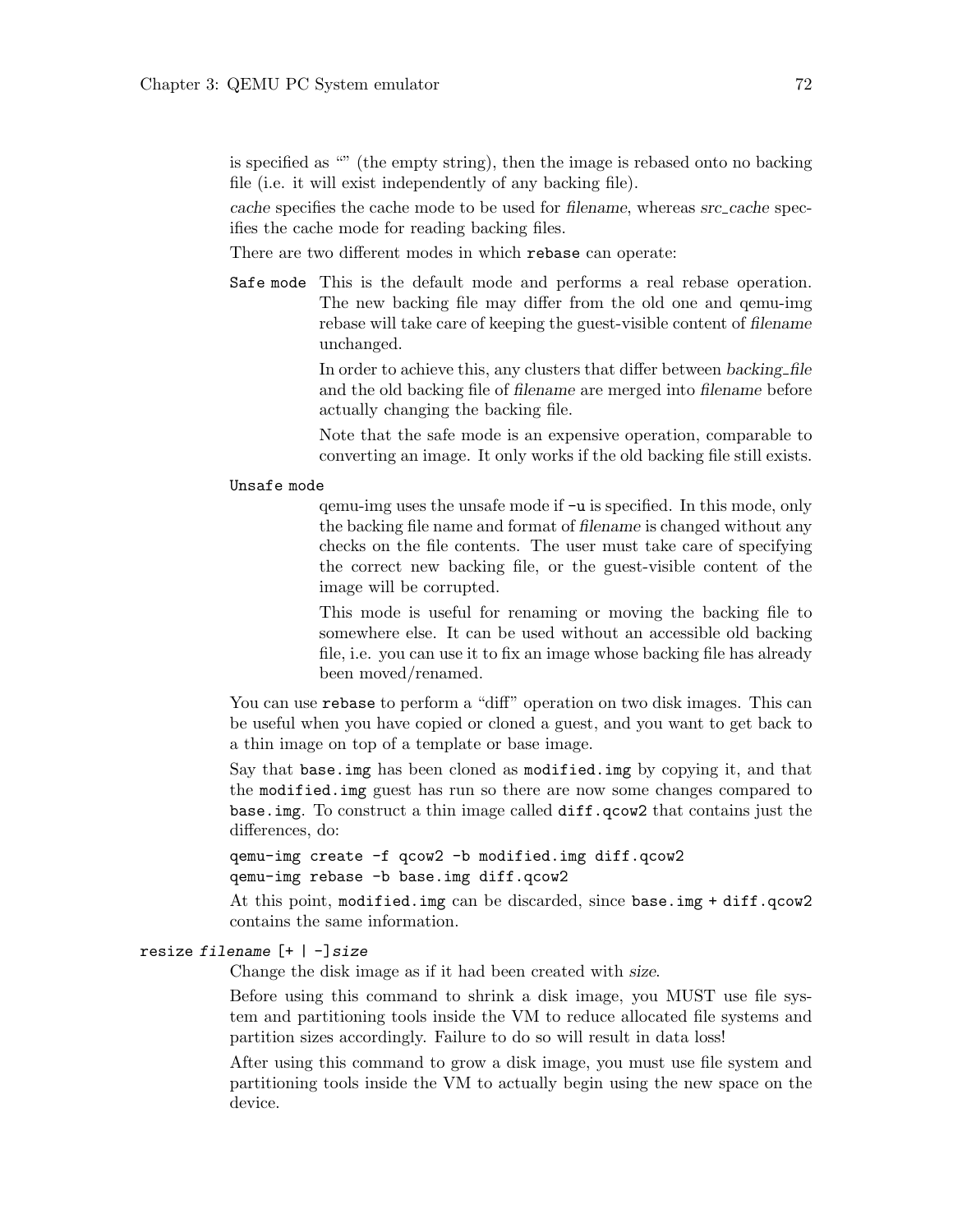amend [-p] [-f fmt] [-t cache] -o options filename

Amends the image format specific options for the image file filename. Not all file formats support this operation.

### 3.7.5 qemu-nbd Invocation

qemu-nbd [OPTION]... filename

qemu-nbd -d dev

Export a QEMU disk image using the NBD protocol.

filename is a disk image filename, or a set of block driver options if  $\text{-image-opts}$  is specified. dev is an NBD device.

#### --object type, id=id,...props...

Define a new instance of the type object class identified by id. See the  $qemu(1)$ manual page for full details of the properties supported. The common object types that it makes sense to define are the secret object, which is used to supply passwords and/or encryption keys, and the tls-creds object, which is used to supply TLS credentials for the qemu-nbd server.

#### -p, --port=port

The TCP port to listen on (default '10809')

-o, --offset=offset

The offset into the image

 $-b$ ,  $-\text{bind}=iface$ 

The interface to bind to (default '0.0.0.0')

-k, --socket=path

Use a unix socket with path path

--image-opts

Treat filename as a set of image options, instead of a plain filename. If this flag is specified, the -f flag should not be used, instead the 'format=' option should be set.

#### $-f$ ,  $-f$ ormat= $f$ mt

Force the use of the block driver for format fmt instead of auto-detecting

### -r, --read-only

Export the disk as read-only

### -P, --partition=num

Only expose partition num

### -s, --snapshot

Use filename as an external snapshot, create a temporary file with backing file=filename, redirect the write to the temporary one

### -l, --load-snapshot=snapshot\_param

Load an internal snapshot inside *filename* and export it as an read-only device, snapshot param format is 'snapshot.id=[ID],snapshot.name=[NAME]' or '[ID\_OR\_NAME]'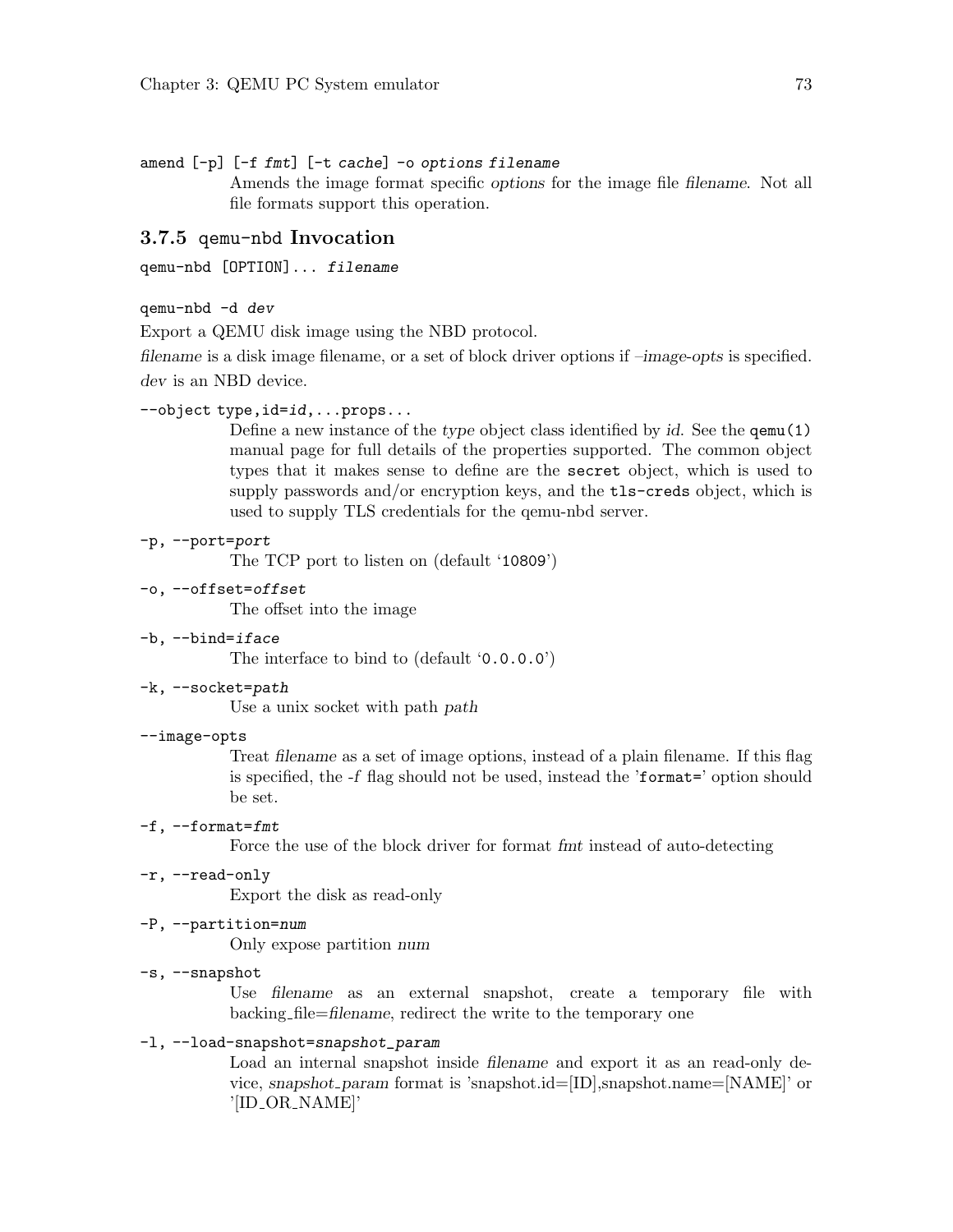#### --cache=cache

The cache mode to be used with the file. See the documentation of the emulator's -drive cache=... option for allowed values.

#### --aio=aio

Set the asynchronous I/O mode between 'threads' (the default) and 'native' (Linux only).

#### --discard=discard

Control whether discard (also known as trim or unmap) requests are ignored or passed to the filesystem. discard is one of 'ignore' (or 'off'), 'unmap' (or 'on'). The default is 'ignore'.

#### --detect-zeroes=detect-zeroes

Control the automatic conversion of plain zero writes by the OS to driverspecific optimized zero write commands. detect-zeroes is one of 'off', 'on' or 'unmap'. 'unmap' converts a zero write to an unmap operation and can only be used if discard is set to 'unmap'. The default is 'off'.

#### -c, --connect=dev

Connect filename to NBD device dev

#### -d, --disconnect

Disconnect the device dev

-e, --shared=num

Allow up to num clients to share the device (default '1')

#### -t, --persistent

Don't exit on the last connection

### -x NAME, --export-name=NAME

Set the NBD volume export name. This switches the server to use the new style NBD protocol negotiation

#### --tls-creds=ID

Enable mandatory TLS encryption for the server by setting the ID of the TLS credentials object previously created with the –object option.

#### -v, --verbose

Display extra debugging information

### -h, --help

Display this help and exit

### -V, --version

Display version information and exit

### -T, --trace [[enable=]pattern][,events=file][,file=file] Specify tracing options.

## $[enable=]$  pattern

Immediately enable events matching pattern. The file must contain one event name (as listed in the trace-events-all file) per line;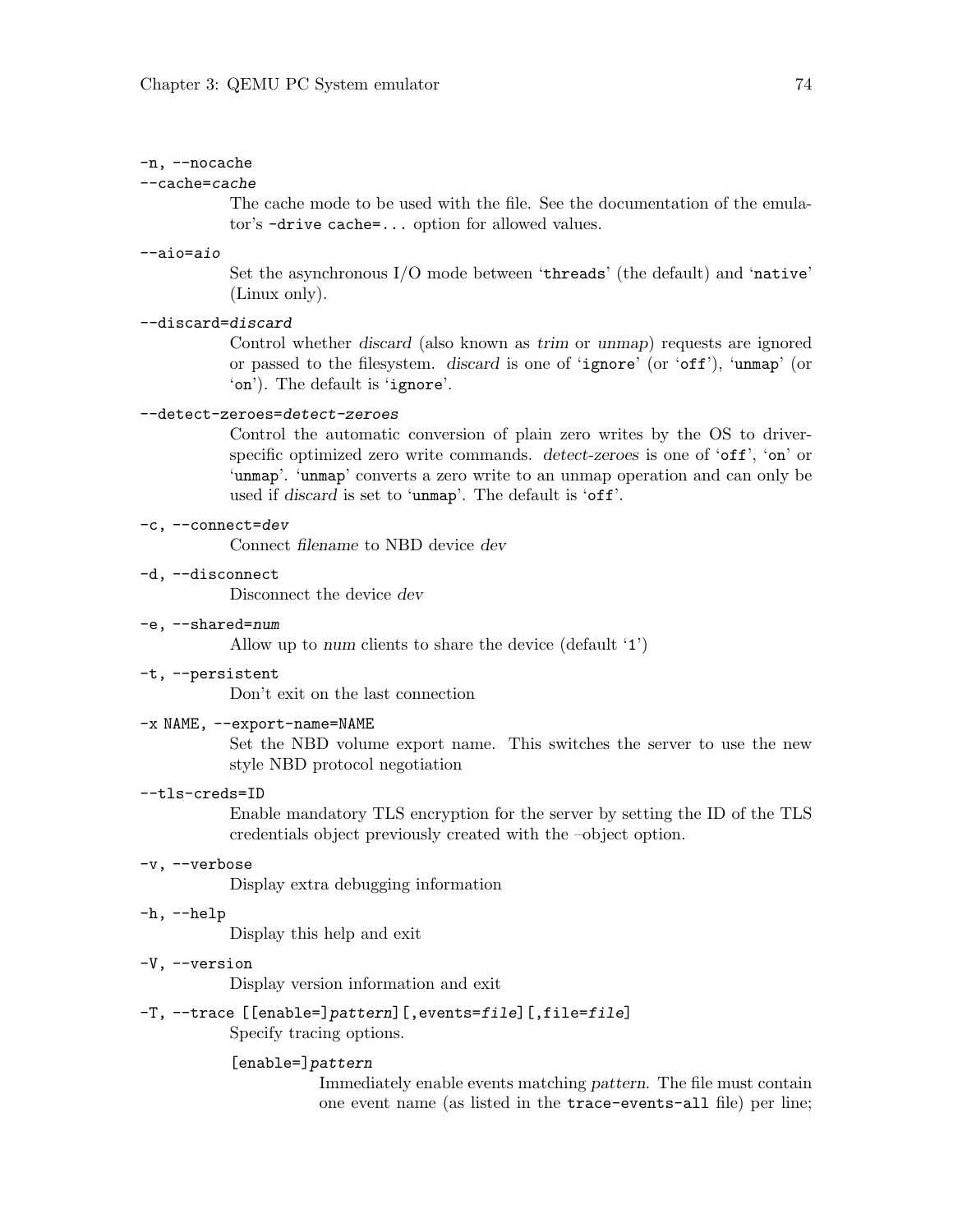globbing patterns are accepted too. This option is only available if QEMU has been compiled with the simple, stderr or ftrace tracing backend. To specify multiple events or patterns, specify the -trace option multiple times.

Use -trace help to print a list of names of trace points.

#### events=file

Immediately enable events listed in file. The file must contain one event name (as listed in the trace-events-all file) per line; globbing patterns are accepted too. This option is only available if QEMU has been compiled with the simple, stderr or ftrace tracing backend.

file=file

Log output traces to file. This option is only available if QEMU has been compiled with the simple tracing backend.

### 3.7.6 qemu-ga Invocation

### qemu-ga [OPTIONS]

The QEMU Guest Agent is a daemon intended to be run within virtual machines. It allows the hypervisor host to perform various operations in the guest, such as:

- get information from the guest
- set the guest's system time
- read/write a file
- sync and freeze the filesystems
- suspend the guest
- reconfigure guest local processors
- set user's password
- $\bullet$  ...

qemu-ga will read a system configuration file on startup (located at q/etc/qemu/qemu-ga.conf by default), then parse remaining configuration options on the command line. For the same key, the last option wins, but the lists accumulate (see below for configuration file format).

### -m, --method=method

Transport method: one of 'unix-listen', 'virtio-serial', or 'isa-serial' ('virtio-serial' is the default).

### -p, --path=path

Device/socket path (the default for virtio-serial is '/dev/virtio-ports/org.qemu.guest\_agent.0', the default for isa-serial is '/dev/ttyS0')

### -l, --logfile=path

Set log file path (default is stderr).

### -f, --pidfile=path

Specify pid file (default is '/var/run/qemu-ga.pid').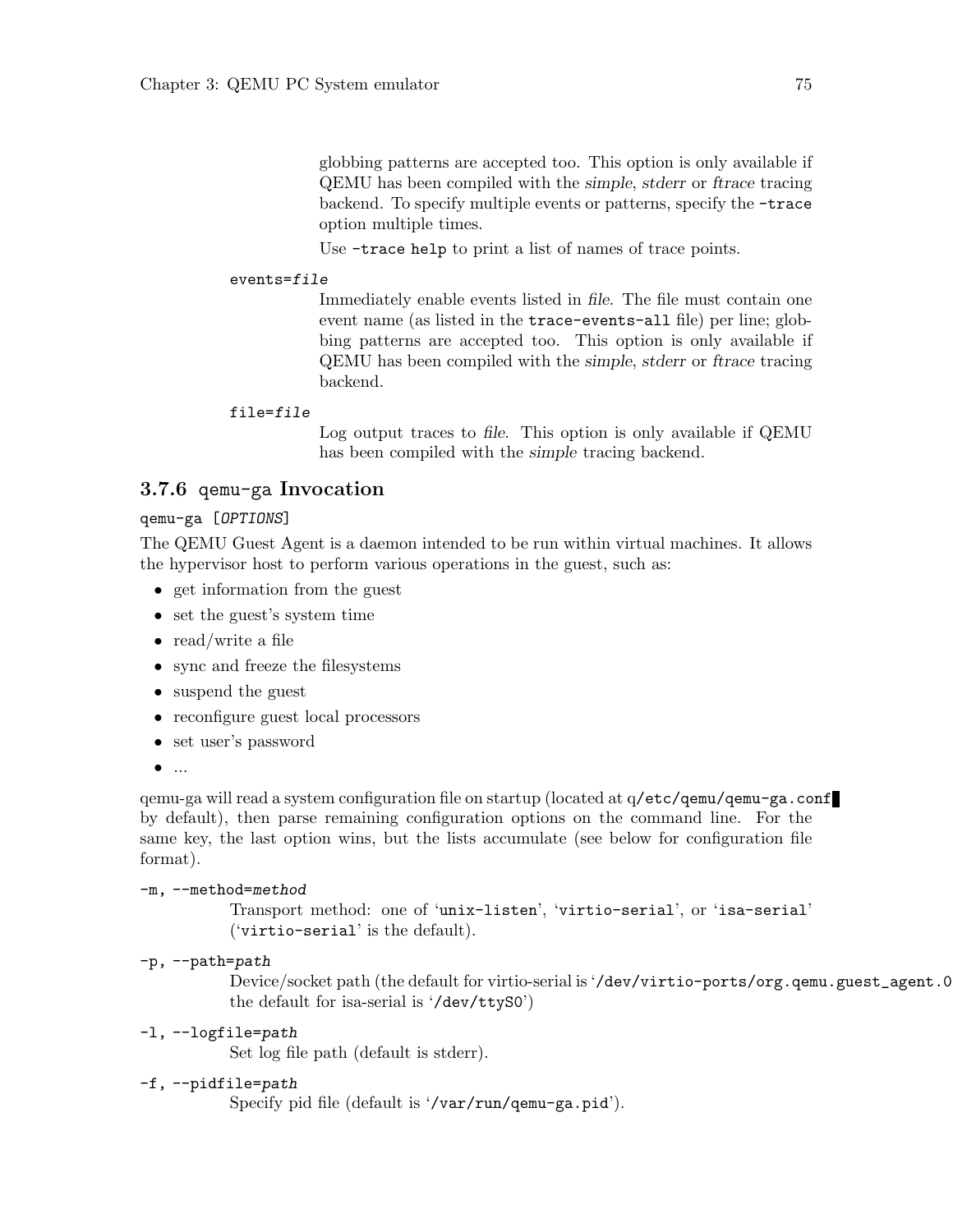#### -F, --fsfreeze-hook=path

Enable fsfreeze hook. Accepts an optional argument that specifies script to run on freeze/thaw. Script will be called with 'freeze'/'thaw' arguments accordingly (default is '/etc/qemu/fsfreeze-hook'). If using -F with an argument, do not follow -F with a space (for example: '-F/var/run/fsfreezehook.sh').

### -t, --statedir=path

Specify the directory to store state information (absolute paths only, default is  $\frac{y}{x}$  /var/run').

### -v, --verbose

Log extra debugging information.

#### -V, --version

Print version information and exit.

-d, --daemon

Daemonize after startup (detach from terminal).

-b, --blacklist=list

Comma-separated list of RPCs to disable (no spaces, '?' to list available RPCs).

-D, --dump-conf

Dump the configuration in a format compatible with qemu-ga.conf and exit.

-h, --help

Display this help and exit.

The syntax of the qemu-ga.conf configuration file follows the Desktop Entry Specification, here is a quick summary: it consists of groups of key-value pairs, interspersed with comments.

```
# qemu-ga configuration sample
[general]
daemonize = 0
pidfile = /var/run/qemu-ga.pid
verbose = 0method = virtio-serial
path = /dev/virtio-ports/org.qemu.guest_agent.0
statedir = /var/run
```
The list of keys follows the command line options:

```
daemon= boolean
method= string
path= string
logfile= string
pidfile= string
fsfreeze-hook= string
statedir= string
verbose= boolean
blacklist= string list
```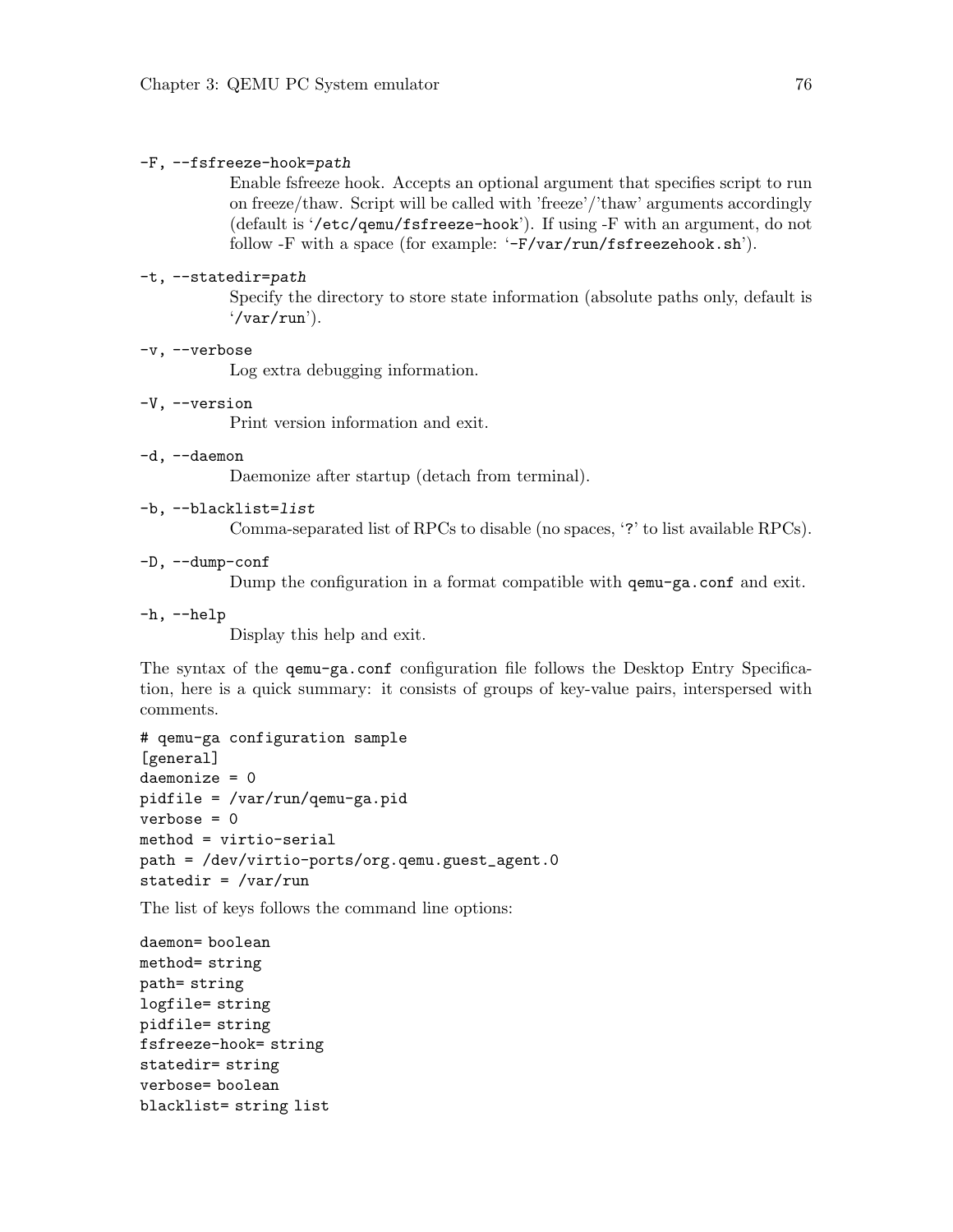### 3.7.7 Disk image file formats

QEMU supports many image file formats that can be used with VMs as well as with any of the tools (like qemu-img). This includes the preferred formats raw and qcow2 as well as formats that are supported for compatibility with older QEMU versions or other hypervisors.

Depending on the image format, different options can be passed to qemu-img create and qemu-img convert using the -o option. This section describes each format and the options that are supported for it.

raw

Raw disk image format. This format has the advantage of being simple and easily exportable to all other emulators. If your file system supports holes (for example in ext2 or ext3 on Linux or NTFS on Windows), then only the written sectors will reserve space. Use qemu-img info to know the real size used by the image or ls -ls on Unix/Linux.

Supported options:

preallocation

Preallocation mode (allowed values: off, falloc, full). falloc mode preallocates space for image by calling posix fallocate(). full mode preallocates space for image by writing zeros to underlying storage.

qcow2 QEMU image format, the most versatile format. Use it to have smaller images (useful if your filesystem does not supports holes, for example on Windows), zlib based compression and support of multiple VM snapshots.

Supported options:

compat Determines the qcow2 version to use. compat=0.10 uses the traditional image format that can be read by any QEMU since 0.10. compat=1.1 enables image format extensions that only QEMU 1.1 and newer understand (this is the default). Amongst others, this includes zero clusters, which allow efficient copy-on-read for sparse images.

backing\_file

File name of a base image (see create subcommand)

#### backing\_fmt

Image format of the base image

#### encryption

If this option is set to on, the image is encrypted with 128-bit AES-CBC.

The use of encryption in qcow and qcow2 images is considered to be flawed by modern cryptography standards, suffering from a number of design problems:

− The AES-CBC cipher is used with predictable initialization vectors based on the sector number. This makes it vulnerable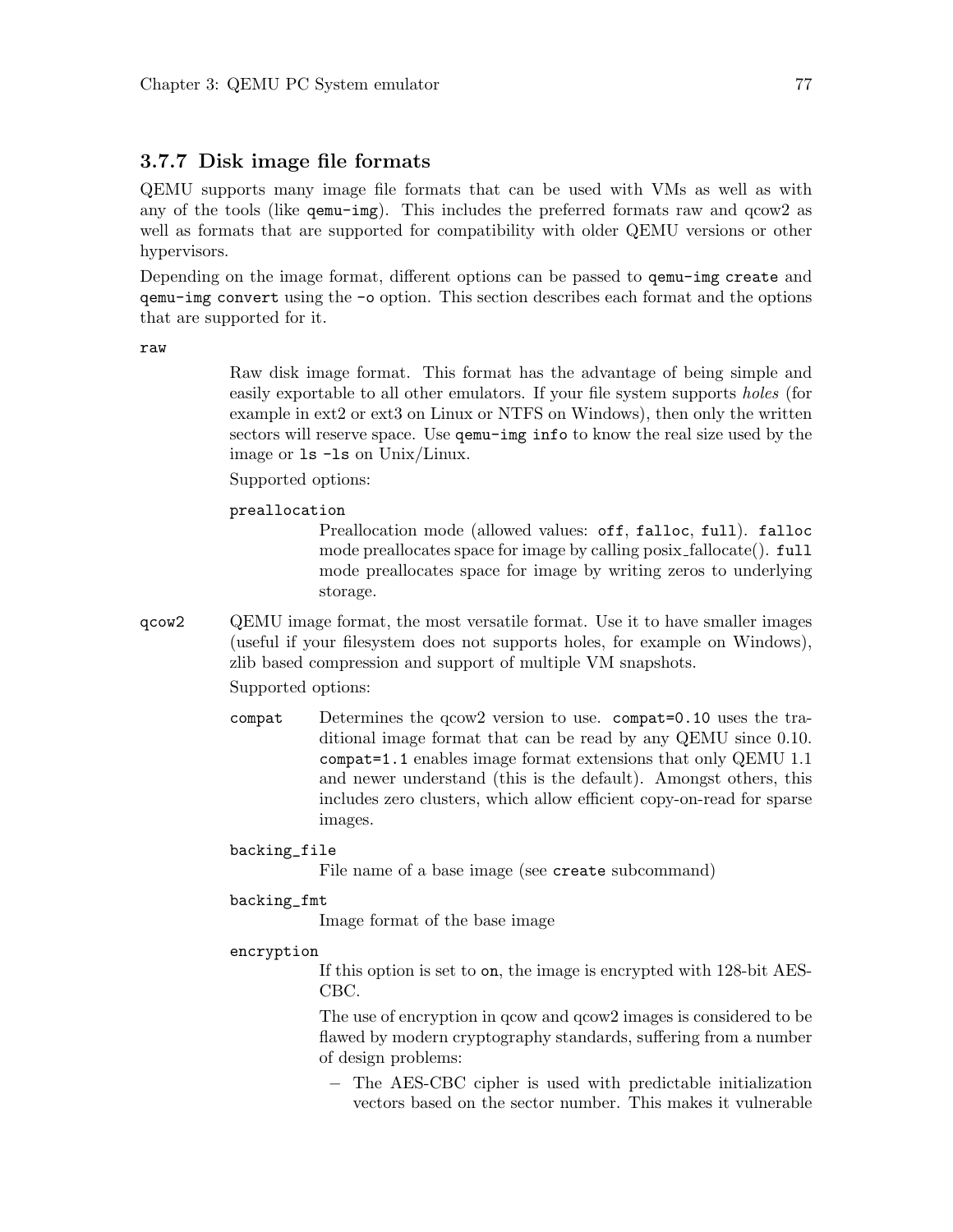to chosen plaintext attacks which can reveal the existence of encrypted data.

- − The user passphrase is directly used as the encryption key. A poorly chosen or short passphrase will compromise the security of the encryption.
- − In the event of the passphrase being compromised there is no way to change the passphrase to protect data in any qcow images. The files must be cloned, using a different encryption passphrase in the new file. The original file must then be securely erased using a program like shred, though even this is ineffective with many modern storage technologies.

Use of qcow / qcow2 encryption with QEMU is deprecated, and support for it will go away in a future release. Users are recommended to use an alternative encryption technology such as the Linux dm-crypt / LUKS system.

#### cluster\_size

Changes the qcow2 cluster size (must be between 512 and 2M). Smaller cluster sizes can improve the image file size whereas larger cluster sizes generally provide better performance.

#### preallocation

Preallocation mode (allowed values: off, metadata, falloc, full). An image with preallocated metadata is initially larger but can improve performance when the image needs to grow. falloc and full preallocations are like the same options of raw format, but sets up metadata also.

#### lazy\_refcounts

If this option is set to on, reference count updates are postponed with the goal of avoiding metadata I/O and improving performance. This is particularly interesting with cache=writethrough which doesn't batch metadata updates. The tradeoff is that after a host crash, the reference count tables must be rebuilt, i.e. on the next open an (automatic) qemu-img check -r all is required, which may take some time.

This option can only be enabled if compat=1.1 is specified.

nocow If this option is set to on, it will turn off COW of the file. It's only valid on btrfs, no effect on other file systems.

> Btrfs has low performance when hosting a VM image file, even more when the guest on the VM also using btrfs as file system. Turning off COW is a way to mitigate this bad performance. Generally there are two ways to turn off COW on btrfs: a) Disable it by mounting with nodatacow, then all newly created files will be NOCOW. b) For an empty file, add the NOCOW file attribute. That's what this option does.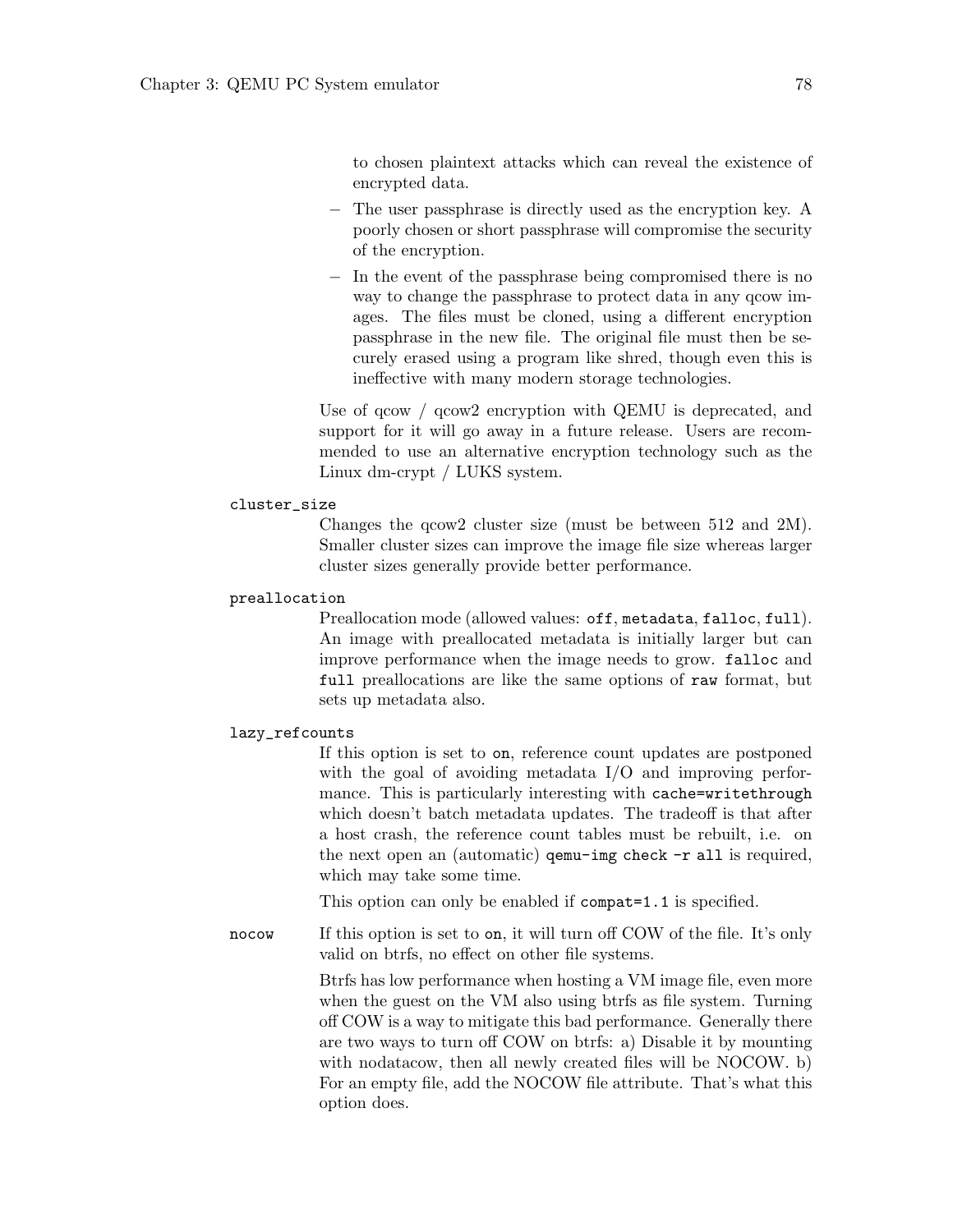Note: this option is only valid to new or empty files. If there is an existing file which is COW and has data blocks already, it couldn't be changed to NOCOW by setting nocow=on. One can issue lsattr filename to check if the NOCOW flag is set or not (Capital 'C' is NOCOW flag).

qed Old QEMU image format with support for backing files and compact image files (when your filesystem or transport medium does not support holes).

> When converting QED images to qcow2, you might want to consider using the lazy\_refcounts=on option to get a more QED-like behaviour.

Supported options:

#### backing\_file

File name of a base image (see create subcommand).

#### backing\_fmt

Image file format of backing file (optional). Useful if the format cannot be autodetected because it has no header, like some vhd/vpc files.

#### cluster\_size

Changes the cluster size (must be power-of-2 between 4K and 64K). Smaller cluster sizes can improve the image file size whereas larger cluster sizes generally provide better performance.

#### table\_size

Changes the number of clusters per L1/L2 table (must be powerof-2 between 1 and 16). There is normally no need to change this value but this option can be used for performance benchmarking.

qcow Old QEMU image format with support for backing files, compact image files, encryption and compression.

Supported options:

#### backing\_file

File name of a base image (see create subcommand)

#### encryption

If this option is set to on, the image is encrypted.

| vdi | VirtualBox 1.1 compatible image format. Supported options: |  |  |  |  |  |  |  |
|-----|------------------------------------------------------------|--|--|--|--|--|--|--|
|-----|------------------------------------------------------------|--|--|--|--|--|--|--|

- static If this option is set to on, the image is created with metadata preallocation.
- vmdk VMware 3 and 4 compatible image format.

Supported options:

backing\_file

File name of a base image (see create subcommand).

compat6 Create a VMDK version 6 image (instead of version 4)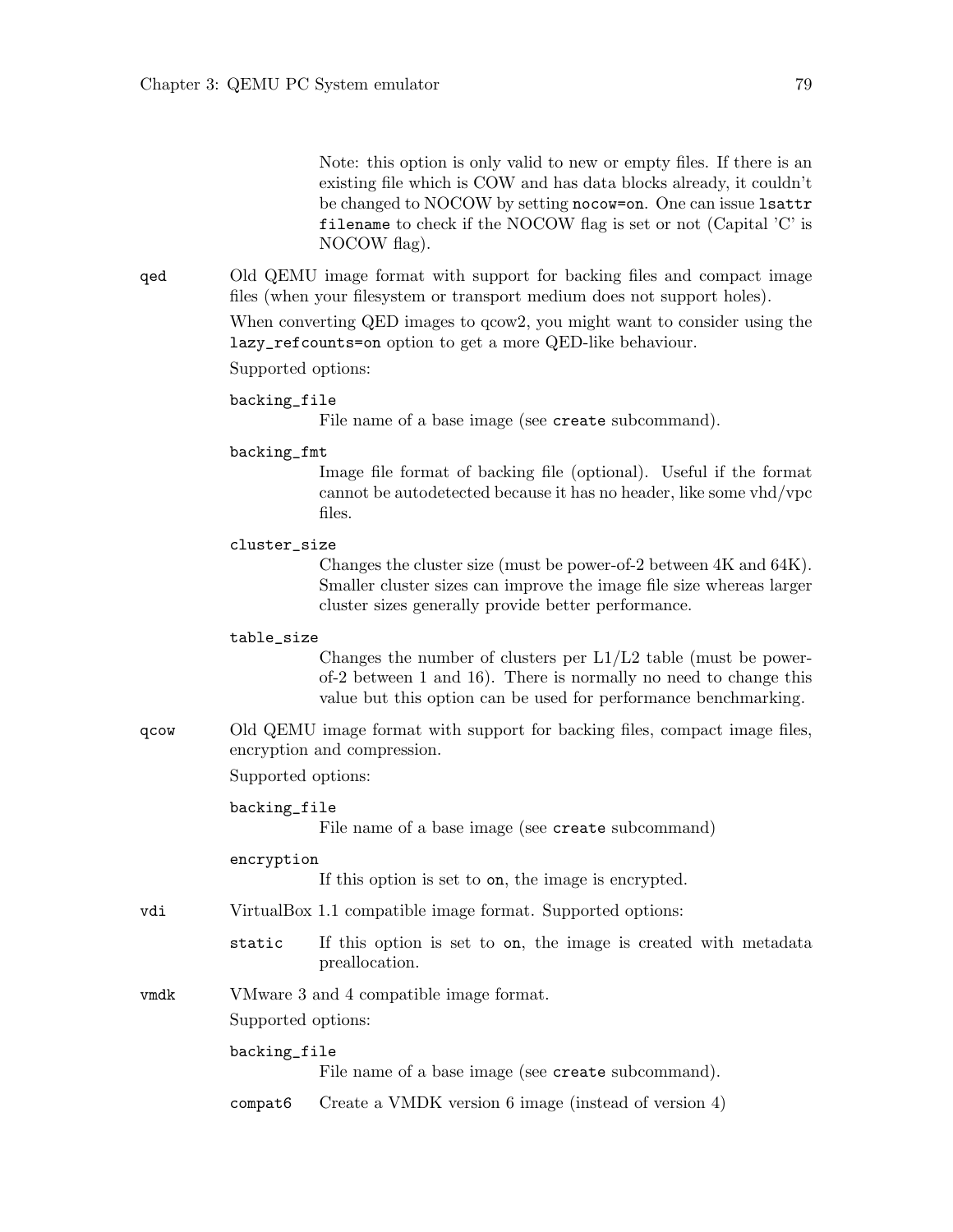|       | hwyersion                     |                                                                                                                                                                                                                                                                                                                        |  |  |  |  |  |
|-------|-------------------------------|------------------------------------------------------------------------------------------------------------------------------------------------------------------------------------------------------------------------------------------------------------------------------------------------------------------------|--|--|--|--|--|
|       |                               | Specify vmdk virtual hardware version. Compat6 flag cannot be<br>enabled if hwyersion is specified.                                                                                                                                                                                                                    |  |  |  |  |  |
|       | subformat                     | which VMDK subformat<br><b>Specifies</b><br>to use.<br>Valid                                                                                                                                                                                                                                                           |  |  |  |  |  |
|       |                               | op-<br>(default),<br>tions<br>monolithicSparse<br>$\operatorname{are}$<br>monolithicFlat,<br>twoGbMaxExtentSparse,<br>twoGbMaxExtentFlat<br>and<br>streamOptimized.                                                                                                                                                    |  |  |  |  |  |
| vpc   |                               | VirtualPC compatible image format (VHD). Supported options:                                                                                                                                                                                                                                                            |  |  |  |  |  |
|       | subformat                     |                                                                                                                                                                                                                                                                                                                        |  |  |  |  |  |
|       |                               | Specifies which VHD subformat to use. Valid options are dynamic<br>(default) and fixed.                                                                                                                                                                                                                                |  |  |  |  |  |
| VHDX  |                               | Hyper-V compatible image format (VHDX). Supported options:                                                                                                                                                                                                                                                             |  |  |  |  |  |
|       | subformat                     |                                                                                                                                                                                                                                                                                                                        |  |  |  |  |  |
|       |                               | Specifies which VHDX subformat to use. Valid options are dynamic<br>(default) and fixed.                                                                                                                                                                                                                               |  |  |  |  |  |
|       | block_state_zero              |                                                                                                                                                                                                                                                                                                                        |  |  |  |  |  |
|       |                               | Force use of payload blocks of type 'ZERO'. Can be set to on (de-<br>fault) or off. When set to off, new blocks will be created as<br>PAYLOAD_BLOCK_NOT_PRESENT, which means parsers are free to re-<br>turn arbitrary data for those blocks. Do not set to off when using<br>qemu-img convert with subformat=dynamic. |  |  |  |  |  |
|       | block_size                    |                                                                                                                                                                                                                                                                                                                        |  |  |  |  |  |
|       |                               | Block size; min 1 MB, max 256 MB. 0 means auto-calculate based<br>on image size.                                                                                                                                                                                                                                       |  |  |  |  |  |
|       |                               | $log\_size$ $Log size; min 1 MB.$                                                                                                                                                                                                                                                                                      |  |  |  |  |  |
|       |                               | 3.7.7.1 Read-only formats                                                                                                                                                                                                                                                                                              |  |  |  |  |  |
|       |                               | More disk image file formats are supported in a read-only mode.                                                                                                                                                                                                                                                        |  |  |  |  |  |
| bochs | Bochs images of growing type. |                                                                                                                                                                                                                                                                                                                        |  |  |  |  |  |

cloop Linux Compressed Loop image, useful only to reuse directly compressed CD-ROM images present for example in the Knoppix CD-ROMs.

dmg Apple disk image.

parallels

Parallels disk image format.

## 3.7.8 Using host drives

In addition to disk image files, QEMU can directly access host devices. We describe here the usage for QEMU version  $\geq 0.8.3$ .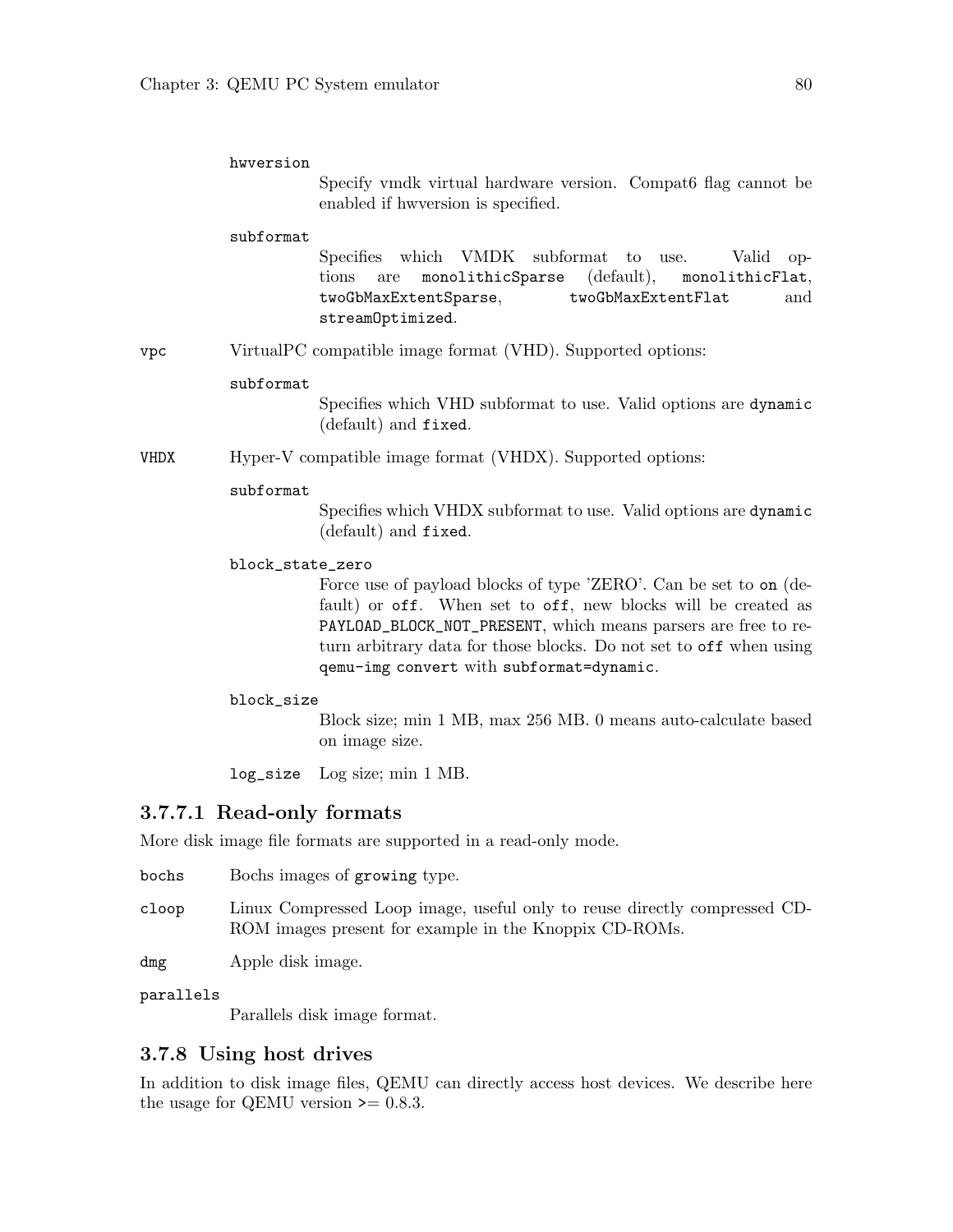### 3.7.8.1 Linux

On Linux, you can directly use the host device filename instead of a disk image filename provided you have enough privileges to access it. For example, use /dev/cdrom to access to the CDROM.

- CD You can specify a CDROM device even if no CDROM is loaded. QEMU has specific code to detect CDROM insertion or removal. CDROM ejection by the guest OS is supported. Currently only data CDs are supported.
- Floppy You can specify a floppy device even if no floppy is loaded. Floppy removal is currently not detected accurately (if you change floppy without doing floppy access while the floppy is not loaded, the guest OS will think that the same floppy is loaded). Use of the host's floppy device is deprecated, and support for it will be removed in a future release.

Hard disks

Hard disks can be used. Normally you must specify the whole disk (/dev/hdb instead of /dev/hdb1) so that the guest OS can see it as a partitioned disk. WARNING: unless you know what you do, it is better to only make READ-ONLY accesses to the hard disk otherwise you may corrupt your host data (use the -snapshot command line option or modify the device permissions accordingly).

### 3.7.8.2 Windows

CD The preferred syntax is the drive letter (e.g. d:). The alternate syntax  $\setminus \setminus \setminus d$ : is supported. /dev/cdrom is supported as an alias to the first CDROM drive.

> Currently there is no specific code to handle removable media, so it is better to use the change or eject monitor commands to change or eject media.

Hard disks

Hard disks can be used with the syntax:  $\{\.\}\$  PhysicalDriveN where N is the drive number (0 is the first hard disk).

WARNING: unless you know what you do, it is better to only make READ-ONLY accesses to the hard disk otherwise you may corrupt your host data (use the -snapshot command line so that the modifications are written in a temporary file).

### 3.7.8.3 Mac OS X

/dev/cdrom is an alias to the first CDROM.

Currently there is no specific code to handle removable media, so it is better to use the change or eject monitor commands to change or eject media.

### 3.7.9 Virtual FAT disk images

QEMU can automatically create a virtual FAT disk image from a directory tree. In order to use it, just type:

qemu-system-i386 linux.img -hdb fat:/my\_directory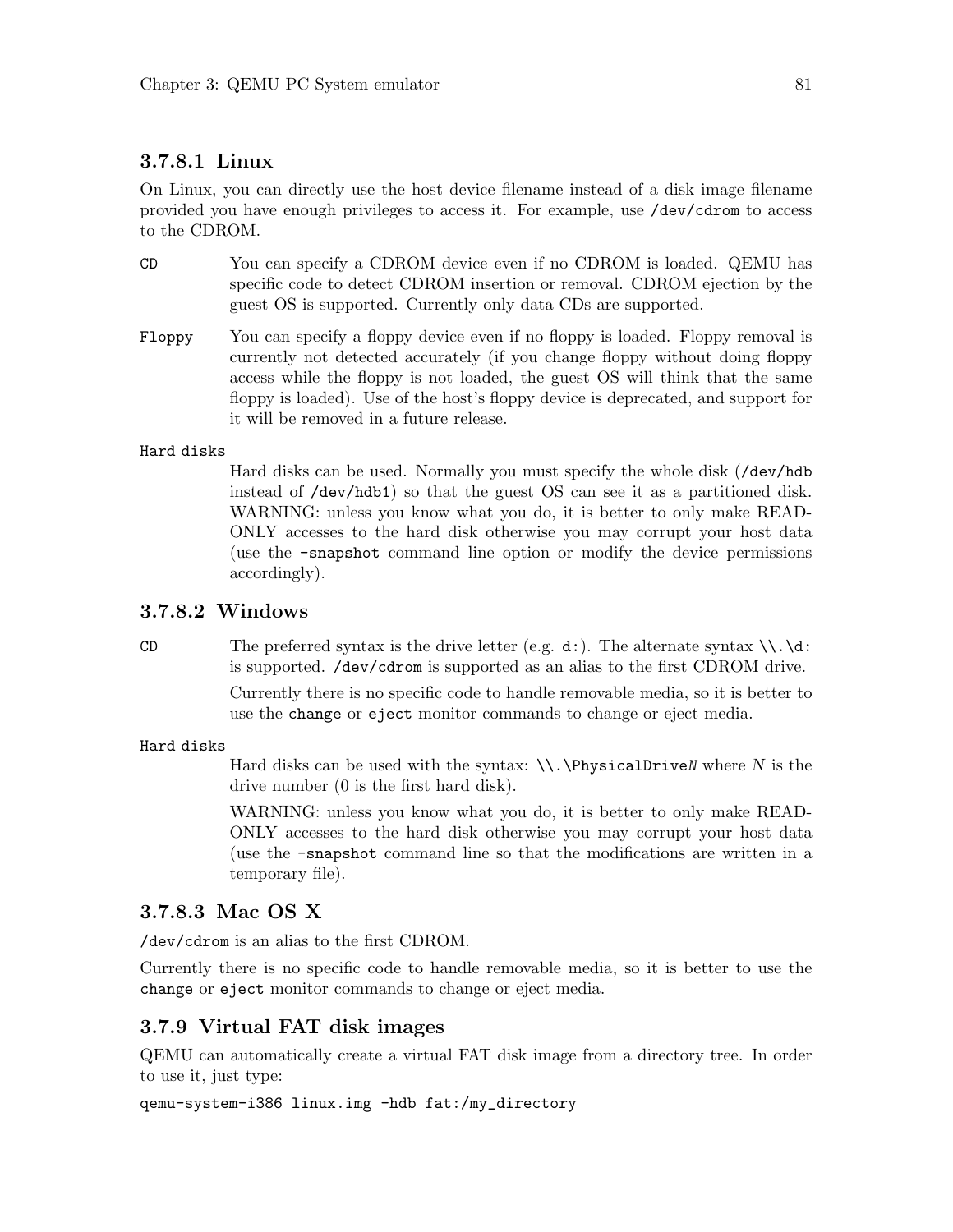Then you access access to all the files in the /my\_directory directory without having to copy them in a disk image or to export them via SAMBA or NFS. The default access is read-only.

Floppies can be emulated with the :floppy: option:

qemu-system-i386 linux.img -fda fat:floppy:/my\_directory

A read/write support is available for testing (beta stage) with the  $:\mathbf{rw}:\text{option}:$ 

qemu-system-i386 linux.img -fda fat:floppy:rw:/my\_directory

What you should *never* do:

- use non-ASCII filenames ;
- use "-snapshot" together with ":rw:" ;
- expect it to work when loadym'ing ;
- write to the FAT directory on the host system while accessing it with the guest system.

### 3.7.10 NBD access

QEMU can access directly to block device exported using the Network Block Device protocol.

qemu-system-i386 linux.img -hdb nbd://my\_nbd\_server.mydomain.org:1024/ If the NBD server is located on the same host, you can use an unix socket instead of an inet socket:

qemu-system-i386 linux.img -hdb nbd+unix://?socket=/tmp/my\_socket

In this case, the block device must be exported using qemu-nbd:

qemu-nbd --socket=/tmp/my\_socket my\_disk.qcow2

The use of qemu-nbd allows sharing of a disk between several guests:

```
qemu-nbd --socket=/tmp/my_socket --share=2 my_disk.qcow2
```
and then you can use it with two guests:

qemu-system-i386 linux1.img -hdb nbd+unix://?socket=/tmp/my\_socket qemu-system-i386 linux2.img -hdb nbd+unix://?socket=/tmp/my\_socket

If the nbd-server uses named exports (supported since NBD 2.9.18, or with QEMU's own embedded NBD server), you must specify an export name in the URI:

qemu-system-i386 -cdrom nbd://localhost/debian-500-ppc-netinst qemu-system-i386 -cdrom nbd://localhost/openSUSE-11.1-ppc-netinst

The URI syntax for NBD is supported since QEMU 1.3. An alternative syntax is also available. Here are some example of the older syntax:

```
qemu-system-i386 linux.img -hdb nbd:my_nbd_server.mydomain.org:1024
qemu-system-i386 linux2.img -hdb nbd:unix:/tmp/my_socket
qemu-system-i386 -cdrom nbd:localhost:10809:exportname=debian-500-ppc-netinst
```
## 3.7.11 Sheepdog disk images

Sheepdog is a distributed storage system for QEMU. It provides highly available block level storage volumes that can be attached to QEMU-based virtual machines.

You can create a Sheepdog disk image with the command:

qemu-img create sheepdog:///image size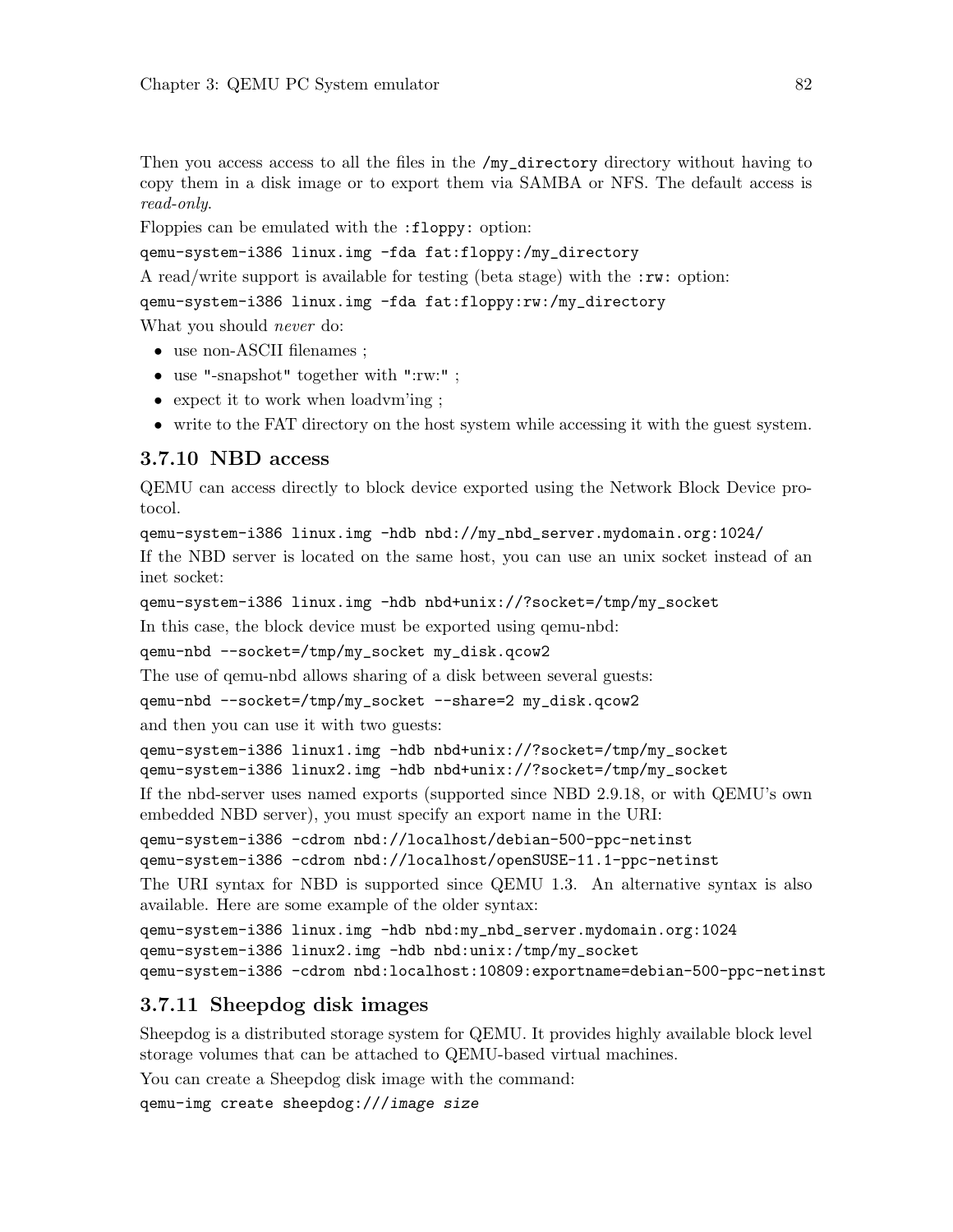where *image* is the Sheepdog image name and *size* is its size.

To import the existing filename to Sheepdog, you can use a convert command.

### qemu-img convert filename sheepdog:///image

You can boot from the Sheepdog disk image with the command:

qemu-system-i386 sheepdog:///image

You can also create a snapshot of the Sheepdog image like  $q_{\text{c}}$  and You

qemu-img snapshot -c tag sheepdog:///image

where tag is a tag name of the newly created snapshot.

To boot from the Sheepdog snapshot, specify the tag name of the snapshot.

### qemu-system-i386 sheepdog:///image#tag

You can create a cloned image from the existing snapshot.

qemu-img create -b sheepdog:///base#tag sheepdog:///image

where base is a image name of the source snapshot and tag is its tag name.

You can use an unix socket instead of an inet socket:

qemu-system-i386 sheepdog+unix:///image?socket=path

If the Sheepdog daemon doesn't run on the local host, you need to specify one of the Sheepdog servers to connect to.

qemu-img create sheepdog://hostname:port/image size qemu-system-i386 sheepdog://hostname:port/image

### 3.7.12 iSCSI LUNs

iSCSI is a popular protocol used to access SCSI devices across a computer network.

There are two different ways iSCSI devices can be used by QEMU.

The first method is to mount the iSCSI LUN on the host, and make it appear as any other ordinary SCSI device on the host and then to access this device as a /dev/sd device from QEMU. How to do this differs between host OSes.

The second method involves using the iSCSI initiator that is built into QEMU. This provides a mechanism that works the same way regardless of which host OS you are running QEMU on. This section will describe this second method of using iSCSI together with QEMU.

In QEMU, iSCSI devices are described using special iSCSI URLs

```
URL syntax:
```
iscsi://[<username>[%<password>]@]<host>[:<port>]/<target-iqn-name>/<lun>

Username and password are optional and only used if your target is set up using CHAP authentication for access control. Alternatively the username and password can also be set via environment variables to have these not show up in the process list

```
export LIBISCSI_CHAP_USERNAME=<username>
export LIBISCSI_CHAP_PASSWORD=<password>
iscsi://<host>/<target-iqn-name>/<lun>
```
Various session related parameters can be set via special options, either in a configuration file provided via '-readconfig' or directly on the command line.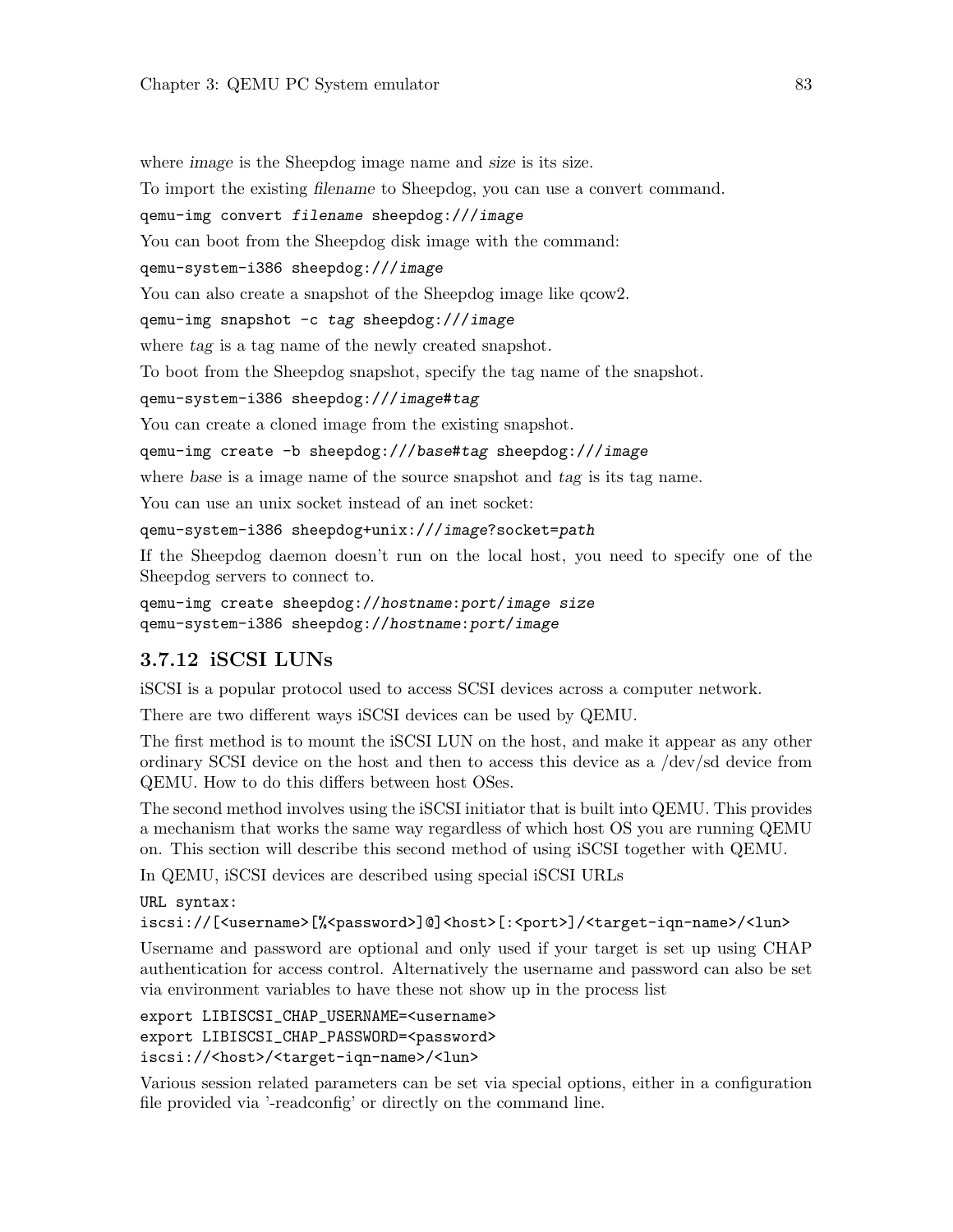If the initiator-name is not specified qemu will use a default name of 'iqn.2008-11.org.linuxkvm[:<name>'] where <name> is the name of the virtual machine.

```
Setting a specific initiator name to use when logging in to the target
-iscsi initiator-name=iqn.qemu.test:my-initiator
```

```
Controlling which type of header digest to negotiate with the target
-iscsi header-digest=CRC32C|CRC32C-NONE|NONE-CRC32C|NONE
```
These can also be set via a configuration file

```
[iscsi]
 user = "CHAP username"
 password = "CHAP password"
 initiator-name = "iqn.qemu.test:my-initiator"
 # header digest is one of CRC32C|CRC32C-NONE|NONE-CRC32C|NONE
 header-digest = "CRC32C"
```
Setting the target name allows different options for different targets

```
[iscsi "iqn.target.name"]
 user = "CHAP username"
 password = "CHAP password"
 initiator-name = "iqn.qemu.test:my-initiator"
 # header digest is one of CRC32C|CRC32C-NONE|NONE-CRC32C|NONE
 header-digest = "CRC32C"
```
Howto use a configuration file to set iSCSI configuration options:

```
cat >iscsi.conf <<EOF
[iscsi]
 user = "me"
 password = "my password"
  initiator-name = "iqn.qemu.test:my-initiator"
 header-digest = "CRC32C"
EOF
```

```
qemu-system-i386 -drive file=iscsi://127.0.0.1/iqn.qemu.test/1 \
   -readconfig iscsi.conf
```
Howto set up a simple iSCSI target on loopback and accessing it via QEMU:

```
This example shows how to set up an iSCSI target with one CDROM and one DISK
using the Linux STGT software target. This target is available on Red Hat based
systems as the package 'scsi-target-utils'.
```

```
tgtd --iscsi portal=127.0.0.1:3260
tgtadm --lld iscsi --op new --mode target --tid 1 -T iqn.qemu.test
tgtadm --11d iscsi --mode logicalunit --op new --tid 1 --lun 1 \setminus-b /IMAGES/disk.img --device-type=disk
tgtadm --11d iscsi --mode logicalunit --op new --tid 1 --1un 2 \
    -b /IMAGES/cd.iso --device-type=cd
tgtadm --lld iscsi --op bind --mode target --tid 1 -I ALL
```
qemu-system-i386 -iscsi initiator-name=iqn.qemu.test:my-initiator \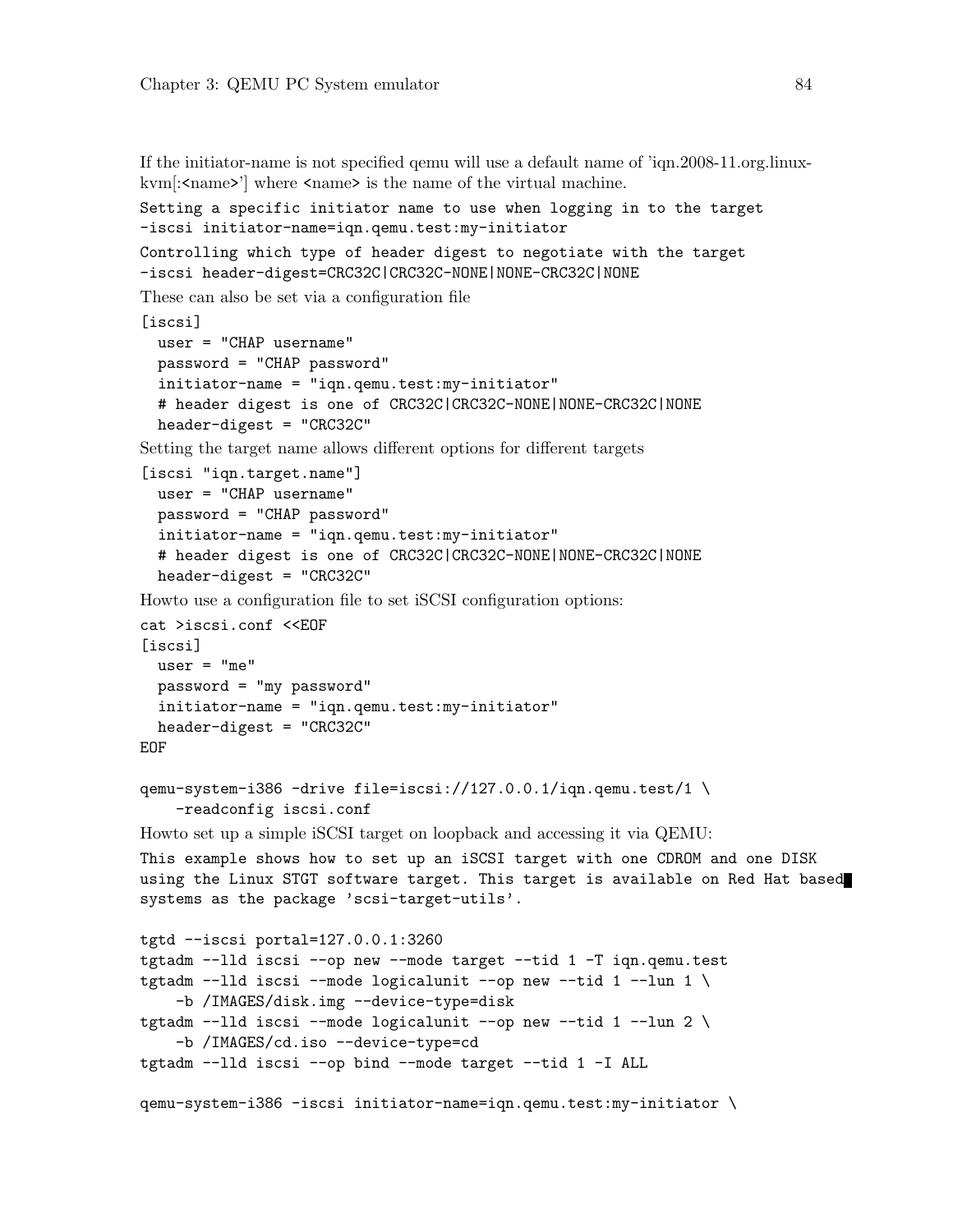```
-boot d -drive file=iscsi://127.0.0.1/iqn.qemu.test/1 \
-cdrom iscsi://127.0.0.1/iqn.qemu.test/2
```
### 3.7.13 GlusterFS disk images

GlusterFS is an user space distributed file system.

You can boot from the GlusterFS disk image with the command:

```
qemu-system-x86_64 -drive file=gluster[+transport]://[server[:port]]/volname/image[?socket=
gluster is the protocol.
```
transport specifies the transport type used to connect to gluster management daemon (glusterd). Valid transport types are tcp, unix and rdma. If a transport type isn't specified, then tcp type is assumed.

server specifies the server where the volume file specification for the given volume resides. This can be either hostname, ipv4 address or ipv6 address. ipv6 address needs to be within square brackets []. If transport type is unix, then server field should not be specified. Instead socket field needs to be populated with the path to unix domain socket.

port is the port number on which glusterd is listening. This is optional and if not specified, QEMU will send 0 which will make gluster to use the default port. If the transport type is unix, then port should not be specified.

volname is the name of the gluster volume which contains the disk image.

image is the path to the actual disk image that resides on gluster volume.

You can create a GlusterFS disk image with the command:

```
qemu-img create gluster://server/volname/image size
```
Examples

```
qemu-system-x86_64 -drive file=gluster://1.2.3.4/testvol/a.img
qemu-system-x86_64 -drive file=gluster+tcp://1.2.3.4/testvol/a.img
qemu-system-x86_64 -drive file=gluster+tcp://1.2.3.4:24007/testvol/dir/a.img
qemu-system-x86_64 -drive file=gluster+tcp://[1:2:3:4:5:6:7:8]/testvol/dir/a.img
qemu-system-x86_64 -drive file=gluster+tcp://[1:2:3:4:5:6:7:8]:24007/testvol/dir/a.img
qemu-system-x86_64 -drive file=gluster+tcp://server.domain.com:24007/testvol/dir/a.img
qemu-system-x86_64 -drive file=gluster+unix:///testvol/dir/a.img?socket=/tmp/glusterd.socket
qemu-system-x86_64 -drive file=gluster+rdma://1.2.3.4:24007/testvol/a.img
```
### 3.7.14 Secure Shell (ssh) disk images

You can access disk images located on a remote ssh server by using the ssh protocol:

qemu-system-x86\_64 -drive file=ssh://[user@]server[:port]/path[?host\_key\_check=host\_key\_check] Alternative syntax using properties:

```
qemu-system-x86_64 -drive file.driver=ssh[,file.user=user],file.host=server[,file.port=port
ssh is the protocol.
```
user is the remote user. If not specified, then the local username is tried.

server specifies the remote ssh server. Any ssh server can be used, but it must implement the sftp-server protocol. Most Unix/Linux systems should work without requiring any extra configuration.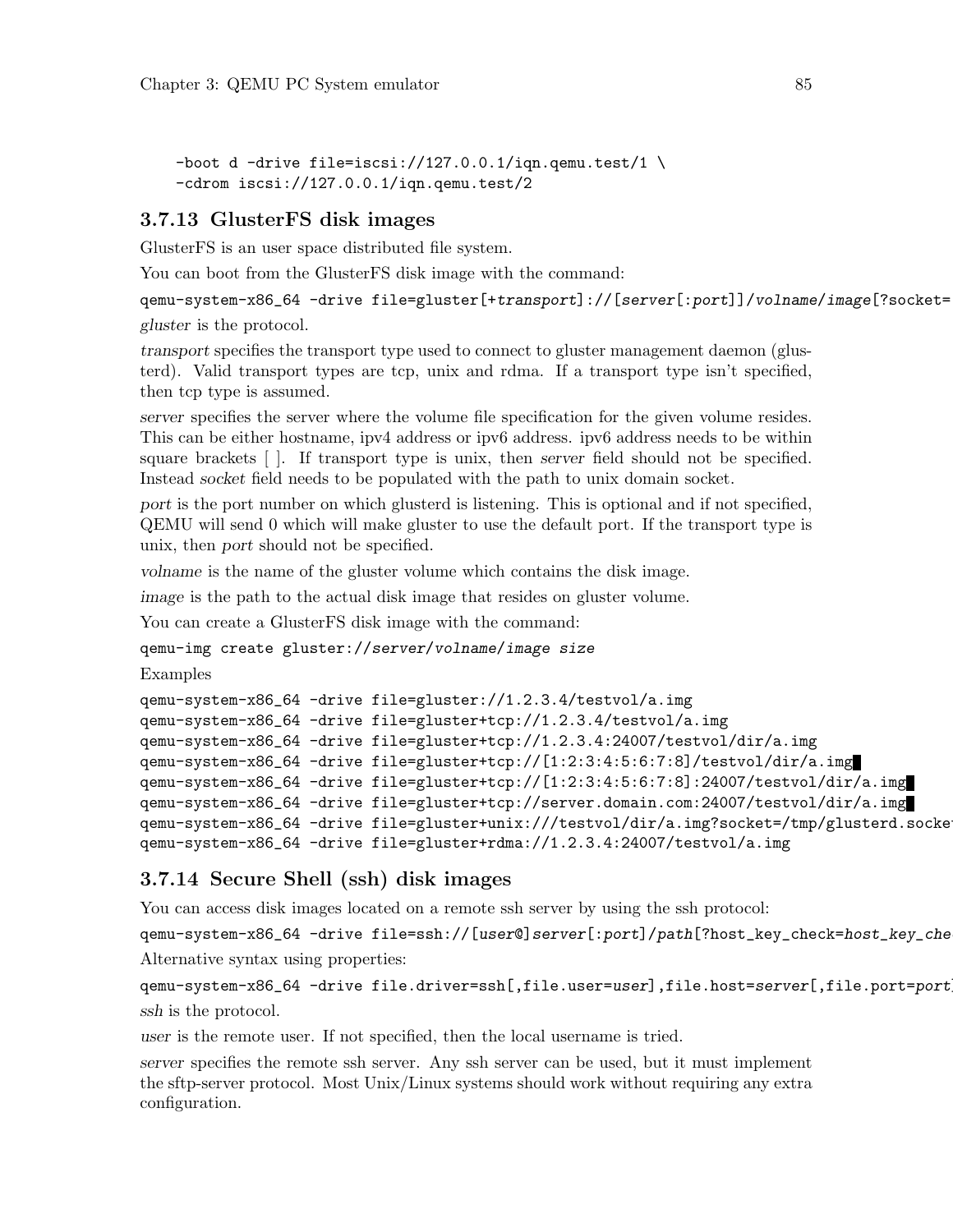port is the port number on which sshd is listening. By default the standard ssh port (22) is used.

path is the path to the disk image.

The optional host\_key\_check parameter controls how the remote host's key is checked. The default is yes which means to use the local .ssh/known\_hosts file. Setting this to no turns off known-hosts checking. Or you can check that the host key matches a specific fingerprint: host\_key\_check=md5:78:45:8e:14:57:4f:d5:45:83:0a:0e:f3:49:82:c9:c8 (sha1: can also be used as a prefix, but note that OpenSSH tools only use MD5 to print fingerprints).

Currently authentication must be done using ssh-agent. Other authentication methods may be supported in future.

Note: Many ssh servers do not support an fsync-style operation. The ssh driver cannot guarantee that disk flush requests are obeyed, and this causes a risk of disk corruption if the remote server or network goes down during writes. The driver will print a warning when fsync is not supported:

warning: ssh server ssh.example.com: 22 does not support fsync

With sufficiently new versions of libssh2 and OpenSSH,  $\epsilon$  are is supported.

## 3.8 Network emulation

QEMU can simulate several network cards (PCI or ISA cards on the PC target) and can connect them to an arbitrary number of Virtual Local Area Networks (VLANs). Host TAP devices can be connected to any QEMU VLAN. VLAN can be connected between separate instances of QEMU to simulate large networks. For simpler usage, a non privileged user mode network stack can replace the TAP device to have a basic network connection.

### 3.8.1 VLANs

QEMU simulates several VLANs. A VLAN can be symbolised as a virtual connection between several network devices. These devices can be for example QEMU virtual Ethernet cards or virtual Host ethernet devices (TAP devices).

## 3.8.2 Using TAP network interfaces

This is the standard way to connect QEMU to a real network. QEMU adds a virtual network device on your host (called tapN), and you can then configure it as if it was a real ethernet card.

### 3.8.2.1 Linux host

As an example, you can download the linux-test-xxx.tar.gz archive and copy the script qemu-ifup in /etc and configure properly sudo so that the command ifconfig contained in qemu-ifup can be executed as root. You must verify that your host kernel supports the TAP network interfaces: the device /dev/net/tun must be present.

See Section 3.3 [sec [invocation\], page 5,](#page-8-0) to have examples of command lines using the TAP network interfaces.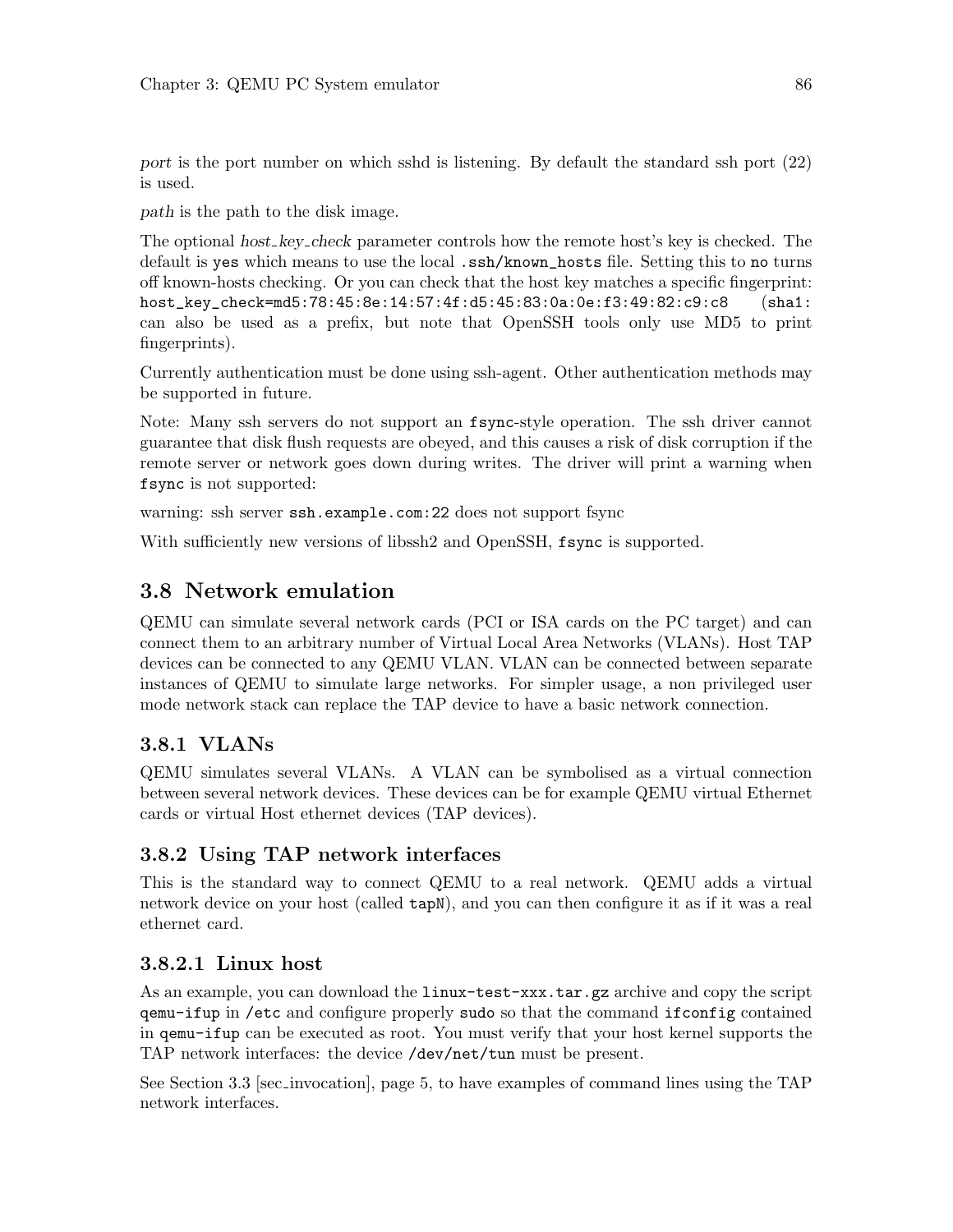### 3.8.2.2 Windows host

There is a virtual ethernet driver for Windows 2000/XP systems, called TAP-Win32. But it is not included in standard QEMU for Windows, so you will need to get it separately. It is part of OpenVPN package, so download OpenVPN from : <http://openvpn.net/>.

### 3.8.3 Using the user mode network stack

By using the option -net user (default configuration if no -net option is specified), QEMU uses a completely user mode network stack (you don't need root privilege to use the virtual network). The virtual network configuration is the following:

> QEMU VLAN <------> Firewall/DHCP server <-----> Internet  $(10.0.2.2)$ | ----> DNS server (10.0.2.3) | ----> SMB server (10.0.2.4)

The QEMU VM behaves as if it was behind a firewall which blocks all incoming connections. You can use a DHCP client to automatically configure the network in the QEMU VM. The DHCP server assign addresses to the hosts starting from  $10.0.2.15$ .

In order to check that the user mode network is working, you can ping the address 10.0.2.2 and verify that you got an address in the range 10.0.2.x from the QEMU virtual DHCP server.

Note that ICMP traffic in general does not work with user mode networking. ping, aka. ICMP echo, to the local router (10.0.2.2) shall work, however. If you're using QEMU on Linux  $\geq$  = 3.0, it can use unprivileged ICMP ping sockets to allow ping to the Internet. The host admin has to set the ping group range in order to grant access to those sockets. To allow ping for GID 100 (usually users group):

echo 100 100 > /proc/sys/net/ipv4/ping\_group\_range

When using the built-in TFTP server, the router is also the TFTP server.

When using the '-netdev user, hostfwd=...' option, TCP or UDP connections can be redirected from the host to the guest. It allows for example to redirect X11, telnet or SSH connections.

### 3.8.4 Connecting VLANs between QEMU instances

Using the -net socket option, it is possible to make VLANs that span several QEMU instances. See Section 3.3 [sec [invocation\], page 5,](#page-8-0) to have a basic example.

## 3.9 Other Devices

### 3.9.1 Inter-VM Shared Memory device

On Linux hosts, a shared memory device is available. The basic syntax is:

#### qemu-system-x86\_64 -device ivshmem-plain,memdev=hostmem

where hostmem names a host memory backend. For a POSIX shared memory backend, use something like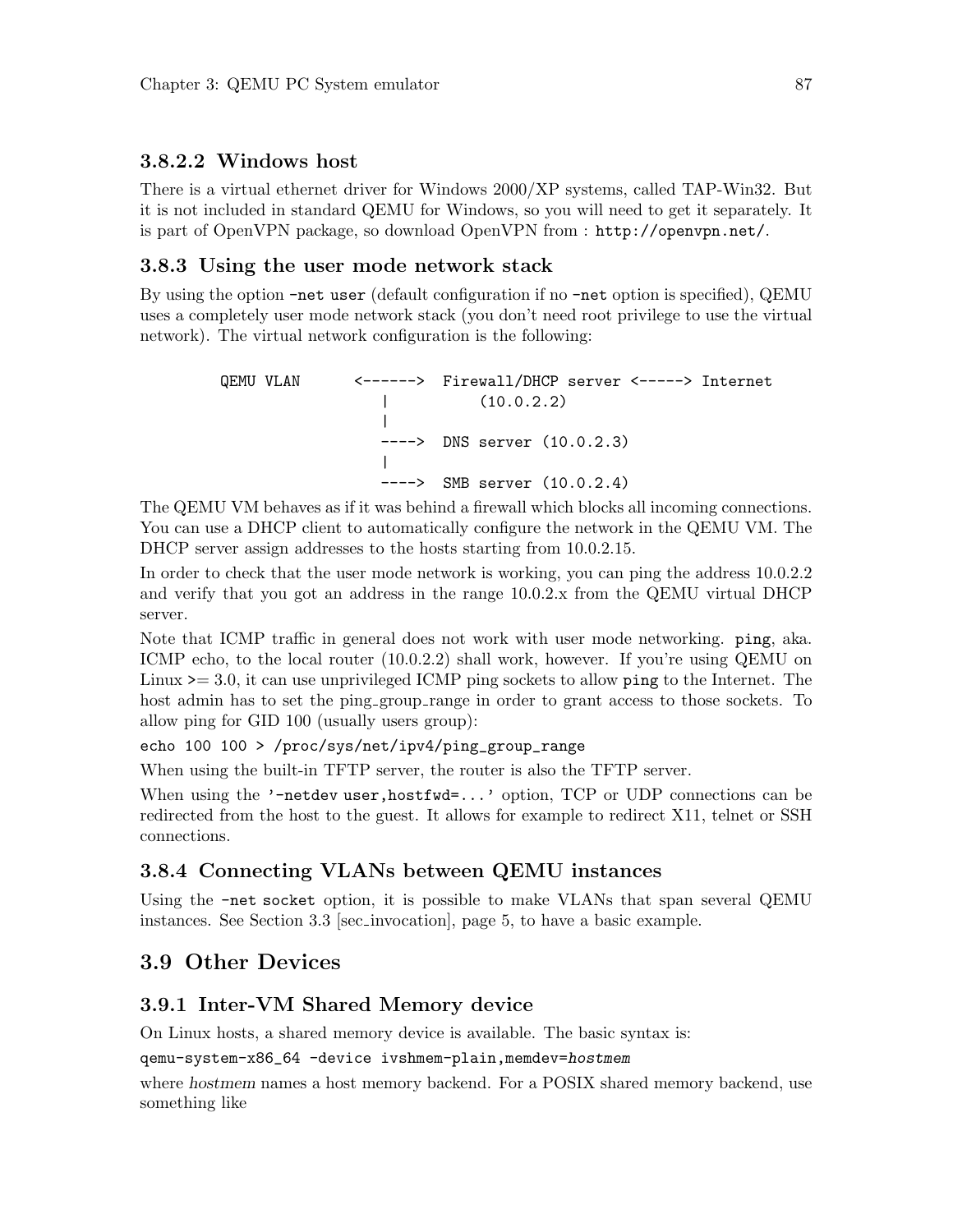-object memory-backend-file, size=1M, share, mem-path=/dev/shm/ivshmem, id=hostmem

If desired, interrupts can be sent between guest VMs accessing the same shared memory region. Interrupt support requires using a shared memory server and using a chardev socket to connect to it. The code for the shared memory server is qemu.git/contrib/ivshmemserver. An example syntax when using the shared memory server is:

```
# First start the ivshmem server once and for all
ivshmem-server -p pidfile -S path -m shm-name -l shm-size -n vectors
```

```
# Then start your qemu instances with matching arguments
qemu-system-x86_64 -device ivshmem-doorbell,vectors=vectors,chardev=id
                 -chardev socket, path=path, id=id
```
When using the server, the guest will be assigned a VM ID  $(>=0)$  that allows guests using the same server to communicate via interrupts. Guests can read their VM ID from a device register (see ivshmem-spec.txt).

## 3.9.1.1 Migration with ivshmem

With device property master=on, the guest will copy the shared memory on migration to the destination host. With master=off, the guest will not be able to migrate with the device attached. In the latter case, the device should be detached and then reattached after migration using the PCI hotplug support.

At most one of the devices sharing the same memory can be master. The master must complete migration before you plug back the other devices.

## 3.9.1.2 ivshmem and hugepages

Instead of specifying the <shm size> using POSIX shm, you may specify a memory backend that has hugepage support:

```
qemu-system-x86_64 -object memory-backend-file,size=1G,mem-path=/dev/hugepages/my-shmem-fil
                 -device ivshmem-plain, memdev=mb1
```
ivshmem-server also supports hugepages mount points with the -m memory path argument.

## 3.10 Direct Linux Boot

This section explains how to launch a Linux kernel inside QEMU without having to make a full bootable image. It is very useful for fast Linux kernel testing.

The syntax is:

```
qemu-system-i386 -kernel arch/i386/boot/bzImage -hda root-2.4.20.img -append "root=/dev/hda"
```
Use -kernel to provide the Linux kernel image and -append to give the kernel command line arguments. The **-initrd** option can be used to provide an INITRD image.

When using the direct Linux boot, a disk image for the first hard disk hda is required because its boot sector is used to launch the Linux kernel.

If you do not need graphical output, you can disable it and redirect the virtual serial port and the QEMU monitor to the console with the -nographic option. The typical command line is:

qemu-system-i386 -kernel arch/i386/boot/bzImage -hda root-2.4.20.img \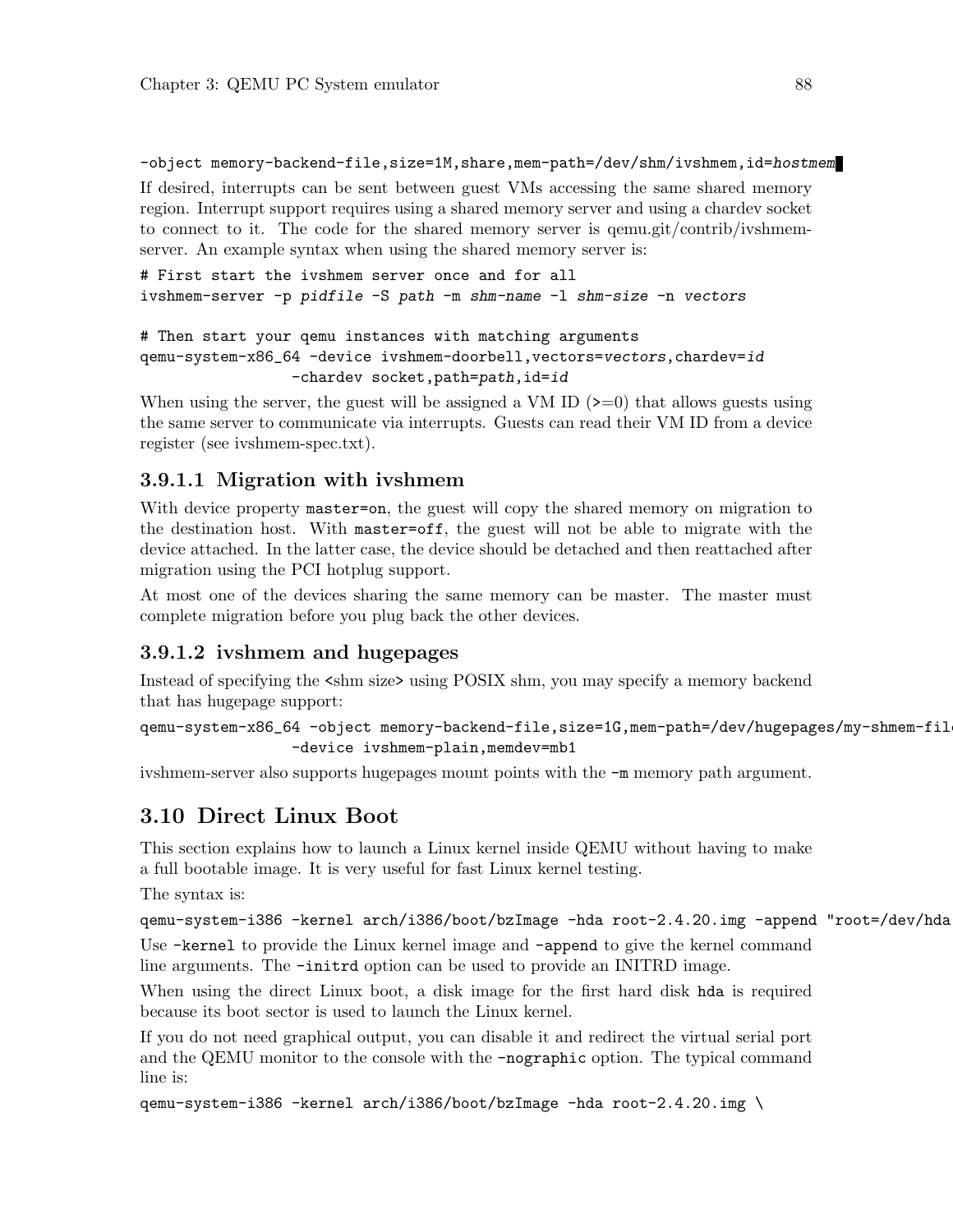### -append "root=/dev/hda console=ttyS0" -nographic

Use Ctrl-a c to switch between the serial console and the monitor (see [Section 3.4 \[pc](#page-54-0)sys\_[keys\], page 51\)](#page-54-0).

## 3.11 USB emulation

QEMU emulates a PCI UHCI USB controller. You can virtually plug virtual USB devices or real host USB devices (experimental, works only on Linux hosts). QEMU will automatically create and connect virtual USB hubs as necessary to connect multiple USB devices.

### 3.11.1 Connecting USB devices

USB devices can be connected with the -usbdevice commandline option or the usb\_add monitor command. Available devices are:

mouse Virtual Mouse. This will override the PS/2 mouse emulation when activated.

tablet Pointer device that uses absolute coordinates (like a touchscreen). This means QEMU is able to report the mouse position without having to grab the mouse. Also overrides the PS/2 mouse emulation when activated.

```
disk:file
```
Mass storage device based on file (see Section 3.7 [disk [images\], page 63\)](#page-66-0)

host:bus.addr

Pass through the host device identified by bus.addr (Linux only)

host:vendor\_id:product\_id

Pass through the host device identified by vendor id: product id (Linux only)

wacom-tablet

Virtual Wacom PenPartner tablet. This device is similar to the tablet above but it can be used with the tslib library because in addition to touch coordinates it reports touch pressure.

- keyboard Standard USB keyboard. Will override the PS/2 keyboard (if present).
- serial: [vendorid=vendor\_id][, product\_id=product\_id]: dev

Serial converter. This emulates an FTDI FT232BM chip connected to host character device dev. The available character devices are the same as for the -serial option. The vendorid and productid options can be used to override the default 0403:6001. For instance,

usb\_add serial:productid=FA00:tcp:192.168.0.2:4444

will connect to tcp port  $4444$  of ip 192.168.0.2, and plug that to the virtual serial converter, faking a Matrix Orbital LCD Display (USB ID 0403:FA00).

braille Braille device. This will use BrlAPI to display the braille output on a real or fake device.

net:options

Network adapter that supports CDC ethernet and RNDIS protocols. options specifies NIC options as with -net nic, options (see description). For instance, user-mode networking can be used with

qemu-system-i386 [...OPTIONS...] -net user,vlan=0 -usbdevice net:vlan=0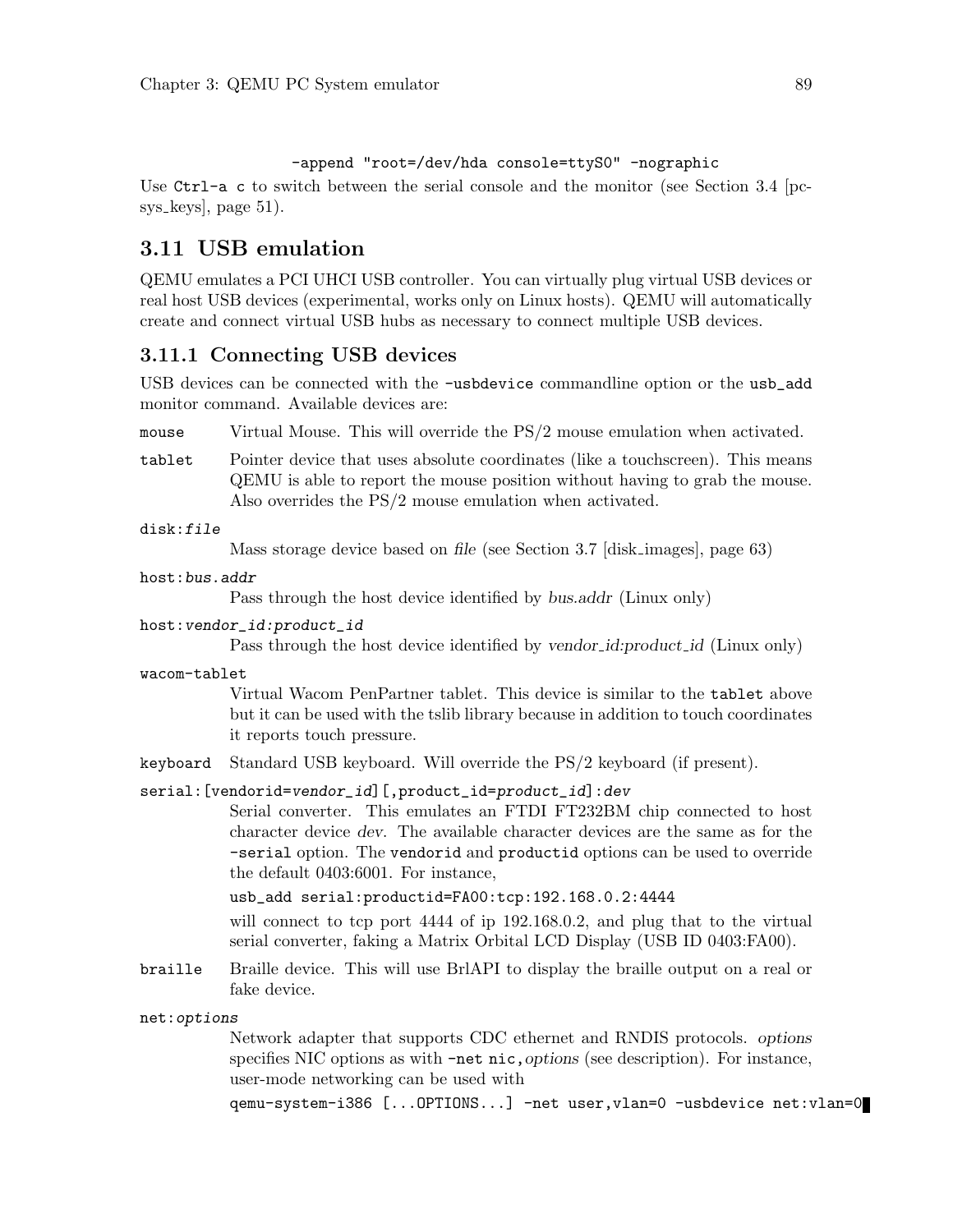Currently this cannot be used in machines that support PCI NICs.

bt[:hci-type]

Bluetooth dongle whose type is specified in the same format as with the -bt hci option, see [\[allowed HCI types\], page 37.](#page-40-0) If no type is given, the HCI logic corresponds to -bt hci, vlan=0. This USB device implements the USB Transport Layer of HCI. Example usage:

qemu-system-i386 [... OPTIONS...] -usbdevice bt:hci, vlan=3 -bt device: keyboard, vla

### 3.11.2 Using host USB devices on a Linux host

WARNING: this is an experimental feature. QEMU will slow down when using it. USB devices requiring real time streaming (i.e. USB Video Cameras) are not supported yet.

- 1. If you use an early Linux 2.4 kernel, verify that no Linux driver is actually using the USB device. A simple way to do that is simply to disable the corresponding kernel module by renaming it from mydriver.o to mydriver.o.disabled.
- 2. Verify that /proc/bus/usb is working (most Linux distributions should enable it by default). You should see something like that:

ls /proc/bus/usb 001 devices drivers

3. Since only root can access to the USB devices directly, you can either launch QEMU as root or change the permissions of the USB devices you want to use. For testing, the following suffices:

chown -R myuid /proc/bus/usb

4. Launch QEMU and do in the monitor:

```
info usbhost
 Device 1.2, speed 480 Mb/s
    Class 00: USB device 1234:5678, USB DISK
```
You should see the list of the devices you can use (Never try to use hubs, it won't work).

5. Add the device in QEMU by using:

usb\_add host:1234:5678

Normally the guest OS should report that a new USB device is plugged. You can use the option -usbdevice to do the same.

6. Now you can try to use the host USB device in QEMU.

When relaunching QEMU, you may have to unplug and plug again the USB device to make it work again (this is a bug).

## 3.12 VNC security

The VNC server capability provides access to the graphical console of the guest VM across the network. This has a number of security considerations depending on the deployment scenarios.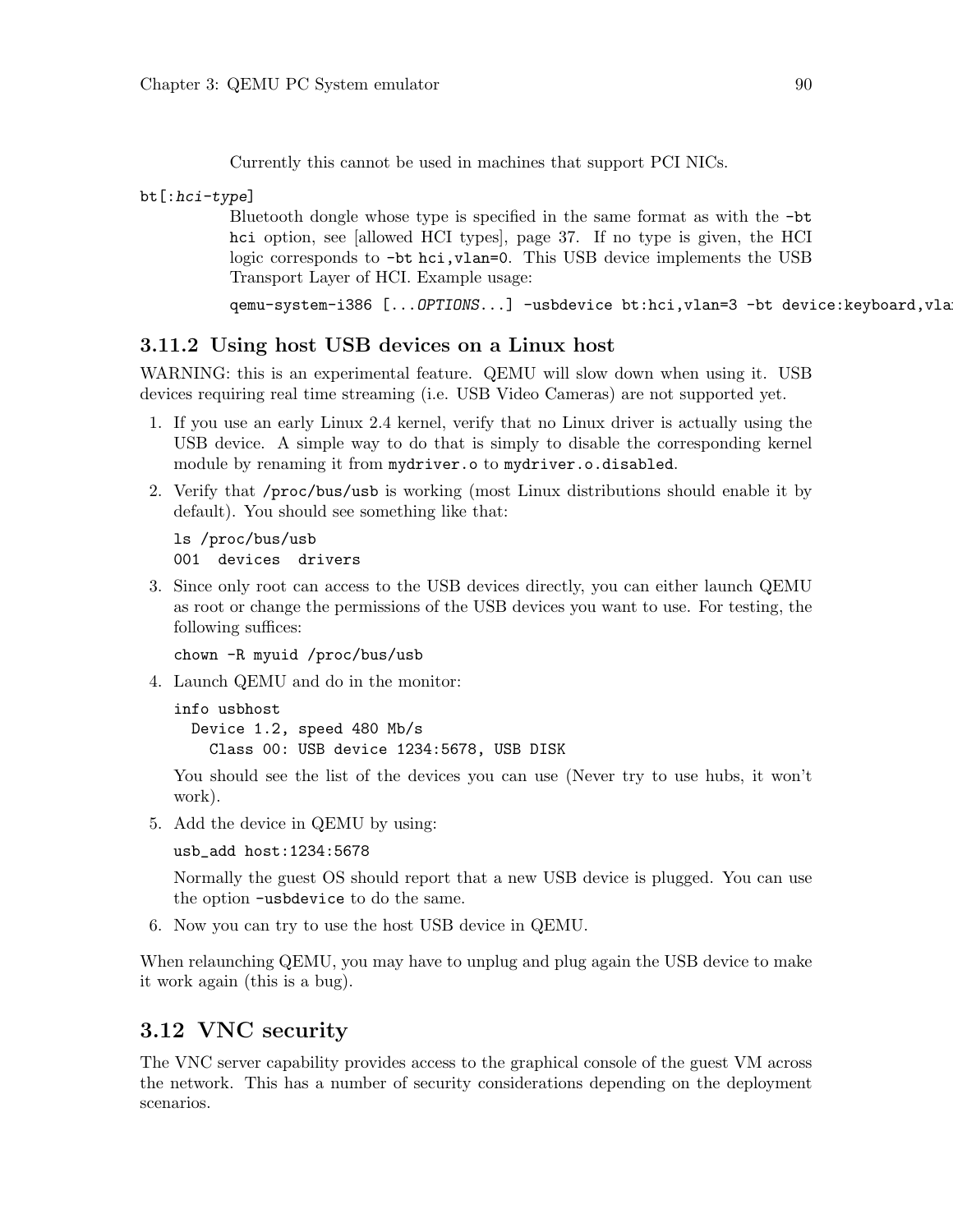## 3.12.1 Without passwords

The simplest VNC server setup does not include any form of authentication. For this setup it is recommended to restrict it to listen on a UNIX domain socket only. For example qemu-system-i386 [...OPTIONS...] -vnc unix:/home/joebloggs/.qemu-myvm-vnc This ensures that only users on local box with read/write access to that path can access the VNC server. To securely access the VNC server from a remote machine, a combination of netcat+ssh can be used to provide a secure tunnel.

## 3.12.2 With passwords

The VNC protocol has limited support for password based authentication. Since the protocol limits passwords to 8 characters it should not be considered to provide high security. The password can be fairly easily brute-forced by a client making repeat connections. For this reason, a VNC server using password authentication should be restricted to only listen on the loopback interface or UNIX domain sockets. Password authentication is not supported when operating in FIPS 140-2 compliance mode as it requires the use of the DES cipher. Password authentication is requested with the password option, and then once QEMU is running the password is set with the monitor. Until the monitor is used to set the password all clients will be rejected.

```
qemu-system-i386 [...OPTIONS...] -vnc :1,password -monitor stdio
(qemu) change vnc password
Password: ********
(qemu)
```
## 3.12.3 With x509 certificates

The QEMU VNC server also implements the VeNCrypt extension allowing use of TLS for encryption of the session, and  $x509$  certificates for authentication. The use of  $x509$  certificates is strongly recommended, because TLS on its own is susceptible to man-in-the-middle attacks. Basic x509 certificate support provides a secure session, but no authentication. This allows any client to connect, and provides an encrypted session.

qemu-system-i386 [...OPTIONS...] -vnc :1,tls,x509=/etc/pki/qemu -monitor stdio In the above example /etc/pki/qemu should contain at least three files, ca-cert.pem, server-cert.pem and server-key.pem. Unprivileged users will want to use a private directory, for example \$HOME/.pki/qemu. NB the server-key.pem file should be protected with file mode 0600 to only be readable by the user owning it.

## 3.12.4 With x509 certificates and client verification

Certificates can also provide a means to authenticate the client connecting. The server will request that the client provide a certificate, which it will then validate against the CA certificate. This is a good choice if deploying in an environment with a private internal certificate authority.

qemu-system-i386 [...OPTIONS...] -vnc :1,tls,x509verify=/etc/pki/qemu -monitor stdio

## 3.12.5 With x509 certificates, client verification and passwords

Finally, the previous method can be combined with VNC password authentication to provide two layers of authentication for clients.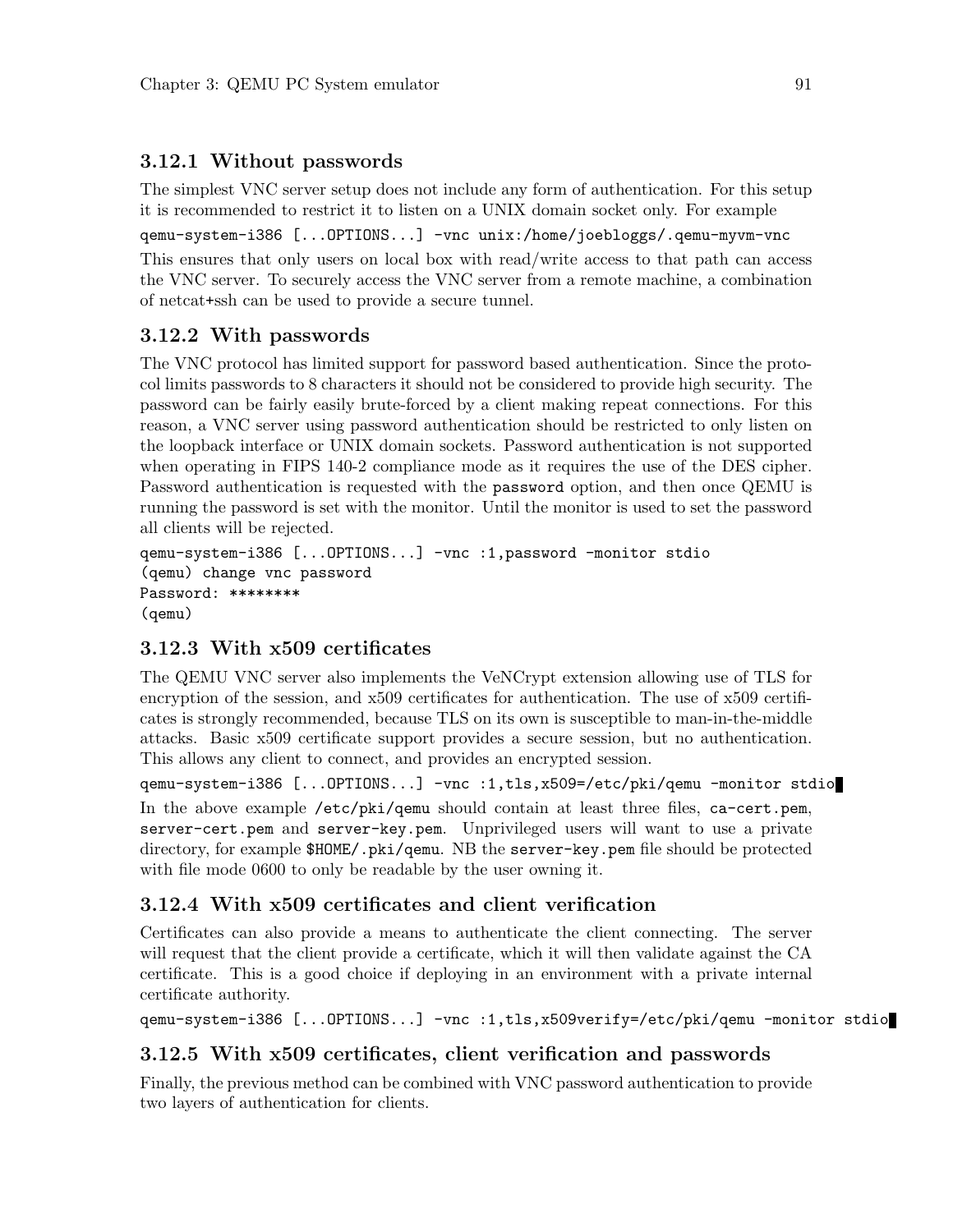qemu-system-i386 [...OPTIONS...] -vnc :1,password,tls,x509verify=/etc/pki/qemu -monitor stdio (qemu) change vnc password Password: \*\*\*\*\*\*\*\* (qemu)

## 3.12.6 With SASL authentication

The SASL authentication method is a VNC extension, that provides an easily extendable, pluggable authentication method. This allows for integration with a wide range of authentication mechanisms, such as PAM, GSSAPI/Kerberos, LDAP, SQL databases, one-time keys and more. The strength of the authentication depends on the exact mechanism configured. If the chosen mechanism also provides a SSF layer, then it will encrypt the datastream as well.

Refer to the later docs on how to choose the exact SASL mechanism used for authentication, but assuming use of one supporting SSF, then QEMU can be launched with:

qemu-system-i386 [...OPTIONS...] -vnc :1,sasl -monitor stdio

## 3.12.7 With x509 certificates and SASL authentication

If the desired SASL authentication mechanism does not supported SSF layers, then it is strongly advised to run it in combination with TLS and x509 certificates. This provides securely encrypted data stream, avoiding risk of compromising of the security credentials. This can be enabled, by combining the 'sasl' option with the aforementioned  $TLS + x509$ options:

qemu-system-i386 [...OPTIONS...] -vnc :1,tls,x509,sasl -monitor stdio

## 3.12.8 Generating certificates for VNC

The GNU TLS packages provides a command called certtool which can be used to generate certificates and keys in PEM format. At a minimum it is necessary to setup a certificate authority, and issue certificates to each server. If using certificates for authentication, then each client will also need to be issued a certificate. The recommendation is for the server to keep its certificates in either /etc/pki/qemu or for unprivileged users in \$HOME/.pki/qemu.

## 3.12.8.1 Setup the Certificate Authority

This step only needs to be performed once per organization / organizational unit. First the CA needs a private key. This key must be kept VERY secret and secure. If this key is compromised the entire trust chain of the certificates issued with it is lost.

```
# certtool --generate-privkey > ca-key.pem
```
A CA needs to have a public certificate. For simplicity it can be a self-signed certificate, or one issue by a commercial certificate issuing authority. To generate a self-signed certificate requires one core piece of information, the name of the organization.

```
# cat > ca.info <<EOF
cn = Name of your organization
ca
cert_signing_key
EOF
# certtool --generate-self-signed \
```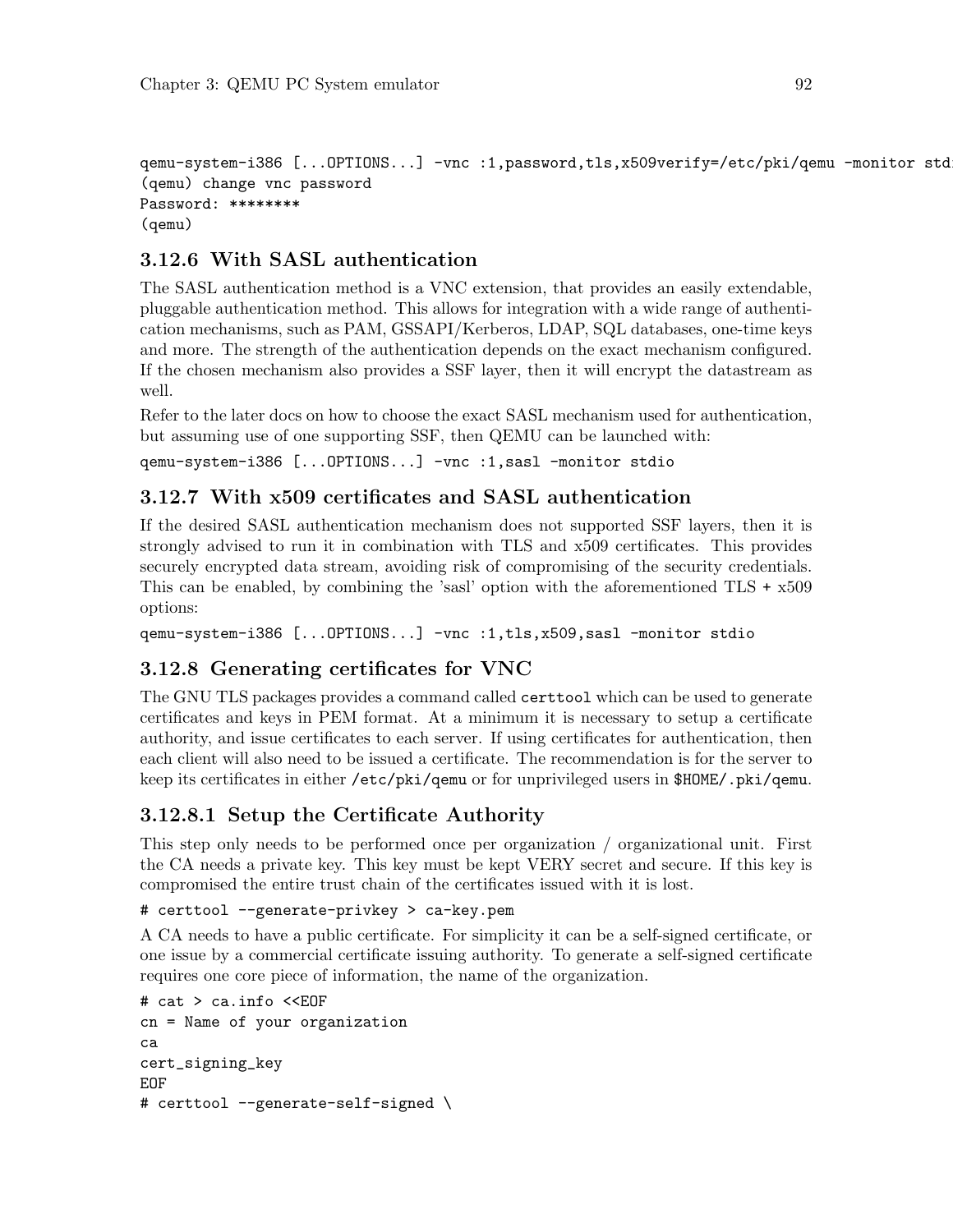--load-privkey ca-key.pem --template ca.info \ --outfile ca-cert.pem

The ca-cert.pem file should be copied to all servers and clients wishing to utilize TLS support in the VNC server. The ca-key.pem must not be disclosed/copied at all.

### 3.12.8.2 Issuing server certificates

Each server (or host) needs to be issued with a key and certificate. When connecting the certificate is sent to the client which validates it against the CA certificate. The core piece of information for a server certificate is the hostname. This should be the fully qualified hostname that the client will connect with, since the client will typically also verify the hostname in the certificate. On the host holding the secure CA private key:

```
# cat > server.info <<EOF
organization = Name of your organization
cn = server.foo.example.com
tls_www_server
encryption_key
signing_key
EOF
# certtool --generate-privkey > server-key.pem
# certtool --generate-certificate \
           --load-ca-certificate ca-cert.pem \
           --load-ca-privkey ca-key.pem \
           --load-privkey server-key.pem \
           --template server.info \
           --outfile server-cert.pem
```
The server-key.pem and server-cert.pem files should now be securely copied to the server for which they were generated. The server-key.pem is security sensitive and should be kept protected with file mode 0600 to prevent disclosure.

### 3.12.8.3 Issuing client certificates

If the QEMU VNC server is to use the x509verify option to validate client certificates as its authentication mechanism, each client also needs to be issued a certificate. The client certificate contains enough metadata to uniquely identify the client, typically organization, state, city, building, etc. On the host holding the secure CA private key:

```
# cat > client.info <<EOF
countery = GBstate = London
locality = London
organization = Name of your organization
cn = client.foo.example.com
tls_www_client
encryption_key
signing_key
EOF
# certtool --generate-privkey > client-key.pem
```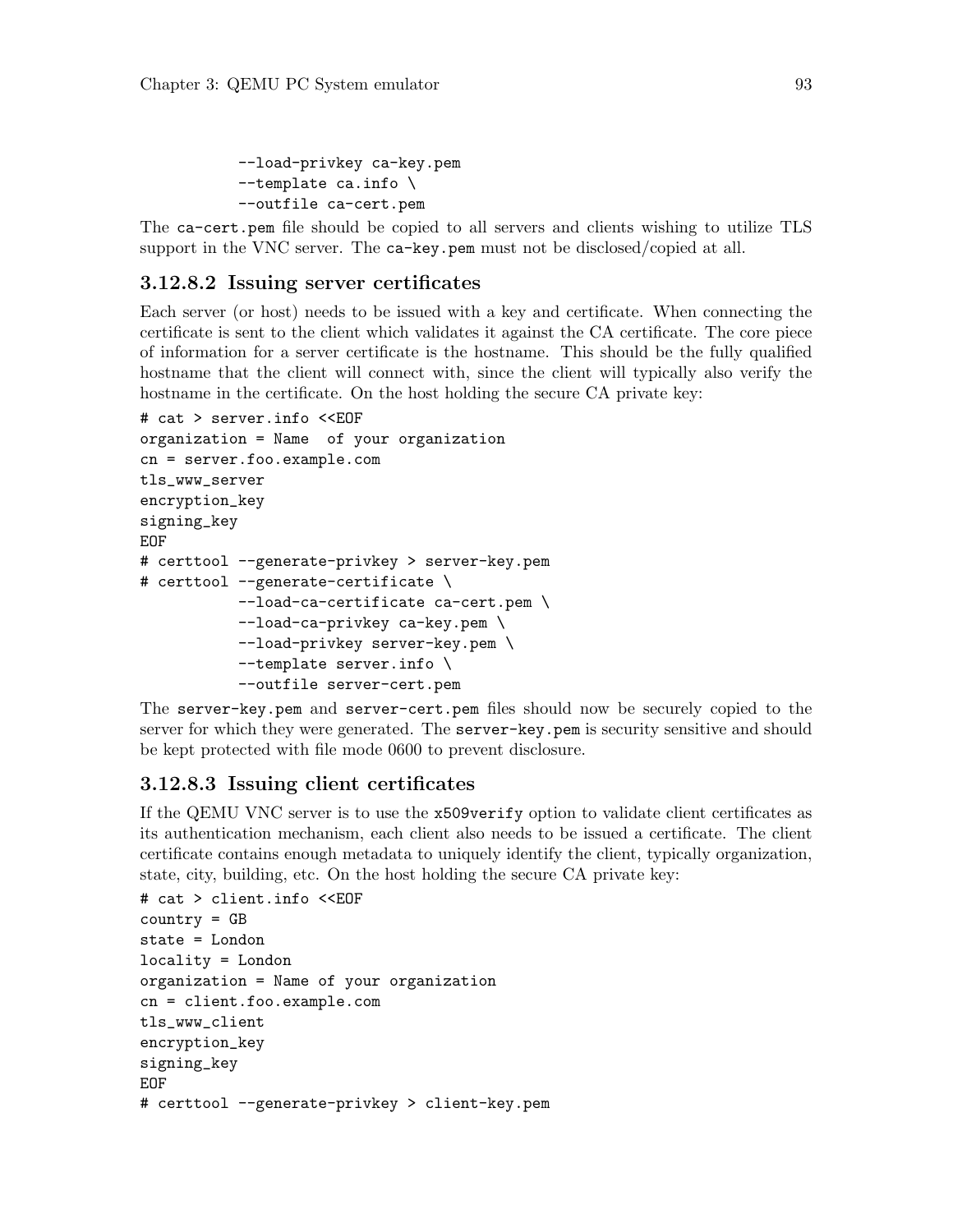```
# certtool --generate-certificate \
           --load-ca-certificate ca-cert.pem \
           --load-ca-privkey ca-key.pem \
           --load-privkey client-key.pem \
           --template client.info \
           --outfile client-cert.pem
```
The client-key.pem and client-cert.pem files should now be securely copied to the client for which they were generated.

## 3.12.9 Configuring SASL mechanisms

The following documentation assumes use of the Cyrus SASL implementation on a Linux host, but the principals should apply to any other SASL impl. When SASL is enabled, the mechanism configuration will be loaded from system default SASL service config /etc/sasl2/qemu.conf. If running QEMU as an unprivileged user, an environment variable SASL CONF PATH can be used to make it search alternate locations for the service config.

The default configuration might contain

mech\_list: digest-md5

sasldb\_path: /etc/qemu/passwd.db

This says to use the 'Digest MD5' mechanism, which is similar to the HTTP Digest-MD5 mechanism. The list of valid usernames & passwords is maintained in the /etc/qemu/passwd.db file, and can be updated using the saslpasswd2 command. While this mechanism is easy to configure and use, it is not considered secure by modern standards, so only suitable for developers / ad-hoc testing.

A more serious deployment might use Kerberos, which is done with the 'gssapi' mechanism

mech\_list: gssapi

keytab: /etc/qemu/krb5.tab

For this to work the administrator of your KDC must generate a Kerberos principal for the server, with a name of 'qemu/somehost.example.com@EXAMPLE.COM' replacing 'somehost.example.com' with the fully qualified host name of the machine running QEMU, and 'EXAMPLE.COM' with the Kerberos Realm.

Other configurations will be left as an exercise for the reader. It should be noted that only Digest-MD5 and GSSAPI provides a SSF layer for data encryption. For all other mechanisms, VNC should always be configured to use TLS and x509 certificates to protect security credentials from snooping.

## 3.13 GDB usage

QEMU has a primitive support to work with gdb, so that you can do 'Ctrl-C' while the virtual machine is running and inspect its state.

In order to use gdb, launch QEMU with the '-s' option. It will wait for a gdb connection:

```
qemu-system-i386 -s -kernel arch/i386/boot/bzImage -hda root-2.4.20.img \
                    -append "root=/dev/hda"
Connected to host network interface: tun0
Waiting gdb connection on port 1234
```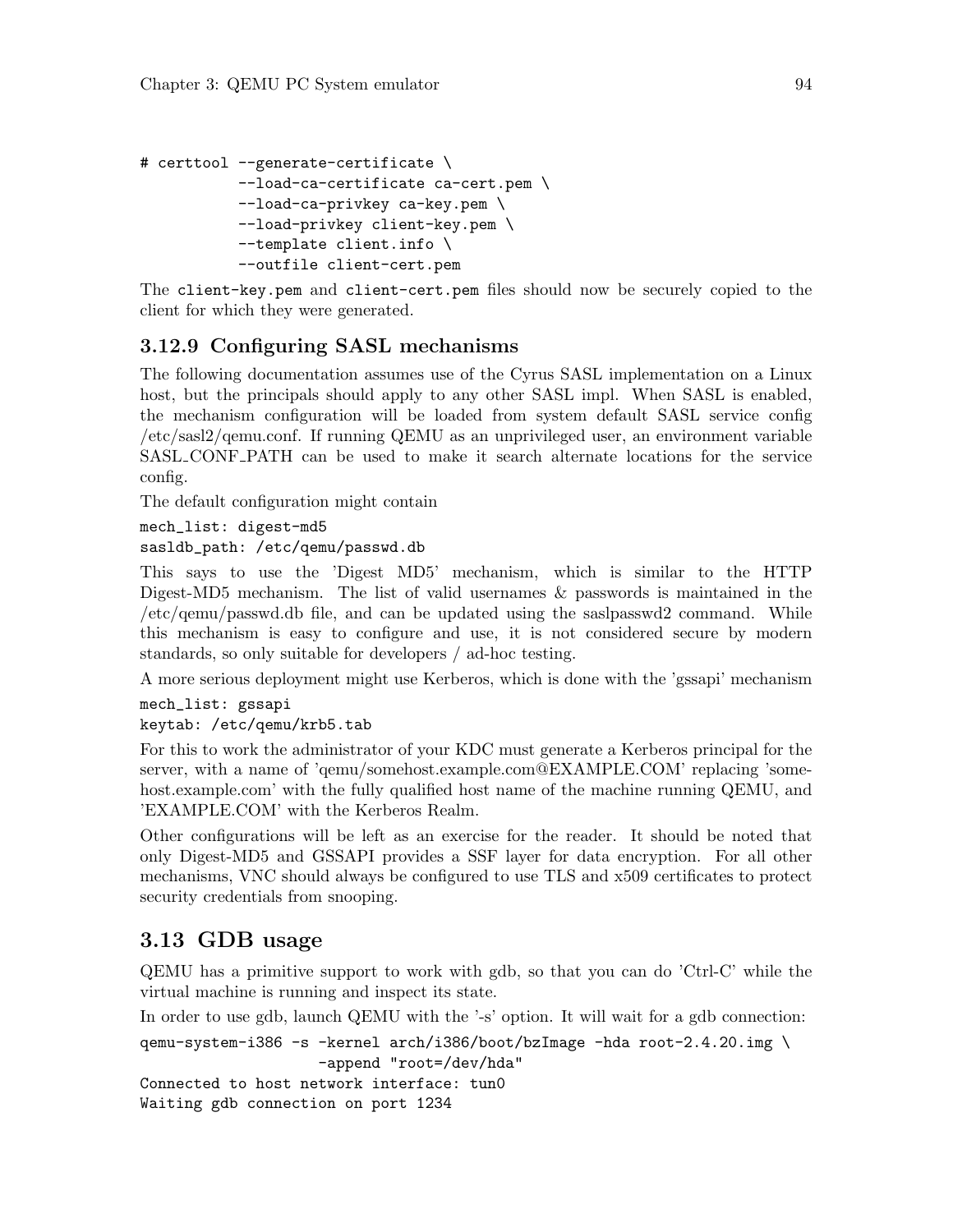Then launch gdb on the 'vmlinux' executable:

> gdb vmlinux

In gdb, connect to QEMU:

(gdb) target remote localhost:1234

Then you can use gdb normally. For example, type 'c' to launch the kernel:

(gdb) c

Here are some useful tips in order to use gdb on system code:

- 1. Use info reg to display all the CPU registers.
- 2. Use x/10i \$eip to display the code at the PC position.
- 3. Use set architecture i8086 to dump 16 bit code. Then use x/10i \$cs\*16+\$eip to dump the code at the PC position.

Advanced debugging options:

The default single stepping behavior is step with the IRQs and timer service routines off. It is set this way because when gdb executes a single step it expects to advance beyond the current instruction. With the IRQs and timer service routines on, a single step might jump into the one of the interrupt or exception vectors instead of executing the current instruction. This means you may hit the same breakpoint a number of times before executing the instruction gdb wants to have executed. Because there are rare circumstances where you want to single step into an interrupt vector the behavior can be controlled from GDB. There are three commands you can query and set the single step behavior:

### maintenance packet qqemu.sstepbits

This will display the MASK bits used to control the single stepping IE:

(gdb) maintenance packet qqemu.sstepbits sending: "qqemu.sstepbits" received: "ENABLE=1,NOIRQ=2,NOTIMER=4"

#### maintenance packet qqemu.sstep

This will display the current value of the mask used when single stepping IE:

(gdb) maintenance packet qqemu.sstep sending: "qqemu.sstep" received: "0x7"

### maintenance packet Qqemu.sstep=HEX\_VALUE

This will change the single step mask, so if wanted to enable IRQs on the single step, but not timers, you would use:

(gdb) maintenance packet Qqemu.sstep=0x5 sending: "qemu.sstep=0x5" received: "OK"

## 3.14 Target OS specific information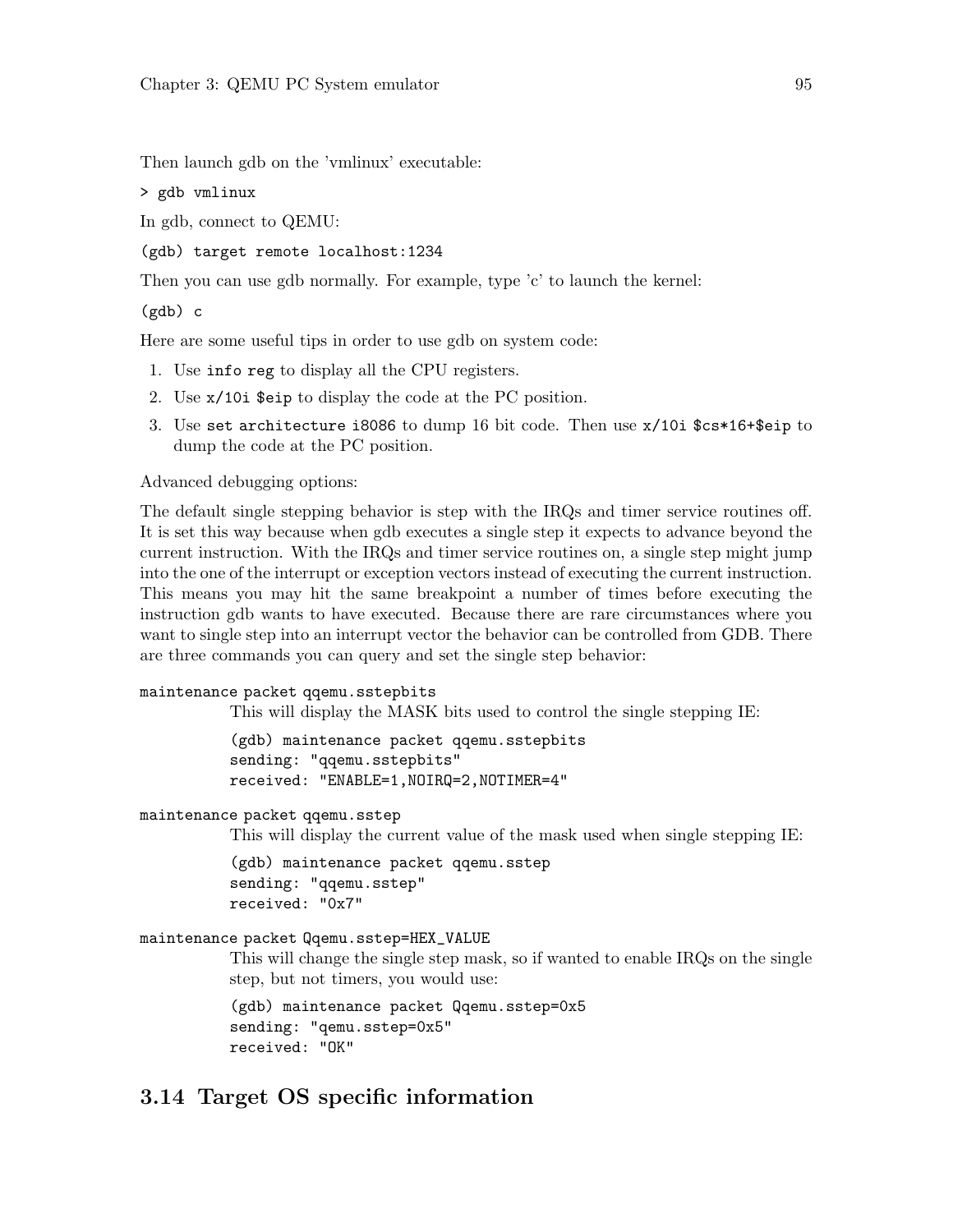## 3.14.1 Linux

To have access to SVGA graphic modes under X11, use the vesa or the cirrus X11 driver. For optimal performances, use 16 bit color depth in the guest and the host OS.

When using a 2.6 guest Linux kernel, you should add the option clock=pit on the kernel command line because the 2.6 Linux kernels make very strict real time clock checks by default that QEMU cannot simulate exactly.

When using a 2.6 guest Linux kernel, verify that the 4G/4G patch is not activated because QEMU is slower with this patch. The QEMU Accelerator Module is also much slower in this case. Earlier Fedora Core 3 Linux kernel (< 2.6.9-1.724 FC3) were known to incorporate this patch by default. Newer kernels don't have it.

## 3.14.2 Windows

If you have a slow host, using Windows 95 is better as it gives the best speed. Windows 2000 is also a good choice.

### 3.14.2.1 SVGA graphic modes support

QEMU emulates a Cirrus Logic GD5446 Video card. All Windows versions starting from Windows 95 should recognize and use this graphic card. For optimal performances, use 16 bit color depth in the guest and the host OS.

If you are using Windows XP as guest OS and if you want to use high resolution modes which the Cirrus Logic BIOS does not support (i.e.  $\geq 1280x1024x16$ ), then you should use the VESA VBE virtual graphic card (option -std-vga).

### 3.14.2.2 CPU usage reduction

Windows 9x does not correctly use the CPU HLT instruction. The result is that it takes host CPU cycles even when idle. You can install the utility from [http://www.user.cityline.](http://www.user.cityline.ru/~maxamn/amnhltm.zip) [ru/~maxamn/amnhltm.zip](http://www.user.cityline.ru/~maxamn/amnhltm.zip) to solve this problem. Note that no such tool is needed for NT, 2000 or XP.

### 3.14.2.3 Windows 2000 disk full problem

Windows 2000 has a bug which gives a disk full problem during its installation. When installing it, use the -win2k-hack QEMU option to enable a specific workaround. After Windows 2000 is installed, you no longer need this option (this option slows down the IDE transfers).

## 3.14.2.4 Windows 2000 shutdown

Windows 2000 cannot automatically shutdown in QEMU although Windows 98 can. It comes from the fact that Windows 2000 does not automatically use the APM driver provided by the BIOS.

In order to correct that, do the following (thanks to Struan Bartlett): go to the Control Panel  $\Rightarrow$  Add/Remove Hardware & Next  $\Rightarrow$  Add/Troubleshoot a device  $\Rightarrow$  Add a new device & Next  $\Rightarrow$  No, select the hardware from a list & Next  $\Rightarrow$  NT Apm/Legacy Support & Next  $\Rightarrow$  Next (again) a few times. Now the driver is installed and Windows 2000 now correctly instructs QEMU to shutdown at the appropriate moment.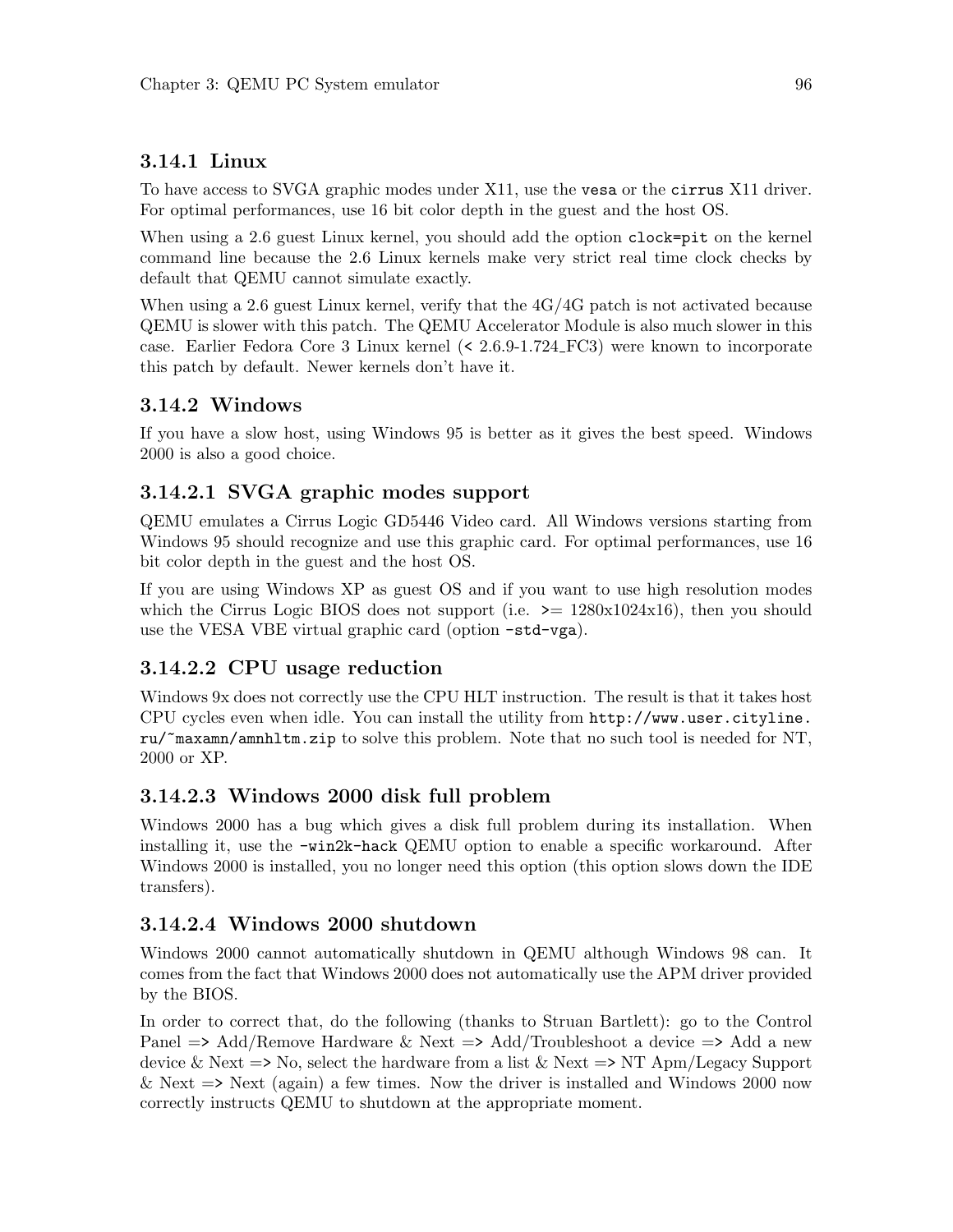### 3.14.2.5 Share a directory between Unix and Windows

See Section 3.3 [sec\_[invocation\], page 5,](#page-8-0) about the help of the option '-netdev user,smb=...'.

## 3.14.2.6 Windows XP security problem

Some releases of Windows XP install correctly but give a security error when booting:

A problem is preventing Windows from accurately checking the license for this computer. Error code: 0x800703e6.

The workaround is to install a service pack for XP after a boot in safe mode. Then reboot, and the problem should go away. Since there is no network while in safe mode, its recommended to download the full installation of SP1 or SP2 and transfer that via an ISO or using the vvfat block device ("-hdb fat:directory\_which\_holds\_the\_SP").

## 3.14.3 MS-DOS and FreeDOS

### 3.14.3.1 CPU usage reduction

DOS does not correctly use the CPU HLT instruction. The result is that it takes host CPU cycles even when idle. You can install the utility from [http://www.vmware.com/software/](http://www.vmware.com/software/dosidle210.zip) [dosidle210.zip](http://www.vmware.com/software/dosidle210.zip) to solve this problem.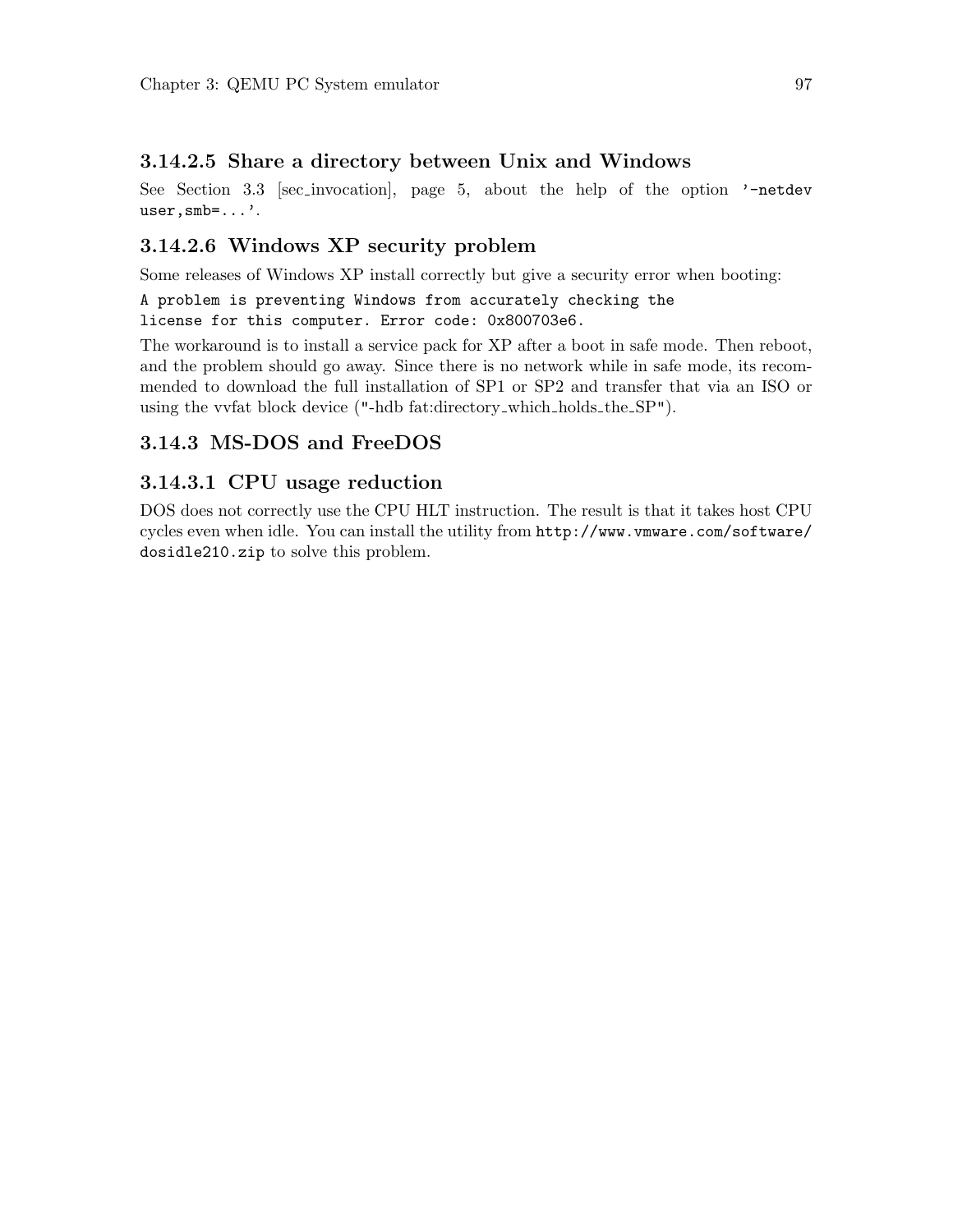# 4 QEMU System emulator for non PC targets

QEMU is a generic emulator and it emulates many non PC machines. Most of the options are similar to the PC emulator. The differences are mentioned in the following sections.

## 4.1 PowerPC System emulator

Use the executable qemu-system-ppc to simulate a complete PREP or PowerMac PowerPC system.

QEMU emulates the following PowerMac peripherals:

- − UniNorth or Grackle PCI Bridge
- − PCI VGA compatible card with VESA Bochs Extensions
- − 2 PMAC IDE interfaces with hard disk and CD-ROM support
- − NE2000 PCI adapters
- − Non Volatile RAM
- − VIA-CUDA with ADB keyboard and mouse.

QEMU emulates the following PREP peripherals:

- − PCI Bridge
- − PCI VGA compatible card with VESA Bochs Extensions
- − 2 IDE interfaces with hard disk and CD-ROM support
- − Floppy disk
- − NE2000 network adapters
- − Serial port
- − PREP Non Volatile RAM
- − PC compatible keyboard and mouse.

QEMU uses the Open Hack'Ware Open Firmware Compatible BIOS available at [http://](http://perso.magic.fr/l_indien/OpenHackWare/index.htm) [perso.magic.fr/l\\_indien/OpenHackWare/index.htm](http://perso.magic.fr/l_indien/OpenHackWare/index.htm).

Since version 0.9.1, QEMU uses OpenBIOS <http://www.openbios.org/> for the g3beige and mac99 PowerMac machines. OpenBIOS is a free (GPL v2) portable firmware implementation. The goal is to implement a 100% IEEE 1275-1994 (referred to as Open Firmware) compliant firmware.

The following options are specific to the PowerPC emulation:

```
-g WxH[xDEPTH]
```
Set the initial VGA graphic mode. The default is 800x600x32.

```
-prom-env string
```
Set OpenBIOS variables in NVRAM, for example:

```
qemu-system-ppc -prom-env 'auto-boot?=false' \
 -prom-env 'boot-device=hd:2,\yaboot' \
 -prom-env 'boot-args=conf=hd:2,\yaboot.conf'
These variables are not used by Open Hack'Ware.
```
More information is available at [http://perso.magic.fr/l\\_indien/qemu-ppc/](http://perso.magic.fr/l_indien/qemu-ppc/).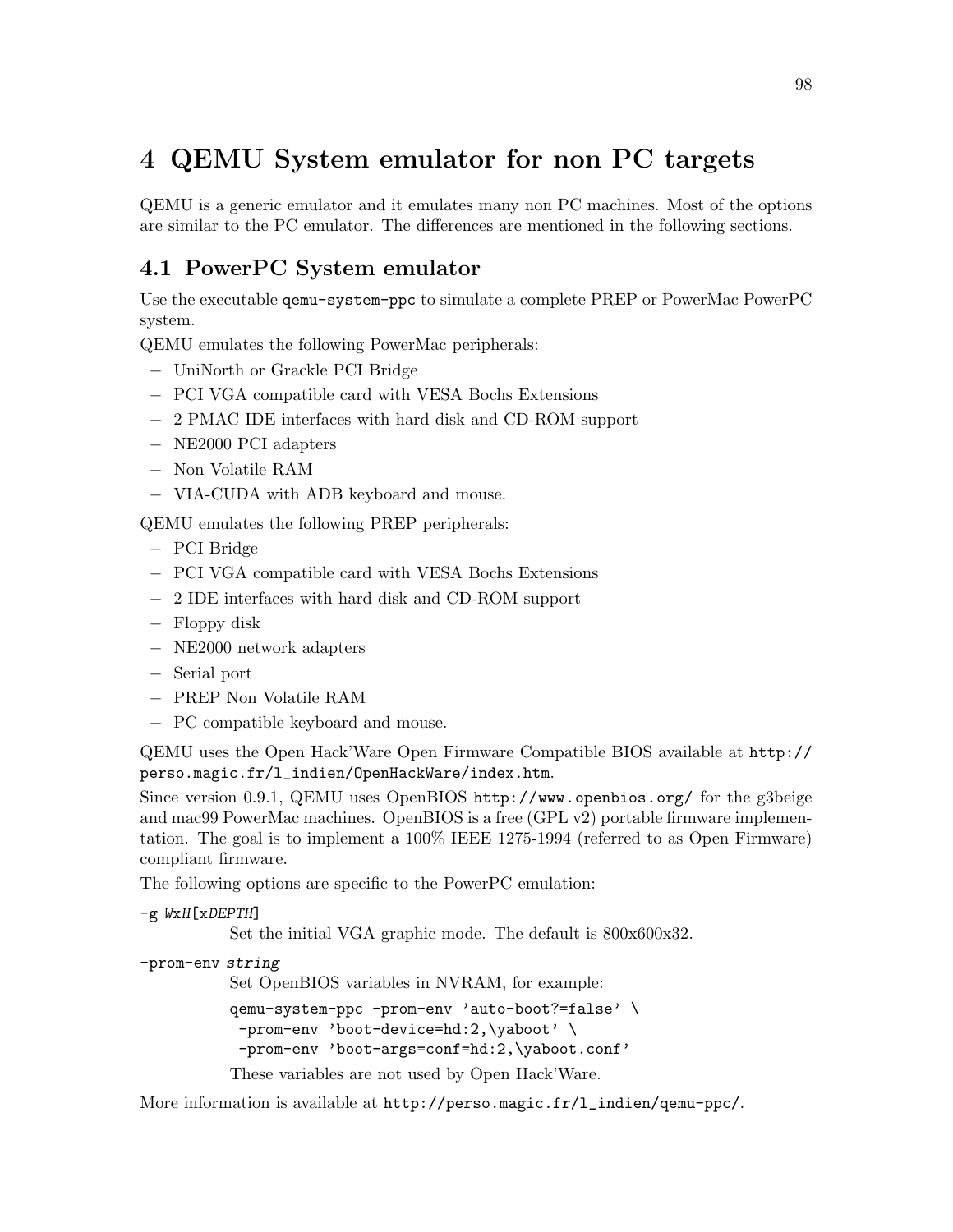## 4.2 Sparc32 System emulator

Use the executable **qemu-system-sparc** to simulate the following Sun4m architecture machines:

- − SPARCstation 4
- − SPARCstation 5
- − SPARCstation 10
- − SPARCstation 20
- − SPARCserver 600MP
- − SPARCstation LX
- − SPARCstation Voyager
- − SPARCclassic
- − SPARCbook

The emulation is somewhat complete. SMP up to 16 CPUs is supported, but Linux limits the number of usable CPUs to 4.

QEMU emulates the following sun4m peripherals:

- − IOMMU
- − TCX or cgthree Frame buffer
- − Lance (Am7990) Ethernet
- − Non Volatile RAM M48T02/M48T08
- − Slave I/O: timers, interrupt controllers, Zilog serial ports, keyboard and power/reset logic
- − ESP SCSI controller with hard disk and CD-ROM support
- − Floppy drive (not on SS-600MP)
- − CS4231 sound device (only on SS-5, not working yet)

The number of peripherals is fixed in the architecture. Maximum memory size depends on the machine type, for SS-5 it is 256MB and for others 2047MB.

Since version 0.8.2, QEMU uses OpenBIOS <http://www.openbios.org/>. OpenBIOS is a free (GPL v2) portable firmware implementation. The goal is to implement a 100% IEEE 1275-1994 (referred to as Open Firmware) compliant firmware.

A sample Linux 2.6 series kernel and ram disk image are available on the QEMU web site. There are still issues with NetBSD and OpenBSD, but most kernel versions work. Please note that currently older Solaris kernels don't work probably due to interface issues between OpenBIOS and Solaris.

The following options are specific to the Sparc32 emulation:

-g WxHx[xDEPTH]

Set the initial graphics mode. For TCX, the default is 1024x768x8 with the option of 1024x768x24. For cgthree, the default is 1024x768x8 with the option of 1152x900x8 for people who wish to use OBP.

### -prom-env string

Set OpenBIOS variables in NVRAM, for example: qemu-system-sparc -prom-env 'auto-boot?=false' \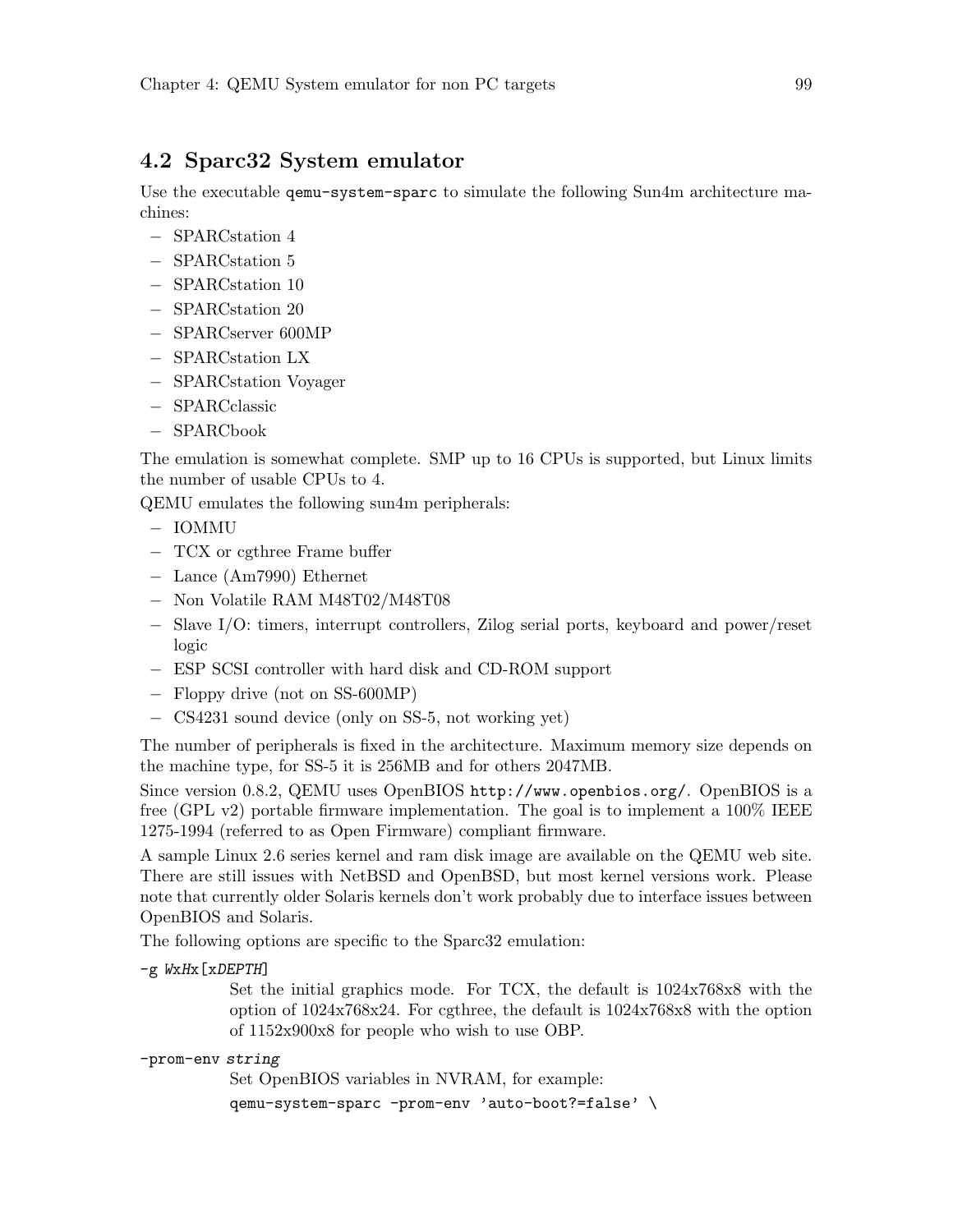```
-prom-env 'boot-device=sd(0,2,0):d' -prom-env 'boot-args=linux single'
```

```
-M [SS-4|SS-5|SS-10|SS-20|SS-600MP|LX|Voyager|SPARCClassic] [|SPARCbook]
          Set the emulated machine type. Default is SS-5.
```
## 4.3 Sparc64 System emulator

Use the executable querillary stem-sparc64 to simulate a Sun4u (UltraSPARC PC-like machine), Sun4v (T1 PC-like machine), or generic Niagara (T1) machine. The Sun4u emulator is mostly complete, being able to run Linux, NetBSD and OpenBSD in headless (-nographic) mode. The Sun4v and Niagara emulators are still a work in progress.

QEMU emulates the following peripherals:

- − UltraSparc IIi APB PCI Bridge
- − PCI VGA compatible card with VESA Bochs Extensions
- − PS/2 mouse and keyboard
- − Non Volatile RAM M48T59
- − PC-compatible serial ports
- − 2 PCI IDE interfaces with hard disk and CD-ROM support
- − Floppy disk

The following options are specific to the Sparc64 emulation:

```
-prom-env string
```
Set OpenBIOS variables in NVRAM, for example:

```
qemu-system-sparc64 -prom-env 'auto-boot?=false'
```

```
-M [sun4u|sun4v|Niagara]
```
Set the emulated machine type. The default is sun4u.

## 4.4 MIPS System emulator

Four executables cover simulation of 32 and 64-bit MIPS systems in both endian options, qemu-system-mips, qemu-system-mipsel qemu-system-mips64 and qemu-systemmips64el. Five different machine types are emulated:

- − A generic ISA PC-like machine "mips"
- − The MIPS Malta prototype board "malta"
- − An ACER Pica "pica61". This machine needs the 64-bit emulator.
- − MIPS emulator pseudo board "mipssim"
- − A MIPS Magnum R4000 machine "magnum". This machine needs the 64-bit emulator.

The generic emulation is supported by Debian 'Etch' and is able to install Debian into a virtual disk image. The following devices are emulated:

- − A range of MIPS CPUs, default is the 24Kf
- − PC style serial port
- − PC style IDE disk
- − NE2000 network card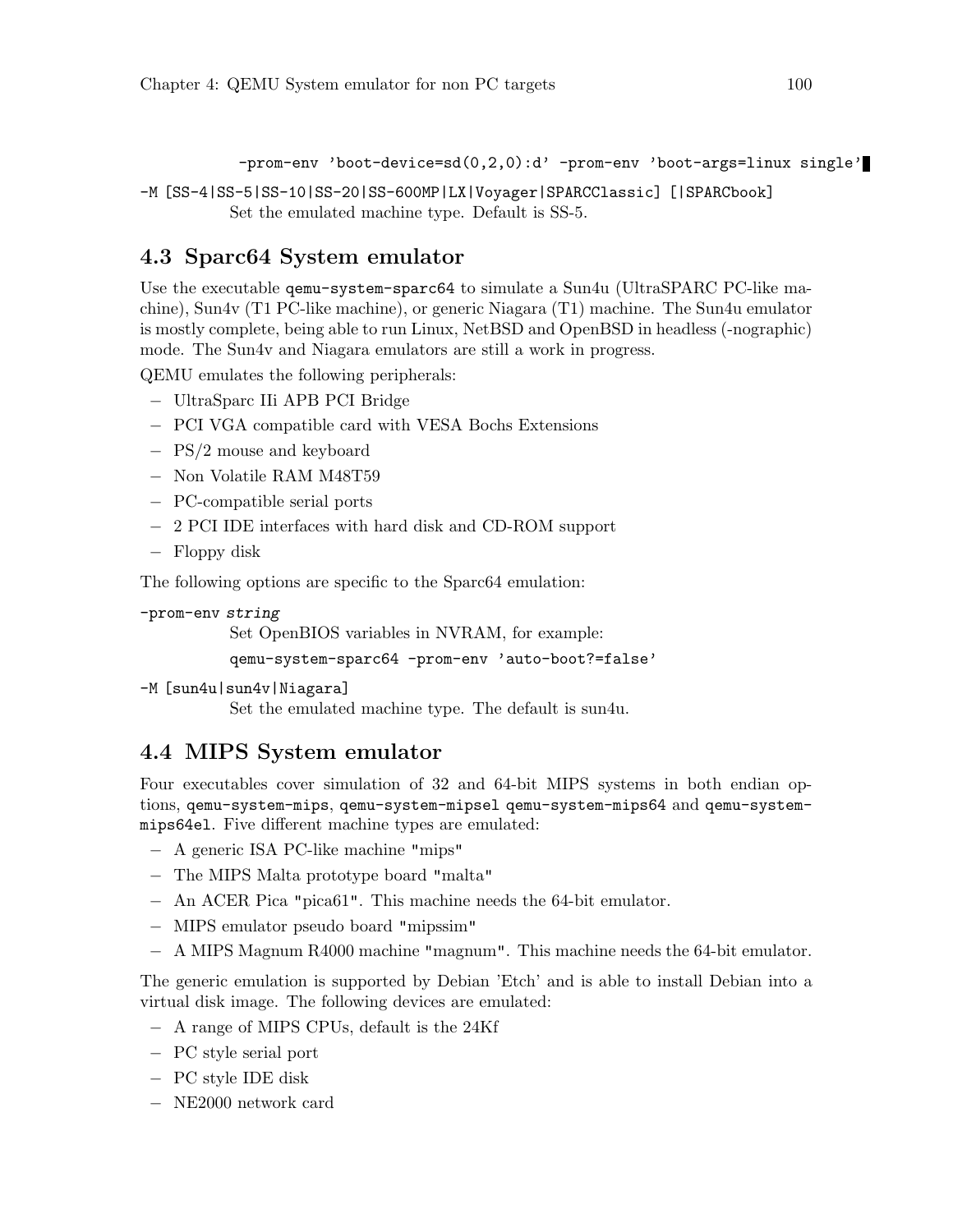The Malta emulation supports the following devices:

- − Core board with MIPS 24Kf CPU and Galileo system controller
- − PIIX4 PCI/USB/SMbus controller
- − The Multi-I/O chip's serial device
- − PCI network cards (PCnet32 and others)
- − Malta FPGA serial device
- − Cirrus (default) or any other PCI VGA graphics card

The ACER Pica emulation supports:

- − MIPS R4000 CPU
- − PC-style IRQ and DMA controllers
- − PC Keyboard
- − IDE controller

The mipssim pseudo board emulation provides an environment similar to what the proprietary MIPS emulator uses for running Linux. It supports:

- − A range of MIPS CPUs, default is the 24Kf
- − PC style serial port
- − MIPSnet network emulation

The MIPS Magnum R4000 emulation supports:

- − MIPS R4000 CPU
- − PC-style IRQ controller
- − PC Keyboard
- − SCSI controller
- − G364 framebuffer

## 4.5 ARM System emulator

Use the executable qemu-system-arm to simulate a ARM machine. The ARM Integrator/CP board is emulated with the following devices:

- − ARM926E, ARM1026E, ARM946E, ARM1136 or Cortex-A8 CPU
- − Two PL011 UARTs
- − SMC 91c111 Ethernet adapter
- − PL110 LCD controller
- − PL050 KMI with PS/2 keyboard and mouse.
- − PL181 MultiMedia Card Interface with SD card.

The ARM Versatile baseboard is emulated with the following devices:

- − ARM926E, ARM1136 or Cortex-A8 CPU
- − PL190 Vectored Interrupt Controller
- − Four PL011 UARTs
- − SMC 91c111 Ethernet adapter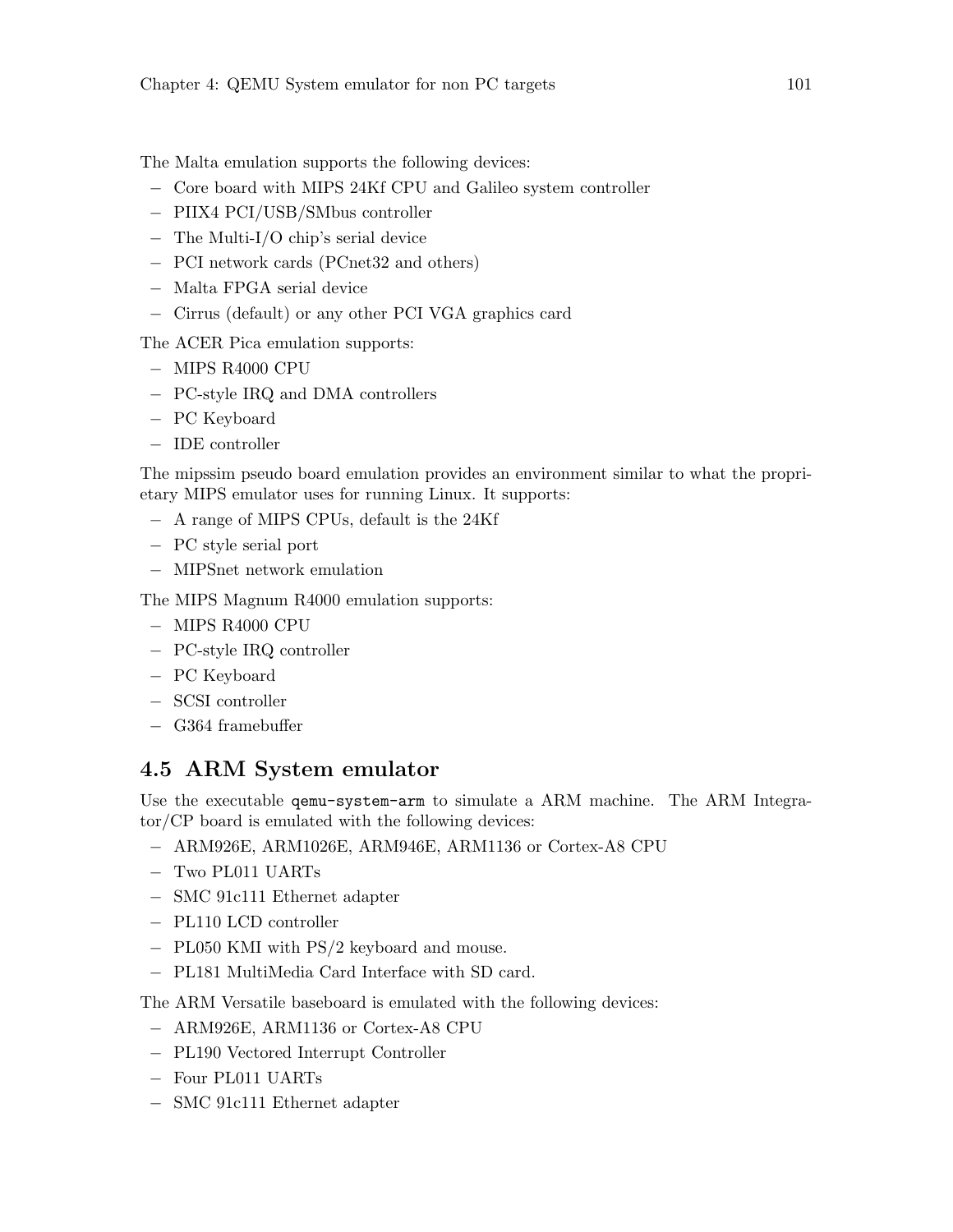- − PL110 LCD controller
- − PL050 KMI with PS/2 keyboard and mouse.
- − PCI host bridge. Note the emulated PCI bridge only provides access to PCI memory space. It does not provide access to PCI IO space. This means some devices (eg. ne2k pci NIC) are not usable, and others (eg. rtl8139 NIC) are only usable when the guest drivers use the memory mapped control registers.
- − PCI OHCI USB controller.
- − LSI53C895A PCI SCSI Host Bus Adapter with hard disk and CD-ROM devices.
- − PL181 MultiMedia Card Interface with SD card.

Several variants of the ARM RealView baseboard are emulated, including the EB, PB-A8 and PBX-A9. Due to interactions with the bootloader, only certain Linux kernel configurations work out of the box on these boards.

Kernels for the PB-A8 board should have CONFIG\_REALVIEW\_HIGH\_PHYS\_OFFSET enabled in the kernel, and expect 512M RAM. Kernels for The PBX-A9 board should have CONFIG SPARSEMEM enabled, CONFIG REALVIEW HIGH PHYS OFFSET disabled and expect 1024M RAM.

The following devices are emulated:

- − ARM926E, ARM1136, ARM11MPCore, Cortex-A8 or Cortex-A9 MPCore CPU
- − ARM AMBA Generic/Distributed Interrupt Controller
- − Four PL011 UARTs
- − SMC 91c111 or SMSC LAN9118 Ethernet adapter
- − PL110 LCD controller
- − PL050 KMI with PS/2 keyboard and mouse
- − PCI host bridge
- − PCI OHCI USB controller
- − LSI53C895A PCI SCSI Host Bus Adapter with hard disk and CD-ROM devices
- − PL181 MultiMedia Card Interface with SD card.

The XScale-based clamshell PDA models ("Spitz", "Akita", "Borzoi" and "Terrier") emulation includes the following peripherals:

- − Intel PXA270 System-on-chip (ARM V5TE core)
- − NAND Flash memory
- − IBM/Hitachi DSCM microdrive in a PXA PCMCIA slot not in "Akita"
- − On-chip OHCI USB controller
- − On-chip LCD controller
- − On-chip Real Time Clock
- − TI ADS7846 touchscreen controller on SSP bus
- − Maxim MAX1111 analog-digital converter on I<sup>2</sup>C bus
- − GPIO-connected keyboard controller and LEDs
- − Secure Digital card connected to PXA MMC/SD host
- − Three on-chip UARTs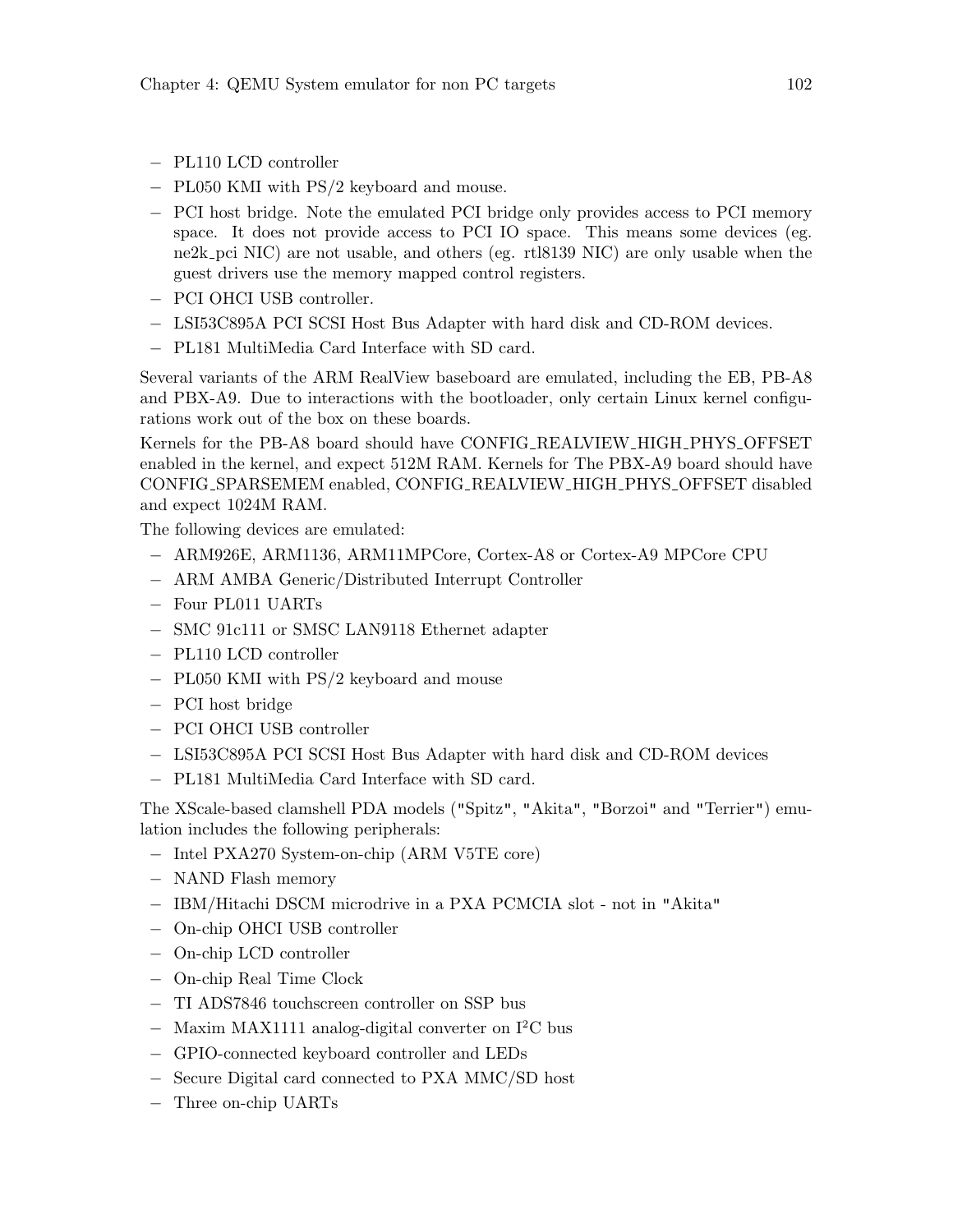− WM8750 audio CODEC on I<sup>2</sup>C and I<sup>2</sup>S busses

The Palm Tungsten|E PDA (codename "Cheetah") emulation includes the following elements:

- − Texas Instruments OMAP310 System-on-chip (ARM 925T core)
- − ROM and RAM memories (ROM firmware image can be loaded with -option-rom)
- − On-chip LCD controller
- − On-chip Real Time Clock
- − TI TSC2102i touchscreen controller / analog-digital converter / Audio CODEC, connected through MicroWire and I<sup>2</sup>S busses
- − GPIO-connected matrix keypad
- − Secure Digital card connected to OMAP MMC/SD host
- − Three on-chip UARTs

Nokia N800 and N810 internet tablets (known also as RX-34 and RX-44 / 48) emulation supports the following elements:

- − Texas Instruments OMAP2420 System-on-chip (ARM 1136 core)
- − RAM and non-volatile OneNAND Flash memories
- − Display connected to EPSON remote framebuffer chip and OMAP on-chip display controller and a LS041y3 MIPI DBI-C controller
- − TI TSC2301 (in N800) and TI TSC2005 (in N810) touchscreen controllers driven through SPI bus
- − National Semiconductor LM8323-controlled qwerty keyboard driven through I<sup>2</sup>C bus
- − Secure Digital card connected to OMAP MMC/SD host
- − Three OMAP on-chip UARTs and on-chip STI debugging console
- − A Bluetooth(R) transceiver and HCI connected to an UART
- − Mentor Graphics "Inventra" dual-role USB controller embedded in a TI TUSB6010 chip - only USB host mode is supported
- − TI TMP105 temperature sensor driven through I<sup>2</sup>C bus
- − TI TWL92230C power management companion with an RTC on I<sup>2</sup>C bus
- − Nokia RETU and TAHVO multi-purpose chips with an RTC, connected through CBUS

The Luminary Micro Stellaris LM3S811EVB emulation includes the following devices:

- − Cortex-M3 CPU core.
- − 64k Flash and 8k SRAM.
- − Timers, UARTs, ADC and I<sup>2</sup>C interface.
- − OSRAM Pictiva 96x16 OLED with SSD0303 controller on I<sup>2</sup>C bus.

The Luminary Micro Stellaris LM3S6965EVB emulation includes the following devices:

- − Cortex-M3 CPU core.
- − 256k Flash and 64k SRAM.
- − Timers, UARTs, ADC, I<sup>2</sup>C and SSI interfaces.
- − OSRAM Pictiva 128x64 OLED with SSD0323 controller connected via SSI.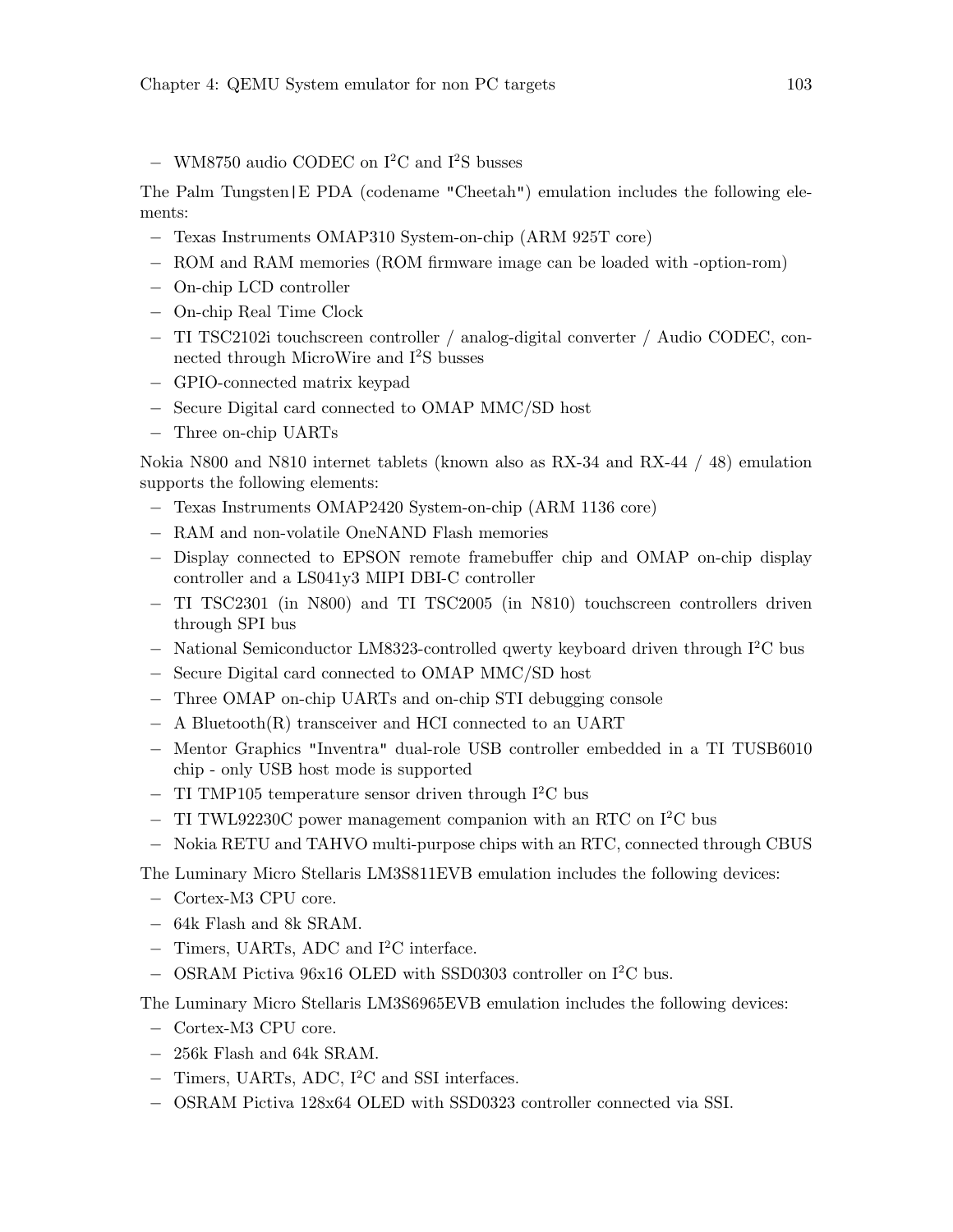The Freecom MusicPal internet radio emulation includes the following elements:

- − Marvell MV88W8618 ARM core.
- − 32 MB RAM, 256 KB SRAM, 8 MB flash.
- − Up to 2 16550 UARTs
- − MV88W8xx8 Ethernet controller
- − MV88W8618 audio controller, WM8750 CODEC and mixer
- − 128×64 display with brightness control
- − 2 buttons, 2 navigation wheels with button function

The Siemens SX1 models v1 and v2 (default) basic emulation. The emulation includes the following elements:

- − Texas Instruments OMAP310 System-on-chip (ARM 925T core)
- − ROM and RAM memories (ROM firmware image can be loaded with -pflash) V1 1 Flash of 16MB and 1 Flash of 8MB V2 1 Flash of 32MB
- − On-chip LCD controller
- − On-chip Real Time Clock
- − Secure Digital card connected to OMAP MMC/SD host
- − Three on-chip UARTs

A Linux 2.6 test image is available on the QEMU web site. More information is available in the QEMU mailing-list archive.

The following options are specific to the ARM emulation:

### -semihosting

Enable semihosting syscall emulation.

On ARM this implements the "Angel" interface.

Note that this allows guest direct access to the host filesystem, so should only be used with trusted guest OS.

## 4.6 ColdFire System emulator

Use the executable **qemu-system-m68k** to simulate a ColdFire machine. The emulator is able to boot a uClinux kernel.

The M5208EVB emulation includes the following devices:

- − MCF5208 ColdFire V2 Microprocessor (ISA A+ with EMAC).
- − Three Two on-chip UARTs.
- − Fast Ethernet Controller (FEC)

The AN5206 emulation includes the following devices:

- − MCF5206 ColdFire V2 Microprocessor.
- − Two on-chip UARTs.

The following options are specific to the ColdFire emulation:

### -semihosting

Enable semihosting syscall emulation.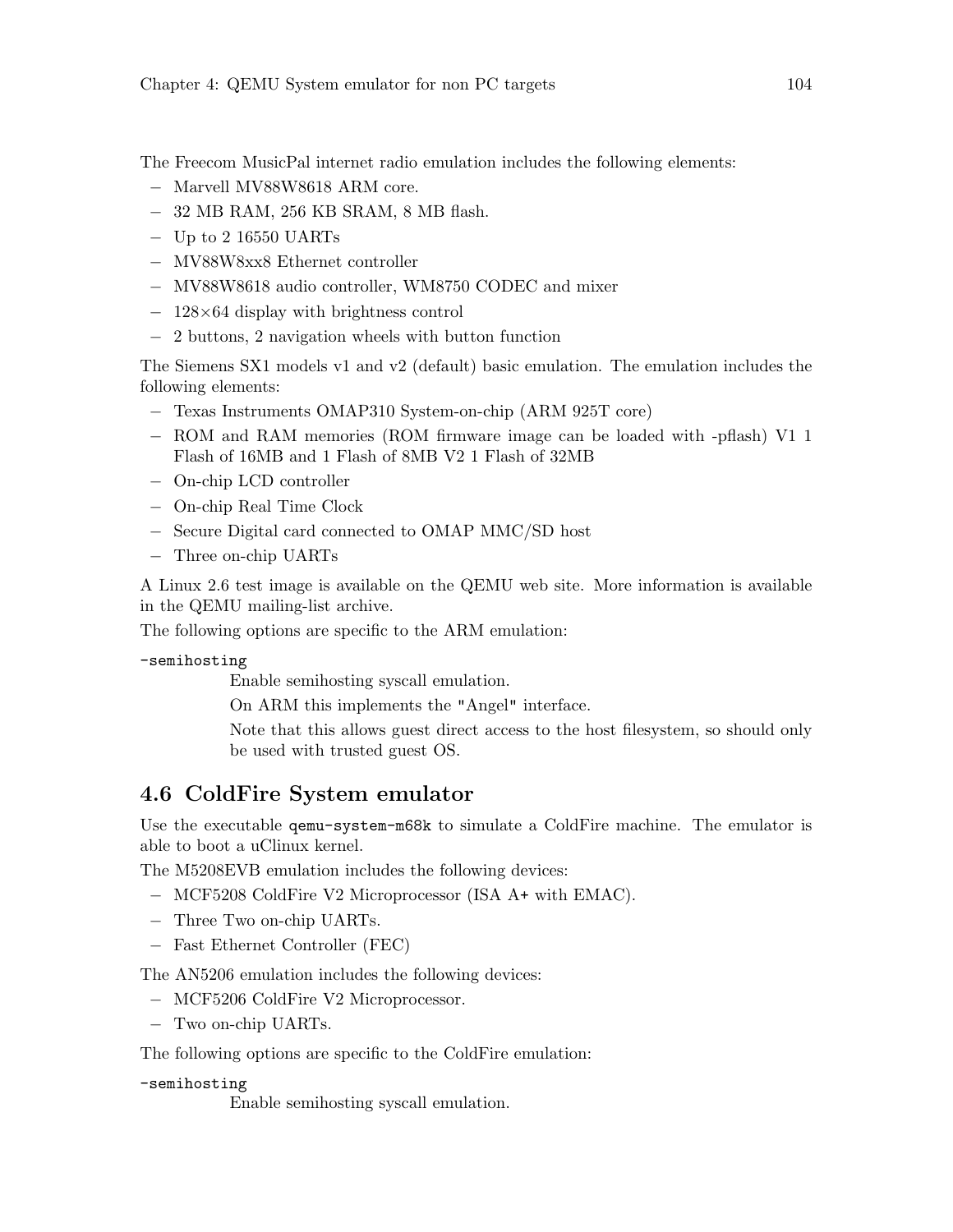<span id="page-108-0"></span>On M68K this implements the "ColdFire GDB" interface used by libgloss. Note that this allows guest direct access to the host filesystem, so should only be used with trusted guest OS.

### 4.7 Cris System emulator

TODO

### 4.8 Microblaze System emulator

TODO

### 4.9 SH4 System emulator

TODO

### 4.10 Xtensa System emulator

Two executables cover simulation of both Xtensa endian options, qemu-system-xtensa and qemu-system-xtensaeb. Two different machine types are emulated:

- − Xtensa emulator pseudo board "sim"
- − Avnet LX60/LX110/LX200 board

The sim pseudo board emulation provides an environment similar to one provided by the proprietary Tensilica ISS. It supports:

- − A range of Xtensa CPUs, default is the DC232B
- − Console and filesystem access via semihosting calls

The Avnet LX60/LX110/LX200 emulation supports:

- − A range of Xtensa CPUs, default is the DC232B
- − 16550 UART
- − OpenCores 10/100 Mbps Ethernet MAC

The following options are specific to the Xtensa emulation:

#### -semihosting

Enable semihosting syscall emulation.

Xtensa semihosting provides basic file IO calls, such as open/read/write/seek/select. Tensilica baremetal libc for ISS and linux platform "sim" use this interface.

Note that this allows guest direct access to the host filesystem, so should only be used with trusted guest OS.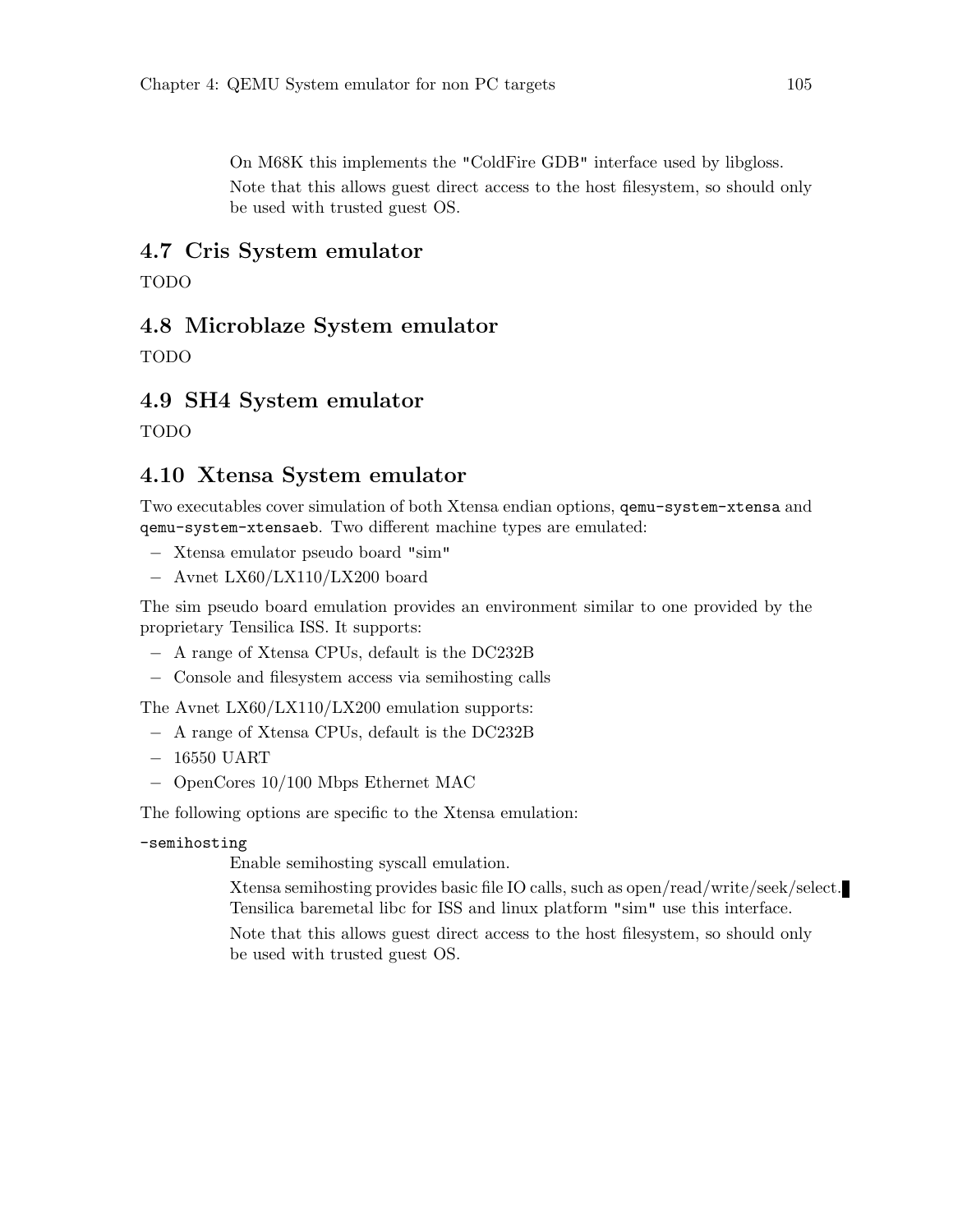# 5 QEMU User space emulator

### 5.1 Supported Operating Systems

The following OS are supported in user space emulation:

- − Linux (referred as qemu-linux-user)
- − BSD (referred as qemu-bsd-user)

### 5.2 Linux User space emulator

#### 5.2.1 Quick Start

In order to launch a Linux process, QEMU needs the process executable itself and all the target (x86) dynamic libraries used by it.

• On x86, you can just try to launch any process by using the native libraries:

```
qemu-i386 -L / /bin/ls
```
-L / tells that the x86 dynamic linker must be searched with a / prefix.

• Since QEMU is also a linux process, you can launch QEMU with QEMU (NOTE: you can only do that if you compiled QEMU from the sources):

```
qemu-i386 -L / qemu-i386 -L / /bin/ls
```
• On non x86 CPUs, you need first to download at least an x86 glibc (qemu-runtimei386-XXX-.tar.gz on the QEMU web page). Ensure that LD\_LIBRARY\_PATH is not set:

#### unset LD\_LIBRARY\_PATH

Then you can launch the precompiled  $\text{ls } x86$  executable:

```
qemu-i386 tests/i386/ls
```
You can look at scripts/qemu-binfmt-conf.sh so that QEMU is automatically launched by the Linux kernel when you try to launch x86 executables. It requires the binfmt\_misc module in the Linux kernel.

• The x86 version of QEMU is also included. You can try weird things such as:

```
qemu-i386 /usr/local/qemu-i386/bin/qemu-i386 \
          /usr/local/qemu-i386/bin/ls-i386
```
#### 5.2.2 Wine launch

• Ensure that you have a working QEMU with the x86 glibc distribution (see previous section). In order to verify it, you must be able to do:

```
qemu-i386 /usr/local/qemu-i386/bin/ls-i386
```
- Download the binary x86 Wine install (qemu-XXX-i386-wine.tar.gz on the QEMU web page).
- Configure Wine on your account. Look at the provided script /usr/local/qemu-i386/ bin/wine-conf.sh. Your previous \${HOME}/.wine directory is saved to \${HOME}/.wine.org.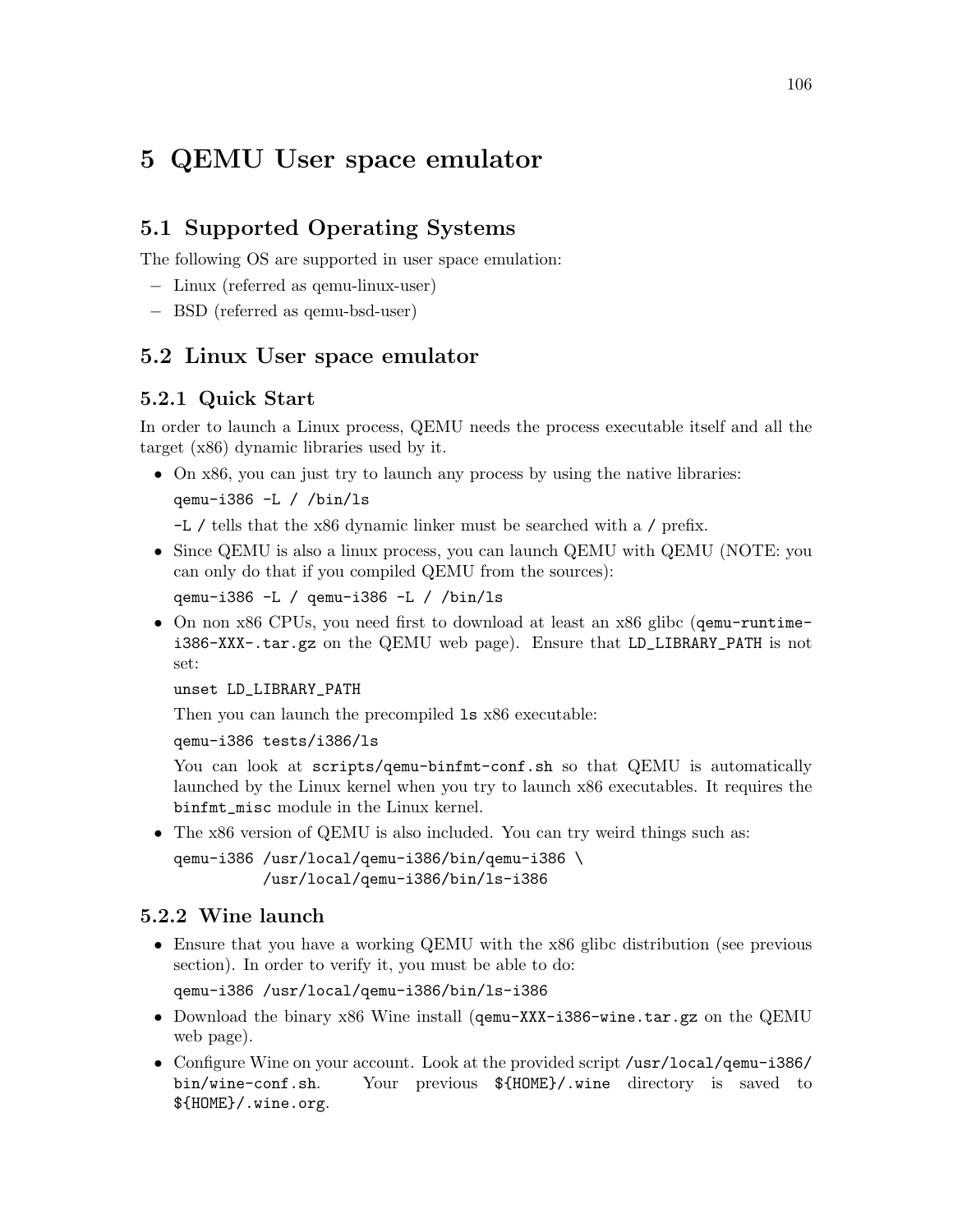• Then you can try the example putty.exe:

```
qemu-i386 /usr/local/qemu-i386/wine/bin/wine \
          /usr/local/qemu-i386/wine/c/Program\ Files/putty.exe
```
#### 5.2.3 Command line options

QEMU\_STRACE

qemu-i386 [-h] [-d] [-L path] [-s size] [-cpu model] [-g port] [-B offset] [-R size] program [arguments...]

| -h                    | Print the help                                                                                                                                                                                                               |
|-----------------------|------------------------------------------------------------------------------------------------------------------------------------------------------------------------------------------------------------------------------|
| -L path               | Set the $x86$ elf interpreter prefix (default=/usr/local/qemu-i386)                                                                                                                                                          |
| -s size               | Set the $x86$ stack size in bytes (default= $524288$ )                                                                                                                                                                       |
| -cpu model            | Select CPU model (-cpu help for list and additional feature selection)                                                                                                                                                       |
| -E var=value          | Set environment var to value.                                                                                                                                                                                                |
| -U var                | Remove var from the environment.                                                                                                                                                                                             |
|                       | -B offset Offset guest address by the specified number of bytes. This is useful when<br>the address region required by guest applications is reserved on the host. This<br>option is currently only supported on some hosts. |
| -R size               | Pre-allocate a guest virtual address space of the given size (in bytes). "G",<br>"M", and "k" suffixes may be used when specifying the size.                                                                                 |
| Debug options:        |                                                                                                                                                                                                                              |
| $-d$ item $1, \ldots$ | Activate logging of the specified items (use '-d help' for a list of log items)                                                                                                                                              |
| -p pagesize           | Act as if the host page size was 'pagesize' bytes                                                                                                                                                                            |
| -g port               | Wait gdb connection to port                                                                                                                                                                                                  |
| -singlestep           | Run the emulation in single step mode.                                                                                                                                                                                       |
|                       | Environment variables:                                                                                                                                                                                                       |

Print system calls and arguments similar to the 'strace' program (NOTE: the actual 'strace' program will not work because the user space emulator hasn't implemented ptrace). At the moment this is incomplete. All system calls that don't have a specific argument format are printed with information for six arguments. Many flag-style arguments don't have decoders and will show up as numbers.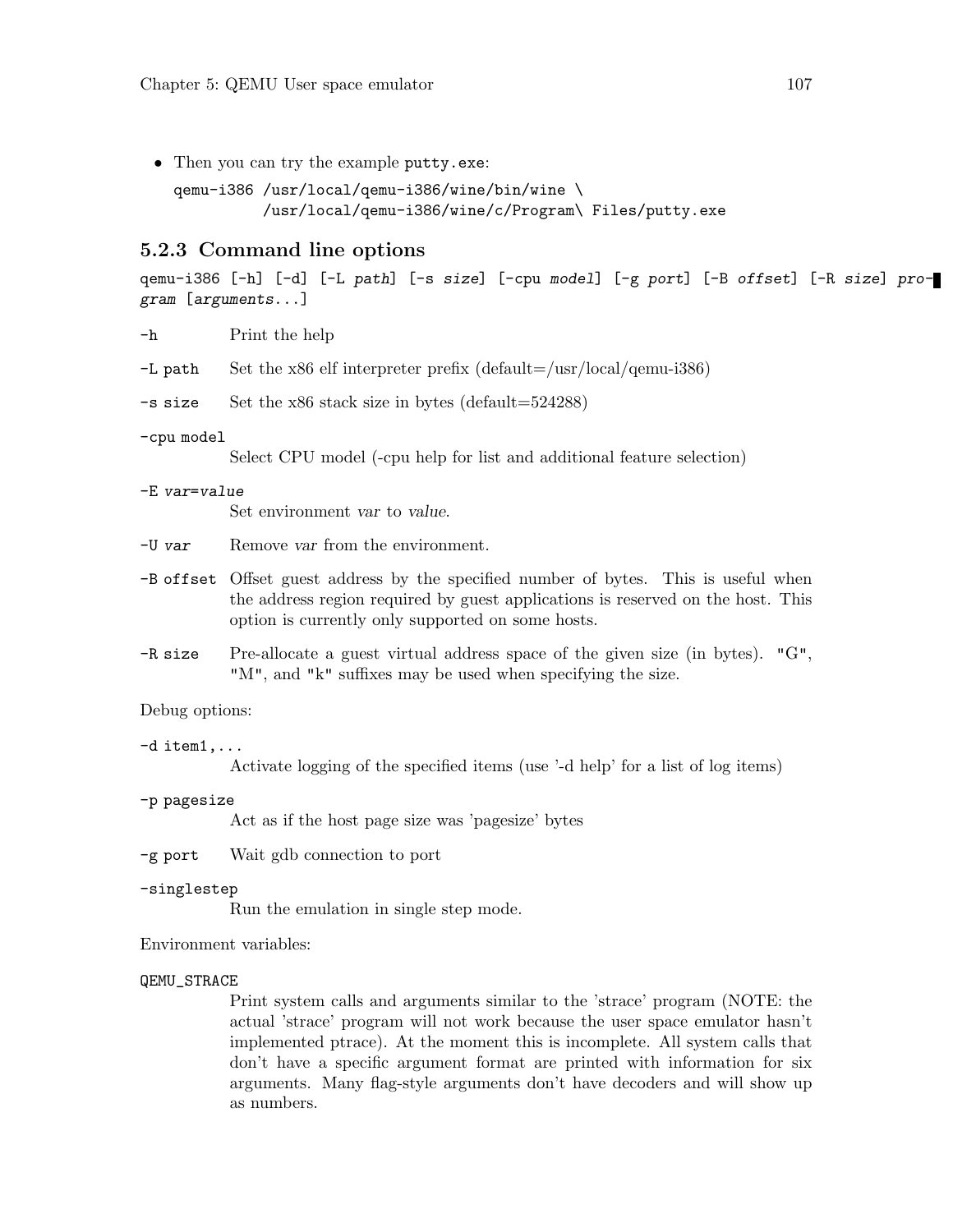#### <span id="page-111-0"></span>5.2.4 Other binaries

qemu-alpha TODO.

qemu-armeb TODO.

qemu-arm is also capable of running ARM "Angel" semihosted ELF binaries (as implemented by the arm-elf and arm-eabi Newlib/GDB configurations), and arm-uclinux bFLT format binaries.

qemu-m68k is capable of running semihosted binaries using the BDM (m5xxx-ram-hosted.ld) or m68k-sim (sim.ld) syscall interfaces, and coldfire uClinux bFLT format binaries.

The binary format is detected automatically.

qemu-cris TODO.

qemu-i386 TODO. qemu-x86\_64 TODO.

qemu-microblaze TODO.

qemu-mips TODO. qemu-mipsel TODO.

qemu-ppc64abi32 TODO. qemu-ppc64 TODO. qemu-ppc TODO.

```
qemu-sh4eb TODO. qemu-sh4 TODO.
```
qemu-sparc can execute Sparc32 binaries (Sparc32 CPU, 32 bit ABI).

qemu-sparc32plus can execute Sparc32 and SPARC32PLUS binaries (Sparc64 CPU, 32 bit ABI).

qemu-sparc64 can execute some Sparc64 (Sparc64 CPU, 64 bit ABI) and SPARC32PLUS binaries (Sparc64 CPU, 32 bit ABI).

#### 5.3 BSD User space emulator

#### 5.3.1 BSD Status

− target Sparc64 on Sparc64: Some trivial programs work.

#### 5.3.2 Quick Start

In order to launch a BSD process, QEMU needs the process executable itself and all the target dynamic libraries used by it.

• On Sparc64, you can just try to launch any process by using the native libraries: qemu-sparc64 /bin/ls

#### 5.3.3 Command line options

qemu-sparc64 [-h] [-d] [-L path] [-s size] [-bsd type] program [arguments...]

-h Print the help

 $-L$  path Set the library root path (default=/)

 $\text{-s size}$  Set the stack size in bytes (default=524288)

#### -ignore-environment

Start with an empty environment. Without this option, the initial environment is a copy of the caller's environment.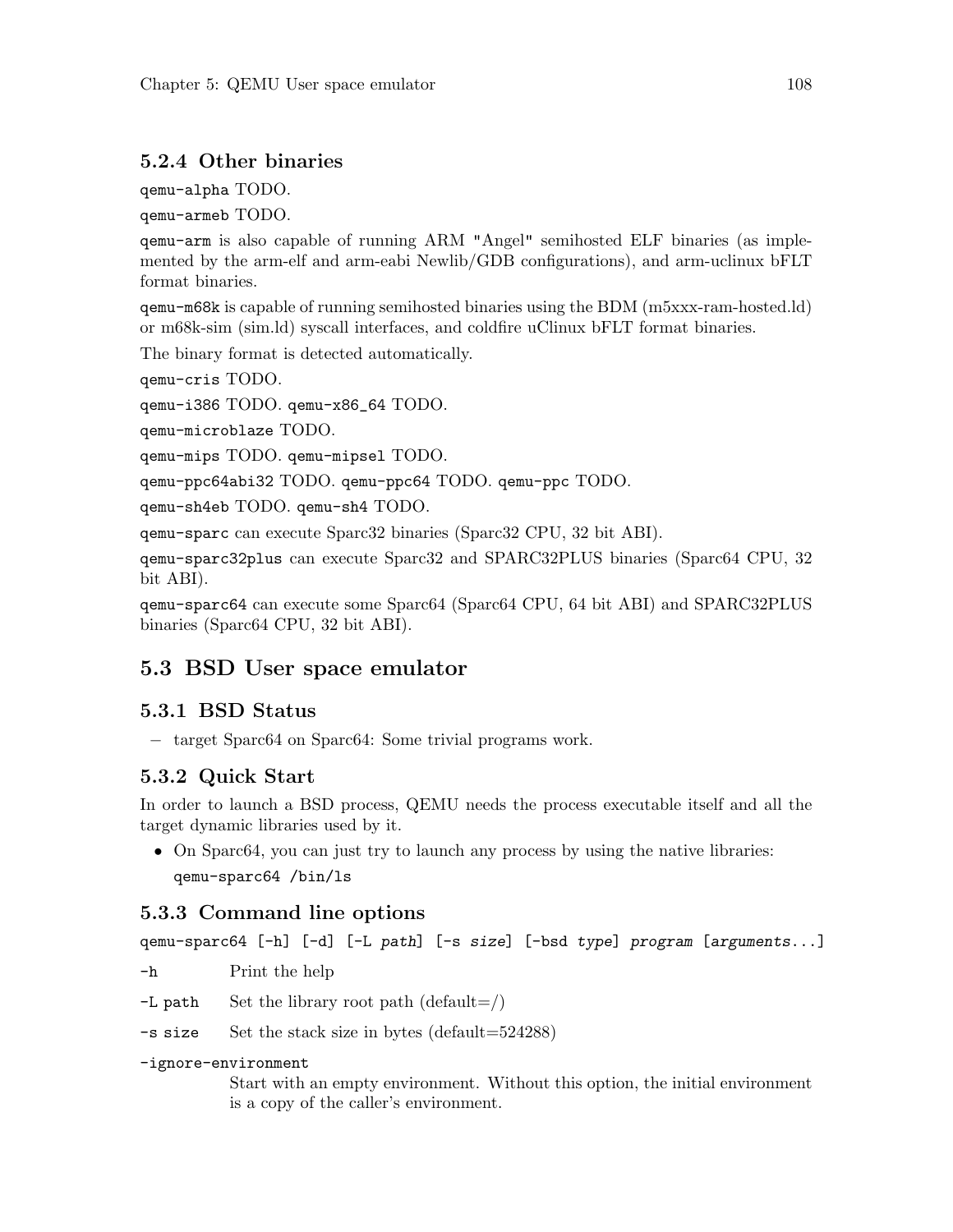#### -E var=value

Set environment var to value.

- -U var Remove var from the environment.
- -bsd type Set the type of the emulated BSD Operating system. Valid values are FreeBSD, NetBSD and OpenBSD (default).

Debug options:

#### $-d$  item $1, \ldots$

Activate logging of the specified items (use '-d help' for a list of log items)

#### -p pagesize

Act as if the host page size was 'pagesize' bytes

#### -singlestep

Run the emulation in single step mode.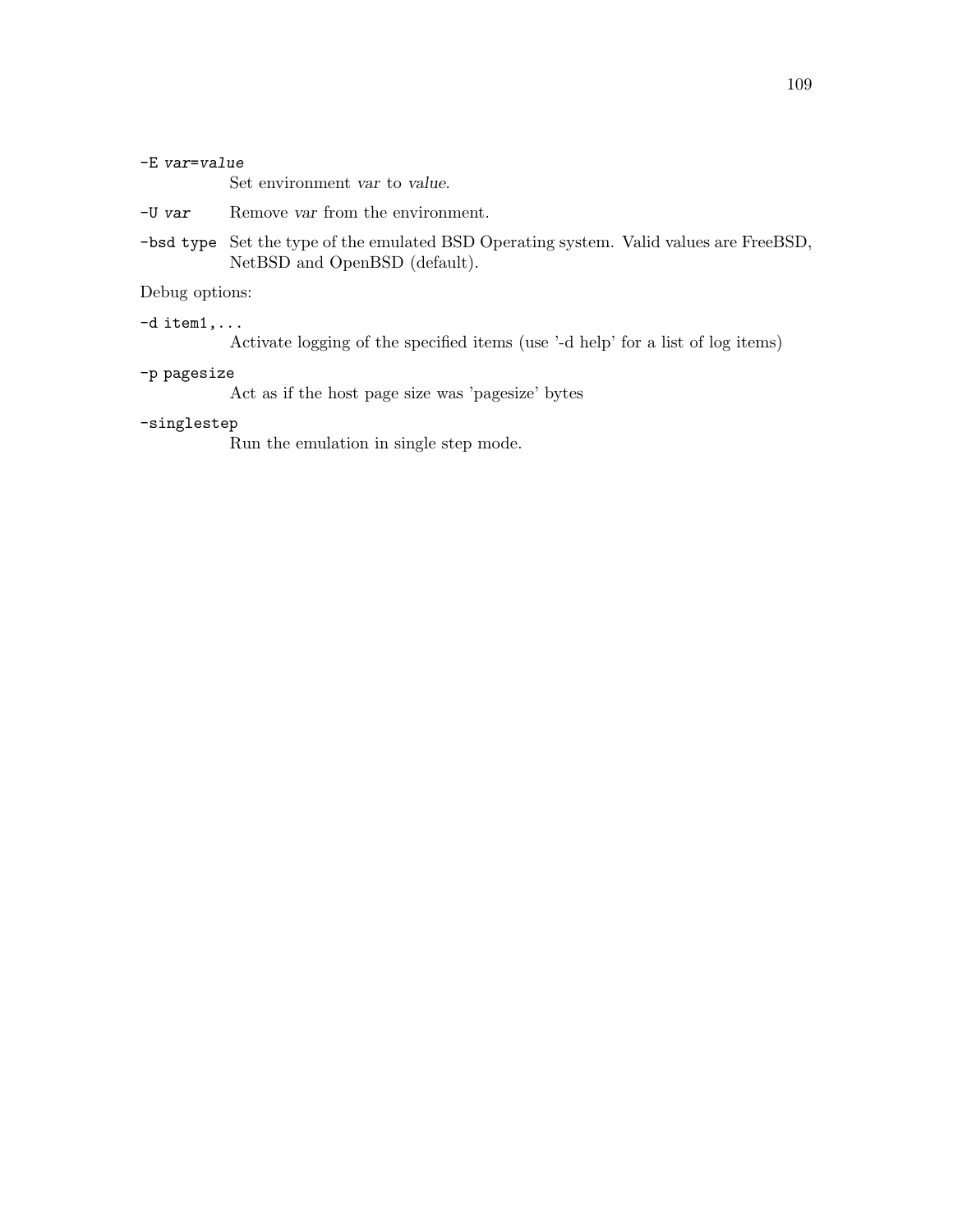# 6 Compilation from the sources

## 6.1 Linux/Unix

### 6.1.1 Compilation

First you must decompress the sources:

```
cd /tmp
tar zxvf qemu-x.y.z.tar.gz
cd qemu-x.y.z
```
Then you configure QEMU and build it (usually no options are needed):

```
./configure
make
```
Then type as root user:

make install

to install QEMU in /usr/local.

## 6.2 Windows

- Install the current versions of MSYS and MinGW from <http://www.mingw.org/>. You can find detailed installation instructions in the download section and the FAQ.
- Download the MinGW development library of SDL 1.2.x (SDL-devel-1.2.xmingw32.tar.gz) from <http://www.libsdl.org>. Unpack it in a temporary place and edit the sdl-config script so that it gives the correct SDL directory when invoked.
- Install the MinGW version of zlib and make sure zlib.h and libz.dll.a are in MinGW's default header and linker search paths.
- Extract the current version of QEMU.
- Start the MSYS shell (file msys.bat).
- Change to the QEMU directory. Launch ./configure and make. If you have problems using SDL, verify that sdl-config can be launched from the MSYS command line.
- You can install QEMU in Program Files/QEMU by typing make install. Don't forget to copy SDL.dll in Program Files/QEMU.

## 6.3 Cross compilation for Windows with Linux

- Install the MinGW cross compilation tools available at <http://www.mingw.org/>.
- Download the MinGW development library of SDL 1.2.x (SDL-devel-1.2.xmingw32.tar.gz) from <http://www.libsdl.org>. Unpack it in a temporary place and edit the sdl-config script so that it gives the correct SDL directory when invoked. Set up the PATH environment variable so that sdl-config can be launched by the QEMU configuration script.
- Install the MinGW version of zlib and make sure zlib.h and libz.dll.a are in MinGW's default header and linker search paths.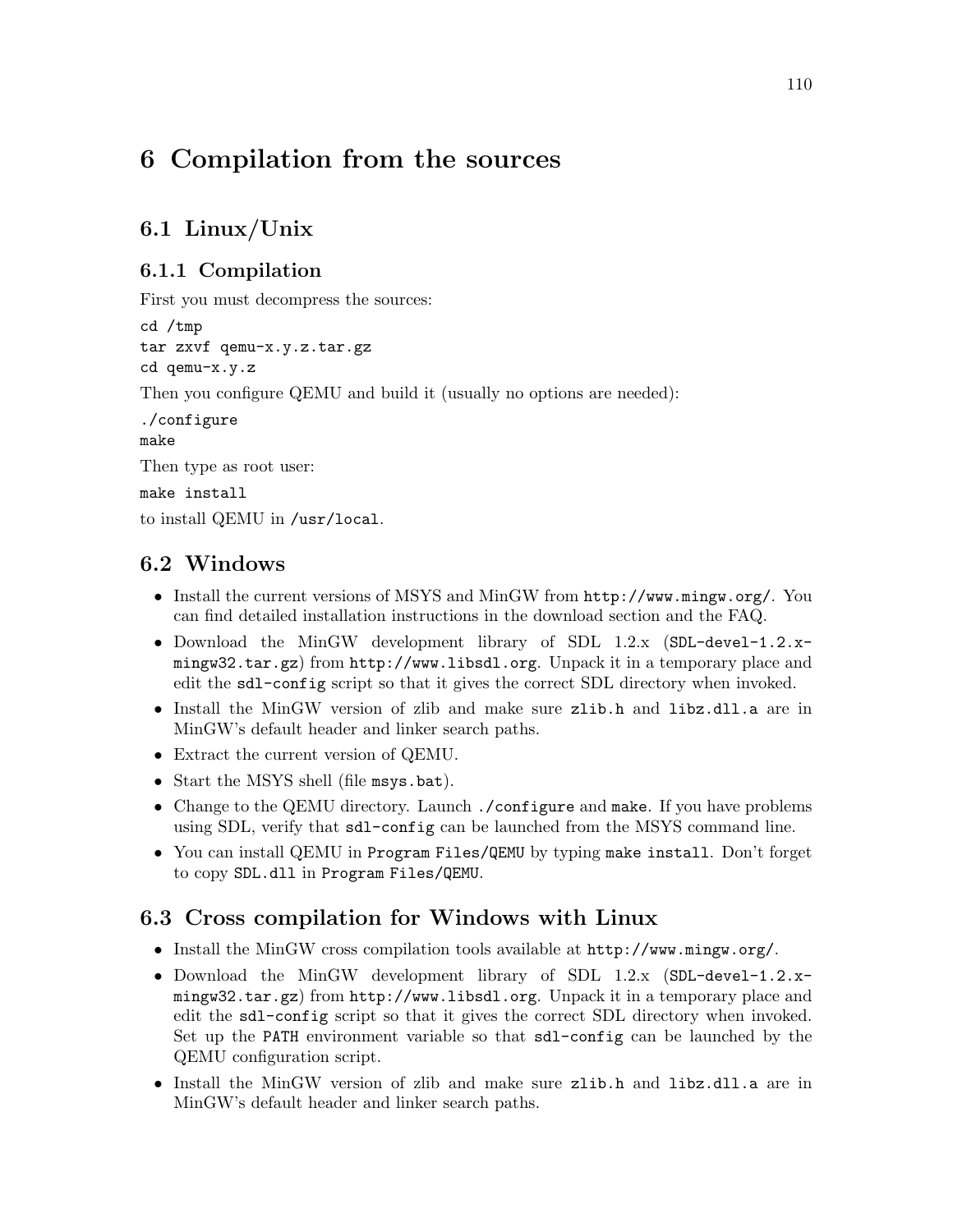• Configure QEMU for Windows cross compilation:

```
PATH=/usr/i686-pc-mingw32/sys-root/mingw/bin:$PATH ./configure --cross-prefix='i686-pc-
```
The example assumes sdl-config is installed under /usr/i686-pc-mingw32/sysroot/mingw/bin and MinGW cross compilation tools have names like i686-pc-mingw32-gcc and i686-pc-mingw32-strip. We set the PATH environment variable to ensure the MinGW version of  $sd1$ -config is used and use -cross-prefix to specify the name of the cross compiler. You can also use –prefix to set the Win32 install path which defaults to c:/Program Files/QEMU.

Under Fedora Linux, you can run:

yum -y install mingw32-gcc mingw32-SDL mingw32-zlib

to get a suitable cross compilation environment.

• You can install QEMU in the installation directory by typing make install. Don't forget to copy SDL.dll and zlib1.dll into the installation directory.

Wine can be used to launch the resulting qemu-system-i386.exe and all other qemu-systemtarget.exe compiled for Win32.

#### 6.4 Mac OS X

System Requirements:

- Mac OS 10.5 or higher
- The clang compiler shipped with Xcode 4.2 or higher, or GCC 4.3 or higher

Additional Requirements (install in order):

- 1. libffi: <https://sourceware.org/libffi/>
- 2. gettext: <http://www.gnu.org/software/gettext/>
- 3. glib: <http://ftp.gnome.org/pub/GNOME/sources/glib/>
- 4. pkg-config: <http://www.freedesktop.org/wiki/Software/pkg-config/>
- 5. autoconf: <http://www.gnu.org/software/autoconf/autoconf.html>
- 6. automake: <http://www.gnu.org/software/automake/>
- 7. pixman: <http://www.pixman.org/>

\* You may find it easiest to get these from a third-party packager such as Homebrew, Macports, or Fink.

After downloading the QEMU source code, double-click it to expand it.

Then configure and make QEMU:

./configure

make

If you have a recent version of Mac OS X (OSX 10.7 or better with Xcode 4.2 or better) we recommend building QEMU with the default compiler provided by Apple, for your version of Mac OS X (which will be 'clang'). The configure script will automatically pick this.

Note: If after the configure step you see a message like this:

ERROR: Your compiler does not support the \_\_thread specifier for Thread-Local Storage (TLS). Please upgrade to a version that does.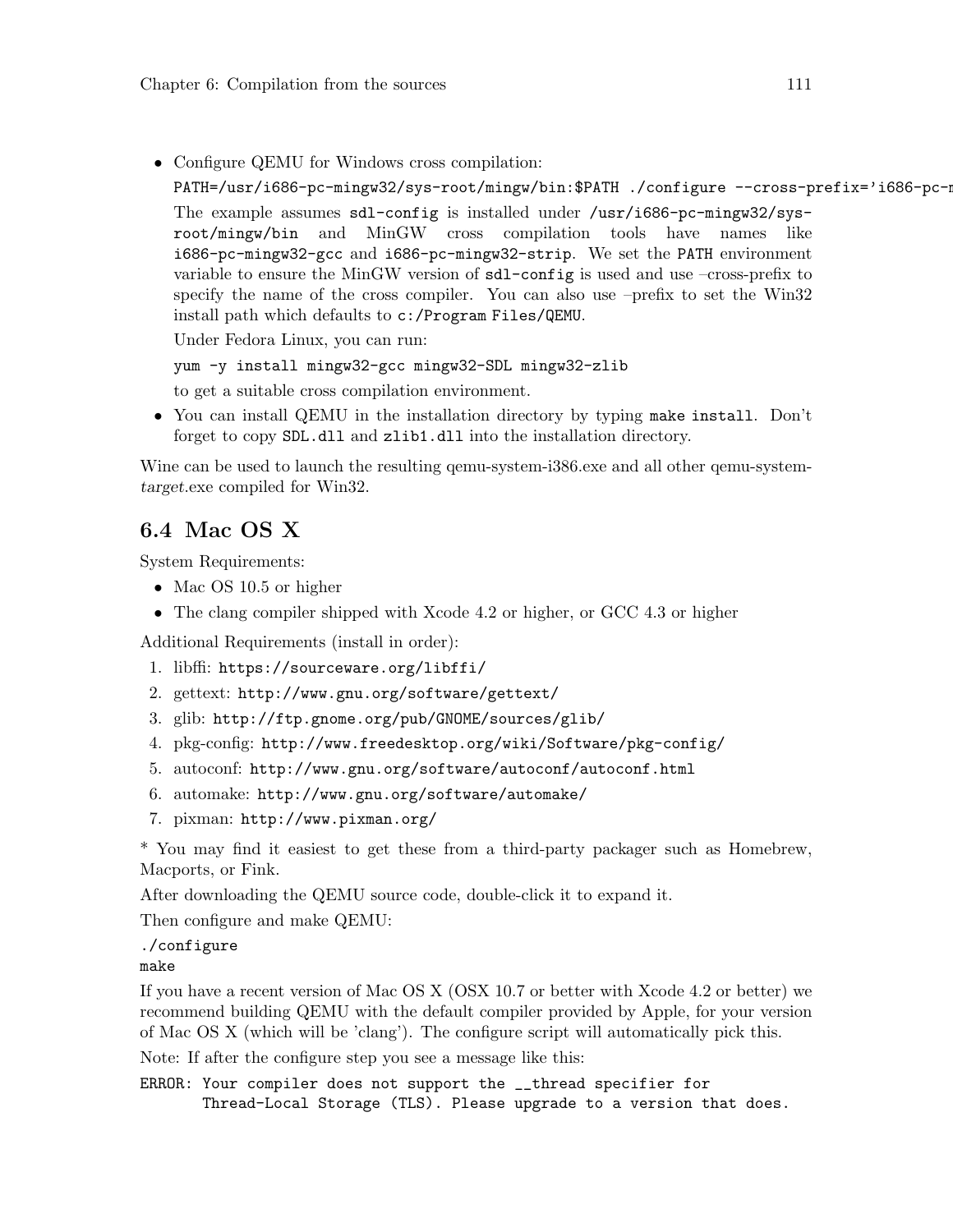you may have to build your own version of gcc from source. Expect that to take several hours. More information can be found here: <https://gcc.gnu.org/install/>

These are some of the third party binaries of gcc available for download:

- Homebrew: <http://brew.sh/>
- [https://www.litebeam.net/gcc/gcc\\_472.pkg](https://www.litebeam.net/gcc/gcc_472.pkg)
- <http://www.macports.org/ports.php?by=name&substr=gcc>

You can have several versions of GCC on your system. To specify a certain version, use the –cc and –cxx options.

```
./configure --cxx=<path of your c++ compiler> --cc=<path of your c compiler> <other options
```
### 6.5 Make targets

#### make

make all Make everything which is typically needed.

install TODO

install-doc

TODO

#### make clean

Remove most files which were built during make.

make distclean

Remove everything which was built during make.

make dvi

make html

make info

make pdf Create documentation in dvi, html, info or pdf format.

make cscope

TODO

make defconfig

(Re-)create some build configuration files. User made changes will be overwritten.

tar

tarbin TODO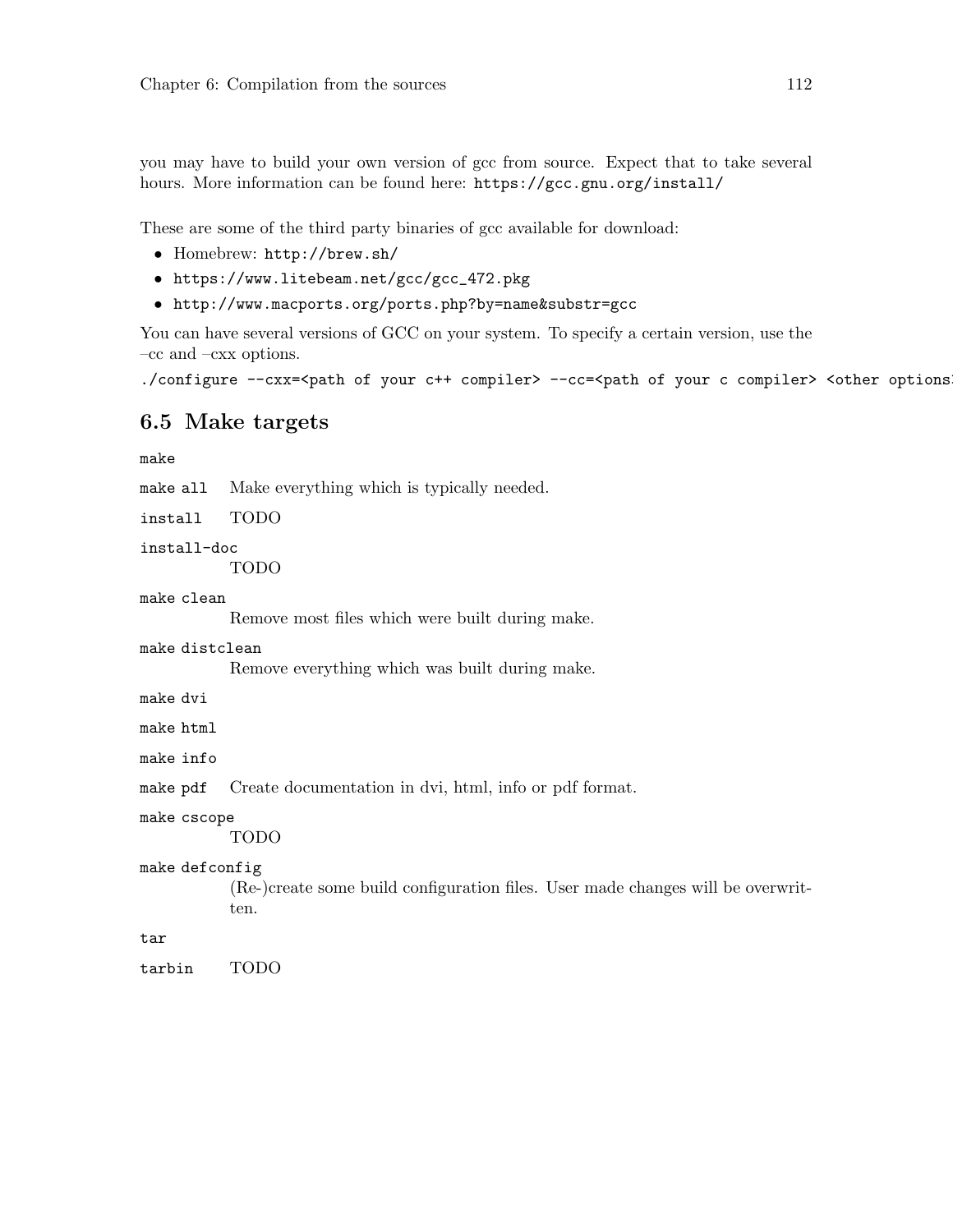# Appendix A License

QEMU is a trademark of Fabrice Bellard.

QEMU is released under the GNU General Public License (TODO: add link). Parts of QEMU have specific licenses, see file LICENSE.

TODO (refer to file LICENSE, include it, include the GPL?)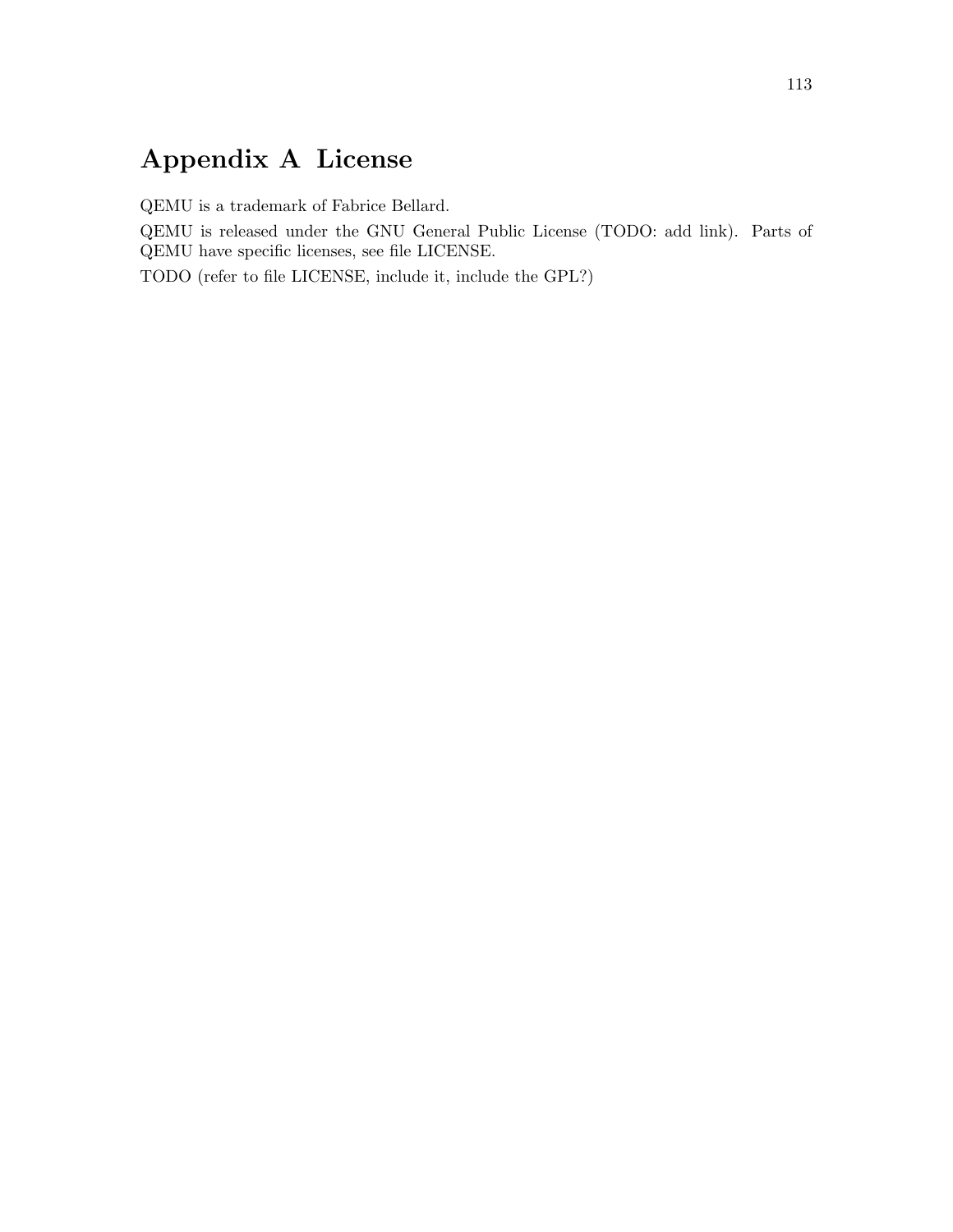# Appendix B Index

### B.1 Concept Index

This is the main index. Should we combine all keywords in one index? TODO

#### E

|--|--|--|--|

### I

### O

|--|--|

### Q

### S

| system emulation $\dots\dots\dots\dots\dots\dots\dots\dots\dots\dots\dots$ |
|----------------------------------------------------------------------------|
|                                                                            |
|                                                                            |
|                                                                            |
|                                                                            |
|                                                                            |
|                                                                            |

#### system emulation (PC). . . . . . . . . . . . . . . . . . . . . . . . . . [4](#page-7-0) system emulation (PowerPC). . . . . . . . . . . . . . . . . . . [98](#page-101-0) system emulation (SH4). . . . . . . . . . . . . . . . . . . . . . . [105](#page-108-0) system emulation (Sparc32) . . . . . . . . . . . . . . . . . . . . [99](#page-102-0) system emulation (Sparc64). . . . . . . . . . . . . . . . . . [100](#page-103-0) system emulation (Xtensa). . . . . . . . . . . . . . . . . . . . [105](#page-108-0)

### U

## B.2 Function Index

This index could be used for command line options and monitor functions.

| $-dfilter \dots \dots \dots \dots \dots \dots \dots \dots \dots \dots \dots \dots \ 43$ |
|-----------------------------------------------------------------------------------------|
|                                                                                         |
|                                                                                         |
|                                                                                         |
|                                                                                         |
|                                                                                         |
|                                                                                         |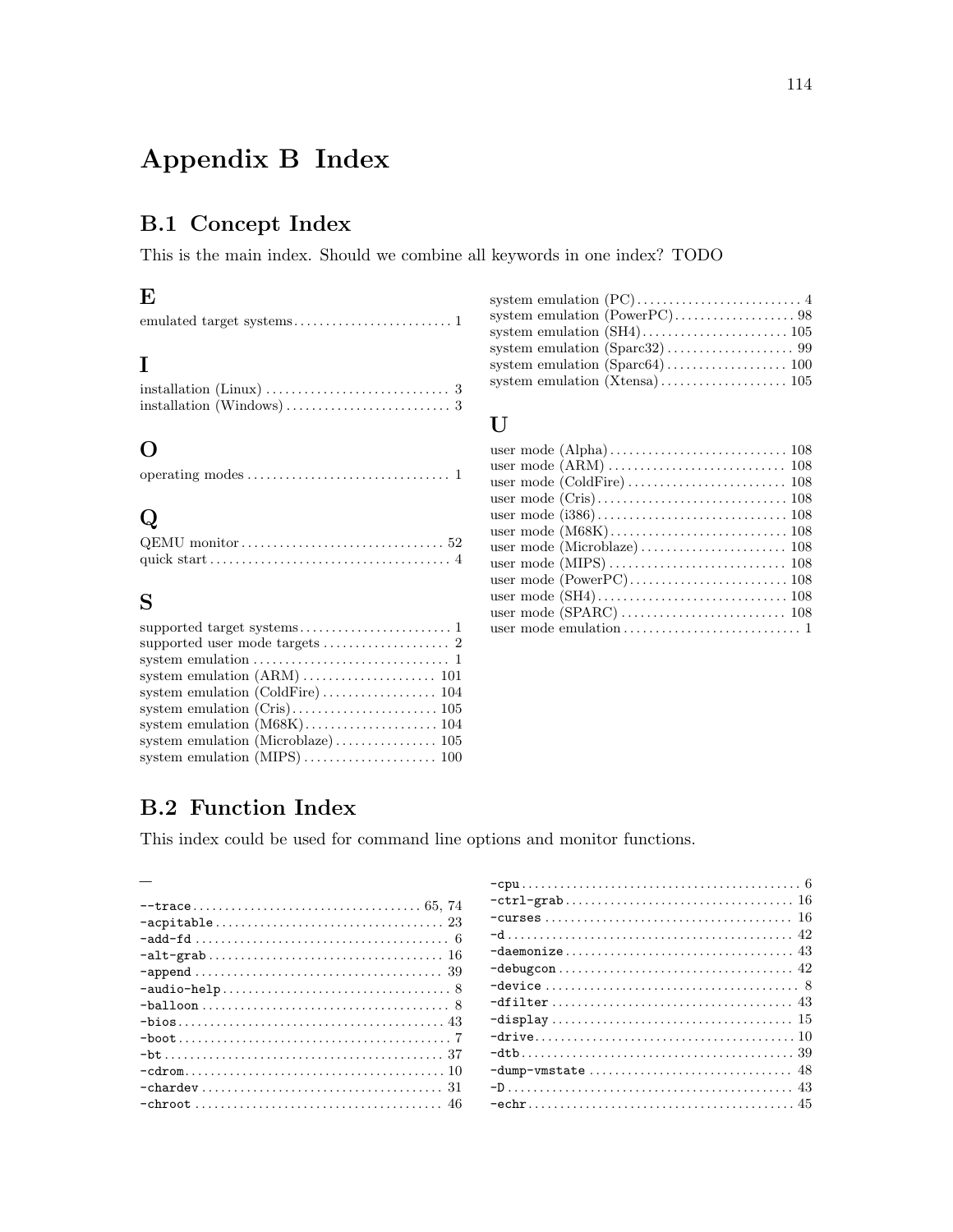| $-full\text{-}screen \ldots \ldots \ldots \ldots \ldots \ldots \ldots \ldots \ldots \ldots 19$                                                                                                                                                                                                                                                                                                                                          |    |
|-----------------------------------------------------------------------------------------------------------------------------------------------------------------------------------------------------------------------------------------------------------------------------------------------------------------------------------------------------------------------------------------------------------------------------------------|----|
|                                                                                                                                                                                                                                                                                                                                                                                                                                         |    |
|                                                                                                                                                                                                                                                                                                                                                                                                                                         |    |
|                                                                                                                                                                                                                                                                                                                                                                                                                                         |    |
|                                                                                                                                                                                                                                                                                                                                                                                                                                         |    |
|                                                                                                                                                                                                                                                                                                                                                                                                                                         |    |
|                                                                                                                                                                                                                                                                                                                                                                                                                                         |    |
|                                                                                                                                                                                                                                                                                                                                                                                                                                         | 13 |
|                                                                                                                                                                                                                                                                                                                                                                                                                                         |    |
|                                                                                                                                                                                                                                                                                                                                                                                                                                         |    |
|                                                                                                                                                                                                                                                                                                                                                                                                                                         |    |
|                                                                                                                                                                                                                                                                                                                                                                                                                                         |    |
| $-icount \ldots \ldots \ldots \ldots \ldots \ldots \ldots \ldots \ldots \ldots \ldots$                                                                                                                                                                                                                                                                                                                                                  | 44 |
|                                                                                                                                                                                                                                                                                                                                                                                                                                         |    |
|                                                                                                                                                                                                                                                                                                                                                                                                                                         |    |
|                                                                                                                                                                                                                                                                                                                                                                                                                                         |    |
|                                                                                                                                                                                                                                                                                                                                                                                                                                         |    |
|                                                                                                                                                                                                                                                                                                                                                                                                                                         | 43 |
|                                                                                                                                                                                                                                                                                                                                                                                                                                         |    |
|                                                                                                                                                                                                                                                                                                                                                                                                                                         |    |
|                                                                                                                                                                                                                                                                                                                                                                                                                                         | 5  |
|                                                                                                                                                                                                                                                                                                                                                                                                                                         |    |
|                                                                                                                                                                                                                                                                                                                                                                                                                                         |    |
|                                                                                                                                                                                                                                                                                                                                                                                                                                         |    |
|                                                                                                                                                                                                                                                                                                                                                                                                                                         |    |
|                                                                                                                                                                                                                                                                                                                                                                                                                                         |    |
|                                                                                                                                                                                                                                                                                                                                                                                                                                         |    |
|                                                                                                                                                                                                                                                                                                                                                                                                                                         |    |
| $\texttt{-net}\dots\dots\dots\dots\dots\dots\dots\dots\dots\dots\dots\dots\dots\dots\ 23$                                                                                                                                                                                                                                                                                                                                               |    |
|                                                                                                                                                                                                                                                                                                                                                                                                                                         |    |
|                                                                                                                                                                                                                                                                                                                                                                                                                                         |    |
|                                                                                                                                                                                                                                                                                                                                                                                                                                         |    |
|                                                                                                                                                                                                                                                                                                                                                                                                                                         |    |
|                                                                                                                                                                                                                                                                                                                                                                                                                                         |    |
|                                                                                                                                                                                                                                                                                                                                                                                                                                         |    |
|                                                                                                                                                                                                                                                                                                                                                                                                                                         |    |
|                                                                                                                                                                                                                                                                                                                                                                                                                                         |    |
|                                                                                                                                                                                                                                                                                                                                                                                                                                         |    |
| $-no-user-config \ldots \ldots \ldots \ldots \ldots \ldots \ldots \ldots \ldots \ldots \qquad 47$                                                                                                                                                                                                                                                                                                                                       |    |
|                                                                                                                                                                                                                                                                                                                                                                                                                                         |    |
|                                                                                                                                                                                                                                                                                                                                                                                                                                         |    |
|                                                                                                                                                                                                                                                                                                                                                                                                                                         |    |
|                                                                                                                                                                                                                                                                                                                                                                                                                                         |    |
|                                                                                                                                                                                                                                                                                                                                                                                                                                         | 48 |
|                                                                                                                                                                                                                                                                                                                                                                                                                                         | 46 |
|                                                                                                                                                                                                                                                                                                                                                                                                                                         |    |
|                                                                                                                                                                                                                                                                                                                                                                                                                                         |    |
|                                                                                                                                                                                                                                                                                                                                                                                                                                         | 12 |
|                                                                                                                                                                                                                                                                                                                                                                                                                                         | 42 |
| $\hspace*{20mm}- \hspace*{1mm}\texttt{portrait}\hspace*{1mm}\ldots\hspace*{1mm}\ldots\hspace*{1mm}\ldots\hspace*{1mm}\ldots\hspace*{1mm}\ldots\hspace*{1mm}\ldots\hspace*{1mm}\ldots\hspace*{1mm}\ldots\hspace*{1mm}\ldots\hspace*{1mm}\ldots\hspace*{1mm}\ldots\hspace*{1mm}\ldots\hspace*{1mm}\ldots\hspace*{1mm}\ldots\hspace*{1mm}\ldots\hspace*{1mm}\ldots\hspace*{1mm}\ldots\hspace*{1mm}\ldots\hspace*{1mm}\ldots\hspace*{1mm}\$ | 18 |
|                                                                                                                                                                                                                                                                                                                                                                                                                                         | 46 |
|                                                                                                                                                                                                                                                                                                                                                                                                                                         |    |
|                                                                                                                                                                                                                                                                                                                                                                                                                                         |    |
|                                                                                                                                                                                                                                                                                                                                                                                                                                         |    |
|                                                                                                                                                                                                                                                                                                                                                                                                                                         |    |
|                                                                                                                                                                                                                                                                                                                                                                                                                                         |    |

|                                                                                                     | 18 |
|-----------------------------------------------------------------------------------------------------|----|
|                                                                                                     | 44 |
|                                                                                                     |    |
|                                                                                                     |    |
|                                                                                                     |    |
|                                                                                                     | 12 |
|                                                                                                     |    |
|                                                                                                     |    |
|                                                                                                     |    |
|                                                                                                     |    |
|                                                                                                     |    |
|                                                                                                     |    |
| $-singlestep \ldots \ldots \ldots \ldots \ldots \ldots \ldots \ldots \ldots \ldots \ldots \cdot 42$ |    |
|                                                                                                     |    |
|                                                                                                     |    |
|                                                                                                     |    |
|                                                                                                     |    |
|                                                                                                     |    |
|                                                                                                     | 42 |
|                                                                                                     |    |
|                                                                                                     |    |
|                                                                                                     |    |
|                                                                                                     |    |
|                                                                                                     |    |
|                                                                                                     |    |
|                                                                                                     |    |
|                                                                                                     |    |
|                                                                                                     | 14 |
| $-virts$ _synth                                                                                     | 15 |
| -virtioconsole                                                                                      | 45 |
|                                                                                                     |    |
|                                                                                                     |    |
|                                                                                                     |    |
|                                                                                                     |    |
|                                                                                                     |    |
|                                                                                                     |    |
|                                                                                                     |    |
|                                                                                                     |    |

# ${\bf A}$

| $\texttt{acl\_policy} \ldots \ldots \ldots \ldots \ldots \ldots \ldots \ldots \ldots \ldots \ldots 59$ |  |
|--------------------------------------------------------------------------------------------------------|--|
|                                                                                                        |  |
| $\texttt{acl\_reset} \ldots \ldots \ldots \ldots \ldots \ldots \ldots \ldots \ldots \ldots \ldots 59$  |  |
| $\texttt{acl\_show} \ldots \ldots \ldots \ldots \ldots \ldots \ldots \ldots \ldots \ldots \ldots 59$   |  |

# $\, {\bf B}$

| $block\_job\_pause \ldots \ldots \ldots \ldots \ldots \ldots \ldots \ldots \ldots 53$ |
|---------------------------------------------------------------------------------------|
|                                                                                       |
| $block_job_set_speed \ldots \ldots \ldots \ldots \ldots \ldots 53$                    |
|                                                                                       |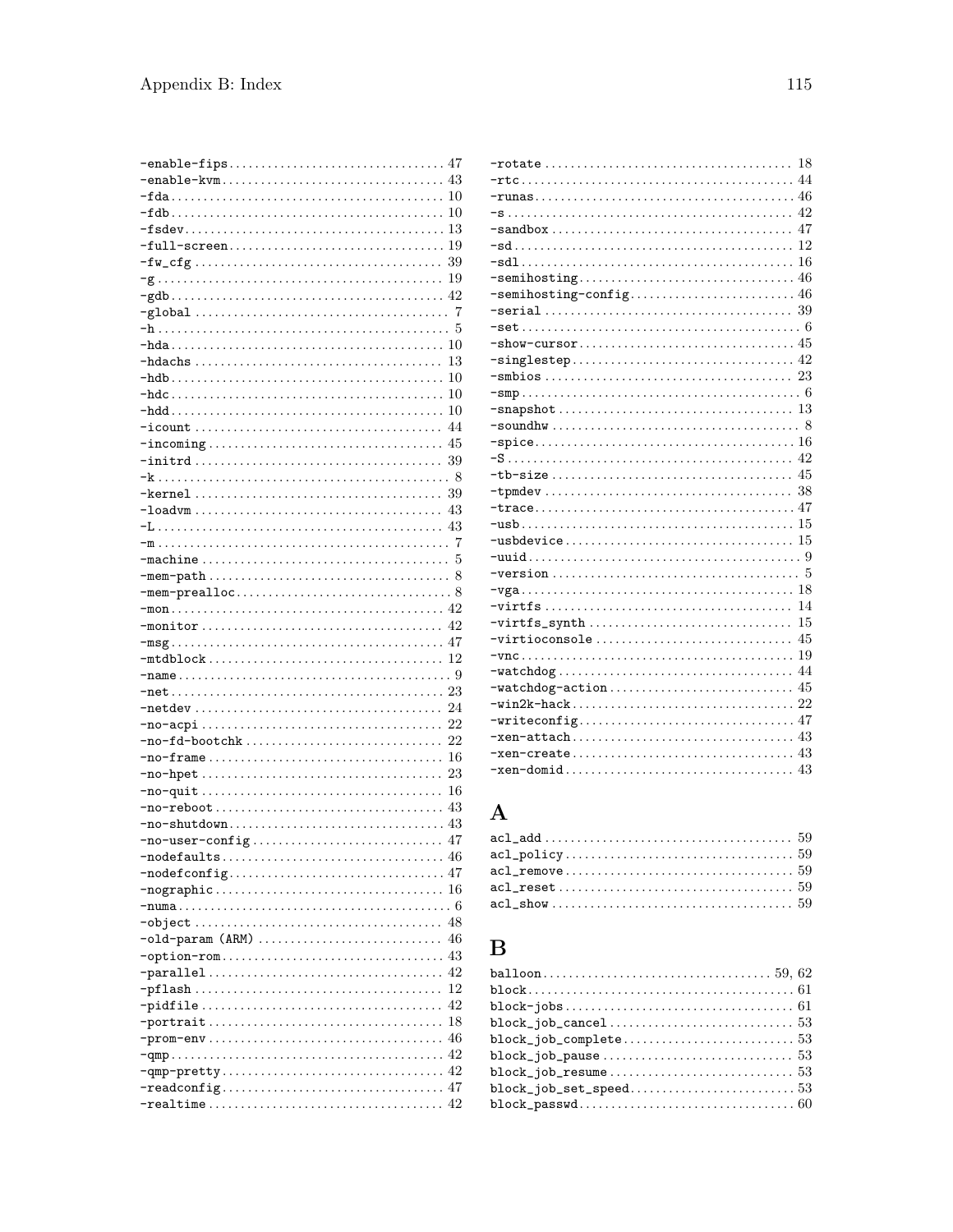# $\mathbf C$

# $\mathbf D$

| $dump-guest-memory \ldots \ldots \ldots \ldots \ldots \ldots \ldots \ldots \ldots 58$ |
|---------------------------------------------------------------------------------------|
|                                                                                       |
|                                                                                       |

# $\bf{E}$

# $\mathbf G$

# $\mathbf H$

| $host\_net\_remove \ldots \ldots \ldots \ldots \ldots \ldots \ldots \ldots 59$ |  |
|--------------------------------------------------------------------------------|--|
|                                                                                |  |
|                                                                                |  |
|                                                                                |  |

# $\mathbf I$

# $\mathbf{J}$

|  | $\cdot$ $\cdot$ $\cdot$ |  |  |  |
|--|-------------------------|--|--|--|
|--|-------------------------|--|--|--|

# $\mathbf K$

|--|--|

# $\mathbf L$

# $\mathbf{M}$

| ${\tt mem} \dots \dots \dots \dots \dots \dots \dots \dots \dots \dots \dots \dots \dots \dots \dots \61$ |
|-----------------------------------------------------------------------------------------------------------|
| ${\tt memdev.}\dots\dots\dots\dots\dots\dots\dots\dots\dots\dots\dots\dots\dots\ 63$                      |
|                                                                                                           |
|                                                                                                           |
|                                                                                                           |
|                                                                                                           |
|                                                                                                           |
|                                                                                                           |
|                                                                                                           |
|                                                                                                           |
|                                                                                                           |
|                                                                                                           |
|                                                                                                           |
|                                                                                                           |
| $\mathtt{migrate\_set\_parameter}\dots\dots\dots\dots\dots\dots\dots58$                                   |
|                                                                                                           |
|                                                                                                           |
| ${\tt mouse\_button.}\dots\dots\dots\dots\dots\dots\dots\dots\dots\dots\dots56$                           |
| $\mathtt{mouse\_move}\dots\dots\dots\dots\dots\dots\dots\dots\dots\dots56$                                |
|                                                                                                           |
|                                                                                                           |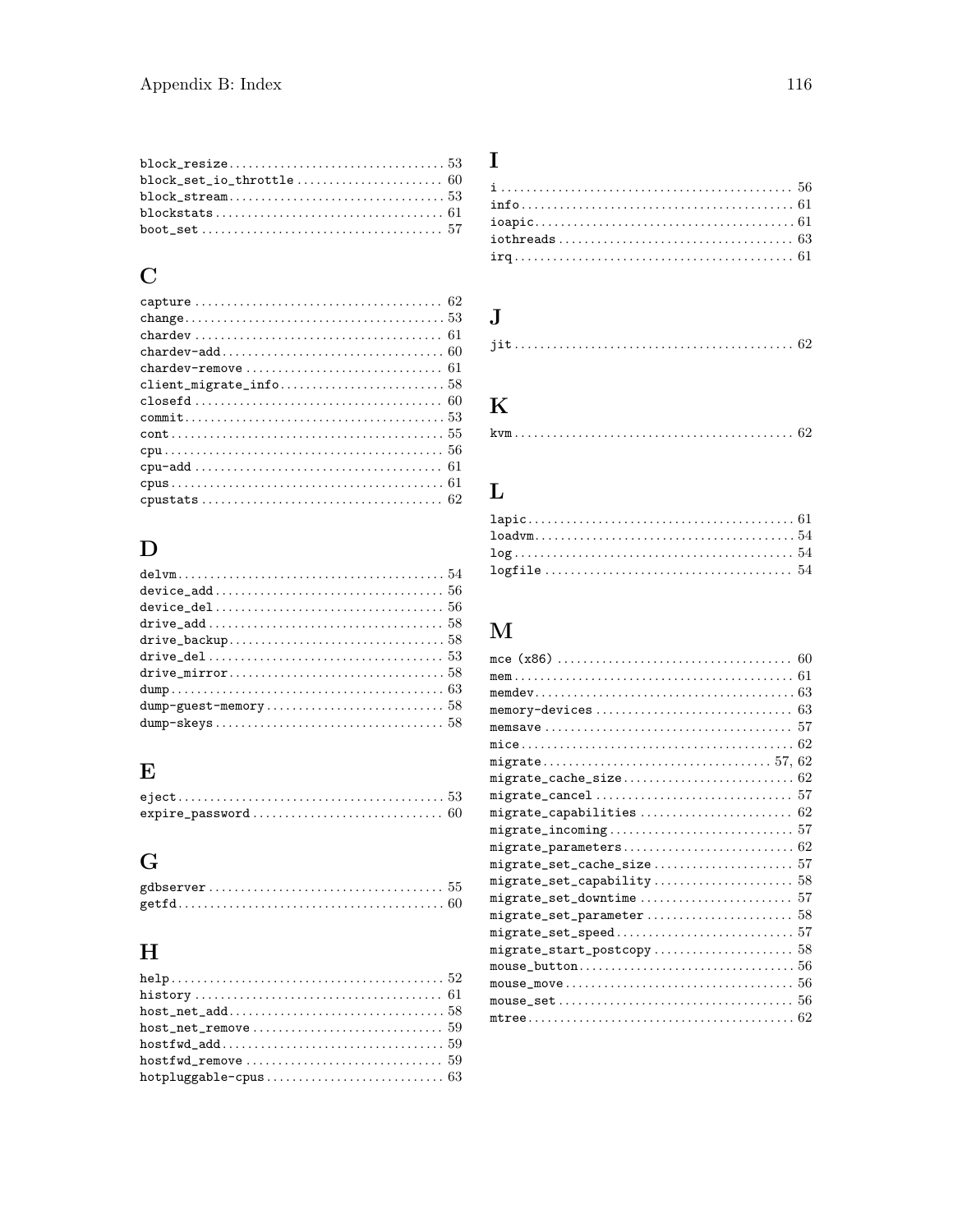## $\mathbf N$

## $\mathbf O$

## ${\bf P}$

# $\bf Q$

## ${\bf R}$

| $ringbut_write \ldots \ldots \ldots \ldots \ldots \ldots \ldots \ldots \ldots 57$                                 |  |
|-------------------------------------------------------------------------------------------------------------------|--|
|                                                                                                                   |  |
|                                                                                                                   |  |
| $rocket-of-dpa-groups \ldots \ldots \ldots \ldots \ldots \ldots \ldots \ldots \ldots \ldots \ldots \ldots \ldots$ |  |
|                                                                                                                   |  |

## ${\bf S}$

| $snapshot\_delete\_blkdev\_internal$ 58 |  |
|-----------------------------------------|--|
|                                         |  |
|                                         |  |
|                                         |  |
|                                         |  |
|                                         |  |
|                                         |  |
|                                         |  |
|                                         |  |
|                                         |  |
|                                         |  |

## $\mathbf T$

## $\mathbf U$

## $\mathbf{V}$

## $\mathbf{W}$

# $\mathbf X$

## **B.3 Keystroke Index**

This is a list of all keystrokes which have a special function in system emulation.